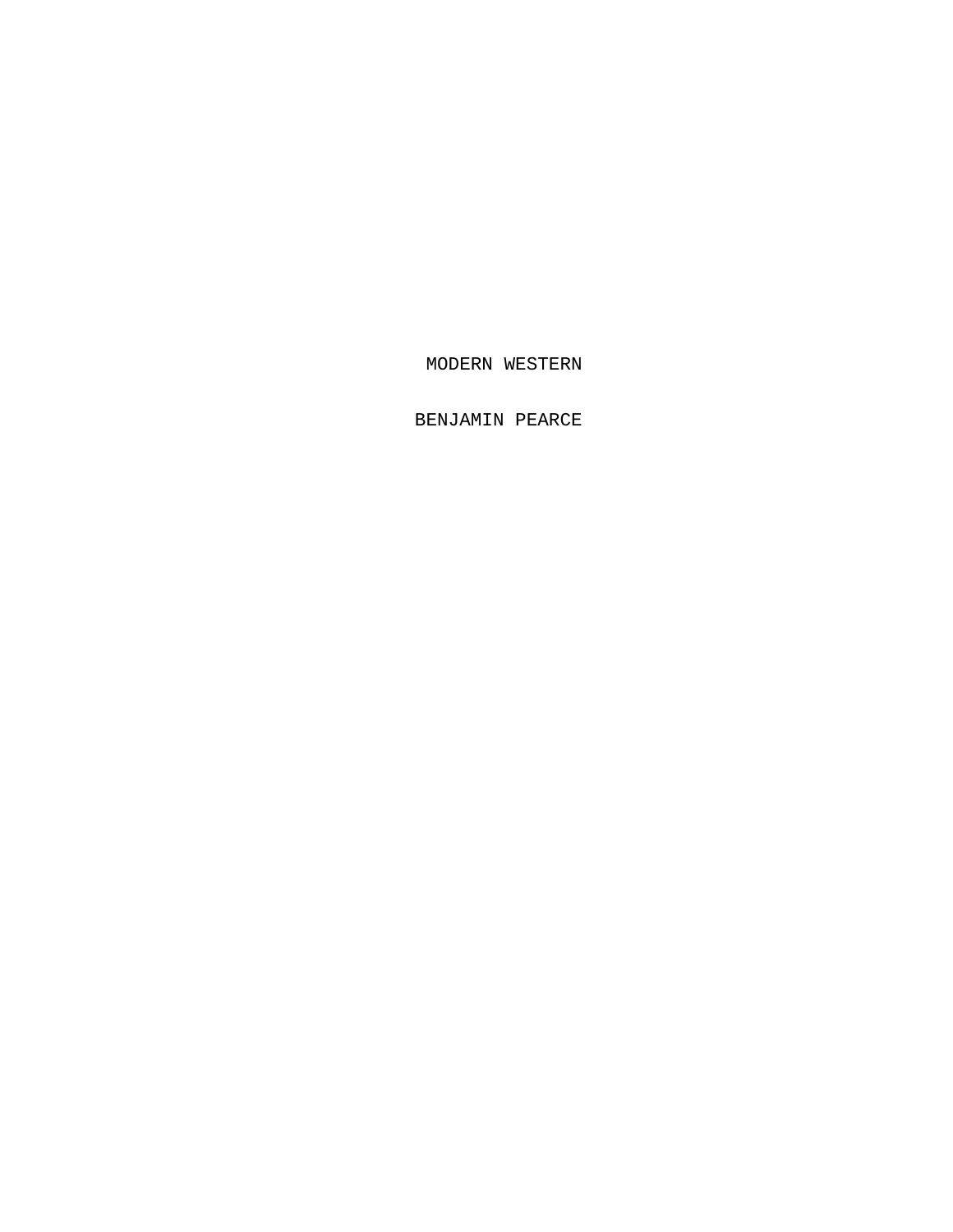#### EXT. BUS STOP- DAY

EXTREME WIDE SHOT:

A man is standing at a bus stop pacing back and forth. It appears that this man is talking on a cell phone.

CUT-IN:

The man is listening to somebody on the other end of the phone.

> MALICHI Listen, I know how big of assholes men can be, ok? They are assholes. They want one thing and one thing only. You have to believe me... I'm a guy. I know things. I have friends who play the same shit this guy played on you.

The mans name is MALICHI.

He pauses to listen to what the other person has to say.

MALICHI Mhairi, I know. Relax, I'm waiting for a bus right now. When I catch the bus, I'll be right up, we'll have a ball sitting around all day watching KABOOM! and Caption Kangaroo.

He pauses.

MALICHI

Yes we will go see a movie. We'll go get ice cream. We'll do whatever you want, ok? Please cheer up. I promise you everything is going to be ok.

Another pause.

### MALICHI

I know everybody keeps telling you that. Believe me, I know how you feel. It's happened to me. You will hear "it gets better" a lot. And they are right, it does get better. This was one asshole guy out of a billion gazillion guys in the world. You will find one guy one day, alright? I promise you.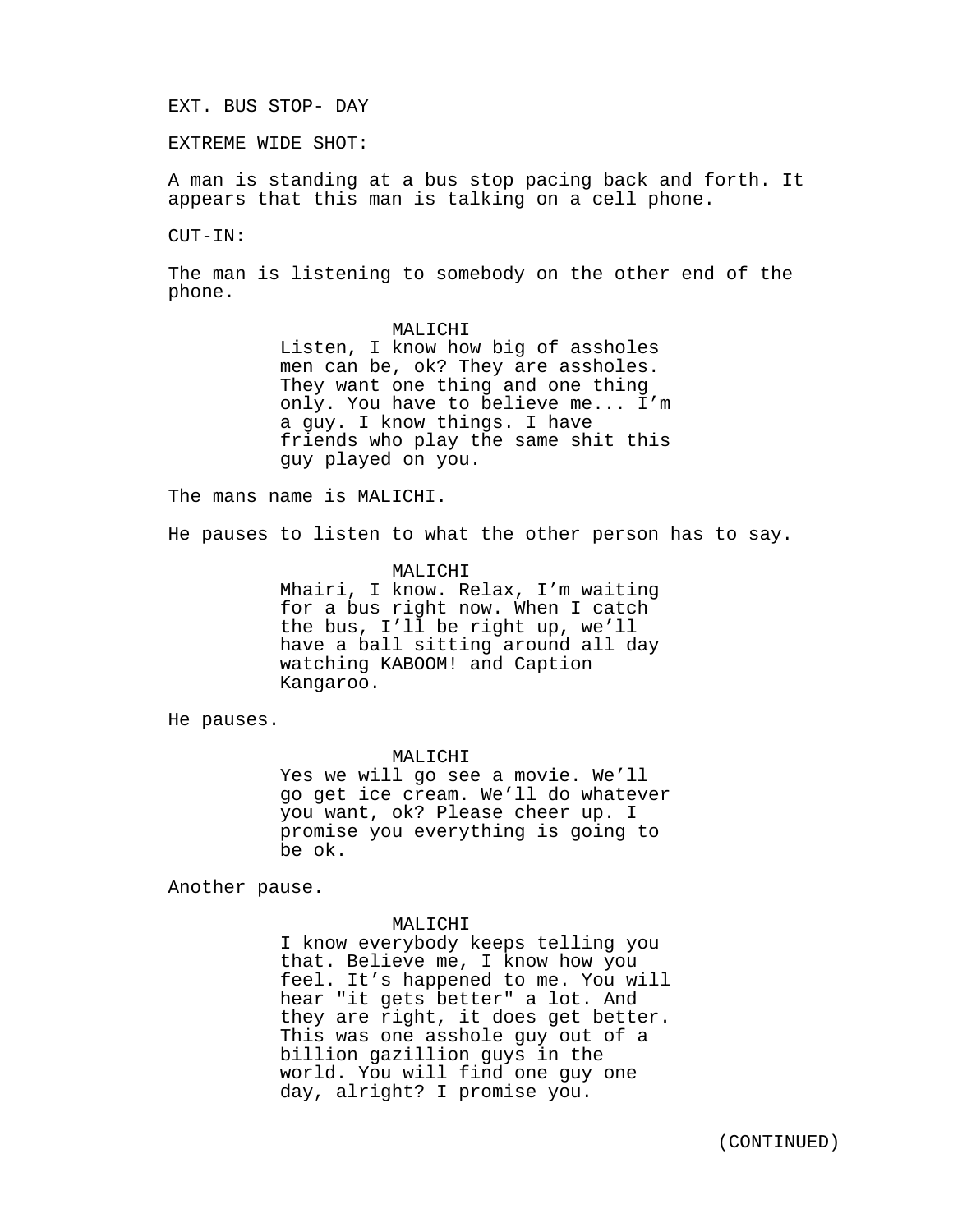He pauses.

#### MALICHI

Yeah, mom doesn't know anything. Don't worry, I didn't tell her a thing. she'd probably die of a stroke if I told her what you told me.

He listens to Mhairi. Then he laughs.

MALICHI

Yeah, she'd probably have you crucified if she found out what you and that boy were up to.

He pauses again.

#### MALICHI

Nah, I wouldn't do that. But I am going to be there asap to come see you. Because I love you and I would do anything for my baby sister. So when you are better and not down in the dumps, We'll find ya a knew boyfriend. Does that sound good?

He pauses quickly.

#### MALICHI

Hell, if it makes you feel better, We'll go find this Ben asshole and I'll shove my size ten steel toe boots up his well-laid ass. Sound good?

Laughing can be heard on the other end of the phone.

MALICHI I knew that would cheer you---

WIDE:

A truck pulls up.

Two pairs of hands reach out and grab Malichi and pull him into the truck.

The truck drives away.

The cellphone lies on the sidewalk by the bus stop.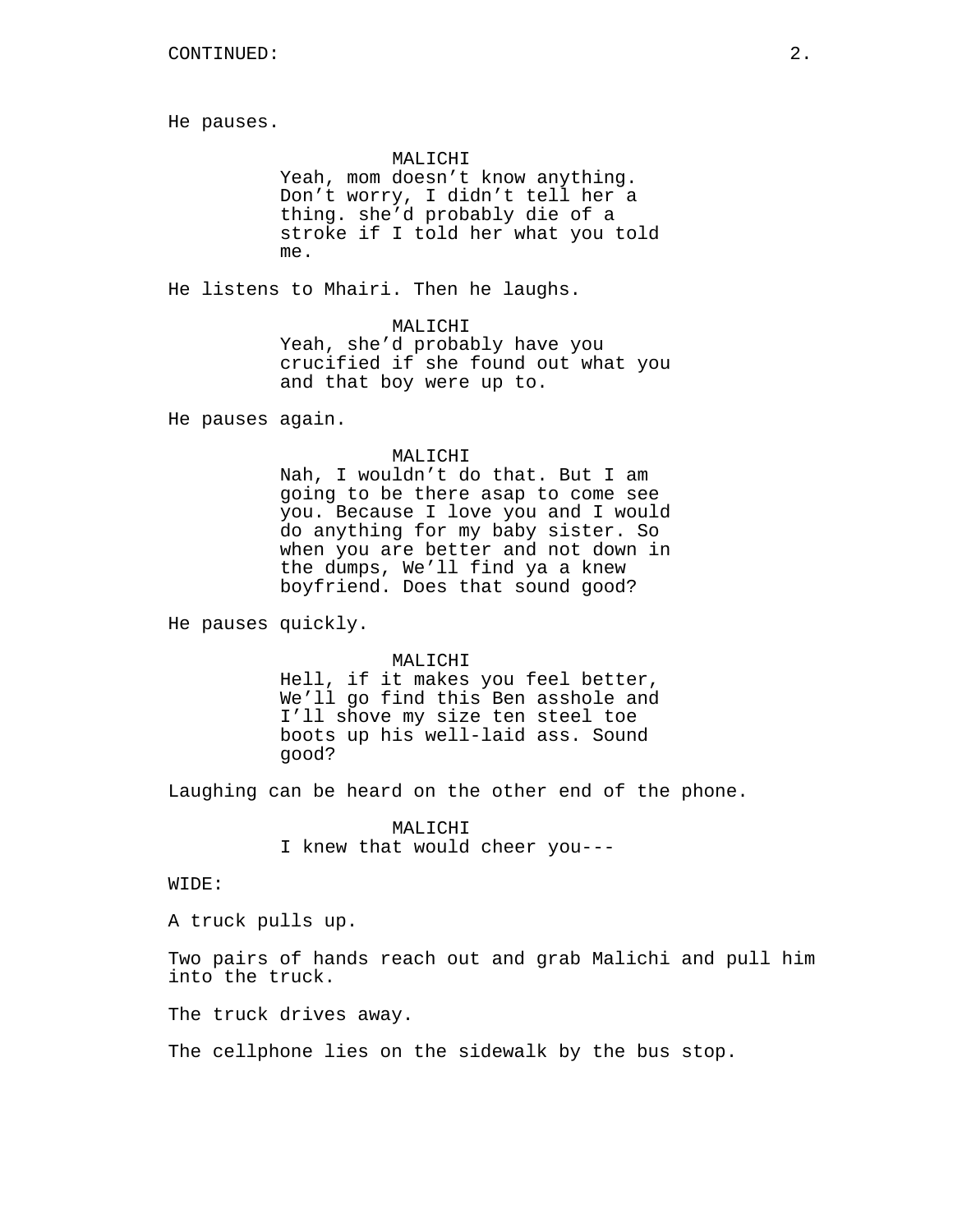Malichi sits down in the seat. He is silent.

One guy is facing him and is sitting in the back seat with him, this man is IRIAM.

Another guy is driving the truck. This guy is CONNOR.

MALICHI Who the hell are you guys?! What the hell do you guys want?! Why did you kidnap me in front of a bus stop, in public, in broad daylight!

Connor turns his head towards Iriam.

CONNOR So many questions in one sentence.

IRIAM I know, it's never been heard of before.

CONNOR Two hundred thousand people in this city and you have to kidnap the one that won't shut his trap.

IRIAM I picked him?! You're the one who pointed him out!

CONNOR Well it was either him or the fat bitch you wanted us to kidnap!

Iriam turns toward Malichi.

#### IRIAM

Yeah, we were trying to decide whether to kidnap some fat woman or you. Then Connor was all like "blah blah blah" but yeah, you are a lot lighter than that other girl would have been. I mean god, Connor, what do you think that fat chick weighed?

CONNOR Probably half a ton.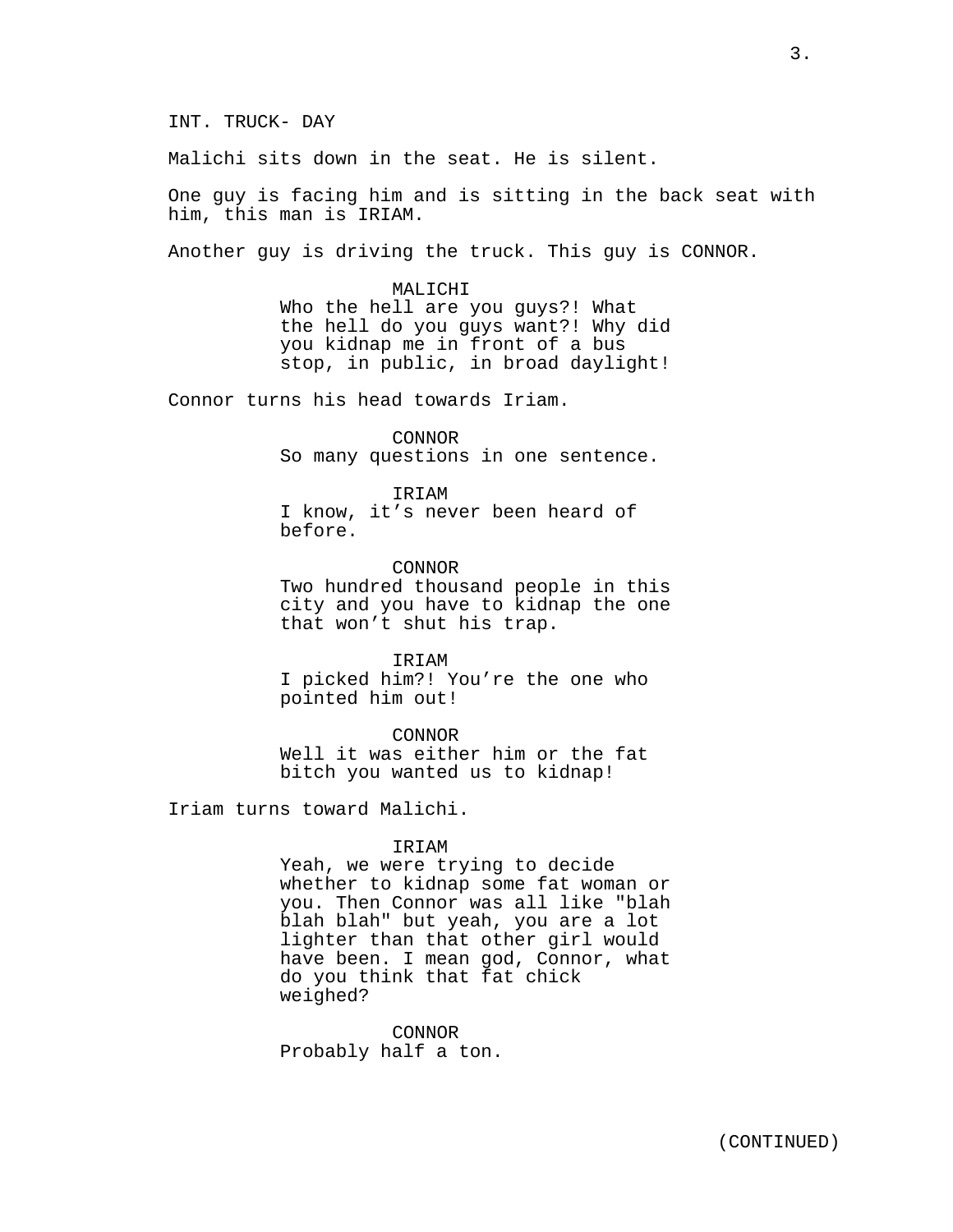IRIAM At the minimum.

MALICHI

That's just dandy. But why the hell did you kidnap me, for the fiftyith time!

## **TRTAM**

OH! See, Connor and i plan to rob a bank. We're both into these old western movies where we see these badass outlaws go out and blow up trains and rob banks. So we figure we grab you as some collateral in this bank robbery, steal the money, and we go on our way and walk out of the bank with a gagillion dollars, rich as Mr. Trump himself.

#### CONNOR

What the hell are you doing, man?!

# IRIAM

What?!

### CONNOR

You just told him our entire master plan! What is this asshole were to get away?!

#### IRIAM

Oh, chill the hell out will you?! He's not going to escape, I'll put handcuffs on him just to make you happy.

Iriam pulls handcuffs out of the glovebox and quickly slaps them on Malichi.

> MALICHI Hey! What the hell!?!

CONNOR Oh yeah, because everyone walks on their hands now a days.

Iriam has a confused look on his face.

# IRIAM Nobody walks on their hands.

Malichi and Connor both roll their eyes.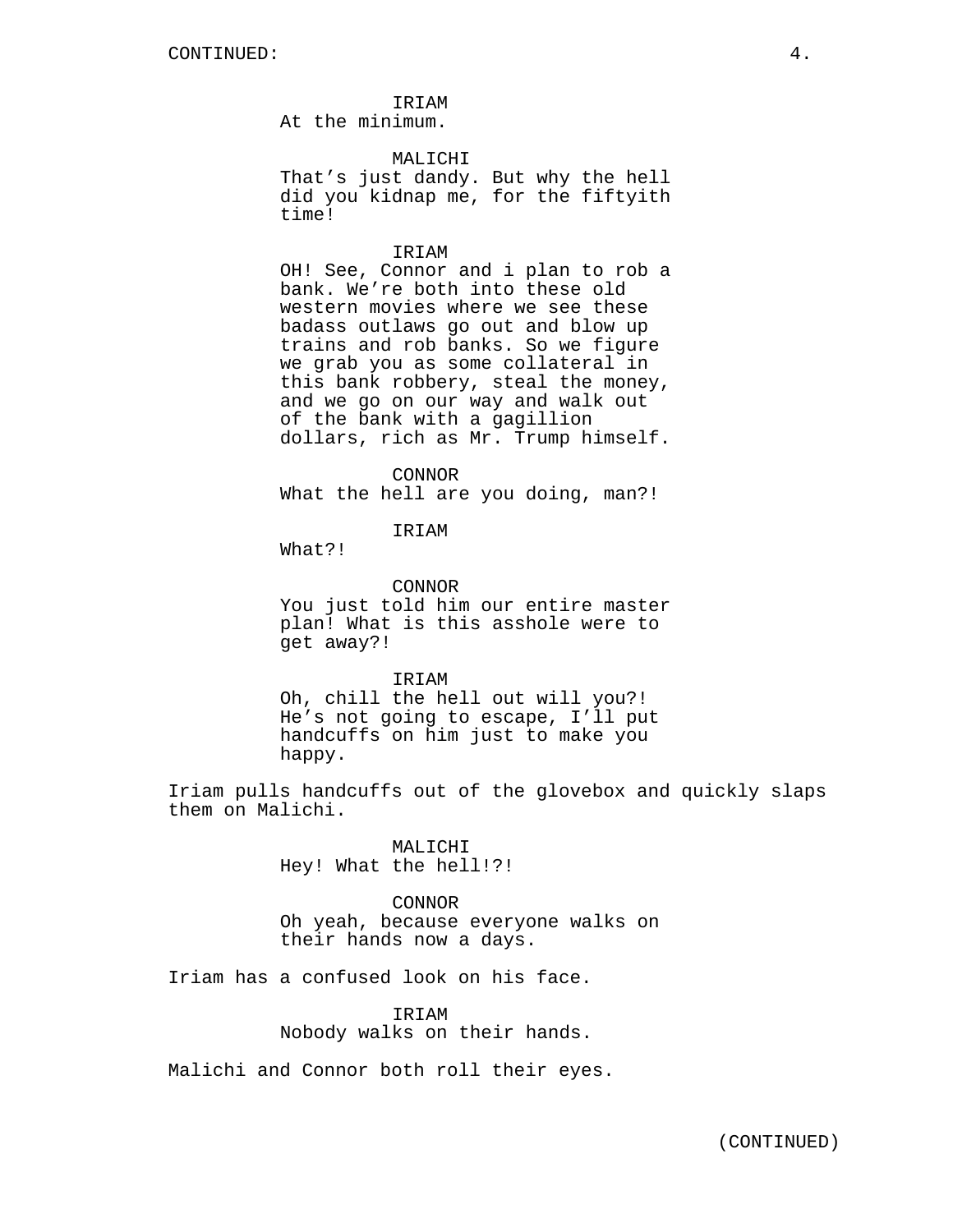CONNOR My point, exactly, dumbass! He could still run away!

IRIAM He won't run away! i already told you I put handcuffs on the son of a bitch!

MALICHI

Oh my god.

IRIAM Just chill out. He isn't going anywhere.

CONNOR Okay... if you say so.

There is a long moment of silence.

MALICHI So, who are you two clowns, anyway?

CONNOR I'm Connor Wright, and my dumbass friend, here, is Iriam McDowell.

#### IRIAM

What the shit?! I'm the dumbass?! You just gave out our names to a hostage and just bitched at me because you thought he was going to run away!

CONNOR

Well it doesn't really matter now. The door is locked, he has handcuffs on, so... shut it.

IRIAM

Whatever.

There is a short moment of silence.

MALICHI

So... how did you two get into the hostage taking and bank robbing business.

CLOSE UP:

ON IRIAM'S FACE.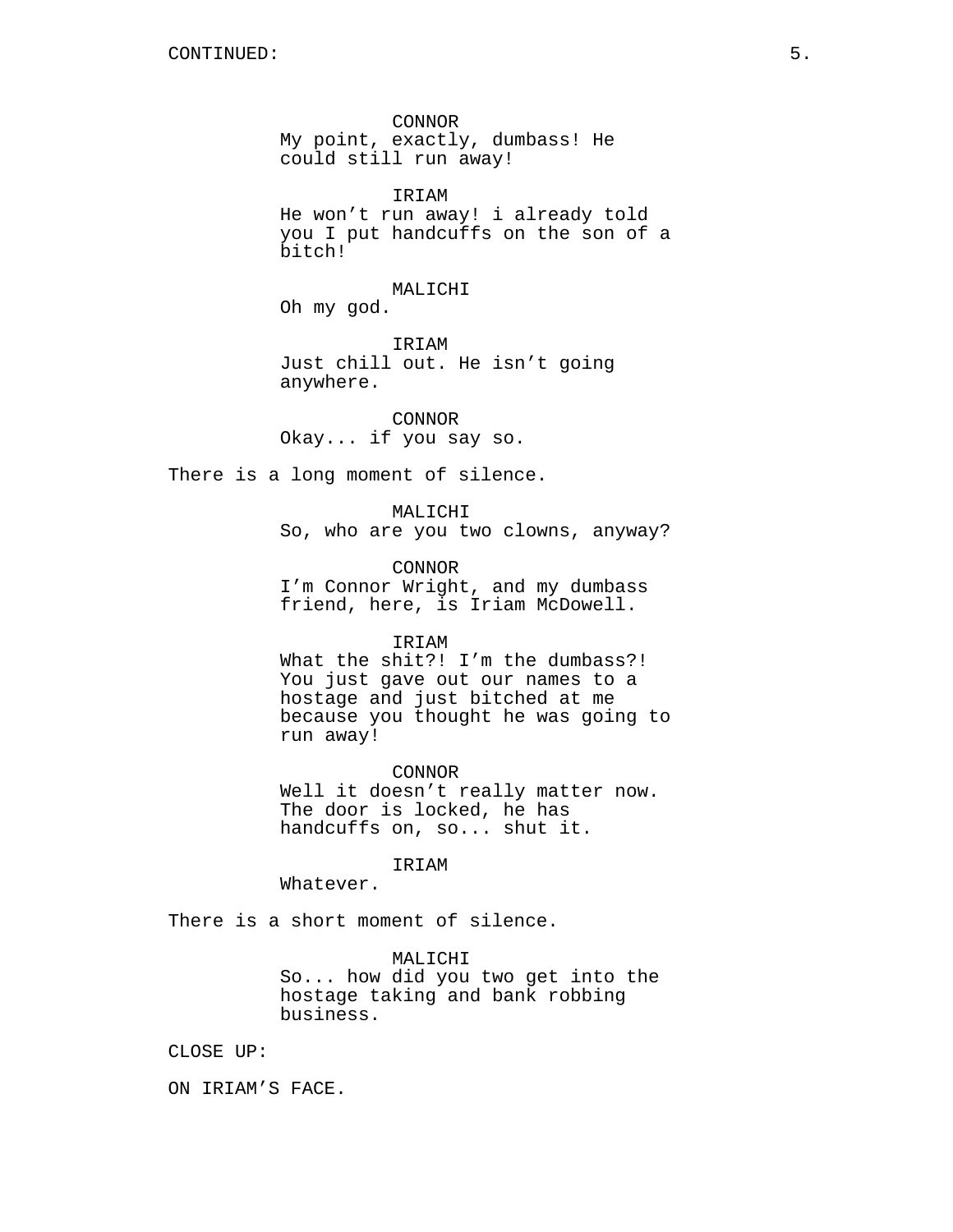INT. IRIAM'S LIVING ROOM- DAY

Iriam is sitting on the living room floor, staring at the radio just like a child would stare at a television watching his favorite cartoon.

A man on the radio comes on.

MAN ON RADIO This just in, a sheriff was just shot and killed my notorious outlaw Nethaniel Wayne. Sheriff Frank Brackett was in the middle of an old-fashioned western standoff between the notorious outlaw. Wittinesses claims they heard Brackett say "This is personal." and Wayne say "Draw when the clock strikes noon." Then Wayne drew his gun and shot Brackett in the head. Wittinesses saw Wayne flee the scene and head west. Brackett was taken to the Indiana Hospital and was considered Dead on Arrival. If you see Nethaniel Wayne, make no attempt to stop him in any way. Contact your local police and stay in doors. Wayne is considered armed and extremely dangerous.

INT. IRIAM'S KITCHEN- DAY

Iriam walks out into the kitchen to see his brother, BRAD, sitting at the table eating a bowl of cereal.

Iriam walks up to Brad.

IRIAM

Hey Brad.

Brad puts his cereal down.

BRAD Hey Iriam.

IRIAM What are you doing?

Brad continues eating.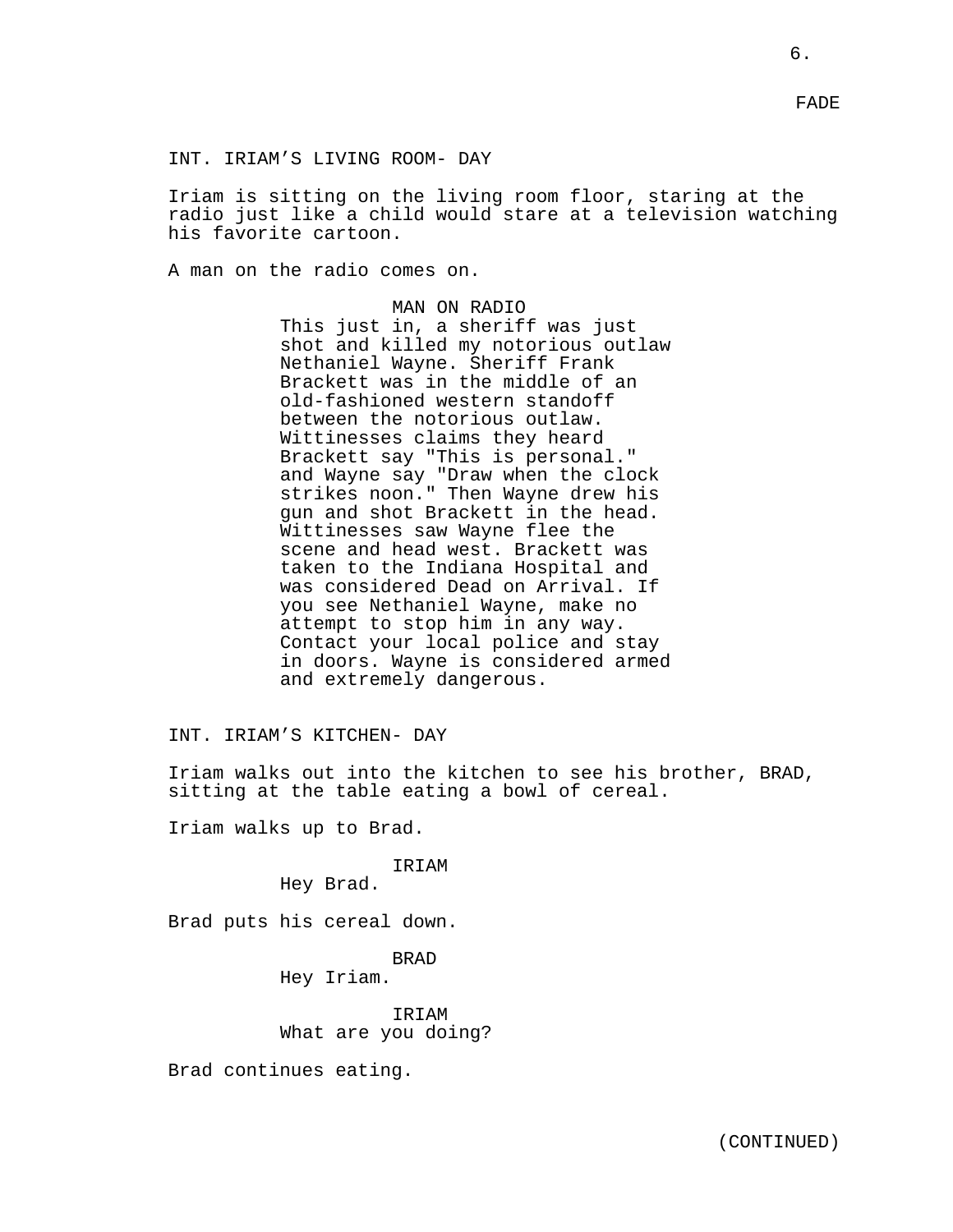BRAD Eating cereal. IRIAM Wonderful. Hey, listen... I was wondering--- BRAD NO! IRIAM No to what?

Brad slams his bowl on the table.

## BRAD

No to whatever dumb ass plan you have up your stupid ass sleeves.

## IRIAM

Well you don't even know what I'm going to say yet.

BRAD

I don't need to know! It's a stupid plan, whatever it is, I want no part in it. Go get one of your pals to do it.

**TRTAM** 

No, Brad, this is an awesome idea i have.

## BRAD

Yeah, as awesome as the time you threw that life-sized dummy off the highway and caused a seven car pile up?

IRIAM No, that was a stupid idea, I'll admit. But this is so cool!

BRAD

Forget it!

There is a moment of silence.

## IRIAM

If you do this one thing for me, I will never ask you to do anything like this again.

Brad stands up.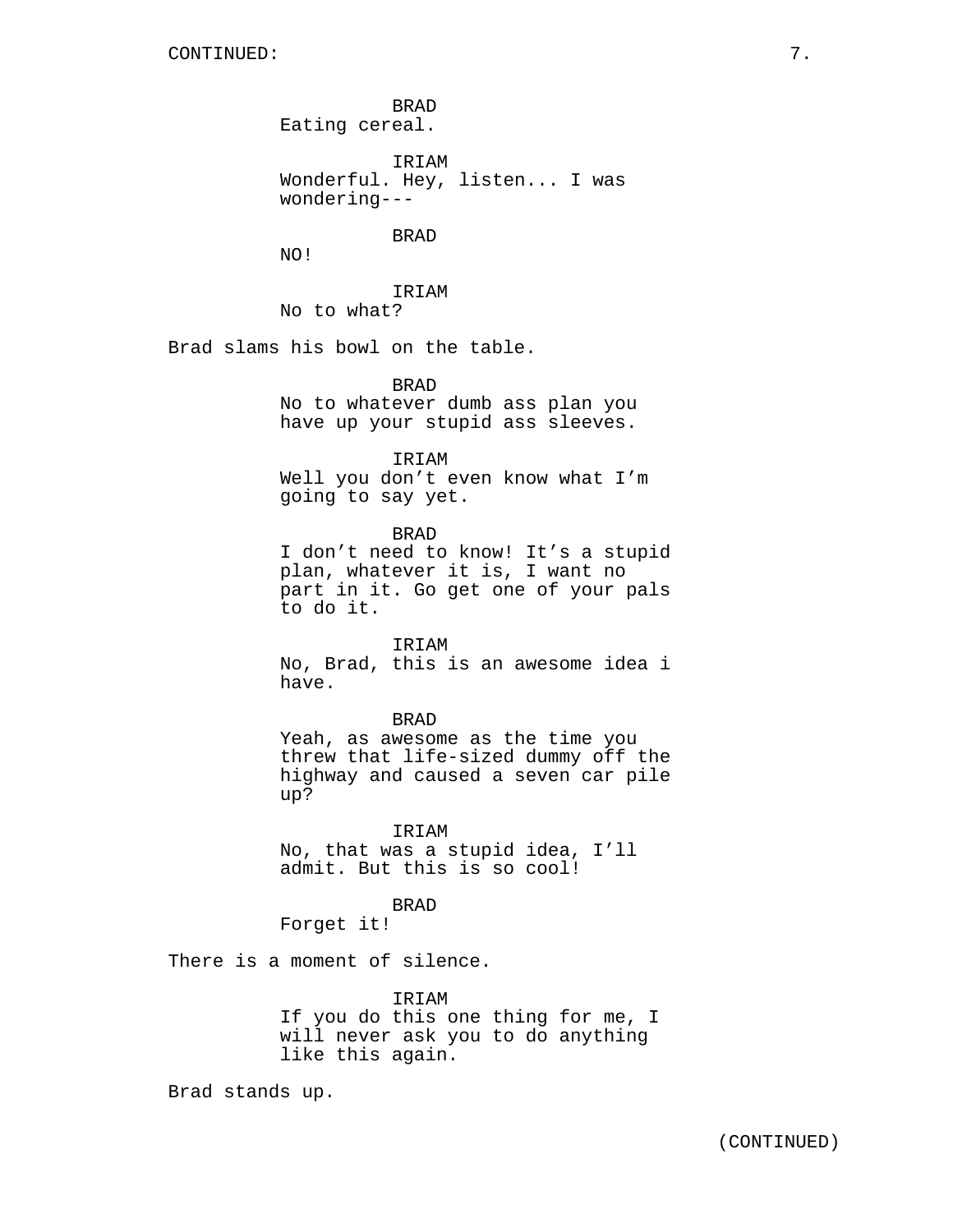BRAD What is it? IRIAM Well, I want to reenact a western stand-off. BRAD That's a stupid idea. IRIAM What?! No it's not! It's going to be fun! BRAD How so?! IRIAM Because we're going to stand about one hundred feet away from eathother and shoot at eachother. BRAD With guns?! IRIAM Yeah. BRAD Fuck that! No way! IRIAM Oh, come on! We're not using REAL guns! We'll be using BB guns! BRAD We're going to shoot at eachother with BB guns?! Have you ever been his with a BB gun?! IRIAM No. BRAD Well I have! It hurts like a son of a bitch! IRIAM Please do this! BRAD NO!

There is a moment of silence.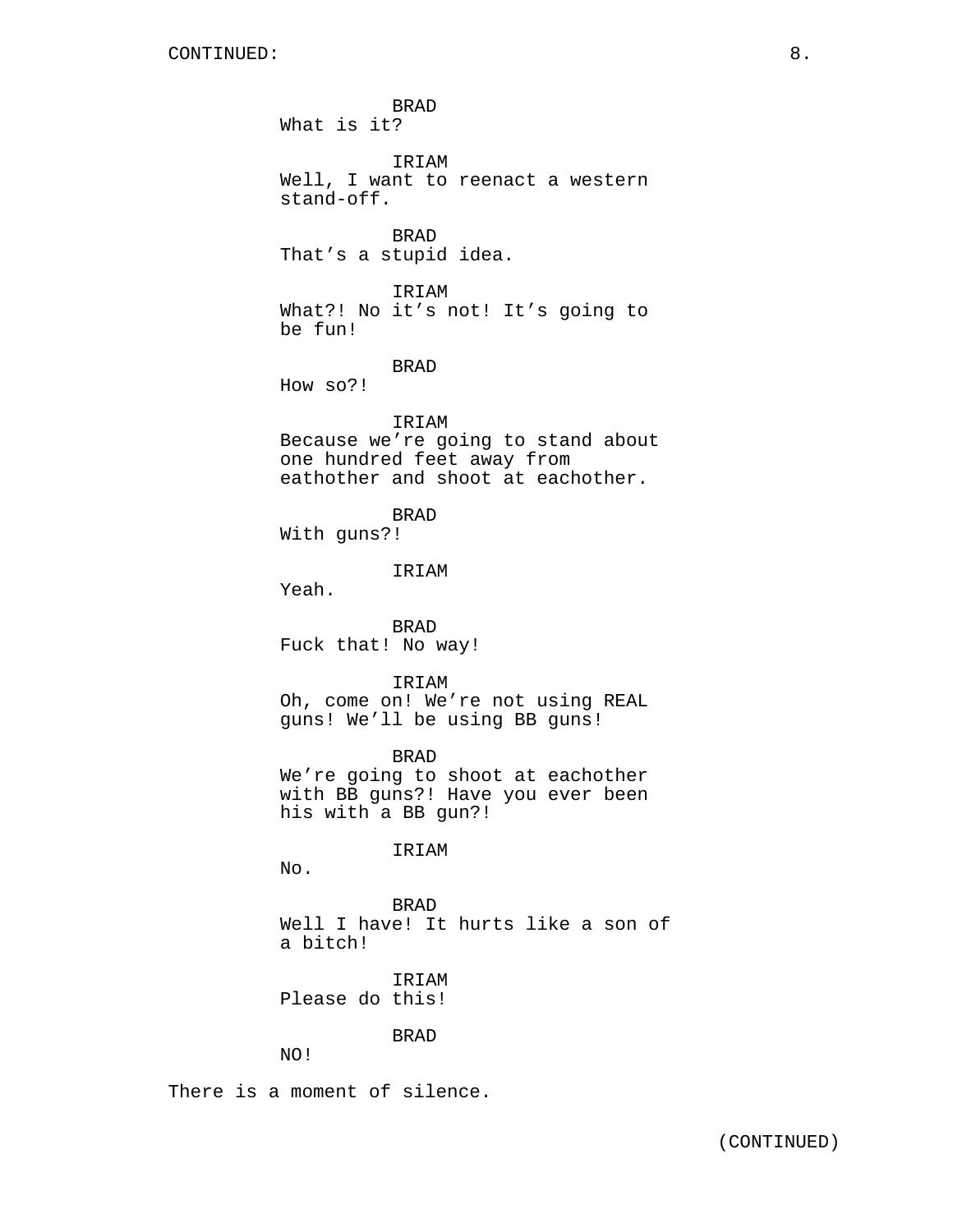#### IRIAM

Ok... how about I buy you cigarettes whenever you want... until your eighteen. You don't even need to ask me. Just be like: yo, ho! Go get me some ciggs, byoch!

Brad puts his hand to his chin and looks up into space to think about it...

QUICK ZOOM:

ON A PISTOL.

QUICK ZOOM:

ON ANOTHER PISTOL.

QUICK ZOOM:

ON SHADES.

QUICK ZOOM:

ON ANOTHER PAIR OF SHADES.

QUICK ZOOM:

ON IRIAM PUTTING ON SHADES.

QUICK ZOOM:

ON BRAD PUTTING ON SHADES.

EXT. BACKYARD- DAY

SLOW MOTION

WIDE:

Iriam and Brad exit out of the house. Both of them are holding a pistol and wearing badass shades.

CUT-IN:

Iriam's face is filled with excitement, but he can't show it because he is trying to look badass with his shades and gun.

PAN:

We pan over to Brad, who is showing emotion. His emotions look like he is afraid... but he has a gun and shades to make up for his cowardness.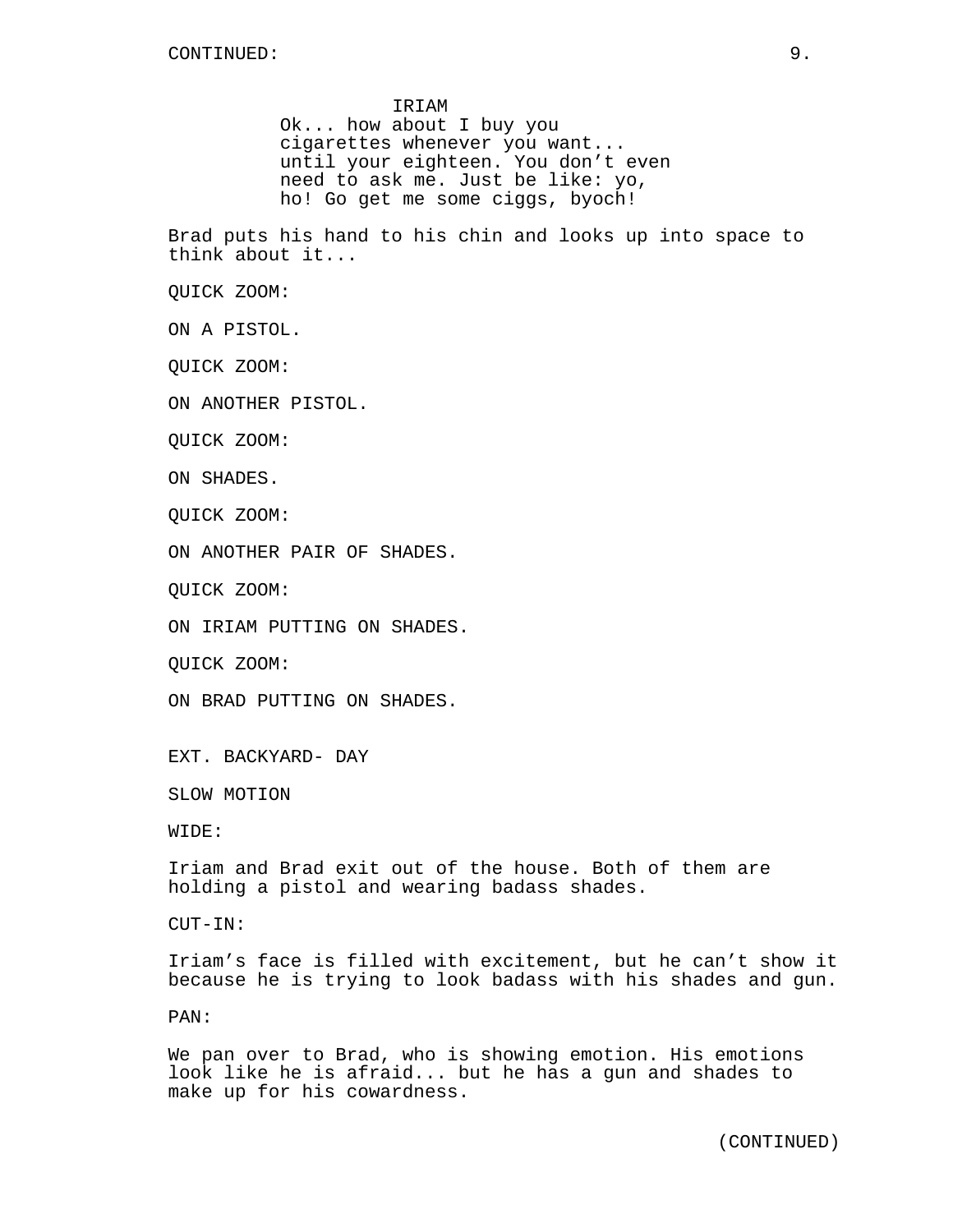CUTAWAY:

WIDE:

The two continue to walk into the backyard, looking badass... in slow motion.

BEHIND THE FOOT:

Iriam's right foot enters the frame.

Brad steps into frame as well on the right side of Iriam's boot.

CLOSE UP:

ON BRAD

BRAD This is so fucking stupid.

CLOSE UP:

ON IRIAM.

IRIAM Alright, on the count of three.

CLOSE UP:

ON BRAD.

Brad's face is full of fear.

BRAD I'm scared!

WIDE:

IRIAM It'll be alright! It'd just a BB gun!

BRAD They still hurt like shit!

IRIAM Remember... you get a pack of cigarettes when this is all over.

CLOSE-UP:

ON BRAD.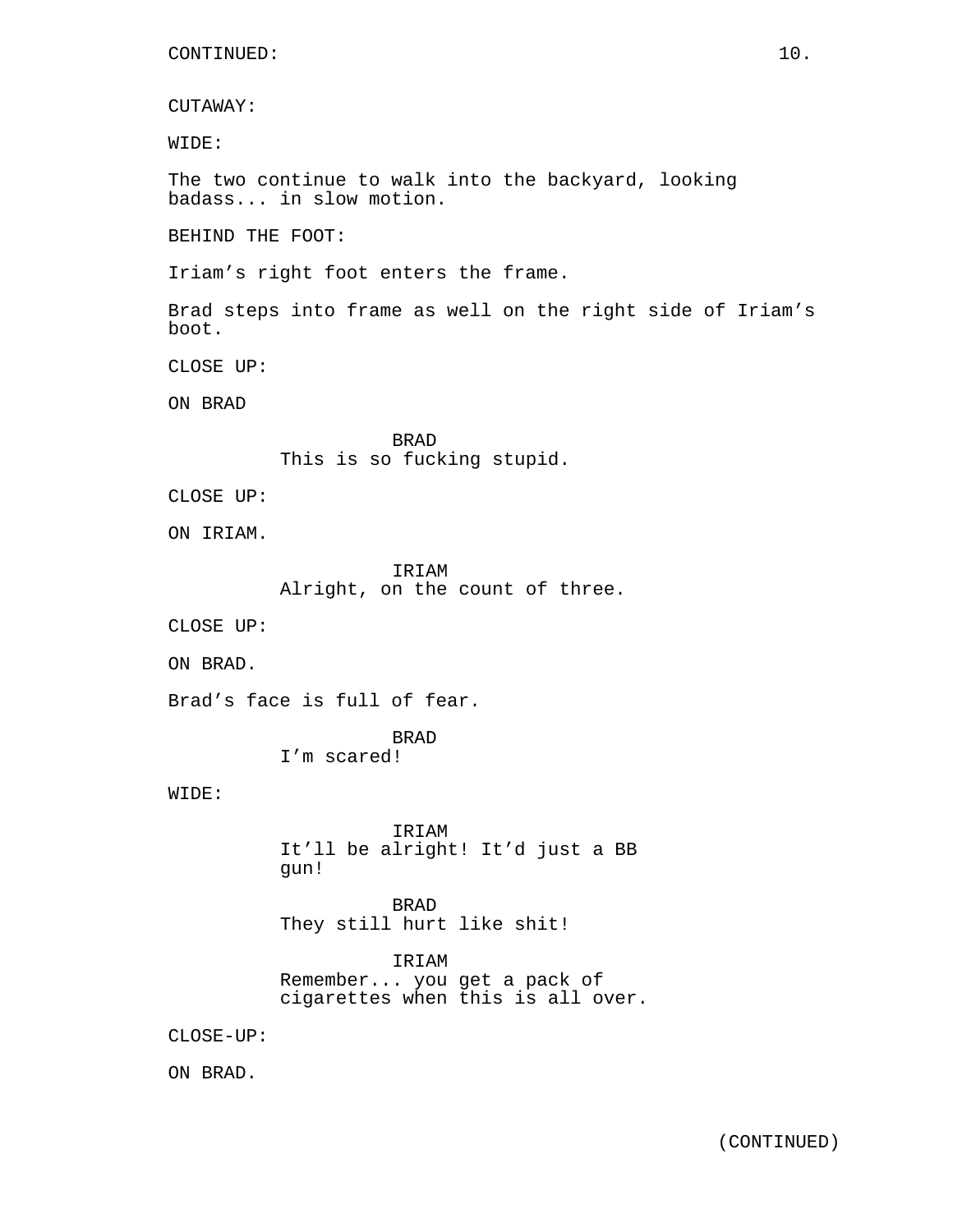BRAD

Great.

Yeah!

CLOSE-UP:

ON IRIAM.

IRIAM

On three!

CLOSE-UP:

ON BRAD.

BRAD So, like... ONE, TWO, THREE, SHOOT.

WIDE:

IRIAM

CLOSE-UP:

ON BRAD.

BRAD Oh.... that makes me feel a lot better.

WIDE:

The two stand in silence, while Brad waits for Iriam to start counting down.

CLOSE-UP:

Brad has sweat dripping from his face like a fountain.

WIDE:

The two still stand, Iriam is as still as a photo while Brad is shaky and nervous.

CLOSE-UP:

ON IRIAM.

IRIAM

ONE...

WIDE:

Brad is still shaking.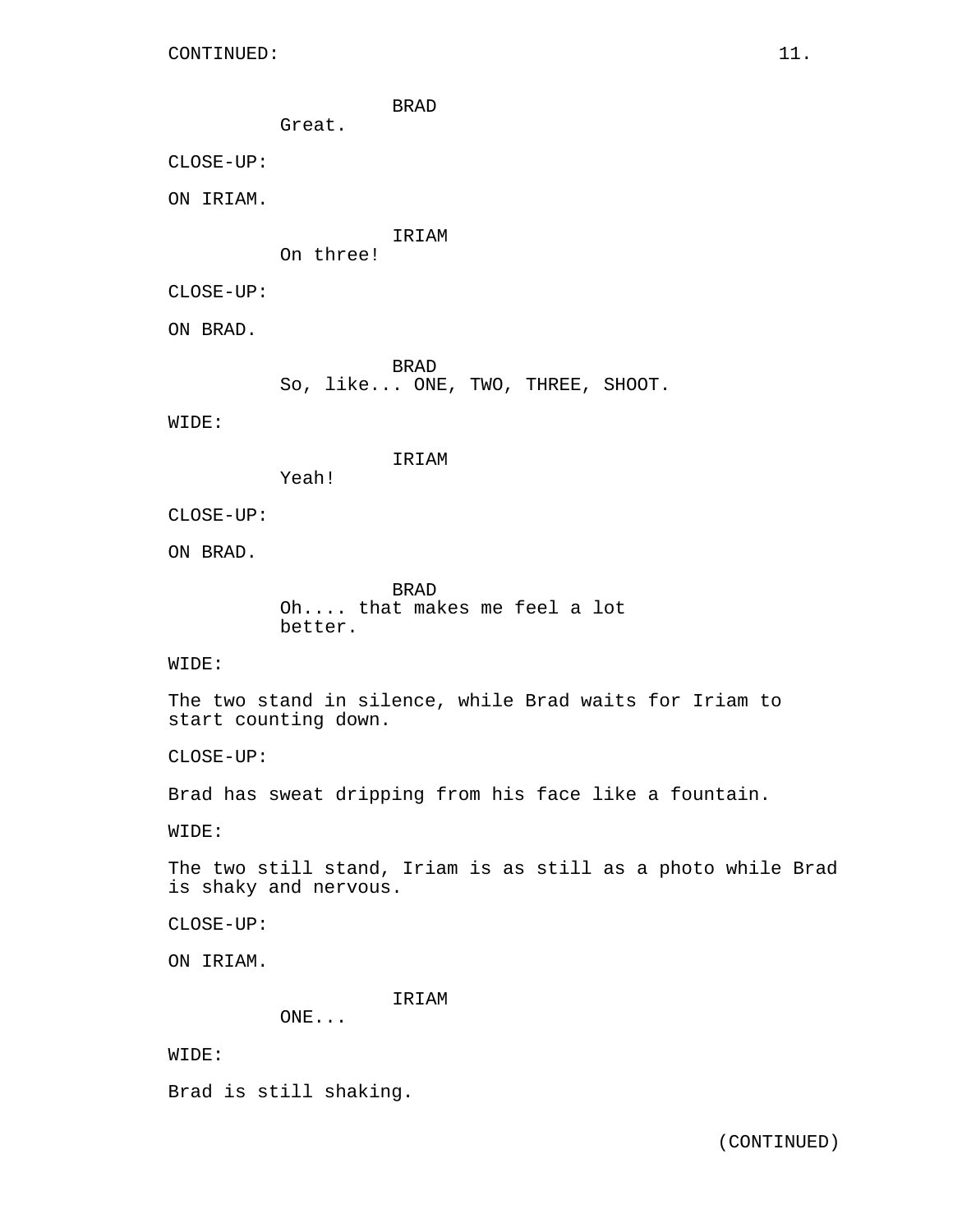```
CONTINUED: 12.
```

```
CLOSE-UP
```
ON BRAD.

BRAD Oh shit. Oh shit. Oh shit. Oh shit!

EXTREME CLOSE-UP:

ON IRIAM

```
IRIAM
```
TWO...

FOOT SHOT:

Brad is shaking while Iriam's feet are still and calm.

CLOSE-UP:

On Brad.

BRAD Holy shit. Holy Shit. Holy shit!

EXTREME CLOSE-UP:

ON IRIAM's MOUTH.

IRIAM

THREE!

CLOSE-UP:

BRAD'S EYES WIDEN.

CLOSE-UP:

IRIAM's EYES FILL WITH RAGE AND EXCITEMENT.

WIDE:

BOTH GUNS ARE DRAWN.

FOOT SHOT:

BANG!

WIDE:

Iriam falls on his ass and Brad gets thrown to the ground by the force of a bullet.

CUT-IN: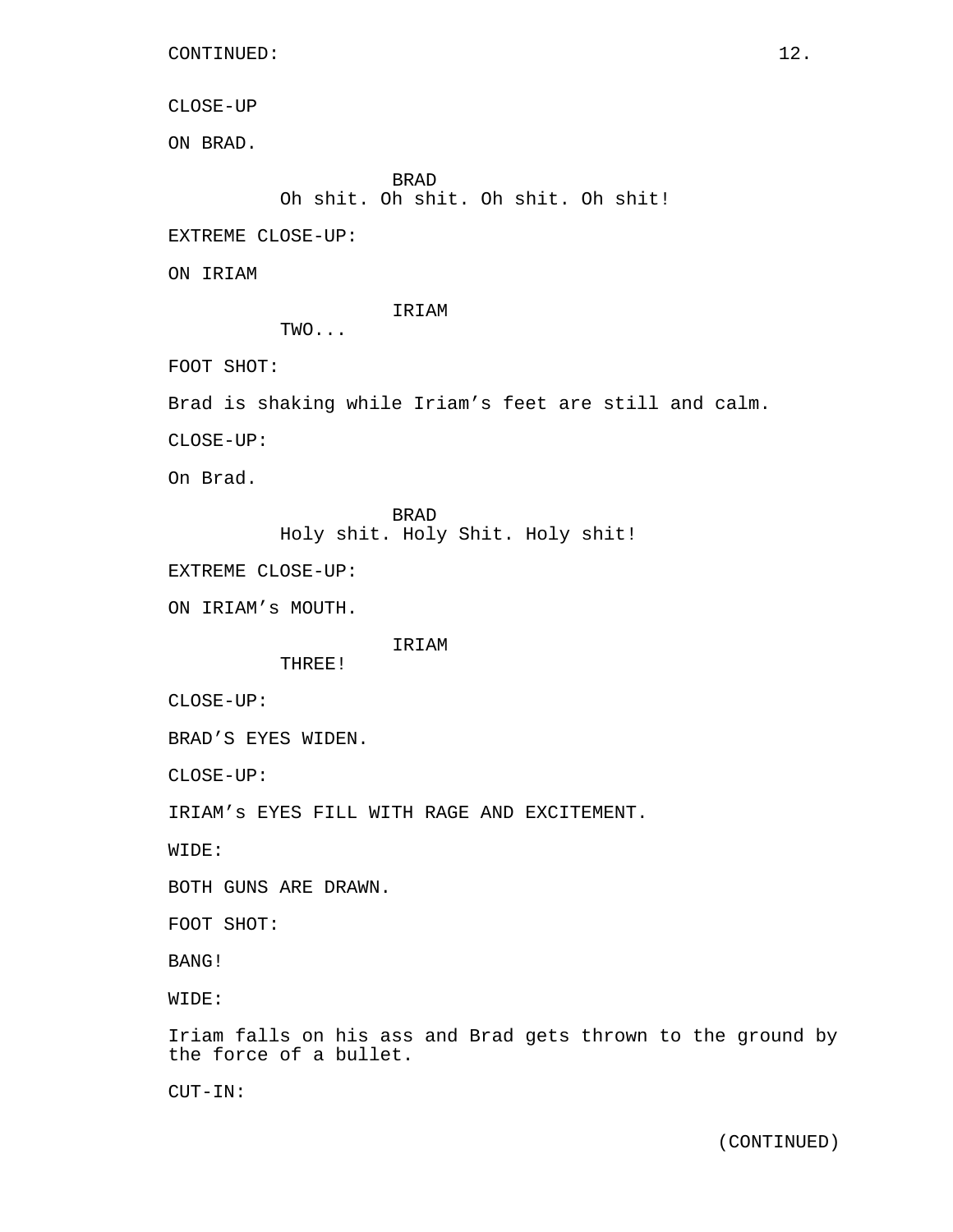IRIAM What the hell?! What the hell was that?!

Iriam looks at his gun. He realizes that he used a real gun and must have picked it up by accident.

# IRIAM

Oh shit!

Iriam crawls over to Brad, who is gurgeling blood.

IRIAM Brad! Are you ok?!

BRAD

Asshole.

Brad gurgles his last pint of blood and dies.

WIDE:

Iriam stands up. He takes off his shirt and wipes the prints off of the gun. He sets the gun in Brad's hands and runs back towards the house.

INT. IRIAM'S HOUSE- DAY

IRIAM grabs a duffel Bag.

IRIAM grabs random items and throws them into the bag.

CLOSE-UP:

On a letter that Iriam wrote for his parents.

"Sorry I accidentally killed Brad. Love, Iriam."

EXT. IRIAM'S FRONT YARD- DAY

Iriam walks out of the house with his shades on and his duffel bag on his shoulder.

FADE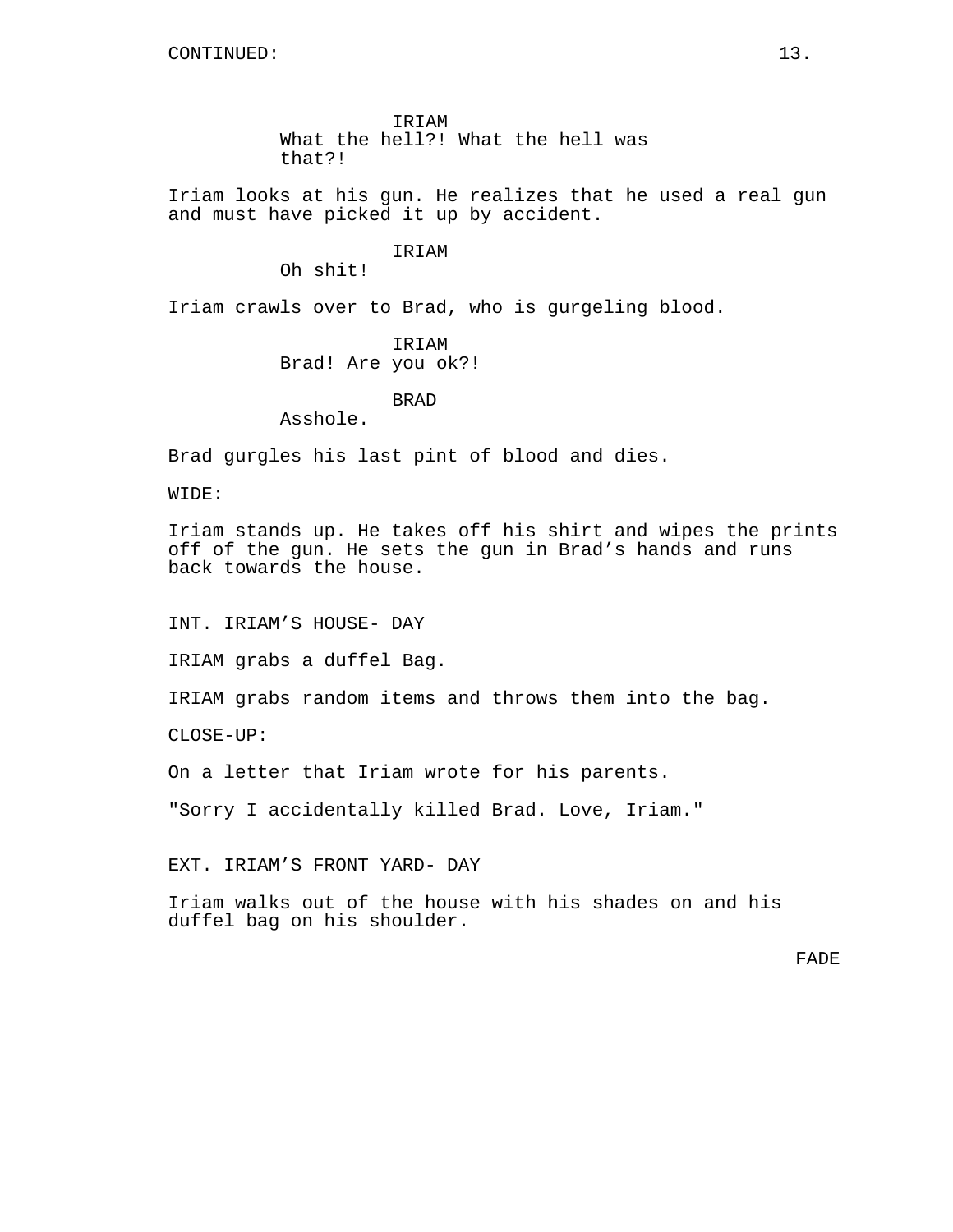INT. TRUCK- DAY

As the three sit silently, Malichi starts to smirk in the back seat.

Then he busts out laughing.

IRIAM Am I missing something here?

Connor starts to smile as well.

IRIAM

What?! You too?!

Connor starts laughing with Malichi.

IRIAM You know what... whatever.

Malichi stops laughing.

MALICHI

You suck.

Malichi turns to Connor.

MALICHI

So how about you? How did you get into the "two morons who kidnap random people" business?

Connor turns and looks at Iriam.

# FADE

INT. DESERT AREA- DAY

A crowd of people are standing around Connor.

PAN:

We see Connor standing about two hundred feet away from two glass bottles.

> CONNOR They say that speed comes from the ability to move. That's all wrong. Speed comes from the heart and soul. The soul is the key to speed. I am about to show you what real speed is. For I am the fastest gun (MORE)

> > (CONTINUED)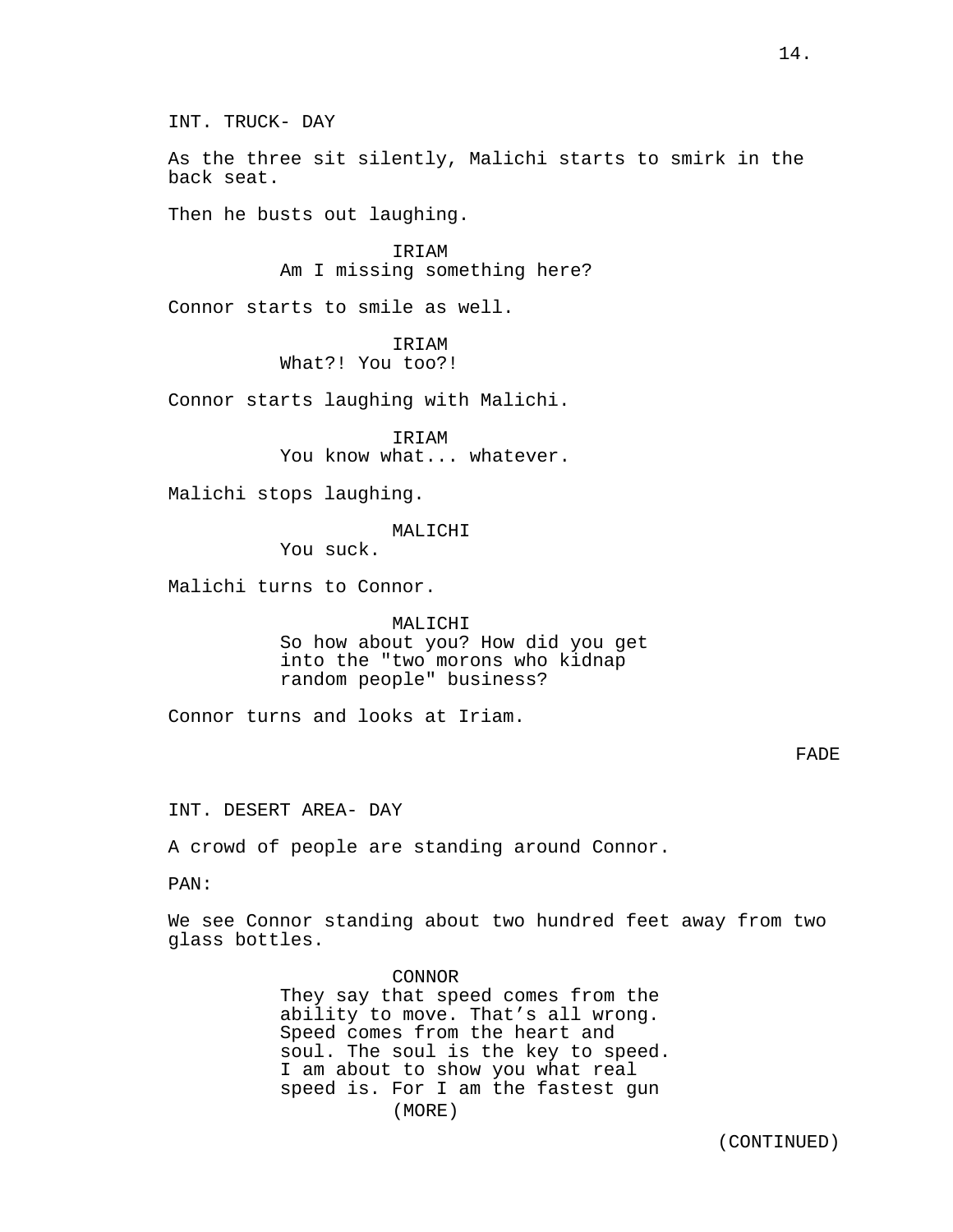CONNOR (cont'd) in town. Now I don't mean to brag. But after you all see this, you will be amazed and probably question at the speed at which I draw and fire. Everybody... Now you will wittiness the fastest at it's fastest. Because it is I who is the fastest gun in the west.

EXTREME CLOSE-UP:

ON CONNOR'S EYES.

QUICK ZOOM:

ON A PERSON CLICKING A STOPWATCH.

CLOSE-UP:

ON GLASS BOTTLES. BANG!!!! Shots are heard.

WIDE:

Connor stands in the middle with people surrounding him.

PAN:

We pan to the right and see that the bottles are still standing.

CUT IN:

Two men fall to the ground behind Connor. They die.

Connor turns around and sees them dead on the ground.

Connor gives an "oops" face and then turns around back towards the crowd.

> CONNOR Did I fail to mention that I am not the most accurate gun in the west?

Connor stands in shame and embarrassment in the crowd as they all look at him and shame him.

FADE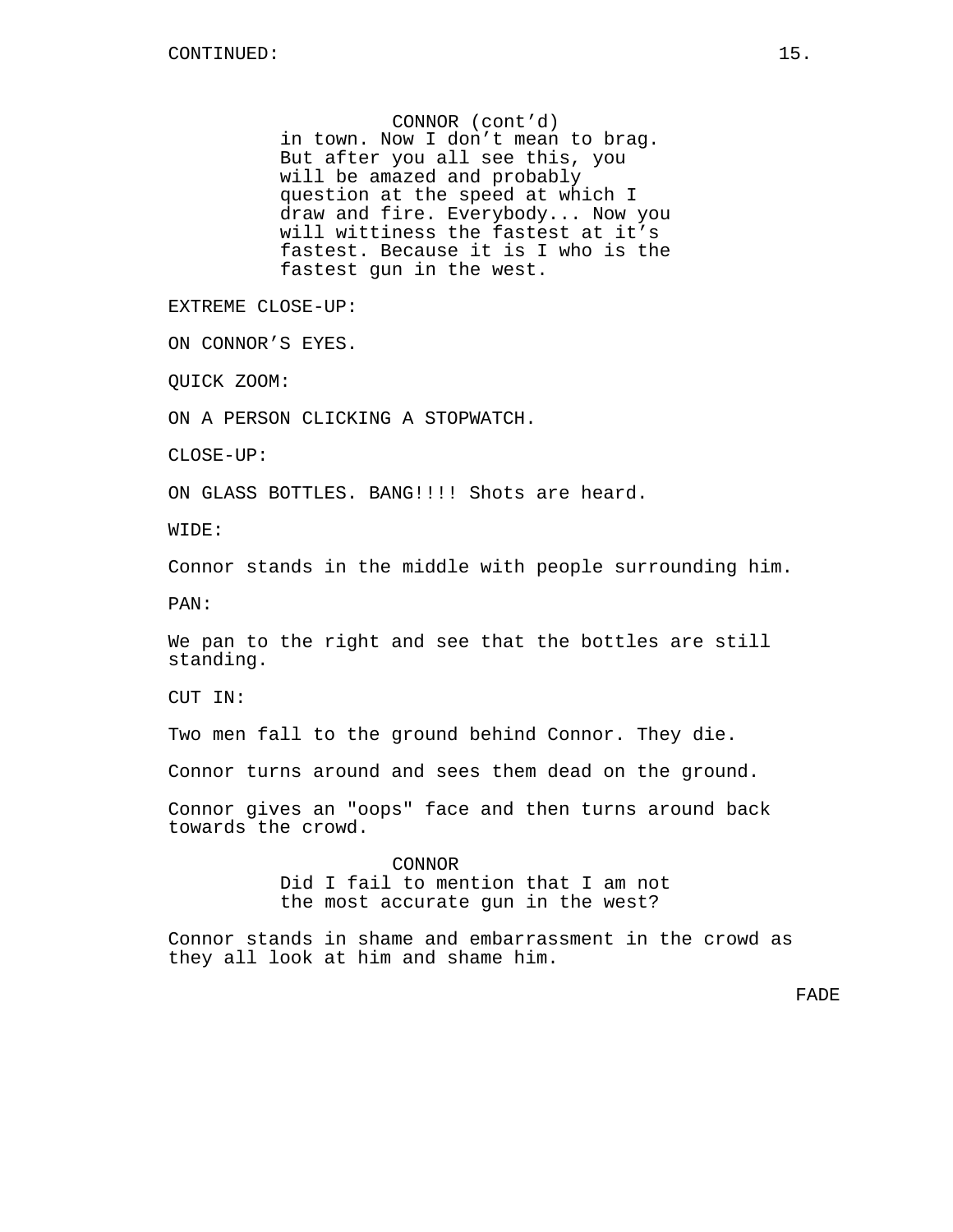INT. TRUCK- DAY

CONNOR And so I was banned from the town and never allowed to return again.

Malichi is just staring at Connor and giving him a disgusted look. For he is disgusted that he is stuck in a truck with the two biggest idiots on the face of the planet.

> MALICHI Uhm... okay. How did you two fuck-ups meet?

> > FADE

INT. BAR

SHOT ON POOL BALL:

The ball is hit by the stick.

CUT OUT:

Connor stands up.

CONNOR Man! I'm on fire tonight, boys! You better watch out, because I just might beat you to.

PAN:

ACROSS THE POOL TABLE.

On the other side are two men. The one wearing the shades is AKIRA. The guy with the leather coat is ZEKE.

> AKIRA You're losing.

ZEKE By a lot.

CONNOR So?! I'm still on fire.

AKIRA Yeah? Well you can take that fire and shove it up your---

Zeke grabs Akira's shoulder.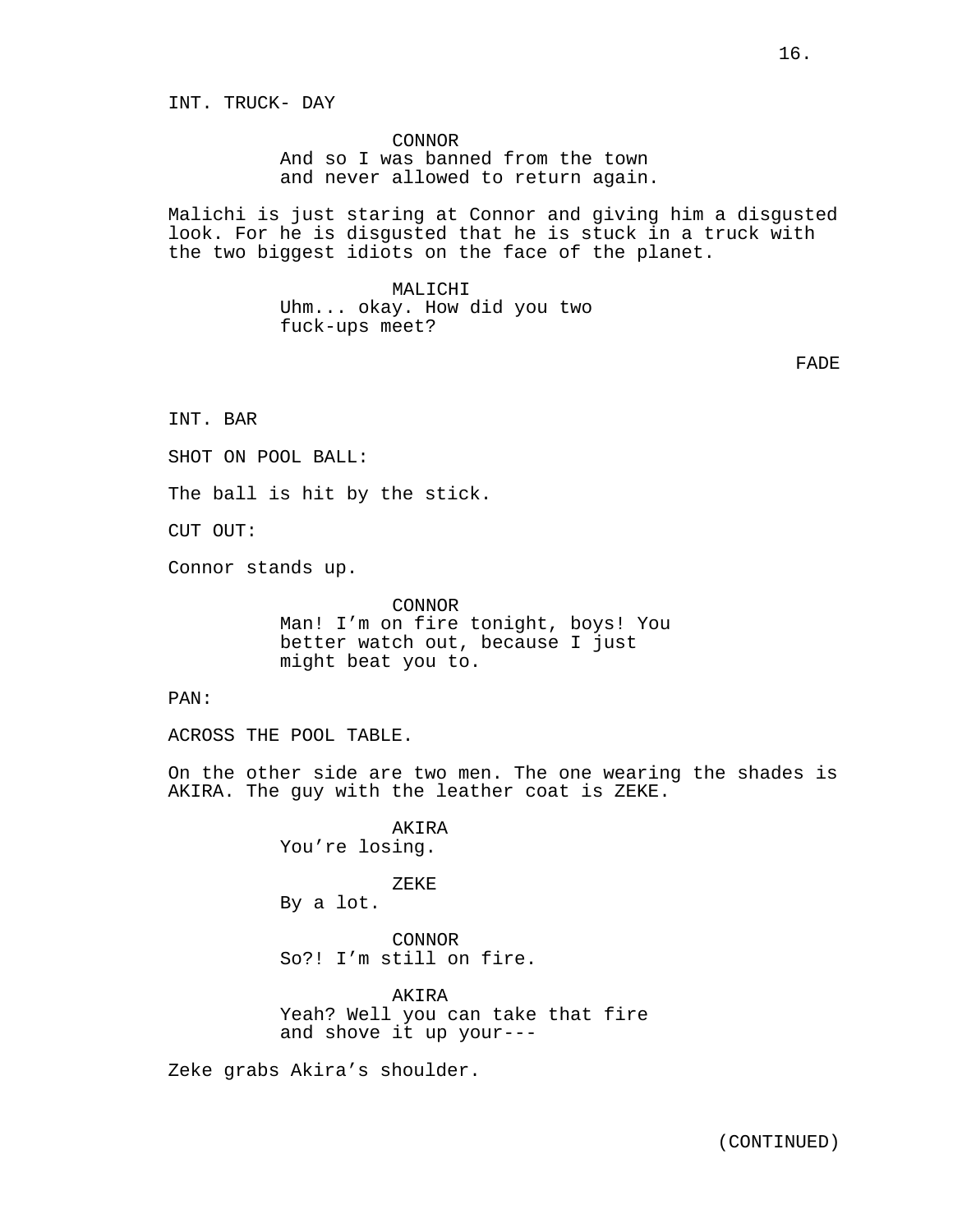ZEKE Remember what the boss said. Temper Temper, Akira. Worry about your temper. AKIRA Yeah, well this guy is all like "Oh look at me! I'm winning even though I'm losing!" It's bullshit, Zeke! Bull... shit! ZEKE Man, calm down! CONNOR you two love birds ok over there? ZEKE We're fine. AKIRA Fine as your mom. Zeke turns to Akira. ZEKE Now THAT was a good one! The two HIGH FIVE eachother. BOTH NAILED IT! Connor gives the two a weird look.

AKIRA So, you think you can beat us?

CONNOR Baby, I'll come back. You just wait and see.

ZEKE Well I'm sorry but i don't think you have what it takes.

CONNOR Are you shittin' me right now?! I could beat you two. You just give me a chance.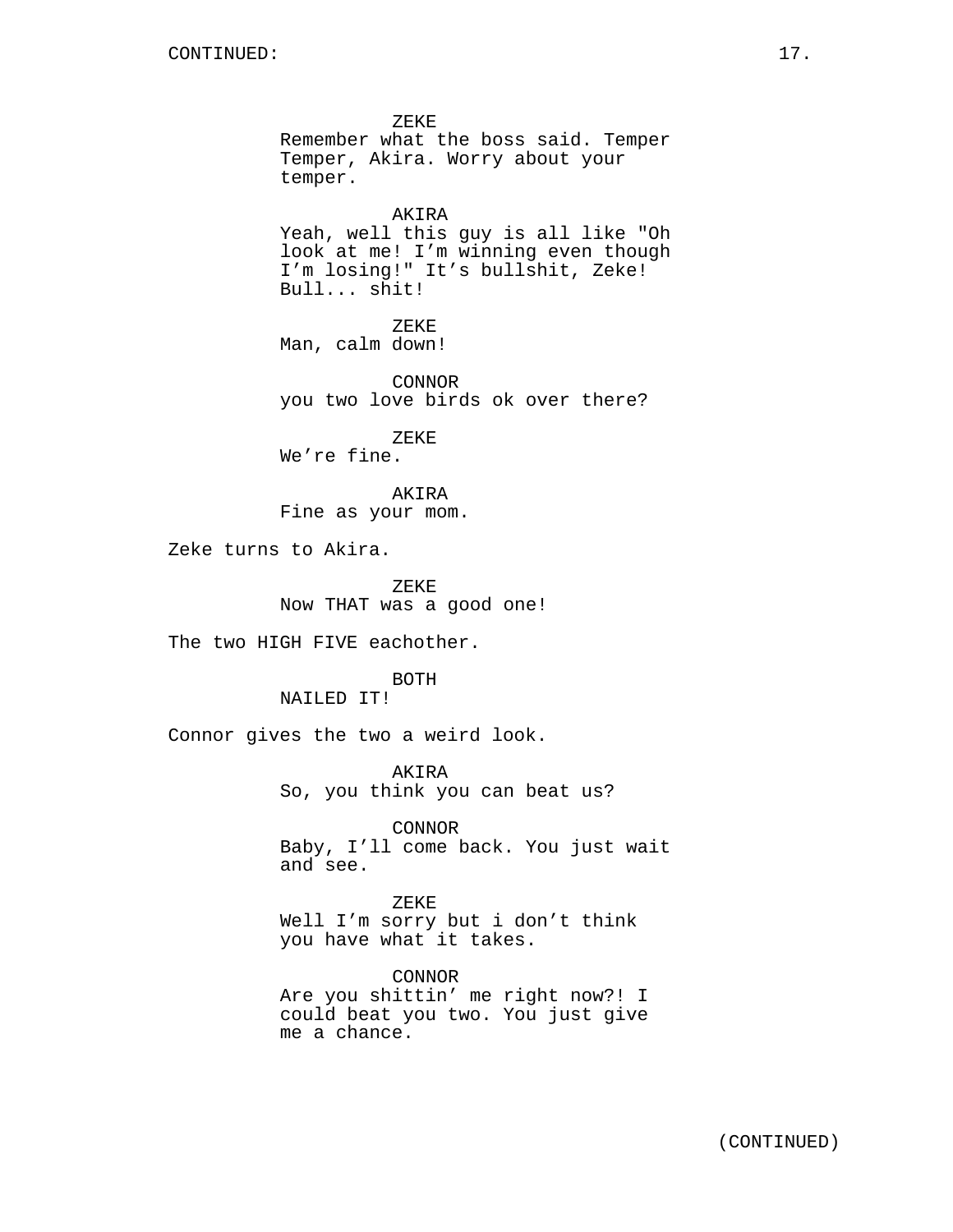AKIRA This is our fifth round of pool and you've lost terribly all five times.

CONNOR Not terribly, just by a few points!

ZEKE

Last round we got all of our balls in before you even got one ball in the hole.

AKIRA Like we did with your mom.

ZEKE That was nice!

BOTH

NAILED IT!

They both HIGH FIVE again.

CONNOR You two think your hot shit?

AKIRA Where did that come from?

ZEKE

Yeah.

CONNOR

It's not that I suck. Alright? I just need to have somebody on my side. It's the balance of teams making me lose. Two on one? Come on.

AKIRA Zeke and i had a bit of two on one last night.

There is a moment of silence.

ZEKE With your mom.

The two HIGH FIVE... again.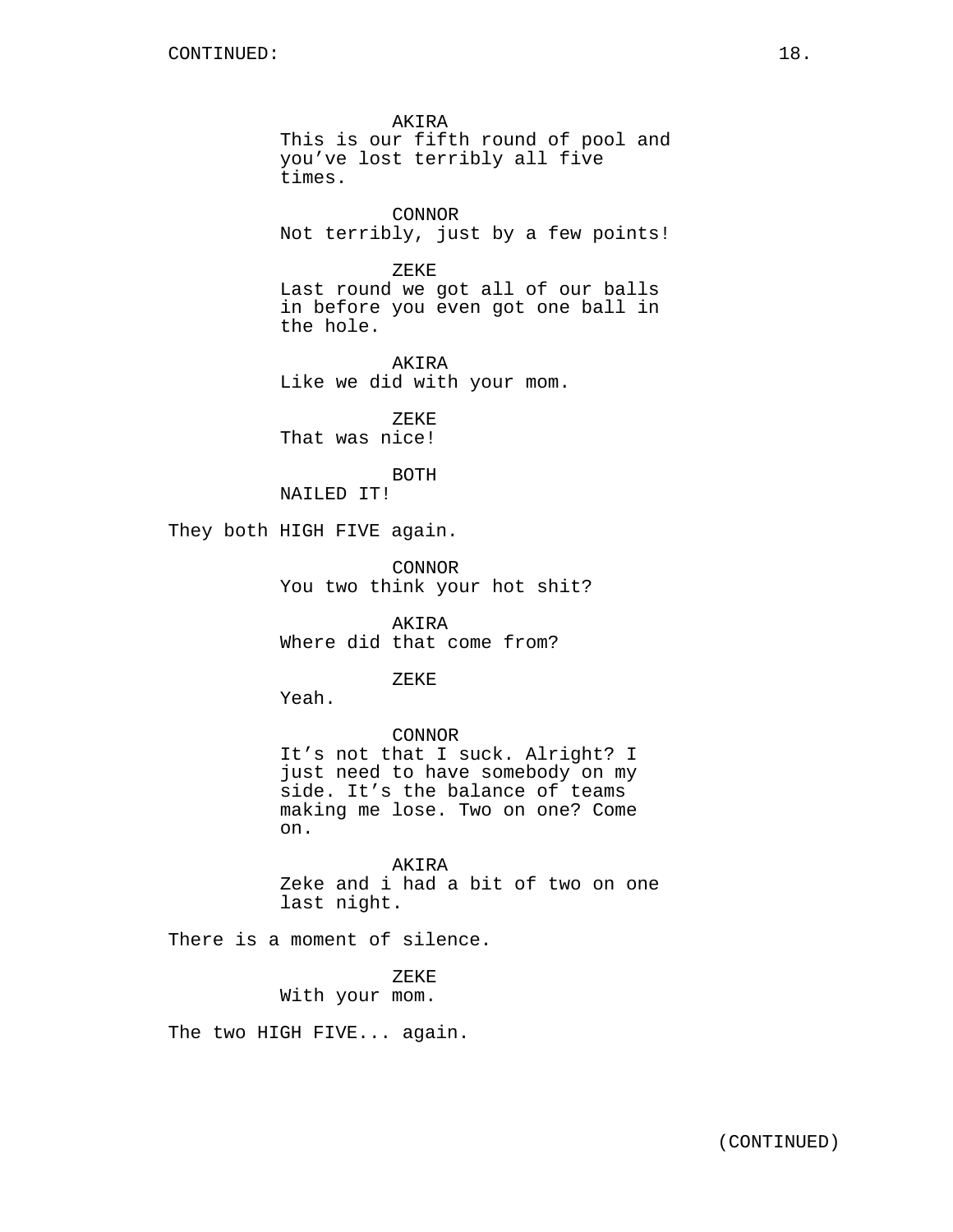BOTH

NAILED IT!

CONNOR

Look, you let me pick out anybody in this bar to play with. And they don't even have to be good. I'll show you, no... better yet! I'll bet you.

AKIRA How much?

CONNOR

3 G's.

ZEKE

Really? You think you're actually that good at pool that you are willing to give up three thousand dollars?

**CONNOR** 

Damn straight.

AKIRA Deal. And better yet, we will double your offer... each person. So we bet \$12 Gs!

Zeke turns and looks at Akira.

ZEKE

What?!

Zeke grabs Akira and they turn around.

FLOOR POV:

The two are huddled like they are at a football game.

ZEKE What are you doing?!

AKIRA

What? The man can't play worth shit. This is easy money.

ZEKE This is not our money! We can't be gambling it like that! If the man finds out---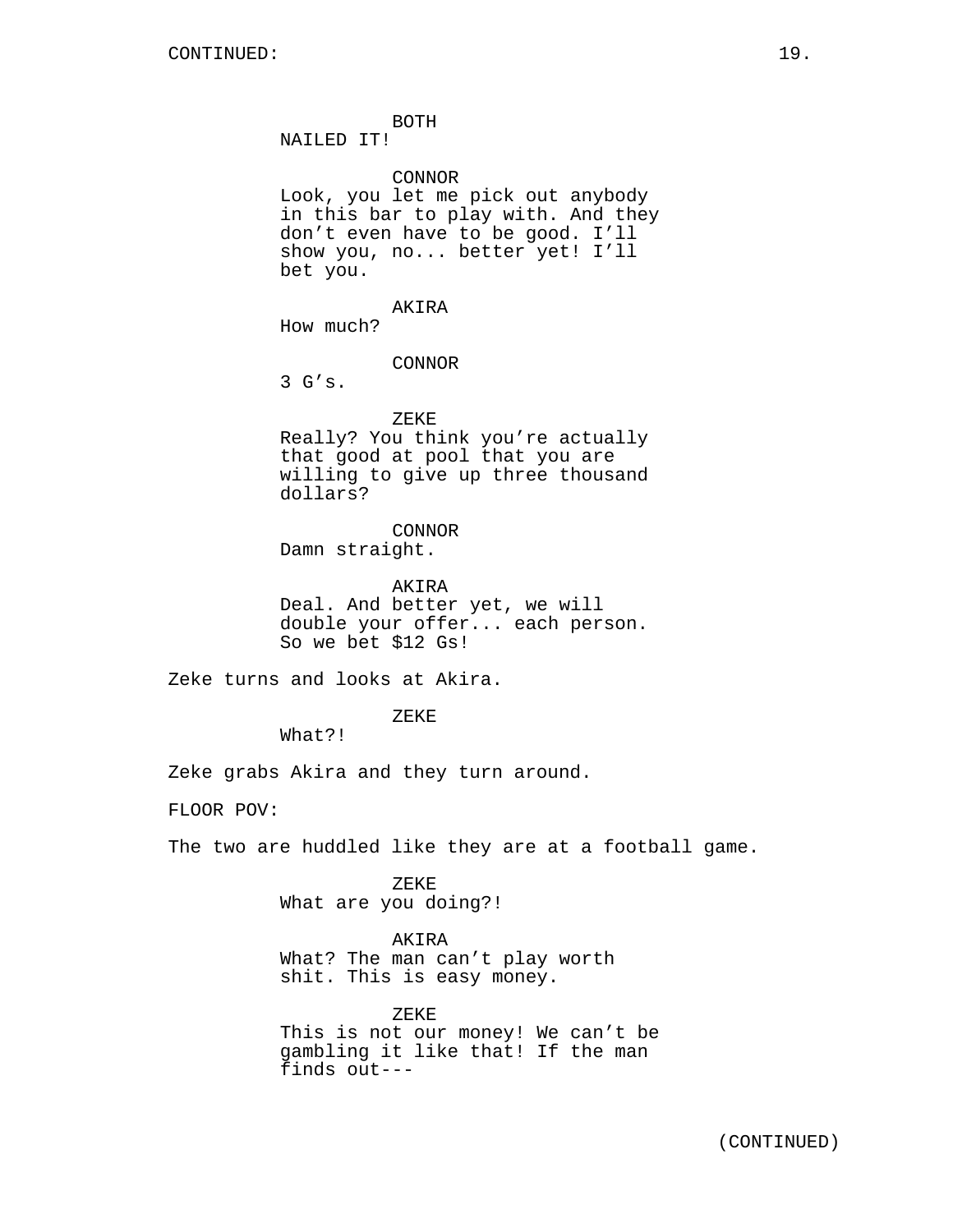### AKIRA

Oh, come on! The man won't find out! We can just tell them the deal is off. I just want to see if this guy is bullshitting us or not.

ZEKE

So you want us to say we're gambling money even though we aren't?

## AKIRA

Exactly! You expect me to give up twelve thousand bucks for this bozo?!

Zeke turns his head to think for a moment.

#### AKIRA

Plus we'd get fifteen hundred out of it. You actually think this guy can beat us? He's picking a shitty player anyway, he claims he just needs support. So we let the shitty player play first.

Zeke turns back to Akira.

ZEKE Alright. Easy money, right?

## AKIRA

Exactly.

CUT OUT:

The two stand up.

BEHIND THE SHOULDER:

Behind Connor's shoulder, the two HIGH FIVE eachother.

## BOTH NAILED IT!

CUT OUT:

Akira and Zeke walk up to Connor.

CONNOR

 $SO<sub>1</sub>$ .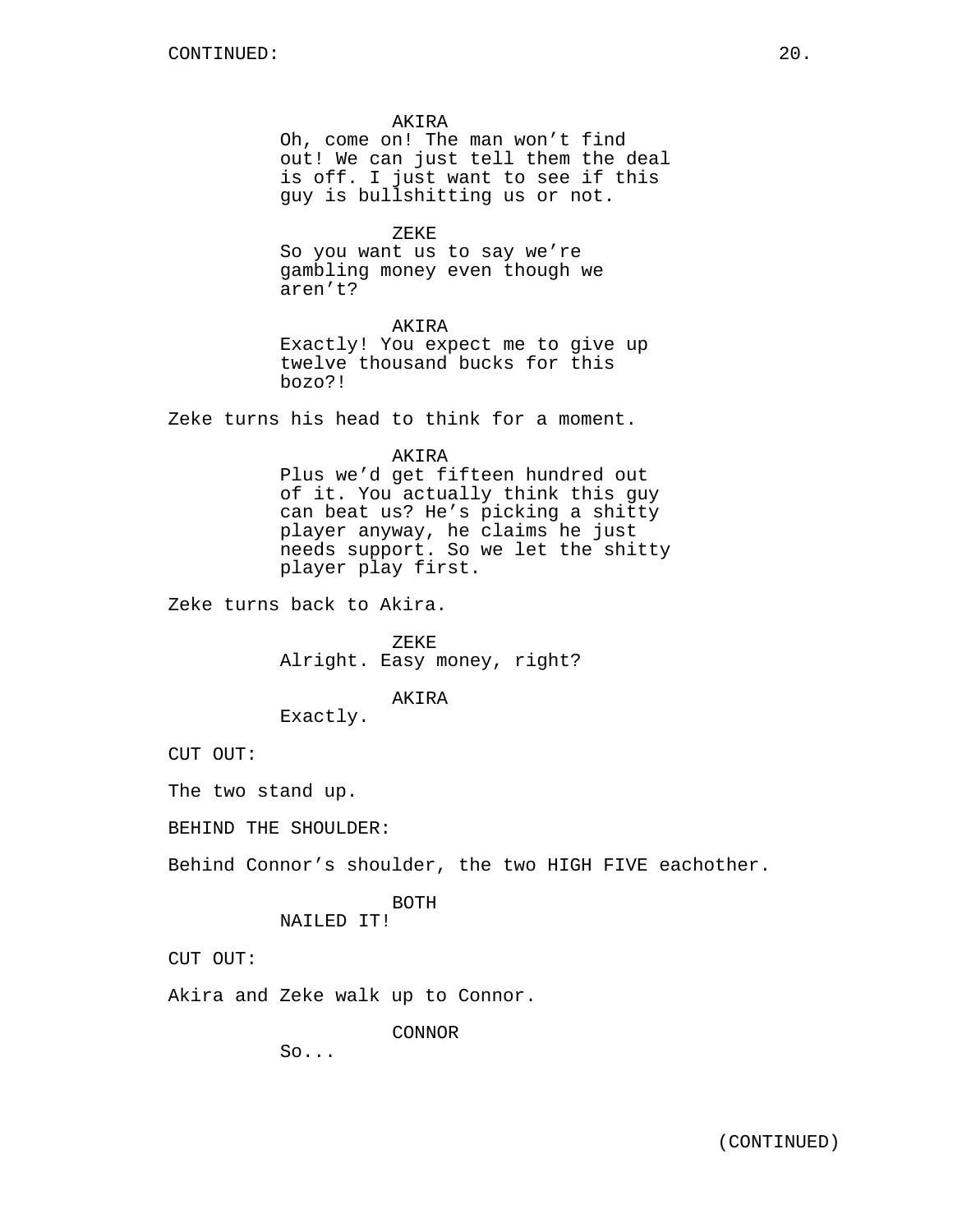AKIRA You have a deal.

ZEKE BUT... you have to find somebody who can't play pool.

AKIRA Since you claim you just need the support.

CONNOR Alright, deal.

The two laugh as they both slam money down on the pool table.

Connor pulls out his money and slams it down on the table as well.

CUT AWAY:

IRIAM is sitting at the bar drinking his orange juice.

He takes a sip and then sets it back on the table.

Iriam looks sad and depressed. This is obviously after the death of his brother.

EXTREME CLOSE-UP:

ON IRIAM'S FACE. As we observe his depression in his eyes and facial expressions.

CUT OUT:

SLAM! Connor's hands hit the bar and Connor looks at Iriam.

Iriam almost spills his OJ all over him.

CONNOR YOU! Can you play pool!

IRIAM Jesus Christ, man!

CONNOR No time! Can you play!

IRIAM

Nope.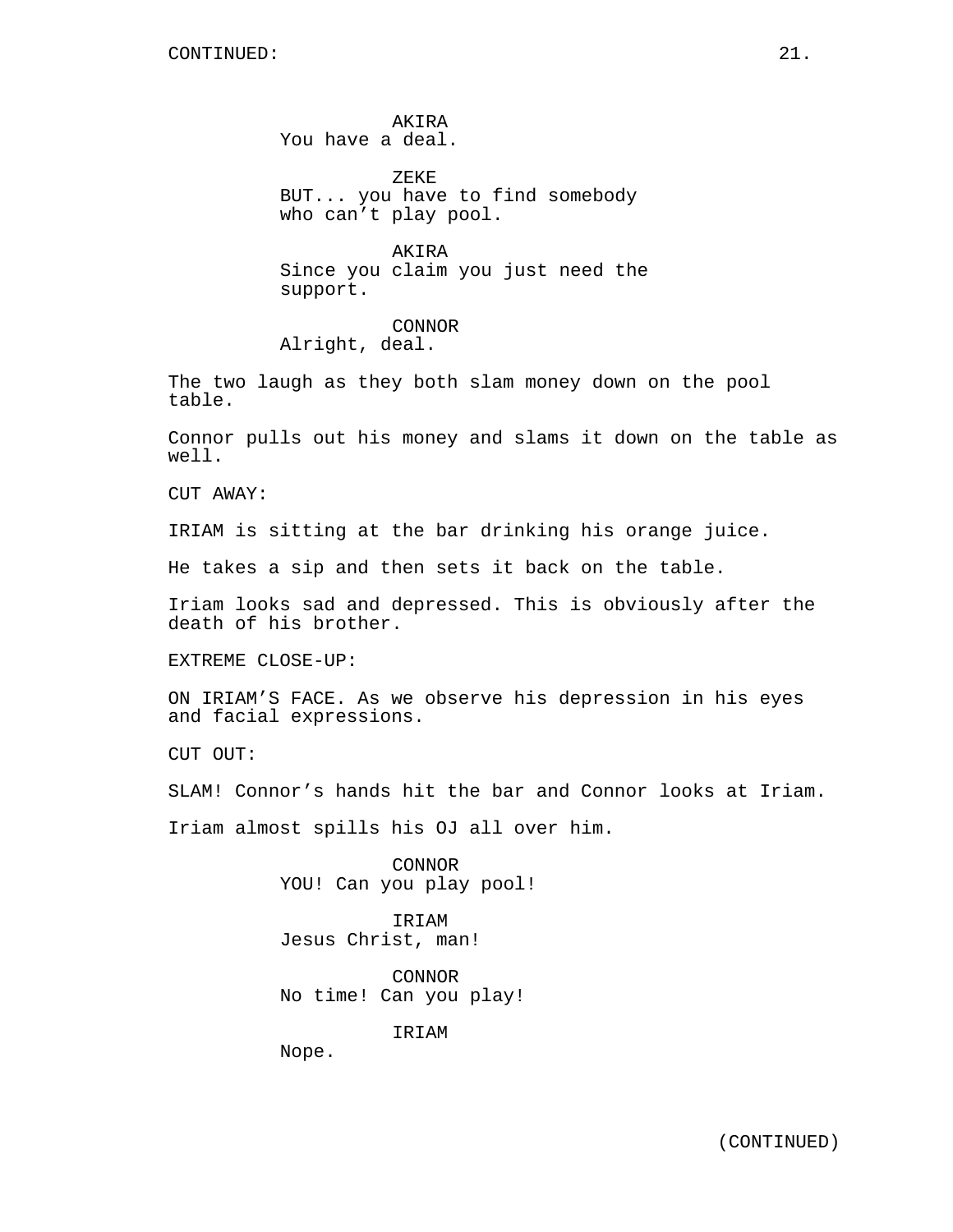CONNOR Good! Come with me!

Connor grabs Iriam's shirt and drags him over to the pool table.

CONNOR

Found one.

IRIAM Found one what?

AKIRA Can you play pool, ass clown?

IRIAM

Ass clown?

Iriam walks up to Akira.

ZEKE intervenes and puts his hand on Iriam's chest.

ZEKE Just answer his question... ass clown.

Iriam backs away.

IRIAM No. No I can't... douche bag.

AKIRA Good. Get your clowny ass in there. You're up first.

SLOW MO:

This entire sequence will be in slow motion.

Iriam walks over to get a pool stick.

Iriam is eyeballing Akira and Zeke.

Zeke and Akira are eyeballing him right back.

Zeke says something.

Akira smiles and raises his hand.

The two HIGH FIVE and Iriam reads their lips saying "nailed it."

CLOSE-UP: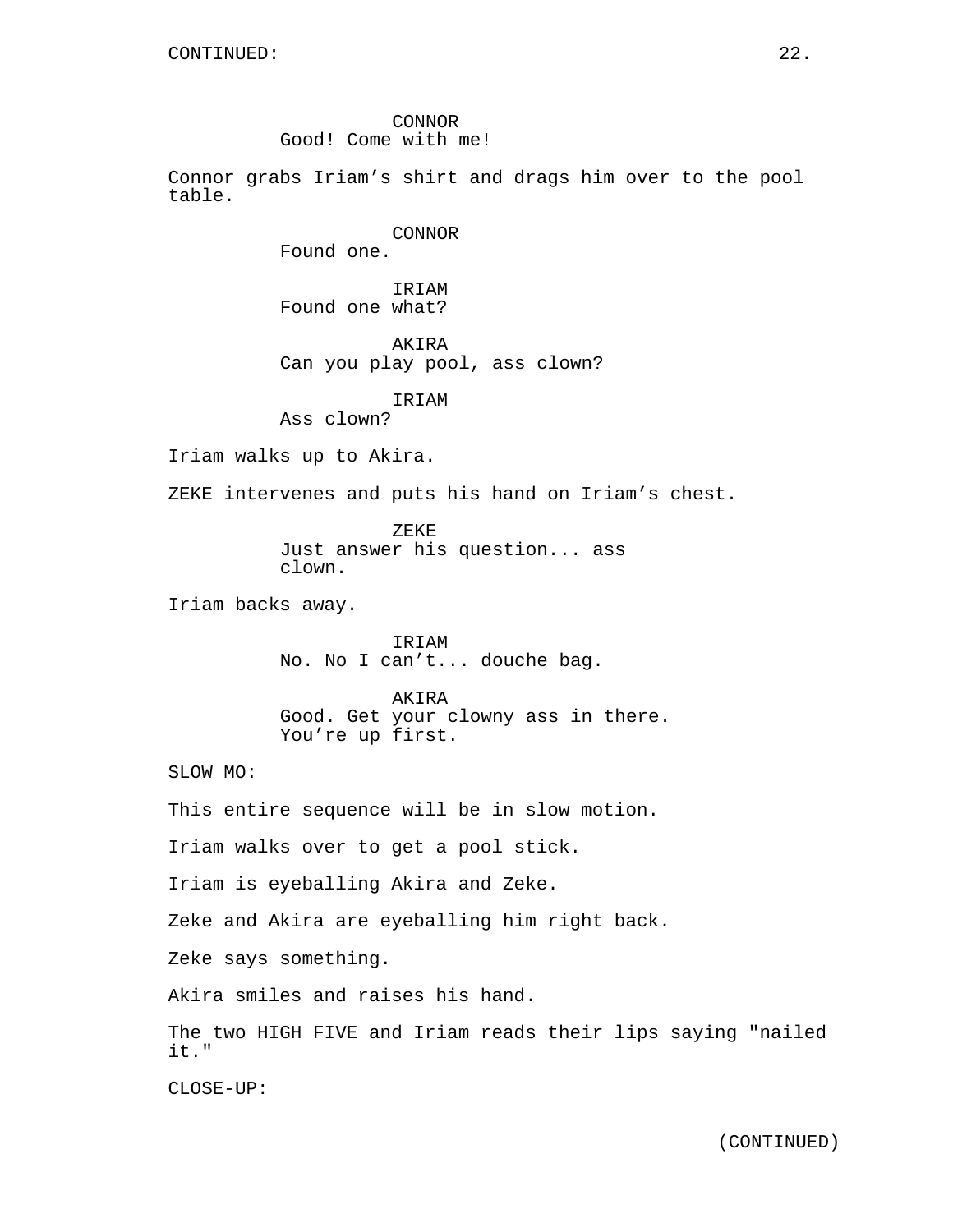On Akira. On Zeke. On Connor. On Iriam. On Akira AND Zeke. On Connor AND Iriam. CUT OUT: WIDE: On the pool table as Iriam takes the chalk and chalks up his stick. CUT IN: Iriam leans over the pool table. Connor is staring down Akira and Zeke. CLOSE UP: ON AKIRA. ON IRIAM. PAN: Across Akira and Zeke. EXTREME CLOSE-UP: ON IRIAM'S EYES. CLOSE-UP: On Ball. CUT OUT: Iriam hits the ball to break. Three yellows go in automatically. SPLIT SCREEN: CONNOR'S REACTION. AKIRA & ZEKE'S REACTION.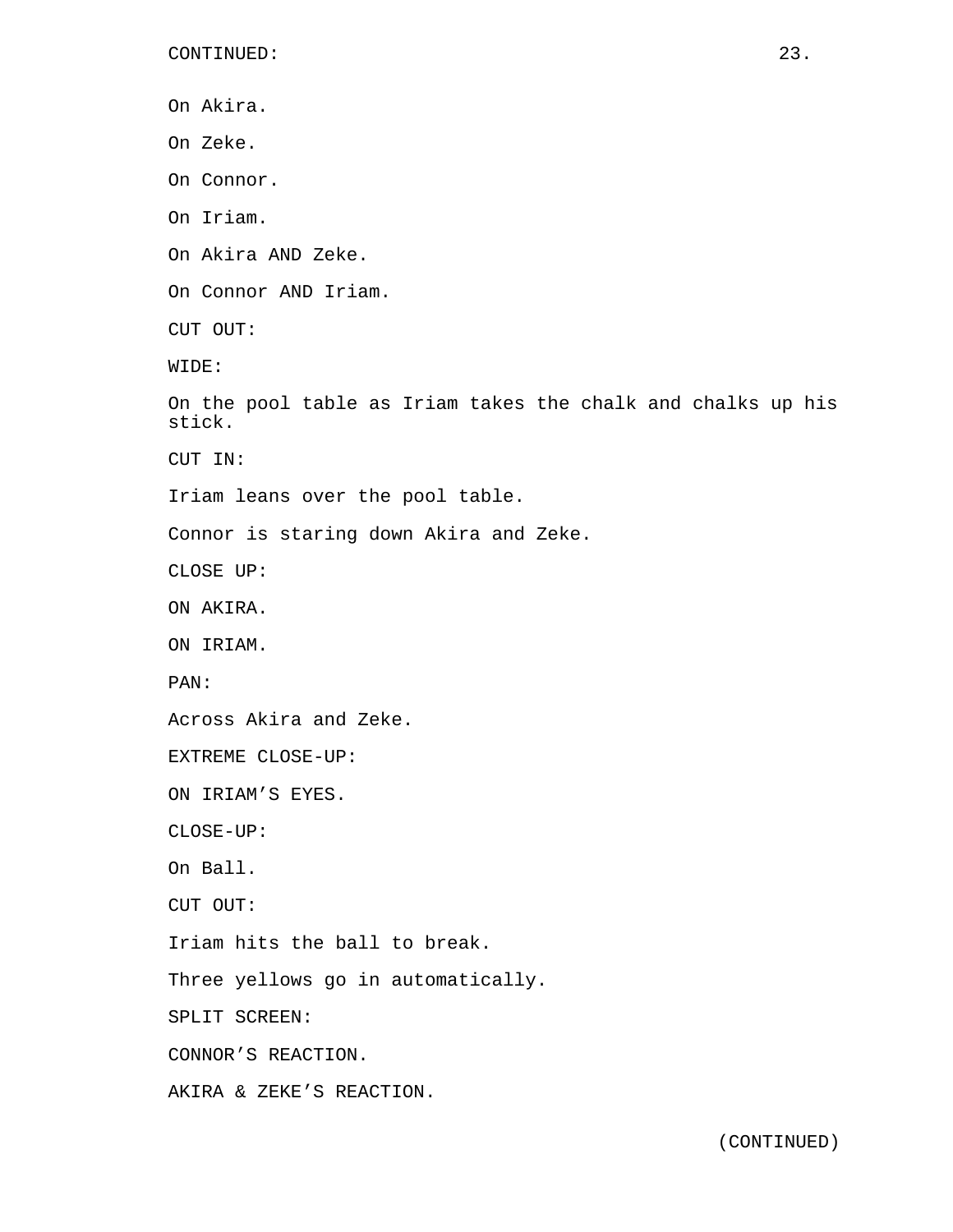MONTAGE:

As fades and cuts go about during the scene. We see shots of:

Balls going into holes.

Connor's focus on the game.

Iriam's Focus on playing the game.

Akira and Zeke's Facial reactions to balls going into the hole.

END MONTAGE.

Iriam stands up and gives Akira a "fuck you" look.

Akira looks worried.

Connor looks happy that he is about to win twelve thousand dollars.

A man comes from around the bar and walks up to Zeke.

Iriam and Connor look at the man leaning into Zeke's ear whispering to him.

Akira walks over to listen as well.

Iriam is trying to figure out what they are saying.

SLOW ZOOM:

ON THE MAN AND AKIRA AND ZEKE.

SLOW ZOOM:

ON IRIAM AND CONNOR.

Akira and Zeke and The Man all look over towards Iriam.

SLOW ZOOM:

ON IRIAM AND CONNOR.

The two walk back over to the table.

AKIRA Zeke, you know what I hate?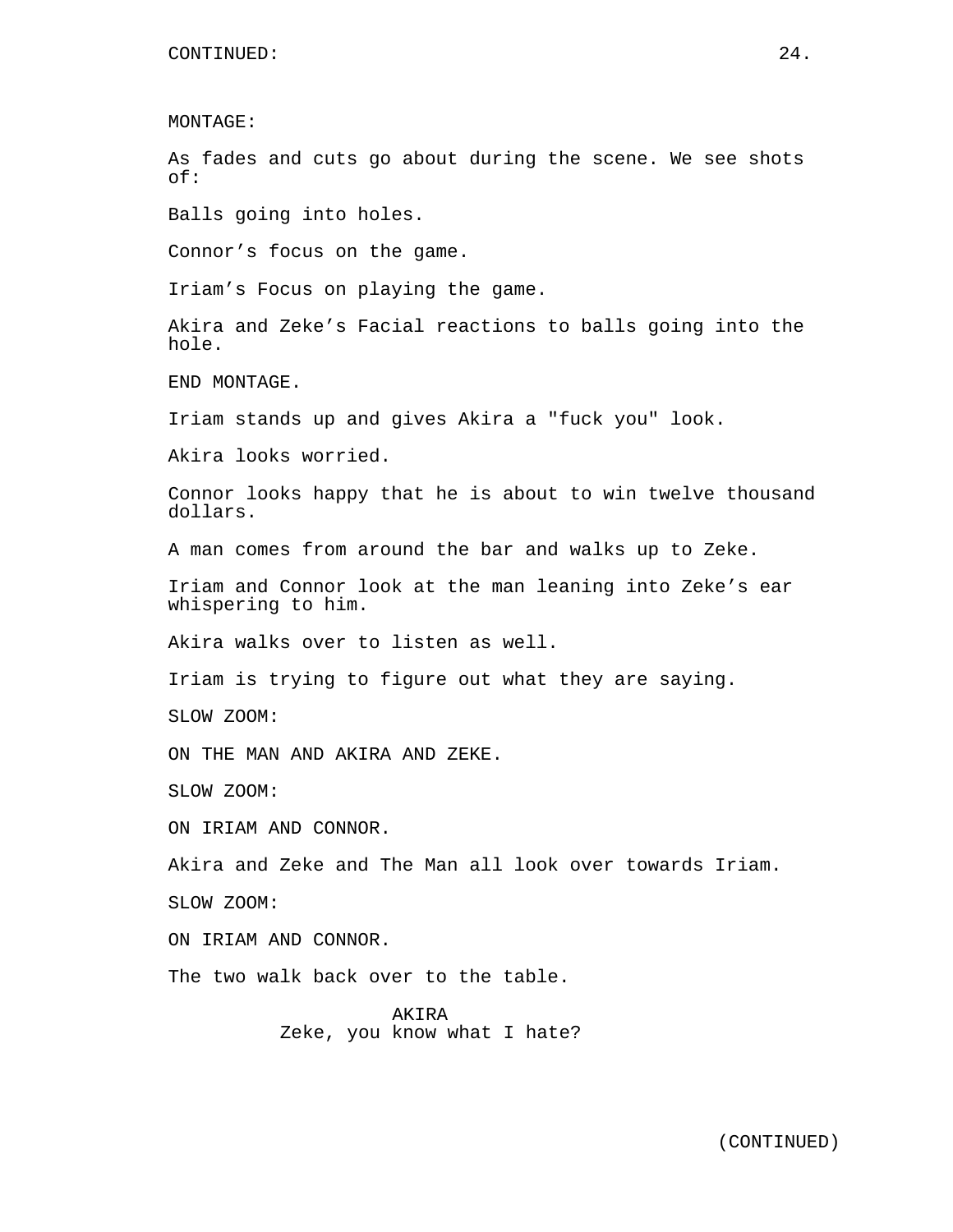ZEKE No I do not, Akira, what is it?

AKIRA I hate hustlers.

CONNOR Woah, woah. Nobody hustles here.

IRIAM Yeah, guys. What are you talking about?

AKIRA The man over there said he sees YOU in here all the time, and you are a pool Nazi.

IRIAM Pool Nazi?

CONNOR you told me you couldn't play pool!

IRIAM

I did?

AKIRA What are we going ot do about this, Zeke?

ZEKE I don't know, Akira. Perhaps take them out back and fuck them up?

ZEKE That sounds like a good idea.

Zeke and Akira turn towards Iriam and Connor.

AKIRA

You two like the sounds of that?

CONNOR Oh yeah, because we love getting fucked.

IRIAM

Up.

ZEKE These two are so stupid. They don't even know how fucked they are.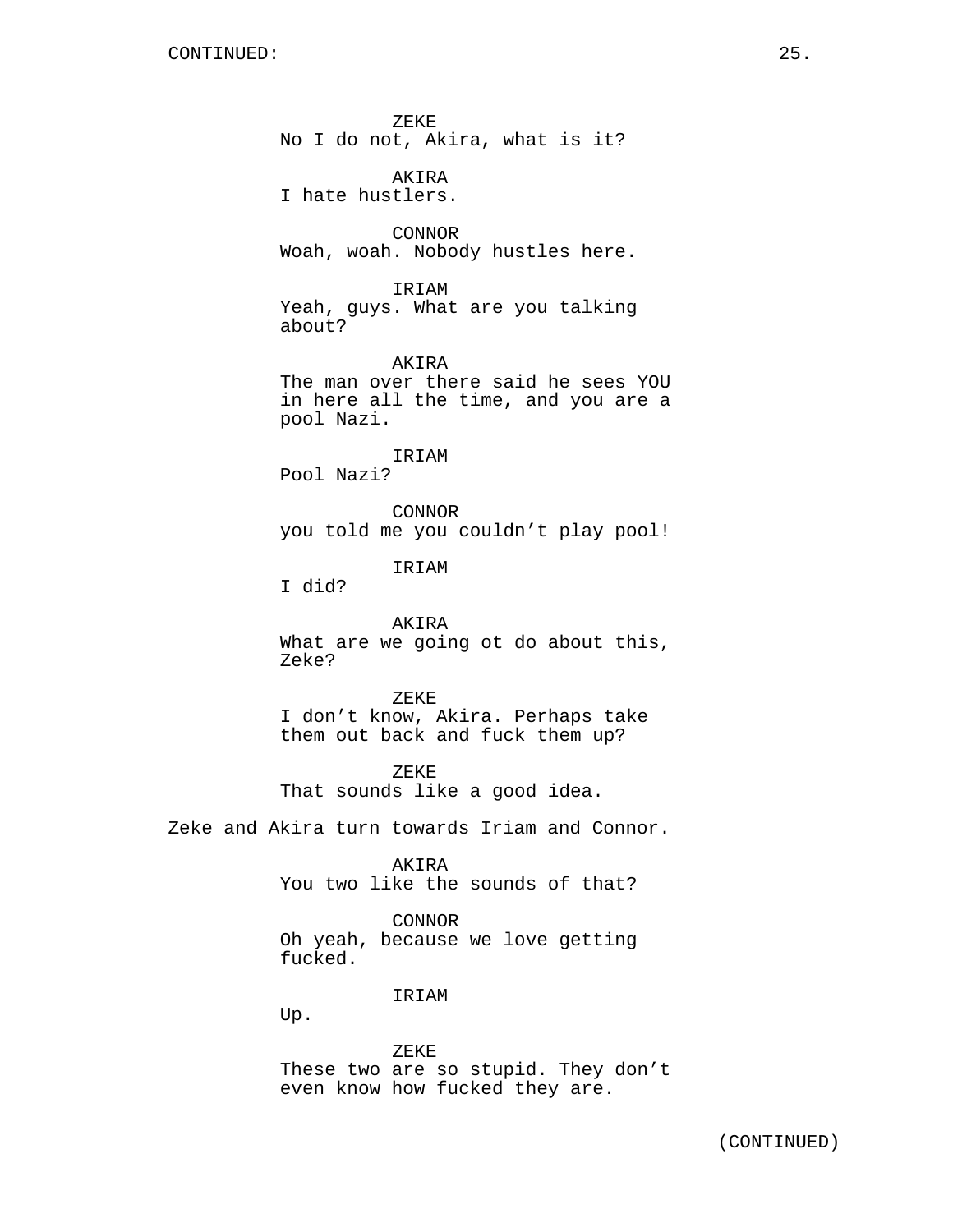Zeke turns towards Akira. Iriam sees the money on the table. Iriam looks up to see if the two are paying attention. The two are still talking and it is distant and not understandable. Iriam looks at the money. CLOSE UP: ON THE MONEY. WIDE: OF IRIAM AND CONNOR. EXTREME CLOSE-UP: On Akira and Zeke talking. EXTREME CLOSE UP: ON IRIAM'S EYES. EXTREME CLOSE UP: ON MONEY. WIDE: Iriam grabs the money and instantly runs. Connor quickly follows. Zeke and Akira react quickly and run out after them. IRIAM AND CONNOR ARE RUNNING THROUGH THE BAR. AKIRA AND ZEKE ARE RIGHT BEHIND THEM. EXT. STREET- DAY Connor and Iriam run out of the bar and run down the road. Akira and Zeke quickly follow. WIDE: IRIAM AND CONNOR RUNNING DOWN THE SIDEWALK.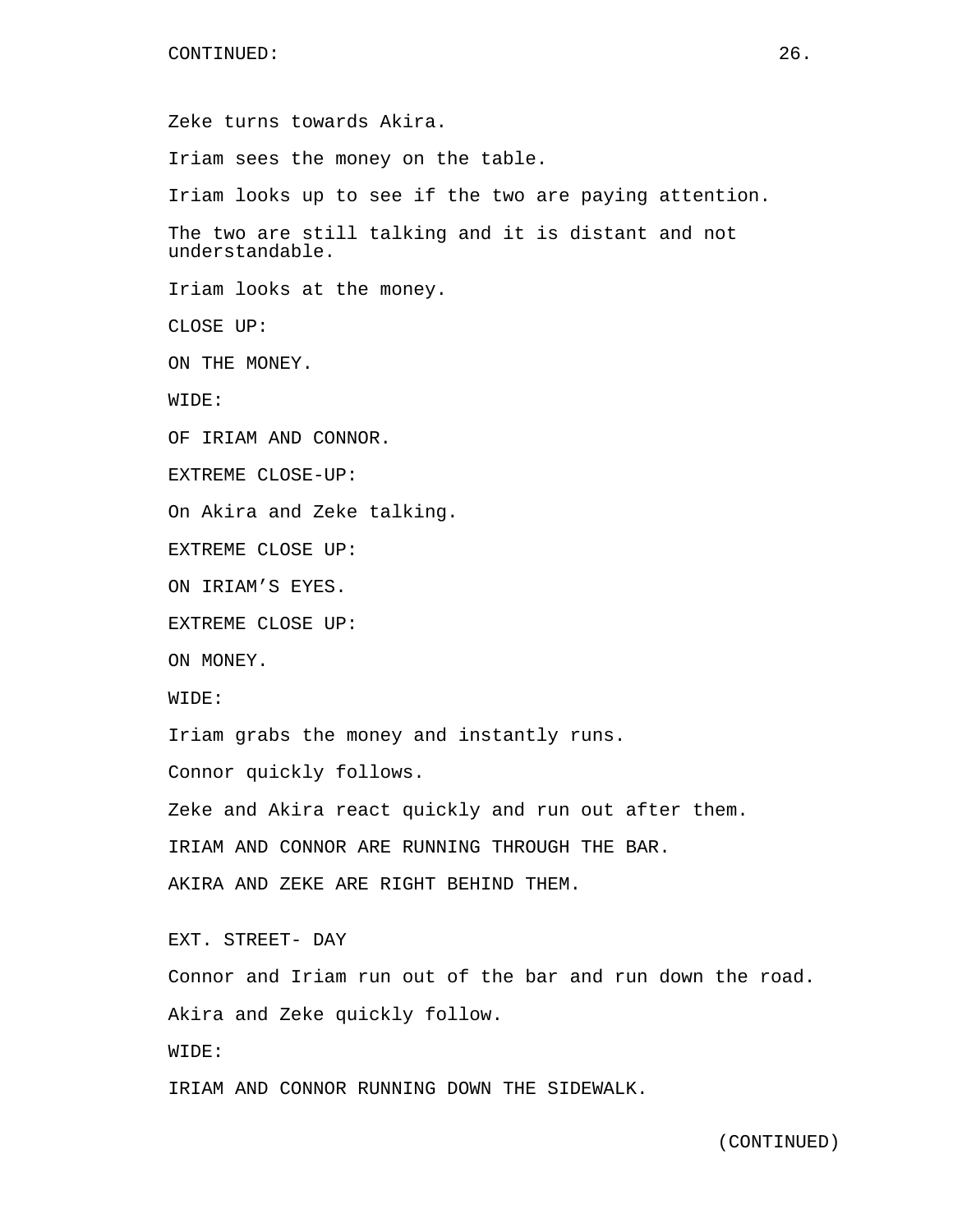AKIRA AND ZEKE RUNNING.

ON IRIAM.

ON CONNOR.

ON AKIRA.

ON ZEKE.

CLOSE UP:

ON IRIAM. You can see Connor right behind him. Followed by Akira and Zeke way back.

PAN:

ON EVERYBODY RUNNING.

IRIAM QUICKLY CUTS DOWN A BACK ALLEY.

CONNOR QUICKLY FOLLOWS.

AKIRA and ZEKE cut the corner. They magically disappeared.

The two keep running.

Iriam and Connor pop out form behind a dumpster and keep running on the sidewalk.

CLOSE UP:

ON CONNOR.

ON IRIAM.

WIDE:

Akira comes from around the corner.

Iriam slides under his legs.

Akira turns around in amazement at what he just wittnessed.

Connor slams his shoulder right into him, knocking him to the gorund.

Zeke comes around the corner and sees Zeke down on the ground. Then he sees the two running.

CONNOR SEES KEYS IN A TRUCK.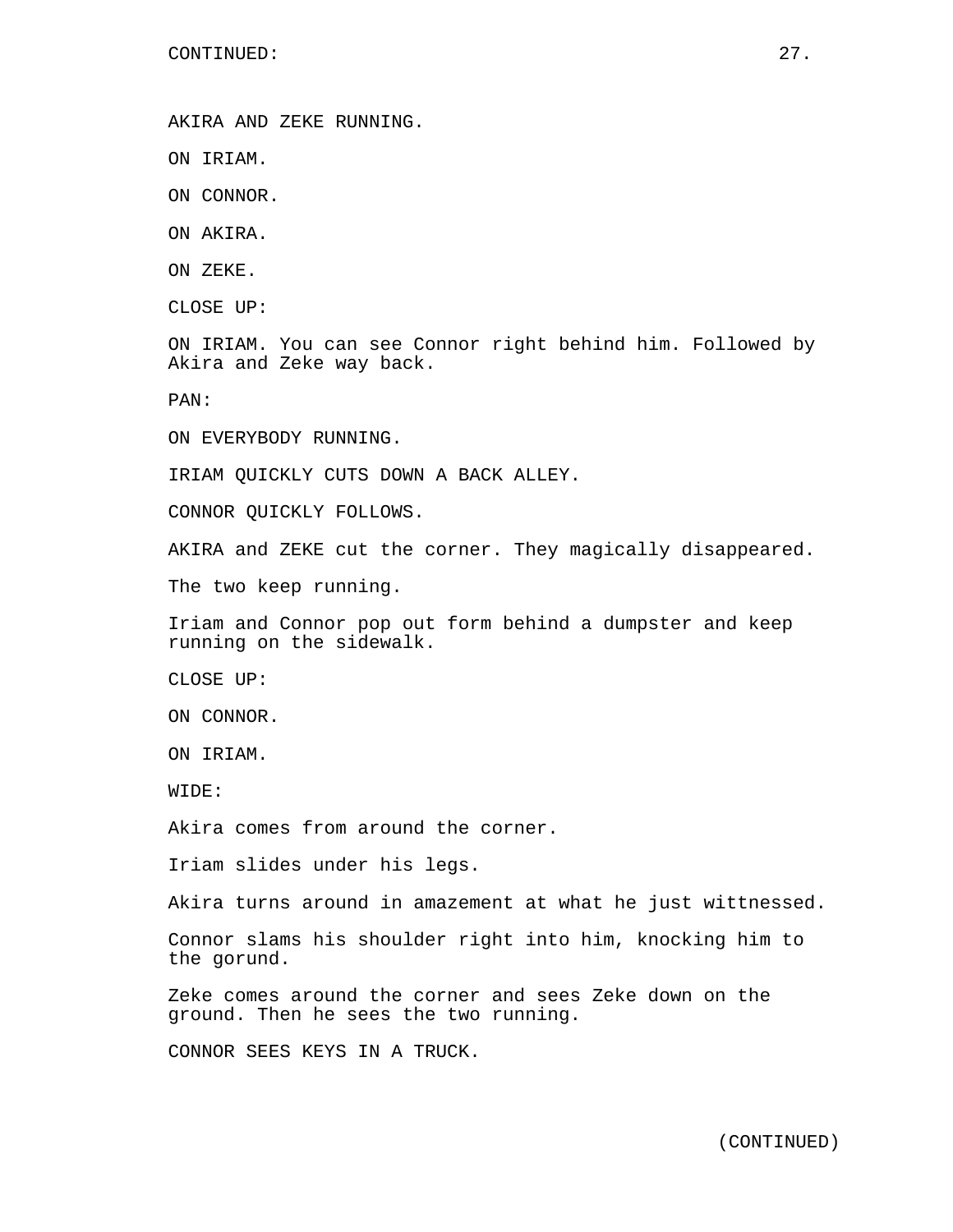## CONNOR KEYS! GET IN!

Iriam turns around.

He sees Zeke coming at him.

## IRIAM

DRIVE!

Connor starts to drive the truck.

Iriam jumps in the back of the truck.

Zeke grabs Iriam's foot.

Iriam shakes, but can't get his foot loose.

ZEKE

Got you now you little shit!

# IRIAM

BREAKS!

Connor SLAMS on his breaks.

IRIAM slides back to the back of the truck.

Zeke hits his head off the side and falls on the road.

## **TRTAM**

Drive!

The truck drives off.

CUT TO:

Akira walks over and helps Zeke up.

AKIRA You let them get away!

ZEKE Yeah. And they have our money.

AKIRA No... not our money...

ZEKE

Shit!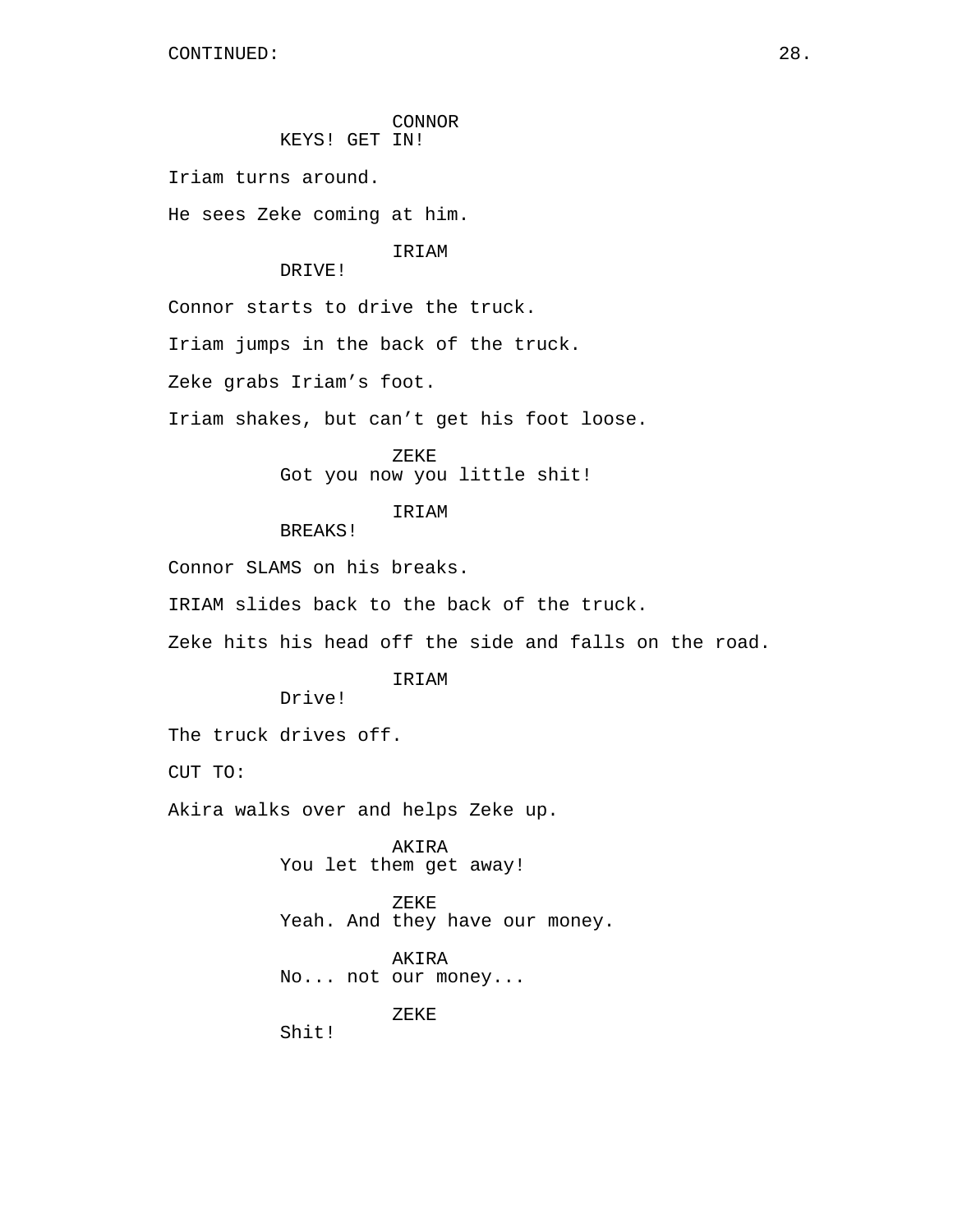INT. TRUCK- DAY

CONNOR

So you're telling me that you have always wanted to be an outlaw and rob banks and shit like they do in the movies?

IRIAM Yeah! It sounds like a load of fun!

CONNOR Yes actually, it does.

IRIAM You wanna rob a bank?

CONNOR Yeah! I've always wanted to rob a bank.

IRIAM We need a hostage.

# FLASH

EXT. BUS STOP- DAY

HANDS REACH OUT AND GRAB MALICHI.

FADE

INT. TRUCK- DAY

IRIAM

And here we are!

Malichi is now realizing he is stuck in a truck with two of the biggest idiots ever.

> MALICHI So you just came up with this plan about an hour ago?

> > CONNOR

Yeah.

MALICHI

Wow...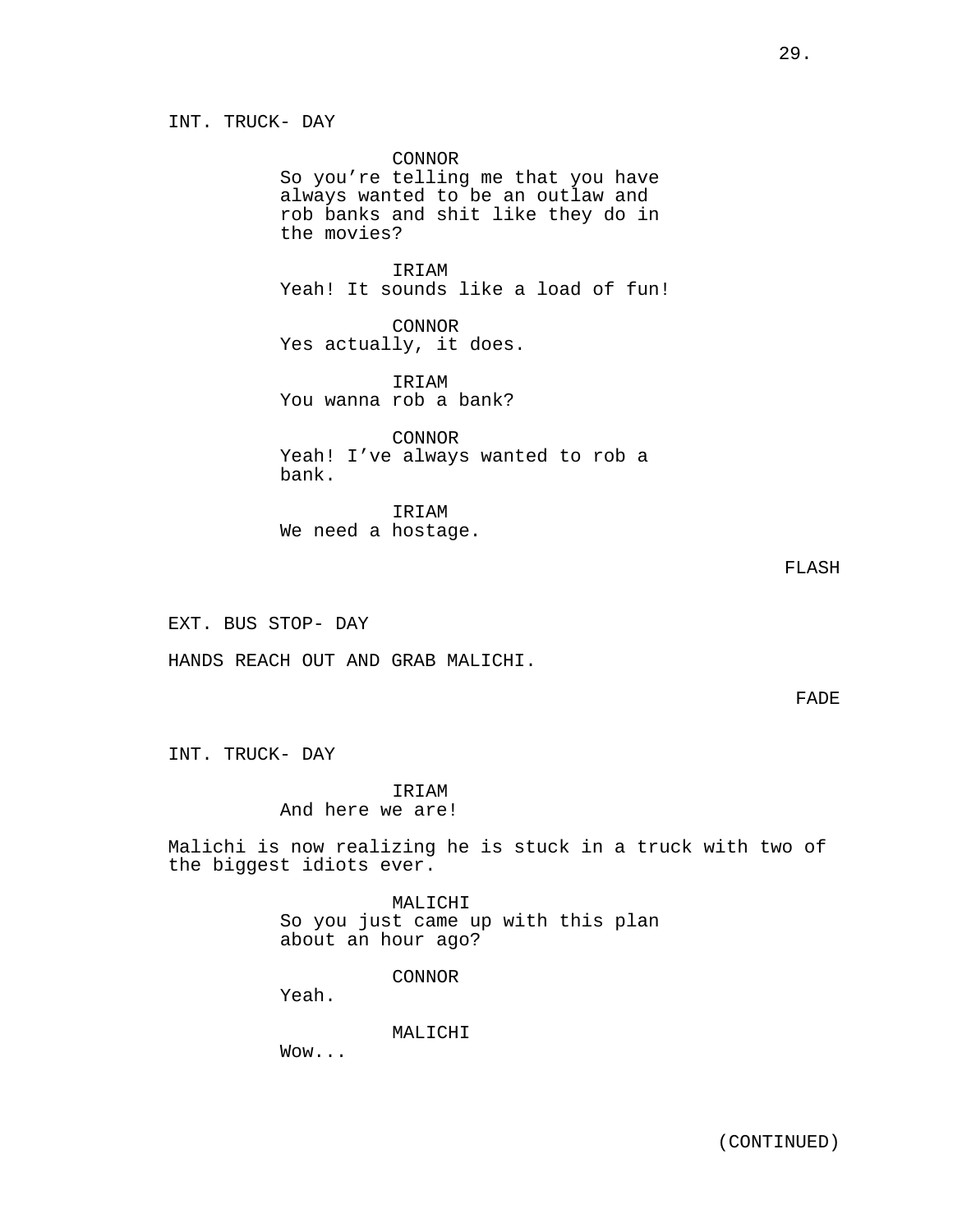## IRIAM

What?

MALICHI I don't know. Mostly in the movies, you see that the bad guys take weeks or months, sometimes even years to plan a bank robbery. You guys just came up with this on the spot.

IRIAM Yeah, those are the movies. This is real life, stupid.

Malichi rolls his eyes and looks at the camera. Knowing he's stuck with the two biggest morons on the face of the Earth, and the irony behind the remark Iriam gave him, considering that they were inspired by movies to do a bank robbery.

CUT TO BLACK.

## BEGINNING CREDITS:

We see Iriam, Connor, and Malichi all sitting in the car. Silent. Not saying a word.

Iriam picks his nose, then flicks whatever he picked out the window. Then keeps looking straight.

BLACK SCREEN.

ROAD SHOTS.

INT. LONG HALLWAY- DAY

BLACK SCREEN.

CUT TO:

TWO FEET walking down a very long, bright hallway.

CUT IN:

CLOSE-UP:

We see that it is Akira and Zeke walking down the long, narrow hallway. They are wearing shades, looking like badasses.

CUT AWAY:

WIDE: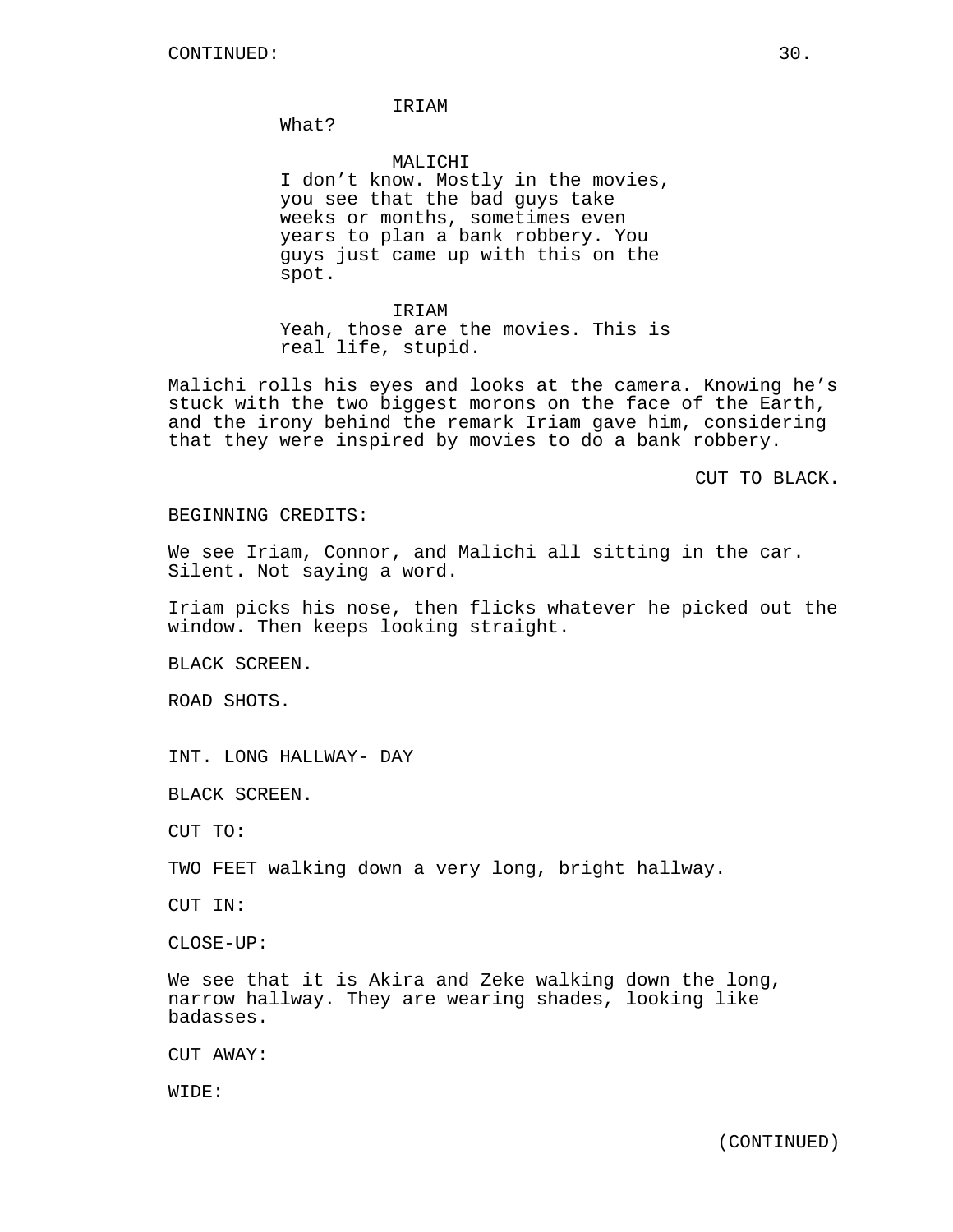We see their full bodies walking down the hallway.

They look pissed and scared to talk to the boss. They know the boss isn't going to like to hear what they have to say.

But they are keeping their cool.

INT. WAITING ROOM- DAY

The two barge into the room.

A man sitting in a seat stands up and walks over to the two. This man is STEWART.

> STEWART Where were you guys?! Jim is really mad!

AKIRA Jim's mad?

ZEKE I told you he'd be mad.

STEWART Yeah he's mad! And he needs to see you two asap!

AKIRA I think it'd be better if you brought him out here for us.

ZEKE Yeah. So if he tries to shoot us, we might have a chance.

STEWART What on earth did you two get yourselves into?!

AKIRA I'm afraid we can't say anymore to you. We need to see the boss. And we need to see him asap.

STEWART I'm sorry. I'm not cooperating with you until you two tell me why you are so worked up!

Akira and Zeke look at eachother.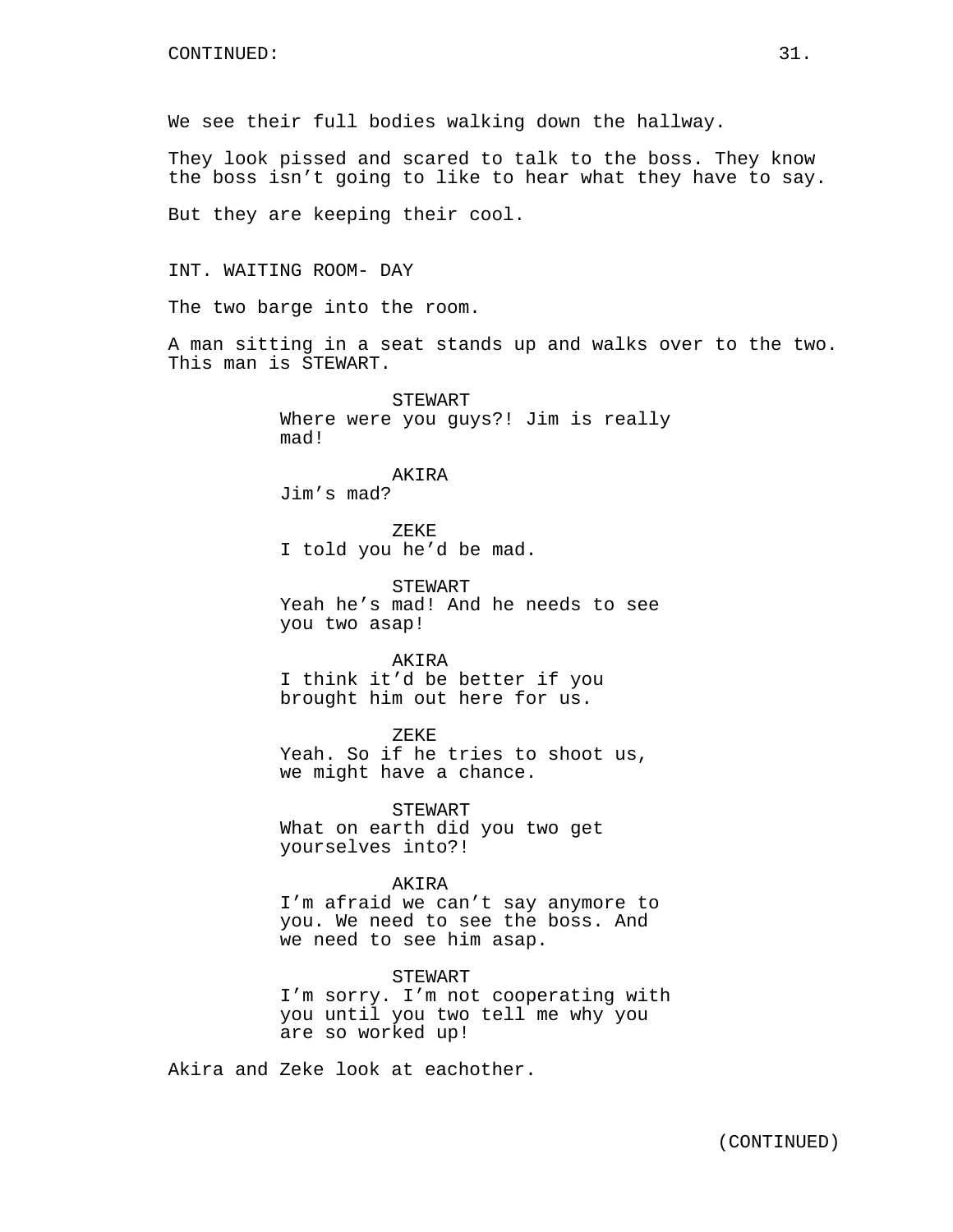AKIRA I think we should tell him.

ZEKE

Why?

AKIRA Because then he could tell him for us and maybe we could get out of here before the story is told.

STEWART

Uh uh! The man still wants to see you two.

ZEKE Alright, Stew, here's the deal.

AKIRA

We were playing pool with this one guy and he really sucked.

ZEKE Yeah, and he thought he was so good.

AKIRA But he wasn't.

ZEKE

And he bet us three thousand dollars that he could win one round, and he just needed somebody on his side for support.

AKIRA

Then Zeke here said that both of us would double the deal.

ZEKE

So we did, and he picked a random guy who said he sucked at pool but he really was good.

AKIRA

He was like god.

ZEKE Yeah, a pool god!

AKIRA

And he won the game.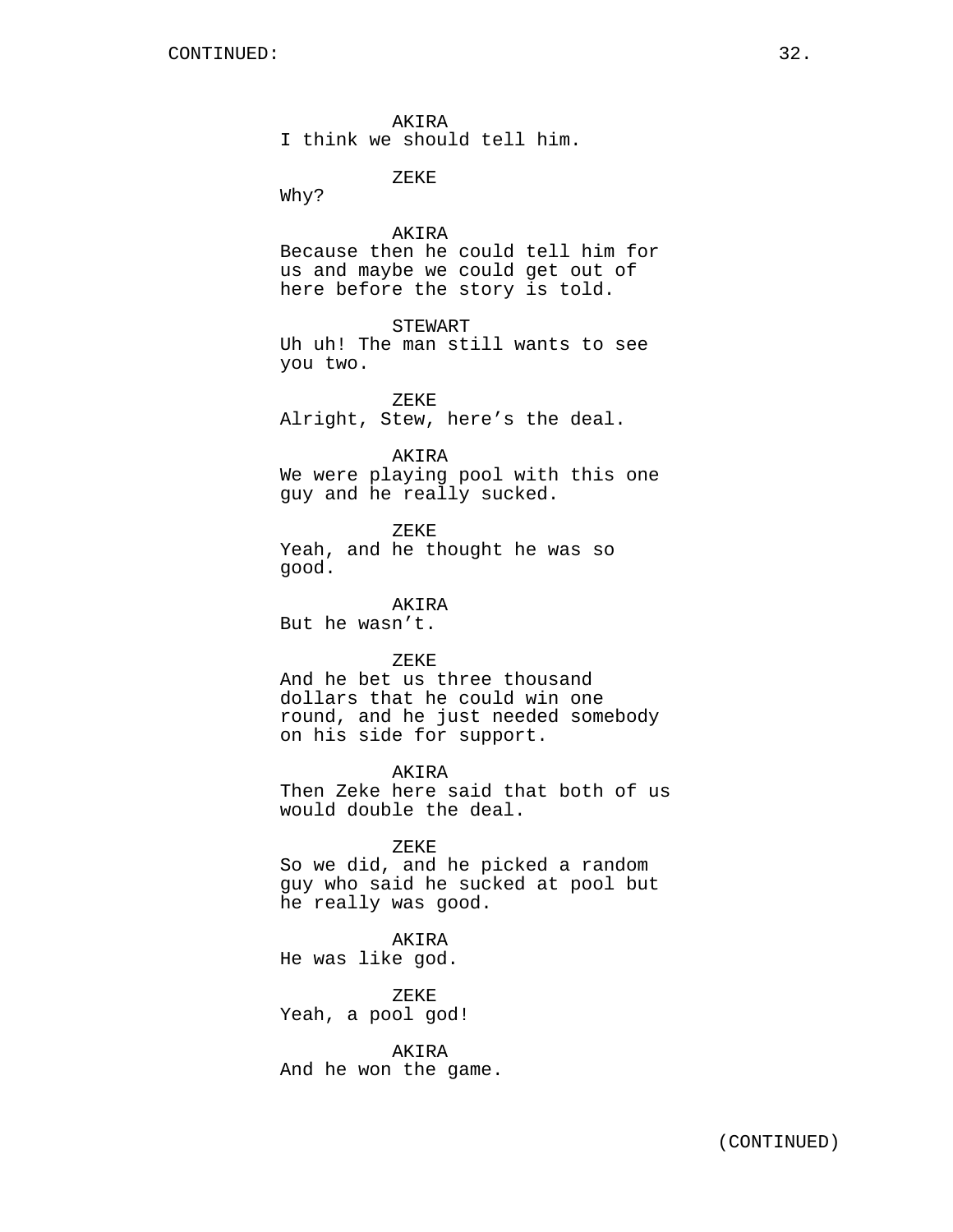ZEKE Yeah, then we found out he plays pool all the time.

AKIRA So we turned around and they ran out the door with our... I mean Jimmy's twelve thousand.

ZEKE Damn we're good!

AKIRA We told that like a Dr. Suses book!

The two HIGH FIVE.

### BOTH NAILED IT!

Stew looks at them both with disbelief.

STEWART So basically what you are saying is... you lost Jim's money.

ZEKE In a nutshell... basically yeah, that's it.

Stew walks towards a big door.

STEWART You two stay right here.

AKIRA We'll take that into consideration.

INT. THE BOSS'S OFFICE- DAY

Stewart walks through the big doors.

A man with his face away from us is seen sitting in a chair at a desk.

Stew walks up to him.

ZOOM:

As Stew whispers in his ear, the boss slowly turns his head towards the door where Akira and Zeke are. His eyes are full of rage.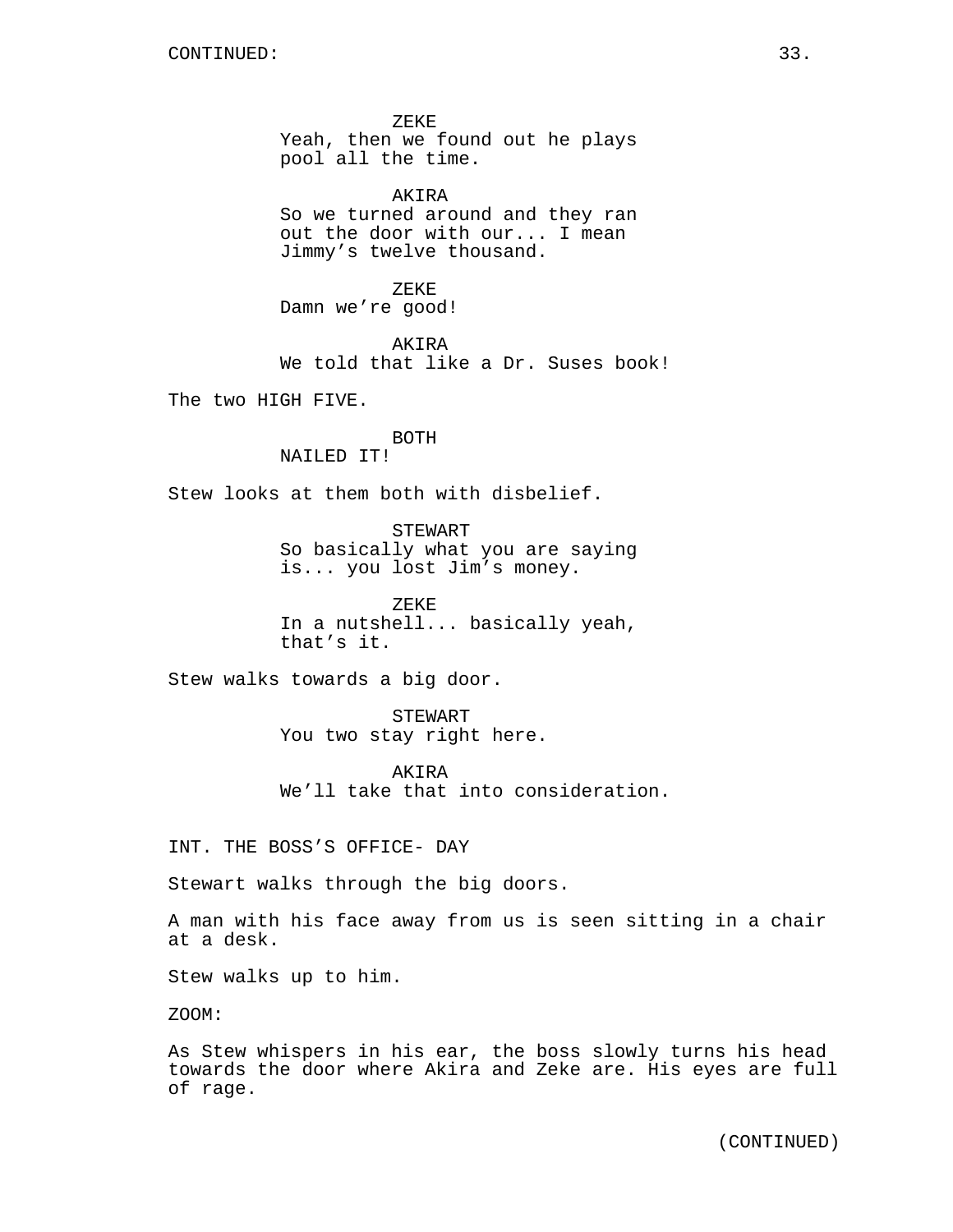## CUT AWAY:

JIMMY ORWELL stands up and walks towards the room with Akira and Zeke. Stew follows behind him with his pudgy little steps, trying to keep up, being the typical stereotype secretary.

INT. WAITING ROOM- DAY

Jimmy barges into the waiting room.

Both Akira and Zeke crouch like a scared puppy as Jimmy gets closer to them.

> JIMMY On your feet.

The two instantly stand up straight.

Jimmy slaps Zeke.

## **JTMMY**

That's for gambling my money!

Akira laughs. Because he purposely told Stew that it was Zeke who's idea it was to gamble the money when it was him who did it.

## ZEKE

I'm sorry, Jim.

JIMMY

You'll be more than sorry if I ever catch your dumb ass gambling my money again!

#### ZEKE

But...

Zeke turns and gives Akira an angry look as Akira is smiling and trying to hold from laughing.

#### JIMMY

What is it with you guys!? You're like the three fucking stooges! I can't trust you to do one thing for me! I asked you for one thing! Pay off this guy! Because of you, this guy is going to be calling here any minute now, BITCHING at me and asking why he didn't get his money! What am I supposed to tell him? (MORE)

(CONTINUED)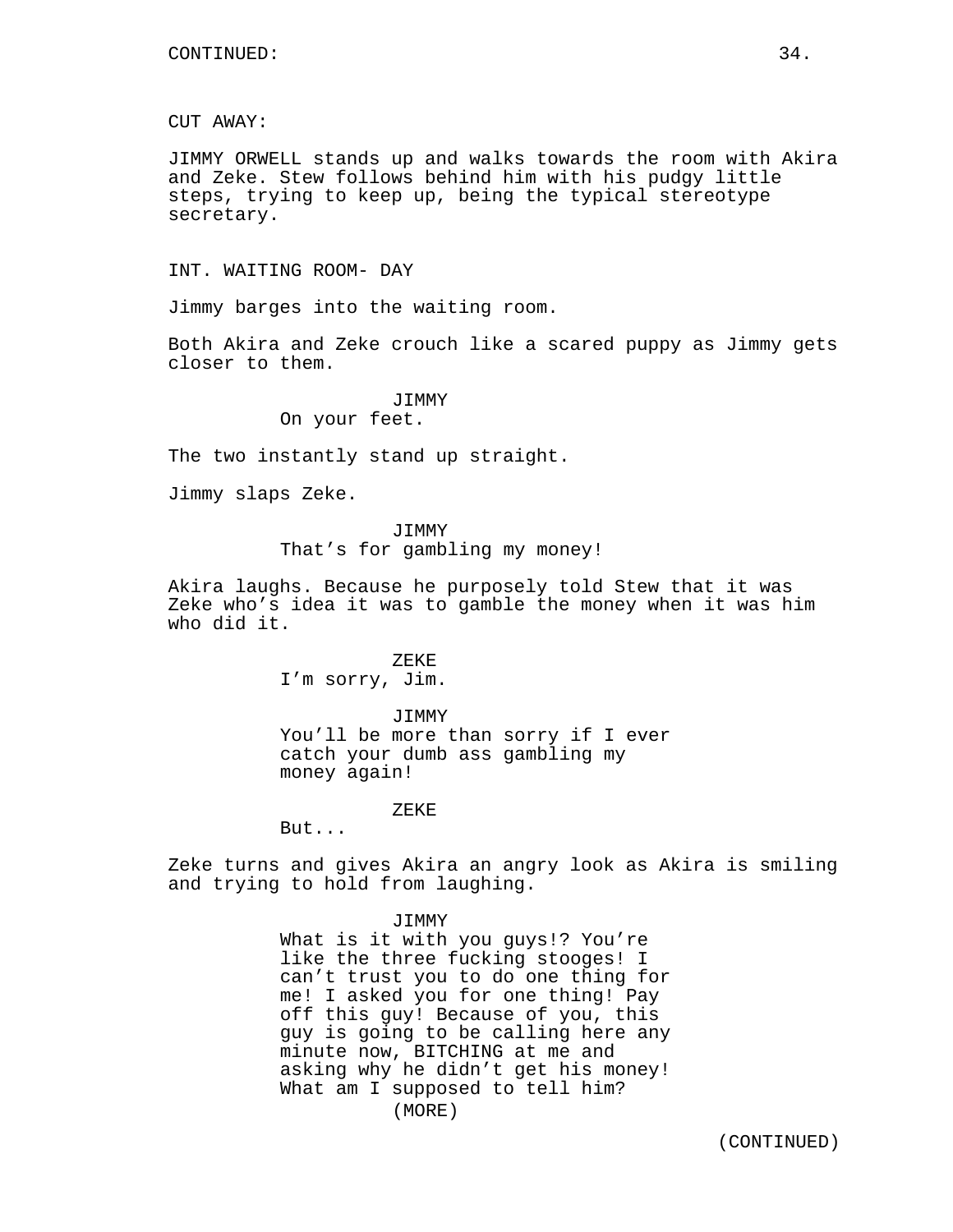## JIMMY (cont'd)

That two idiots gambled it?! And how the fuck did you end up in a bar?! You were supposed to go to The Man's house and come back here! That's all you were ordered to do! Do you know what might happen now if I don't pay this man his money?

There is silence.

JIMMY

DO YOU?!

They both jump.

ZEKE No, sir. What will happen if you don't pay The Man his money?

JIMMY I don't fucking know! That's why I'm asking you!

Jimmy takes a step back.

#### JIMMY

If we don't pay this man his money, chances are, there will be some type of war between us and them. Last thing I need are his men after us.

## AKIRA

What should we do?

Jimmy walks back into his office. Then he turns his head towards the boys.

> JIMMY We're going to do what we do best.

INT. TRUCK- DAY

Malichi is still laughing at the two idiots in the truck.

MALICHI Oh my god! This is classic. This is some great shit! So basically you two are a couple of boys out playing cowboys, am I right? You are copying what you see on TV, and (MORE)

(CONTINUED)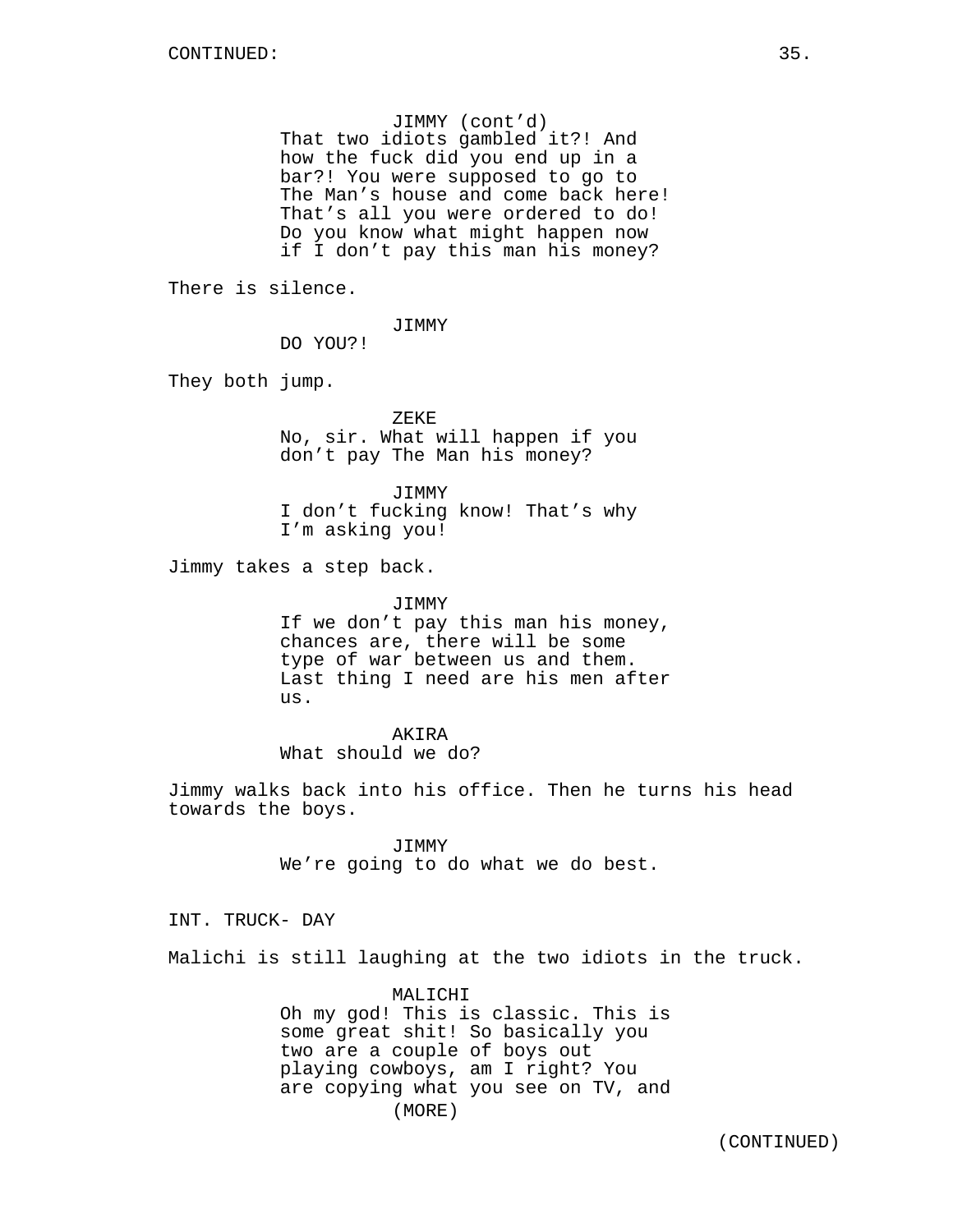MALICHI (cont'd) you're going to go out and try to make a real life simulation out of it? Come on, guys! This is stuff three year olds do!

There is some silence.

MALICHI But this is still friggin' hilarious!

Malichi is hurting he is laughing so much.

CONNOR Yo know, I'm not a very good shot with this gun. But at this range, I'm a real John Wayne.

Malichi is laughing so hard he is barely paying attention.

MALICHI Yeah right! From what you've told me, you'd end up shooting the kid who accidently killed his brother playing Cops and Robbers!

IRIAM Hey! Enough with that shit!

CONNOR Yeah, please. Shut up!

Malichi can not stop laughing.

Iriam turns around and hits him in the arm as hard as he can.

Malichi stops laughing and starts rubbing his shoulder.

There is a moment of silence.

IRIAM Nailed it.

EXT. ROAD- DAY

The Truck with two idiots and a hostage fly past.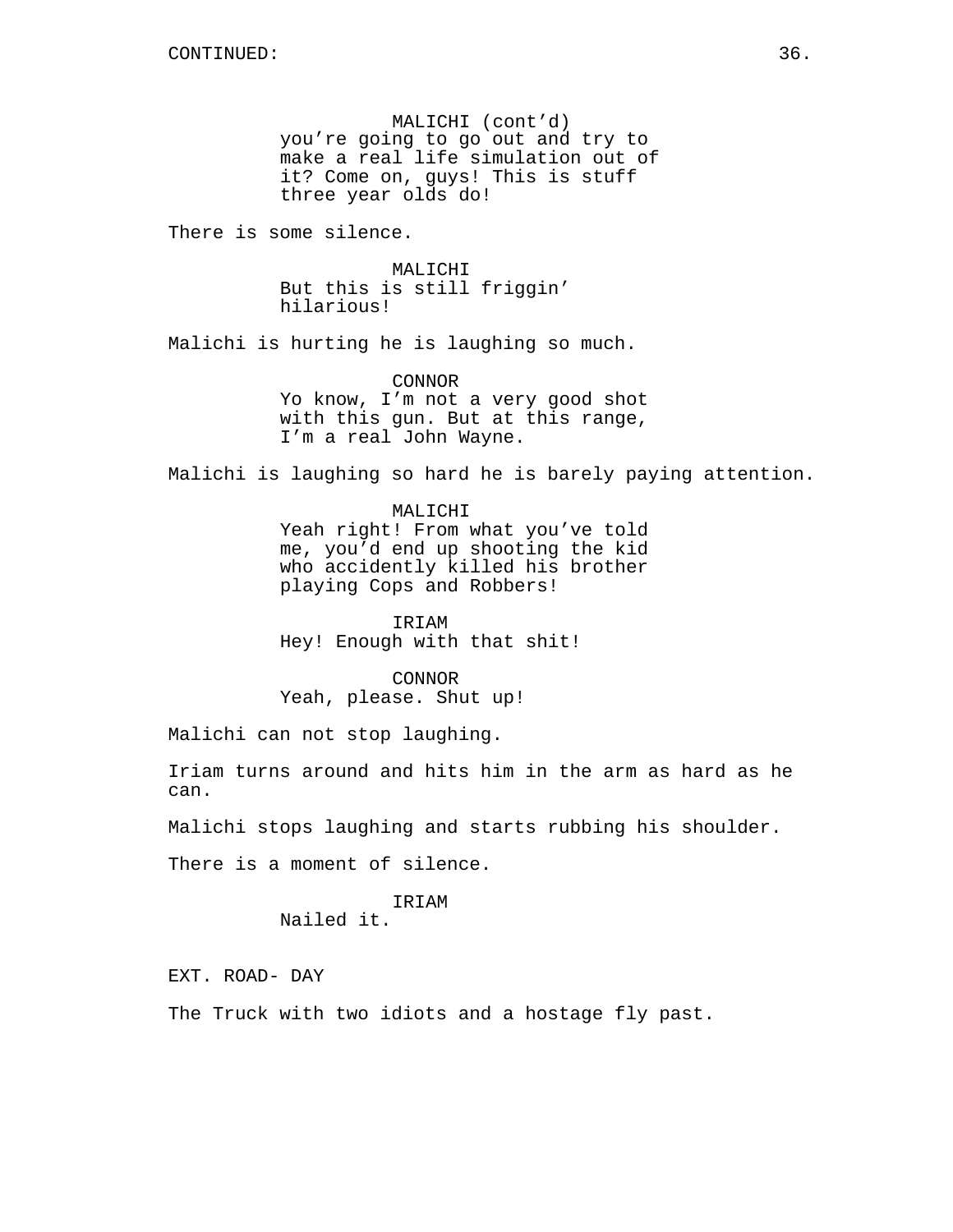CONNOR

Oh!

IRIAM

What?

CONNOR You know what I totally forgot?!

IRIAM

What?

CONNOR We need guns!

IRIAM Oh yeah. I totally forgot.

Malichi starts laughing.

### MALICHI

Oh my god! Are you telling me I have been taken hostage by two idiots who don't even have a gun?! Two Dimwits without a gun! Are you serious! I'm about ready to throw myself from this truck. If I laugh any more I'll probably die from exhaustion.

IRIAM Try my fists of fury!

Iriam slaps Malichi across the face.

MALICHI Ouch! What the hell was that for?!

CONNOR Now shut the hell up.

Silence.

CONNOR Fists of fury?

IRIAM Yeah, I don't know.

QUICK CUT:

EXTREME CLOSE-UP: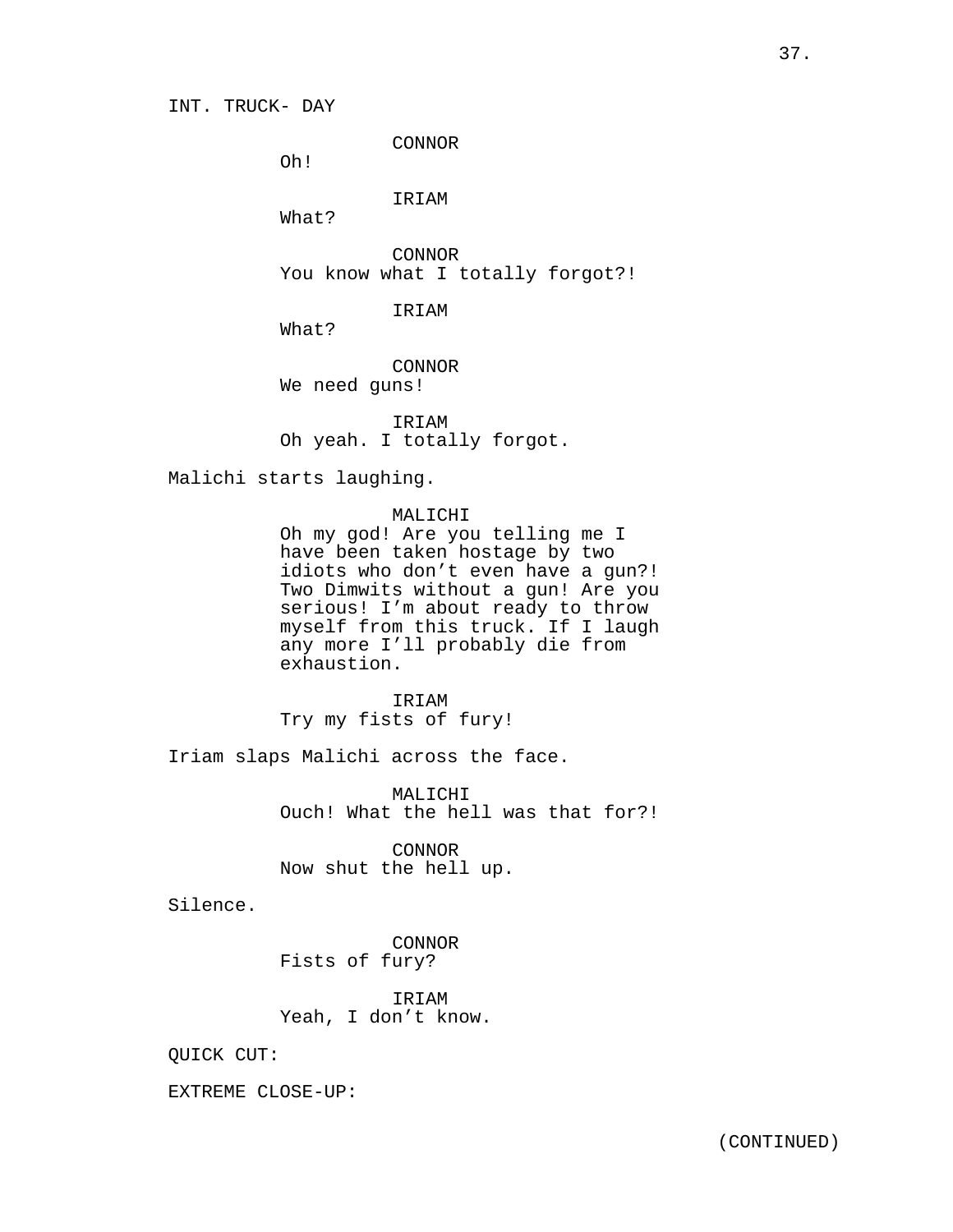Hand gets cuffed to the seat.

MALICHI So I guess I'll just stay here, then.

EXT. GUNSHOP PARKING LOT- DAY

SLOW-MO:

WIDE:

Iriam and Connor are walking towards the gun shop.

Their hair blows in the wind.

Their shades are making them look cool.

INT. GUN SHOP- DAY

Iriam and Connor are standing at the counter, they are both looking down at a pistol the gun smith has lied out for them to look at.

> GUNSMITH Yep. This baby is probably the best and cheapest gun in the store.

IRIAM It's a beauty.

CONNOR

It sure is.

GUNSMITH Right... is that everything for you fellas?

Connor and Iriam look at eachother.

IRIAM You got any money on you?

CONNOR No, you're the one who snagged the twelve G's remember?

The gunsmith looks at the two wide eyed as he listens to their conversation. He knows whatever their into is illegal.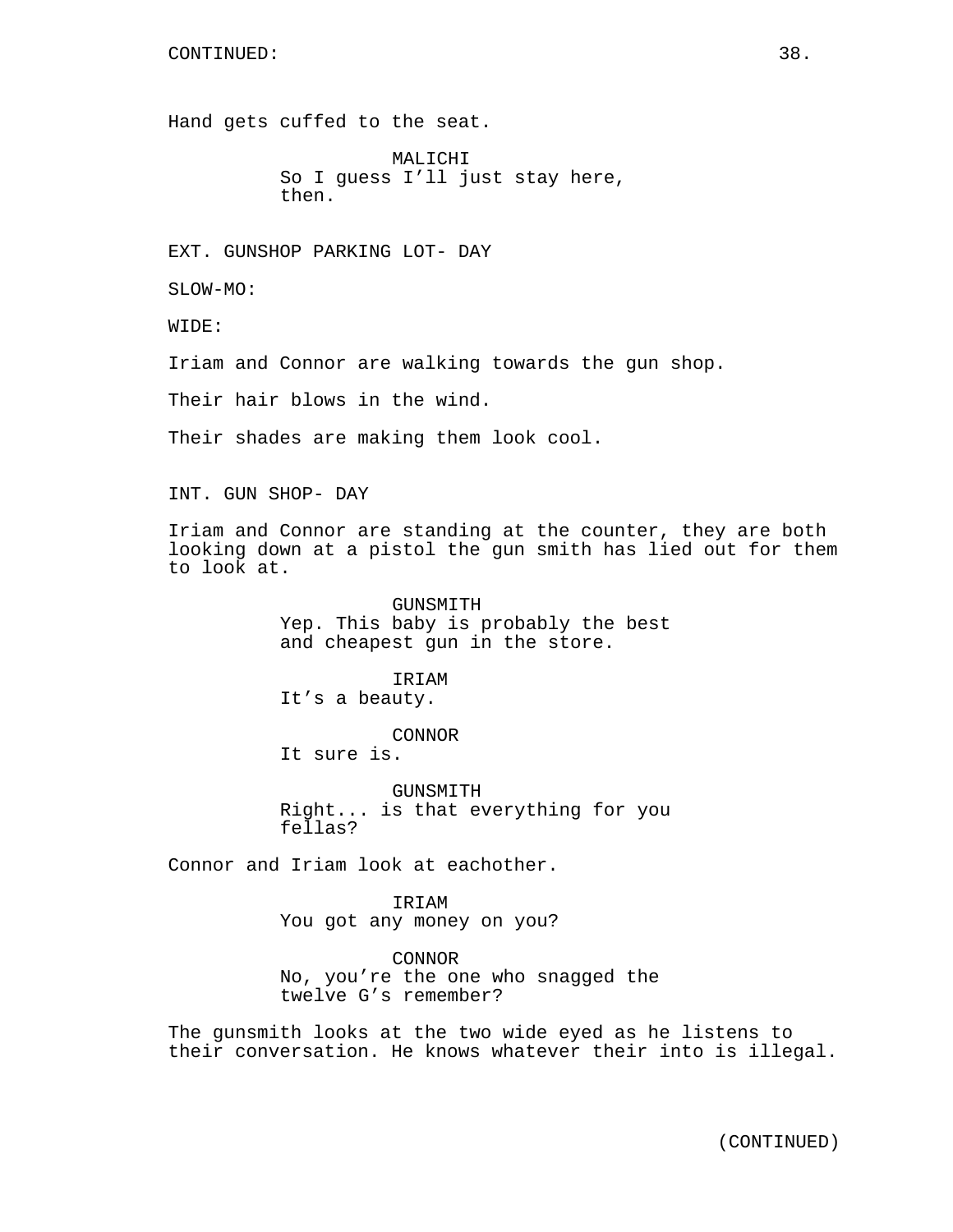Oh yeah!

Iriam reaches into his pocket.

Iriam searches for the money.

CONNOR

Any day now.

Iriam continues looking.

**TRTAM** 

Oh shit!

CONNOR

What...

IRIAM

I think when I slid under that one guy, the roll of money must have fallen out of my pocket.

CONNOR You're kidding me! Why didn't you

put in your wallet!

GUNSMITH Roll of money?

IRIAM

Oh yeah! Because I can fucking put thousands of dollars in my wallet while running from big-ass motherfuckers!

CONNOR SHIT! And my three thousand was sitting on the pool table, that's all I had in my wallet.

The two are looking at eachother with disappointment.

CONNOR Well what do you have on you? Check your pockets and wallet!

Iriam pulls out a big handfull of change.

IRIAM Some dimes. Quarters. Pennies.

The two are scruffeling through the pile desperately looking for the silver coins.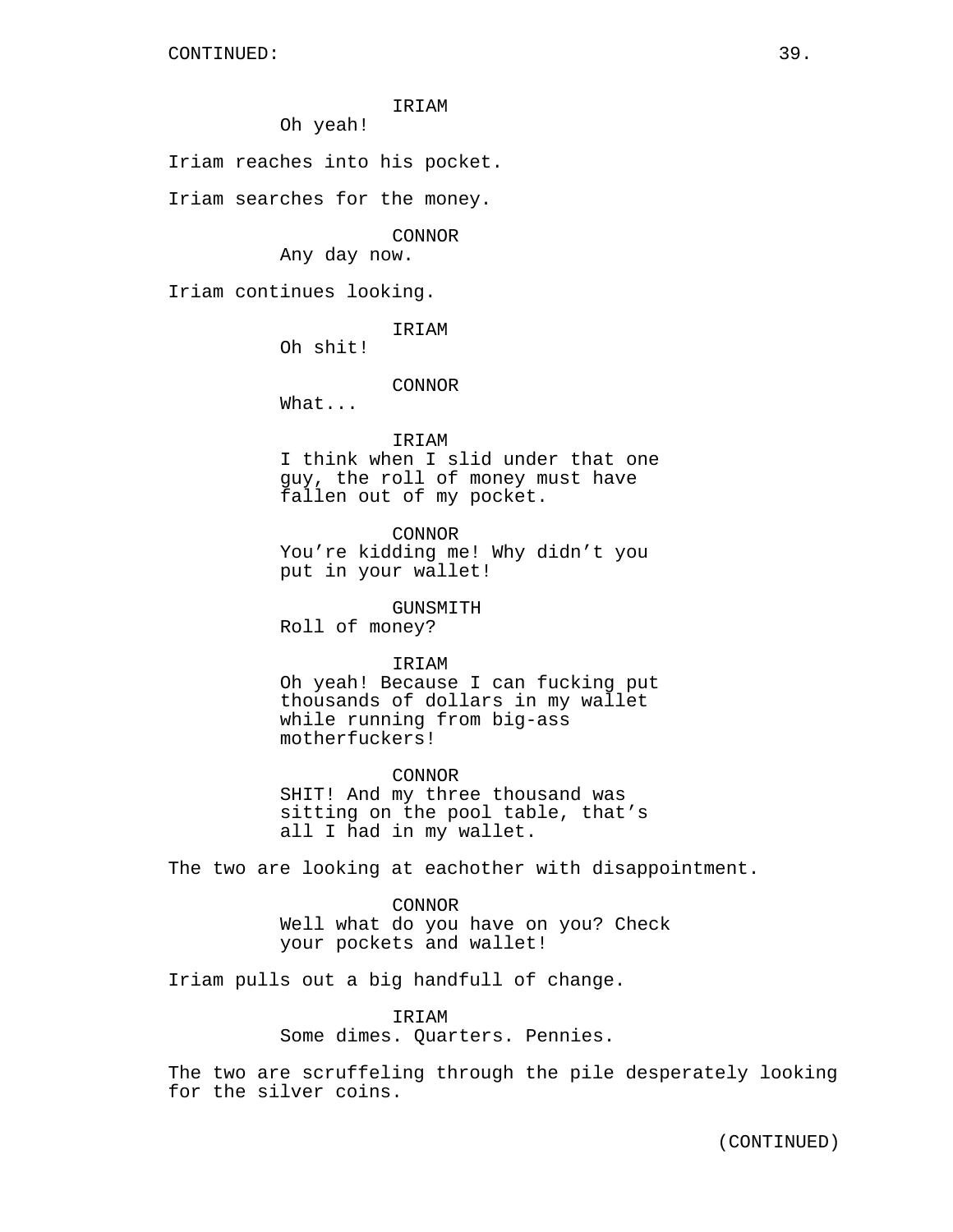The clinging of change hitting glass is driving the gunsmith insane.

> CONNOR Oh wait, I might have some change in my pocket!

Connor spills out his hundreds of coins onto the glass. Making the gunsmith even more annoyed.

> CONNOR More quarters. There's some quarters. Find more quarters.

IRIAM There's five more quarters.

CONNOR That's a total of eight dollars so far.

The gunsmith slams his hand on the table.

GUNSMITH JUST TAKE THE DAMN GUN! I don't know who you guys are, or what your intentions on using that gun is for. But you just take that gun and go... PLEASE! Leave my store RIGHT NOW! GODDAMNIT!

There is silence in the store.

Iriam is looking down at the ground with his bottom lip sticking out, looking like a sad puppydog, while fidgeting with his fingers.

Connor looks up at the gunsmith.

# CONNOR

We need TWO.

He holds up two fingers.

EXT. GUNSHOP PARKING LOT- DAY

The two walk out of the shop.

They each are holding a pistol. And Connor is carrying a box of bullets.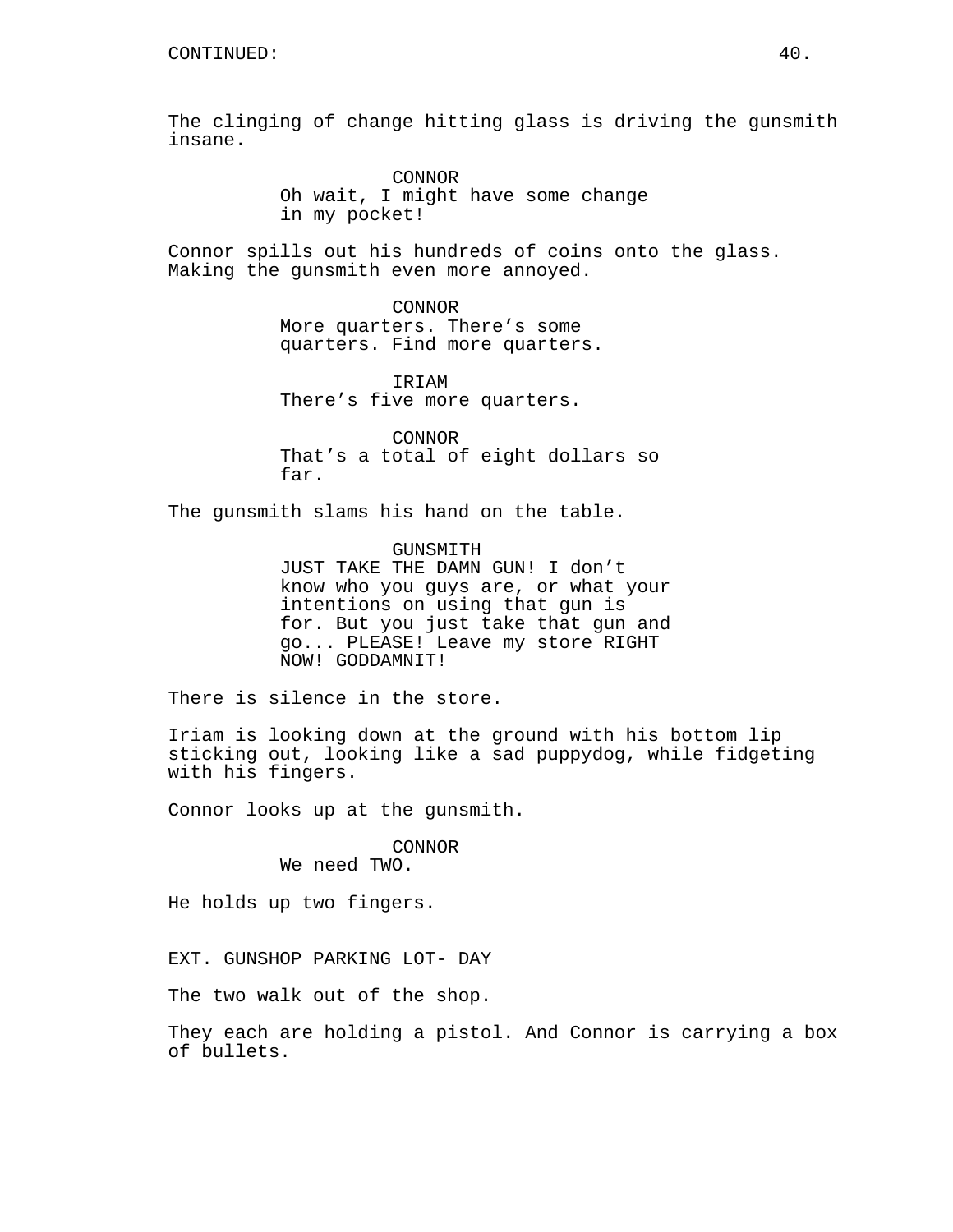#### INT. WAITING ROOM- DAY

Jimmy walks out of the Office.

Stew, Akira, and Zeke stand there. Each with a gun in their hand. All dressed like the stereotypical western outlaw.

#### JIMMY

Here's the plan. We will travel to a bank a few hours from here. Why so far, you ask? Because it stores more money than any other bank in this state. So think of this as a little extra for ourselves. You all will ride with me. When we get there, we will worry about the plan then. But right now, lets worry about getting there. But when we get there, we are going to spread fear throughout every person in the bank. We will let them know who the boss is. If we tell them to get in a corner and some big tough looking guy tries to stop you, you take no chances. You shoot the fucker in the kneecap or the gut. Show them who the boss is. I'll take care of the bank teller. If he doesn't give me what I want, I'll bust his fucking head open. If it comes to that, then I need Akira at the door making sure nobody gets in, I need Zeke watching the hostages while Stew works on the vault and I kick back and watch. Remember, fellas, there is about a one hundred and seven percent chance that there are security cameras in the building, so keep your heads down. Ready?

EVERYONE

Ready!

JIMMY Lets go take out a deposit.

Jimmy turns and heads for the hallway.

STEWART I think he means "take out a withdrawal."

Jimmy turns his head and gives Stewart a "don't fuck with me" look.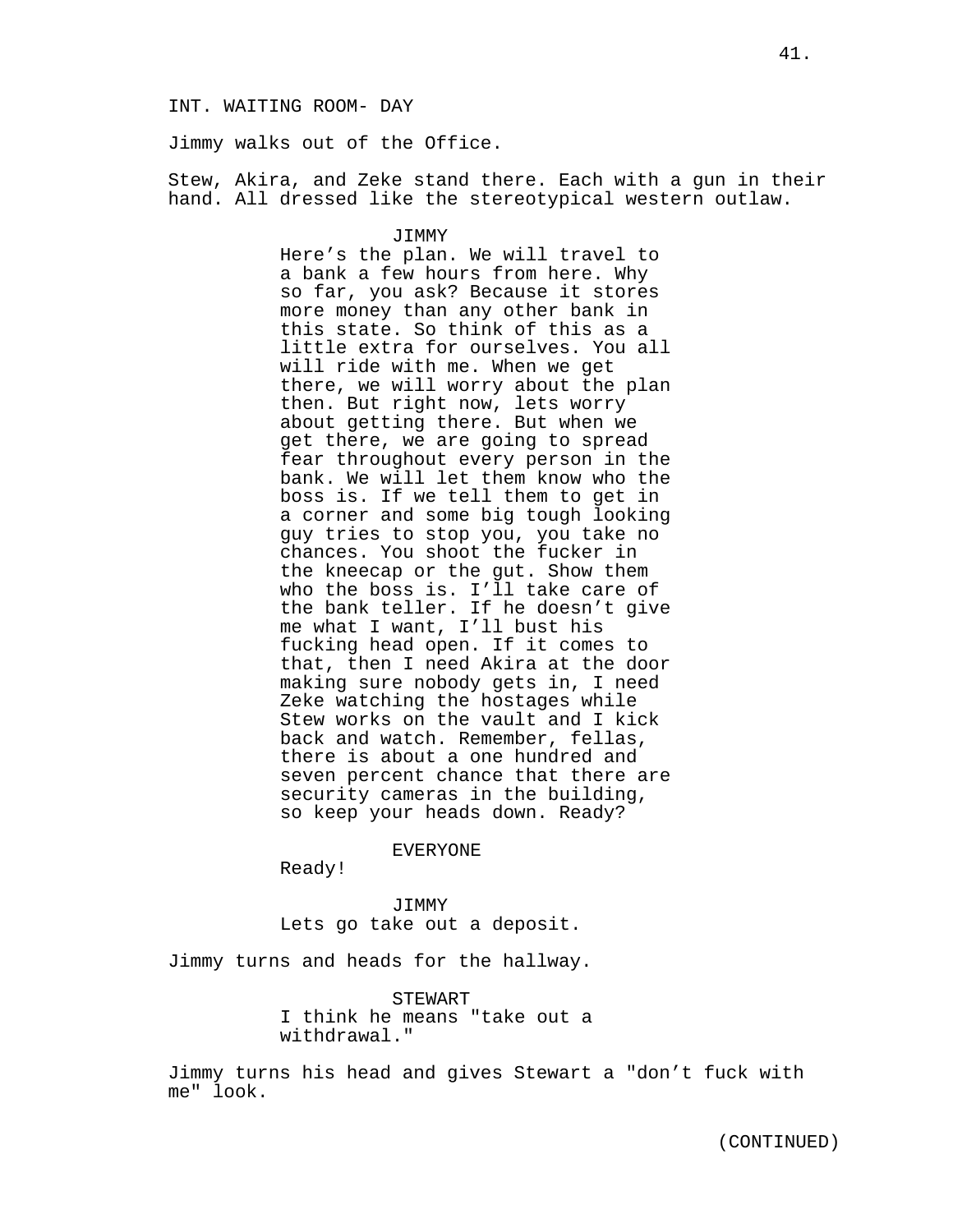CONTINUED: 42.

Stew waves.

#### STEWART

Sorry.

EXT. BANK PARKING LOT- DAY

The truck pulls up into frame.

Iriam, Connor, and Malichi all look at the bank.

INT. TRUCK- DAY

# **TRTAM**

Hats on.

Connor and Iriam both put their "cowboy hats" on.

Connor has an actual "cowboy" hat on.

He turns and looks at Iriam, who is wearing a hat. Connor and Malichi start laughing.

IRIAM

What?!

CONNOR You're supposed to be wearing a cowboy hat. Not some stupid British looking hat!

IRIAM

Hey, this is the closest to a cowboy hat I had packed with me, alright!

CONNOR Oh, dear lord.

IRIAM

What?!

CONNOR We're supposed to go in there dressed as western outlaws, not Charlie Chaplin!

IRIAM Oh quit your bitching! A hat's a hat, isn't it?!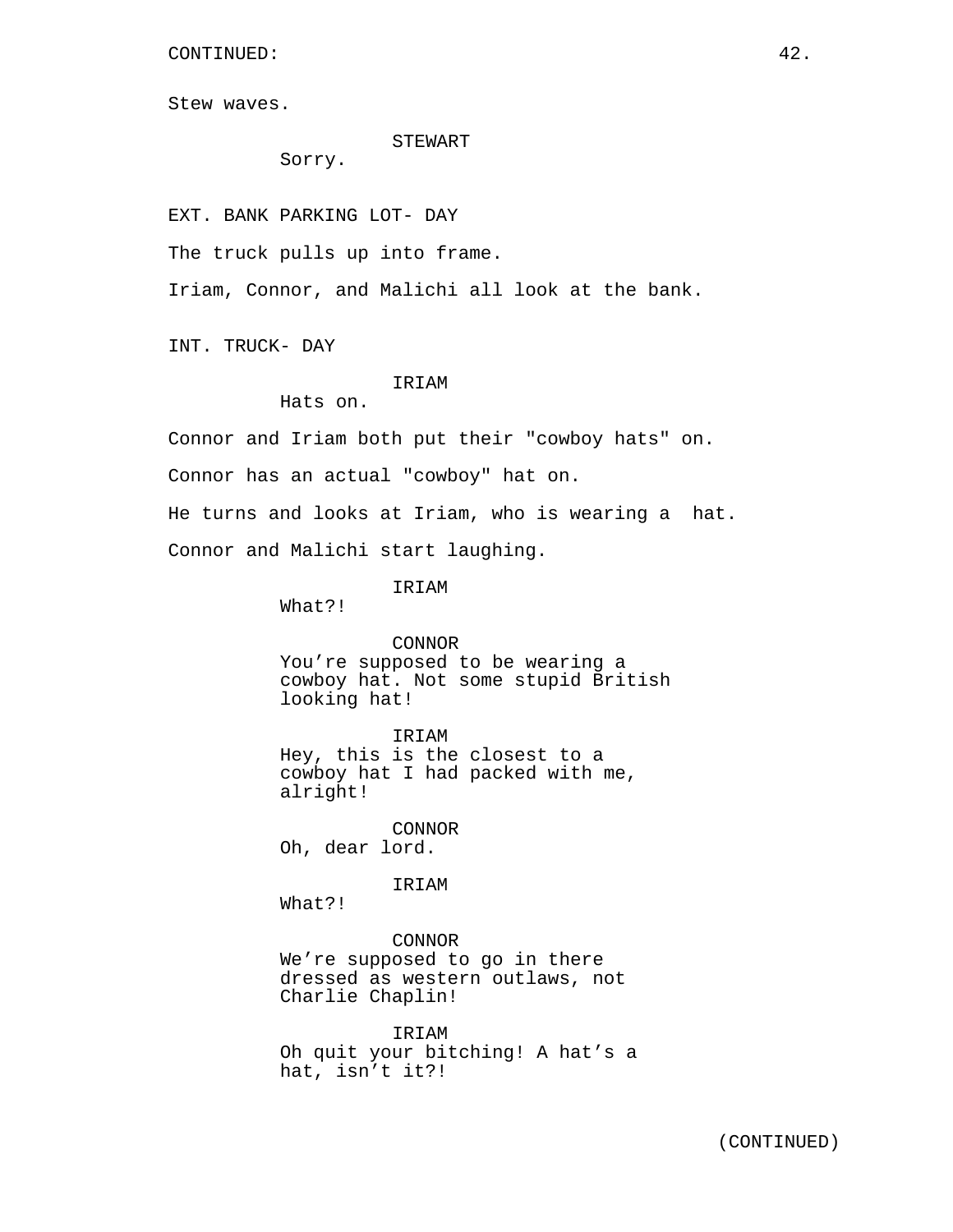CONNOR Whatever you say, Calvero.

IRIAM

Asshole.

Connor turns around and looks at Malichi.

CONNOR

Now, when we take you in there with us, you aren't going to do anything stupid, are you?

MALICHI There is nothing stupider than this. I won't do anything. Don't worry, you guys are too funny to just ditch.

IRIAM

Good.

Iriam looks at Connor.

**TRTAM** 

Ready?

SLOW-MO:

Connor nods his head.

EXT. BANK PARKING LOT- DAY

SLOW-MO:

We are about ten feet from the truck.

Iriam, Connor, and Malichi get out of the truck.

Connor walks Malichi around the car.

CUT OUT:

WIDE:

The three are walking. Iriam on the left, Malichi in the middle with his hands behind his back, and Connor on the Right.

PAN:

CLOSE-UP: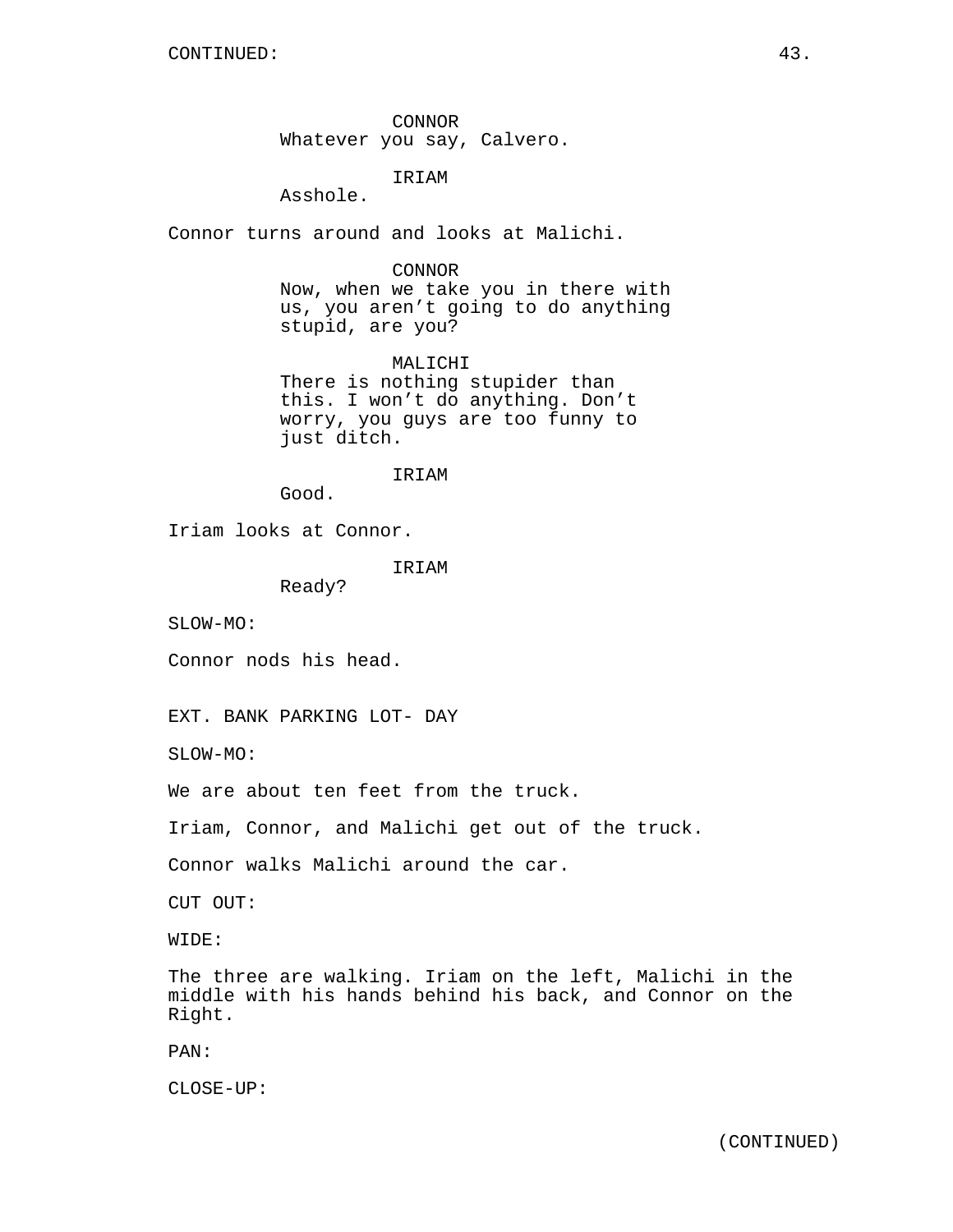### CONTINUED: 44.

Across all three faces as the wind blows in their hair.

CUT AWAY:

They are still walking, like something out of a 70's bank robbery scene.

WE SEE BEHIND THEM NOW

they are walking towards the bank. We see their backs.

IN FRONT:

WIDE:

They get closer to the bank.

CLOSE-UP:

On IRIAM and his awesome shades.

CUT AWAY:

The three are walking still.

A WOMAN ON A CELL PHONE gives an awkward look as she sees the two holding the guns walk towards the store. She looks frightened, but keeps on walking and talking on her cell.

They are still walking with Malichi in front.

FROM BEHIND

WIDE:

We see them almost at the door.

INT. BANK- DAY

The three walk into the bank. They look around, amazed that there are only a few people there in the bank.

Connor leans towards Iriam.

CONNOR What do we do now?

IRIAM Well, usually in the movies the bad guy gives off a warning shot and tells the banker to put the money in the bag.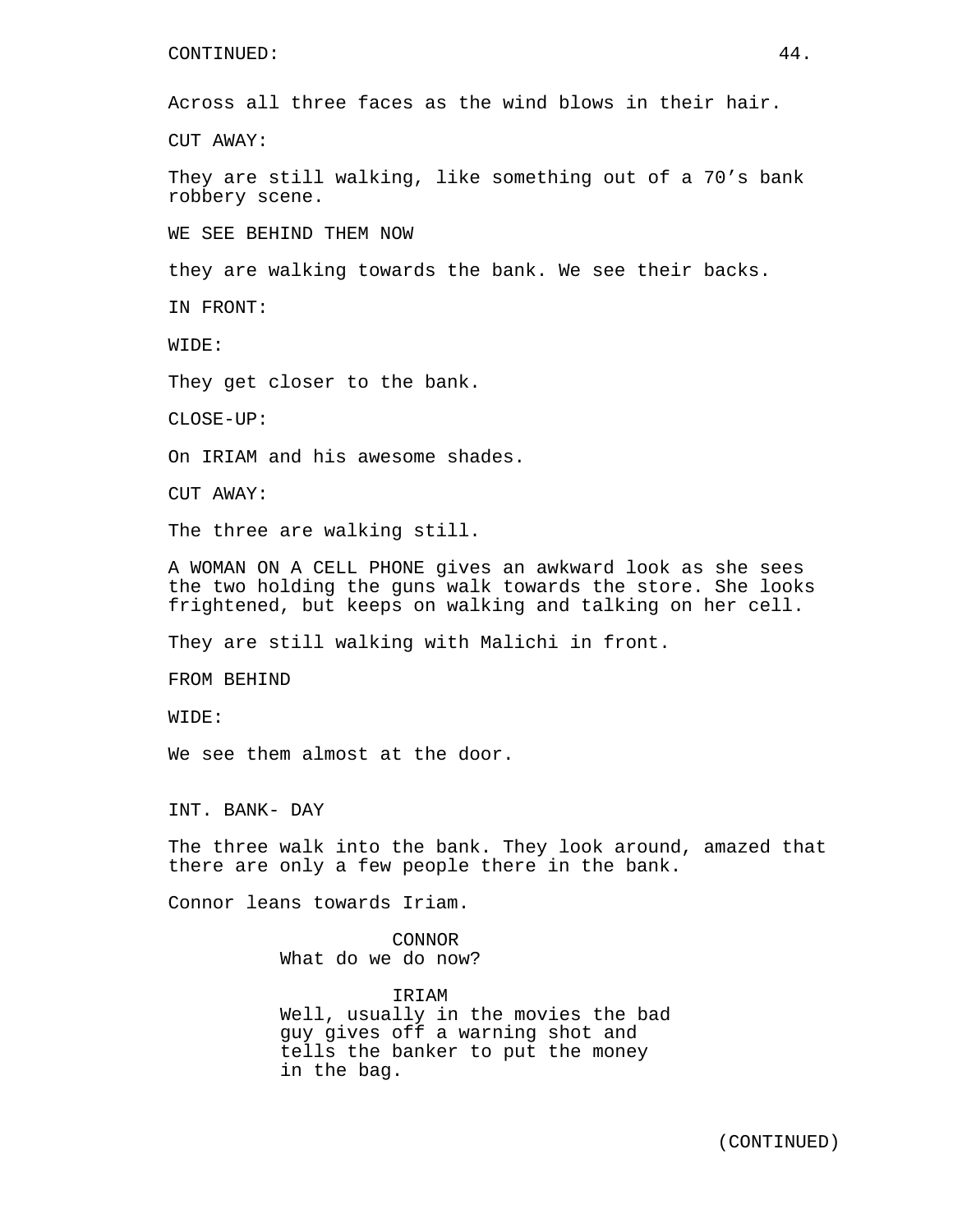CONNOR So, where's the bag?

Iriam turns his head to Connor.

IRIAM I don't have a bag.

CONNOR Oh, fuck it, maybe they'll give us a bag.

Iriam starts screaming.

**TRTAM** EVERYBODY REMAIN CALM! YOU DO WHAT WE SAY, WHEN WE SAY IT, YOU WILL GET OUT OF THIS SHIT! WE HAVE GUNS AND WE ARE NOT AFRAID TO USE THEM!

The people in the bank turn and look at Iriam like an idiot.

CONNOR Don't people normally scream when a gun is pointed at them?

IRIAM Yeah, in the movies they always panic and hit the floor.

CONNOR What the hell is wrong with people?

IRIAM Try firing a warning shot.

Connor fires his gun into the air.

CONNOR Everybody drop your asses and kiss the floor!

Malichi turns his head to Connor.

MALICHI Drop your asses?

CONNOR

Shut up.

The bank teller is still standing.

Iriam, Connor, and Malichi walk over to the Banker aiming guns at his head.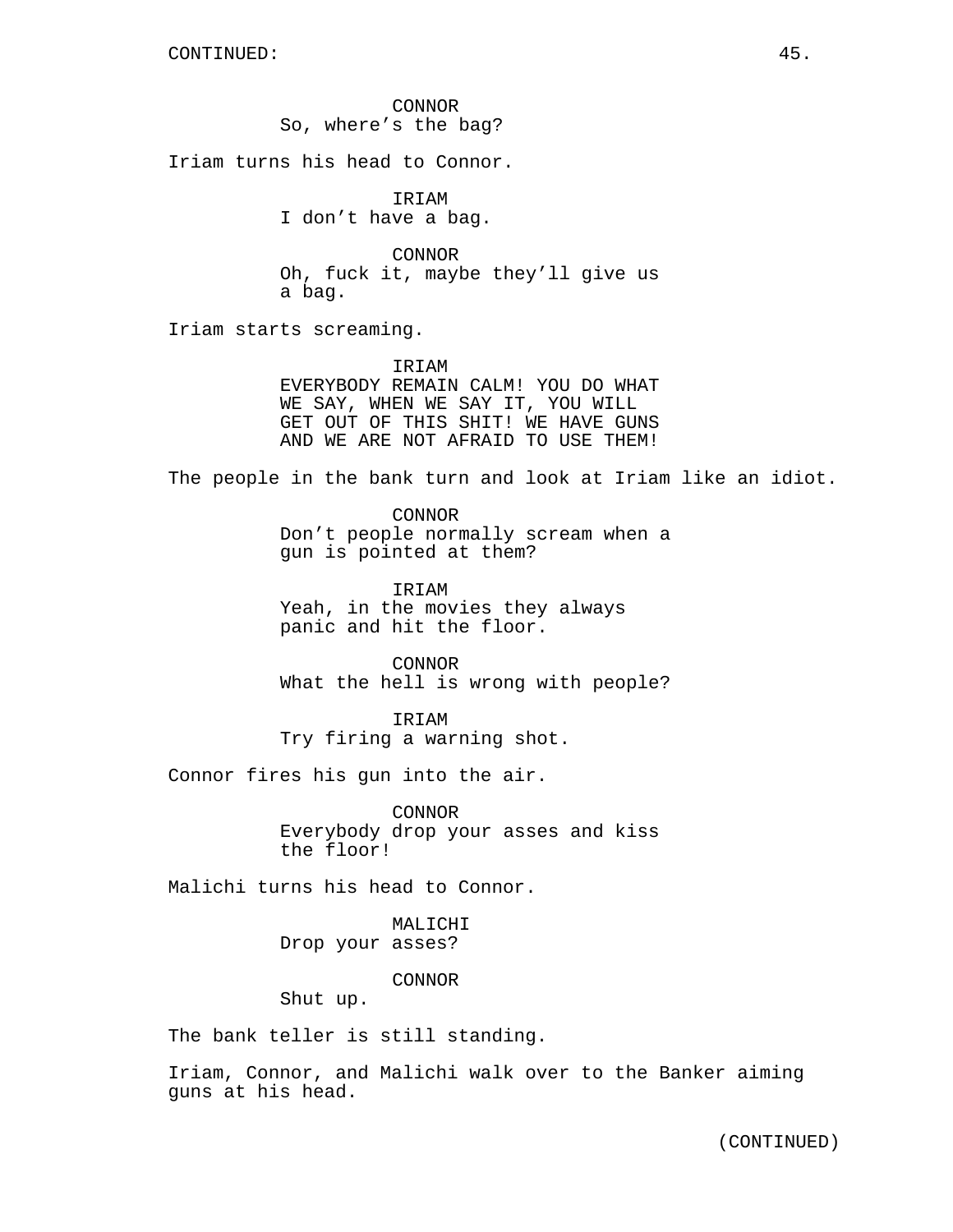The banker slips the fellas a sheet of paper.

Iriam picks it up and reads it.

IRIAM What the hell is this, man?!

BANKER

Well, I'm assuming you want to open a checking or savings account, right?

CONNOR Do we look like we want to open a stupid bank account.

BANKER I don't know. Where are you guys from?

IRIAM What does that have to do with anything?

BANKER Maybe you guys do stuff differently where you're from. But I'm just doing my job, and I'm supposed to ask new people at the bank if they want to open an account. So quit your bitching, because I'm just doing my job. If you don't like the way I run things, then get the hell out of my bank, bitches, because I've got shit to do.

Connor presses the barrel of his gun against the bankers head.

> CONNOR Give me all the money!

The banker raises his hands.

BANKER It's in the vault!

IRIAM So go open the vault, dumb fuck!

BANKER It's on a ten minute delay.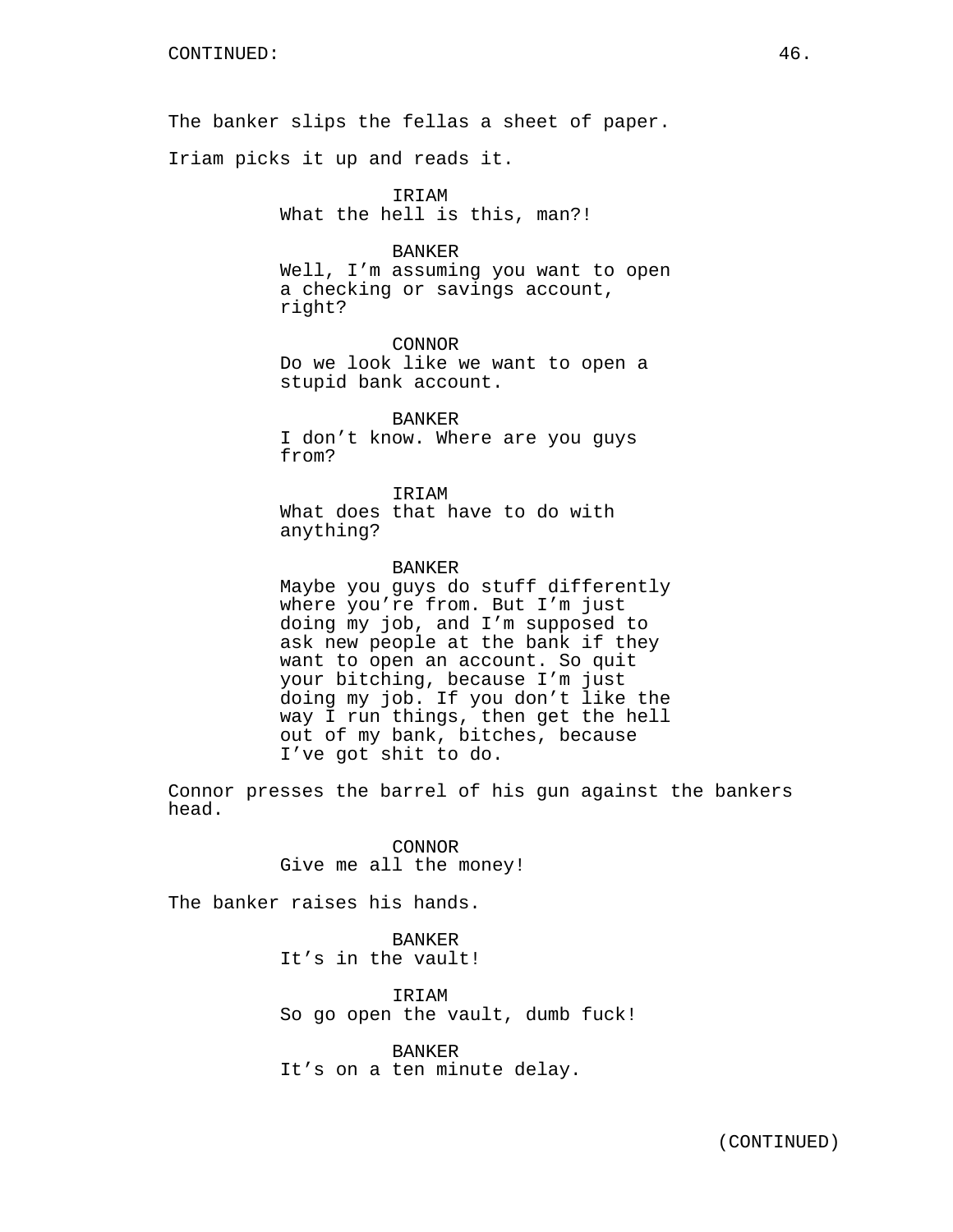# CONNOR

What do you mean?

### BANKER

Even when I punch the code to the vault in, the vault takes ten minutes to open. So if you want to stick around for ten minutes, be my guest.

Malichi is giggling.

Connor and Iriam look at eachother.

CONNOR Well what do we do now?

IRIAM I don't know. I didn't think it would be this hard!

BANKER Like I said, you could wait ten minutes.

IRIAM Yeah, We'll take that into consideration.

Connor looks back at the banker.

CONNOR Empty the register!

BANKER Alright, no need to be rude. Calm down. Pop a pill. Lower your voice. This is a bank, not a football field.

MALICHI My role in this is completely useless.

Iriam slaps Malichi.

IRIAM

Shut it!

MALICHI Why do you always have to slap me!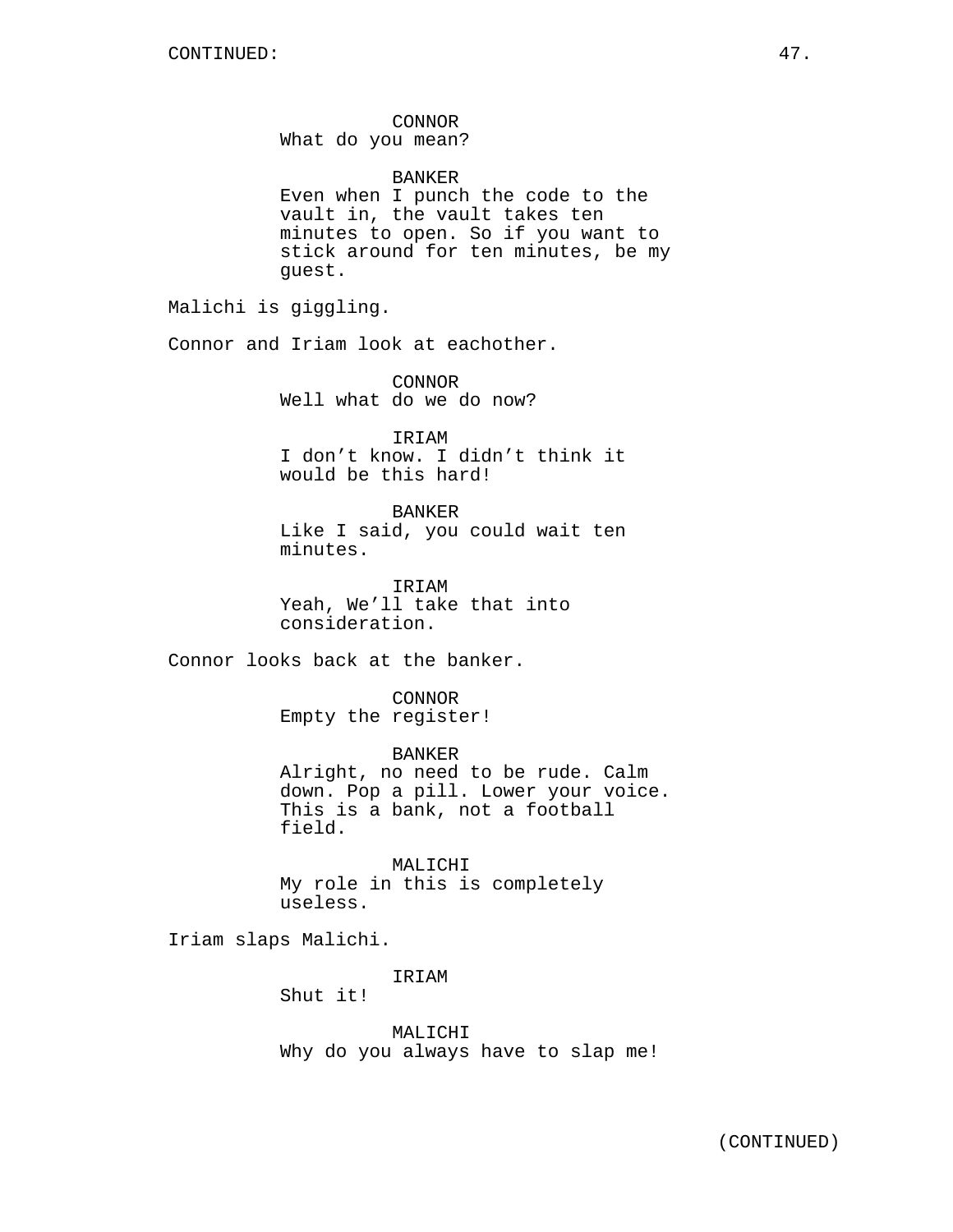IRIAM Because you're an annoying bitch!

MALICHI Okay. Sorry for being the annoying bitch who kidnaps people for bank robberies.

Iriam glares at Malichi.

IRIAM You know I have a gun, now... right?

CUT TO:

The three walk out of the bank holding a huge clump of money.

Just as Iriam, Connor, and Malichi walk out of the bank... Jimmy, Stew, Akira, and Zeke walk in.

Jimmy fires his gun into the air.

Everybody who just got up off the floor moans and sighs.

JIMMY Alright, here's the score. Do what we say and I won't blow your fucking head off.

Akira hands Jimmy a bag.

Jimmy walks up to the banker.

JIMMY Put the money in the fucking bag RIGHT now, unless you want your head all over that fucking wall!

BANKER You're about ten seconds late.

JIMMY

What the fuck are you talking about? Put the goddamn money in the bag RIGHT NOW!

#### BANKER

I'm not fucking with you, man. Two assholes just literally left my bank and robbed the fuck out of me not a second before you came in.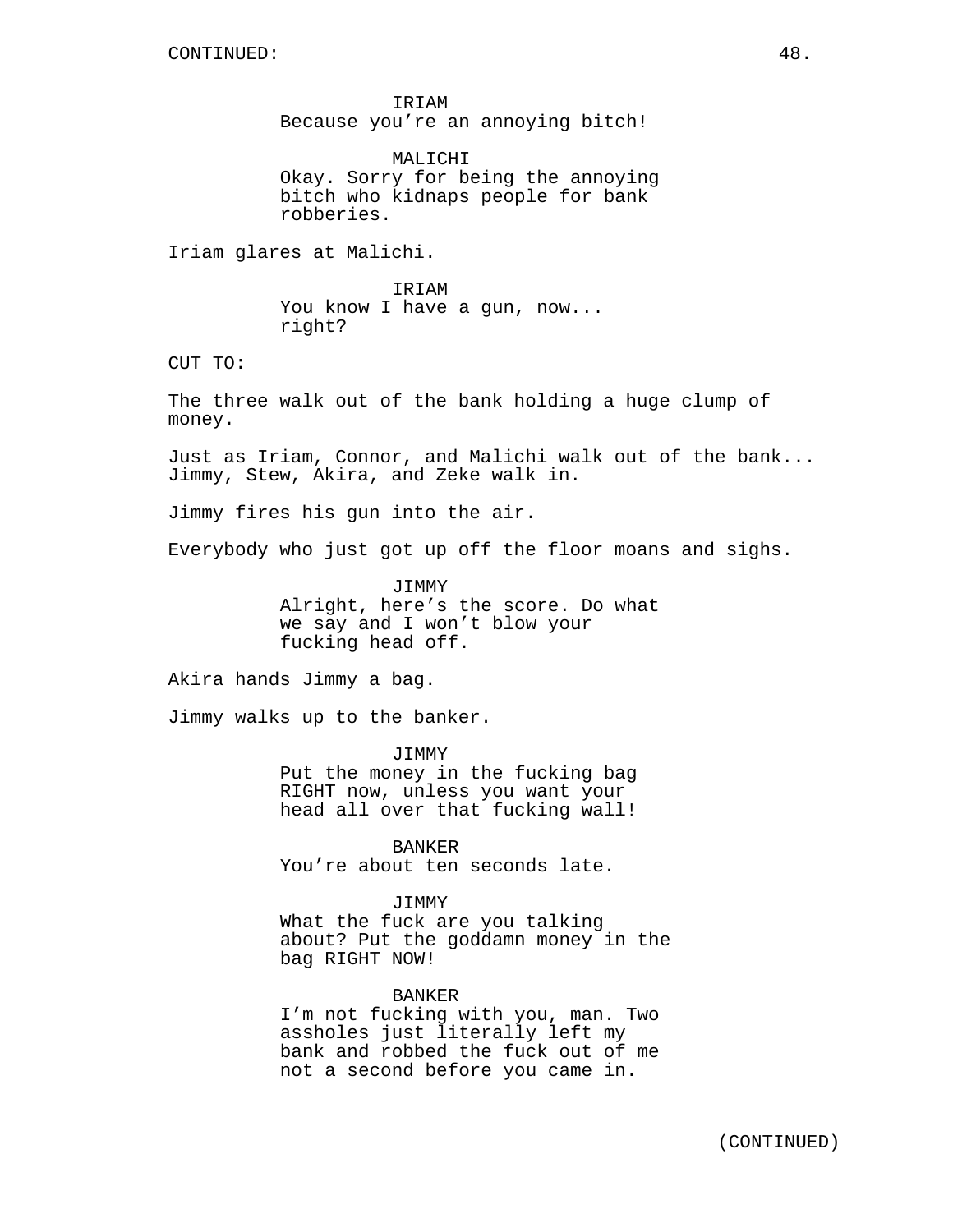JIMMY Stop fucking with me. Money. Bag. NOW!

#### BANKER

I'm not fucking with you, dumb ass. Look at the monitors yourself, two guys just came in and completely swept the place clean. These people have been lying on the ground for the past ten minutes.

Jimmy turns and looks and sees everybody lying on the floor. Jimmy walks away from the banker. He walks up to Stew.

# JIMMY

FUCK!

Jimmy flips out and starts punching and swiping papers off desks and throwing a tantrum like a 5 year old girl.

Jimmy is screaming and yelling.

Then he kicks open the door and walks out.

Akira and Zeke follow.

Stew walks out. But pops his head back in.

STEWART Sorry for the inconvenience, fellas. Have yourself a nice day.

INT. TRUCK- DAY

CONNOR Hell yeah, brotha! Did you see that!

IRIAM Of course I did! First bank robbery we ever tried and it was a near-success.

Malichi chuckles.

IRIAM

What?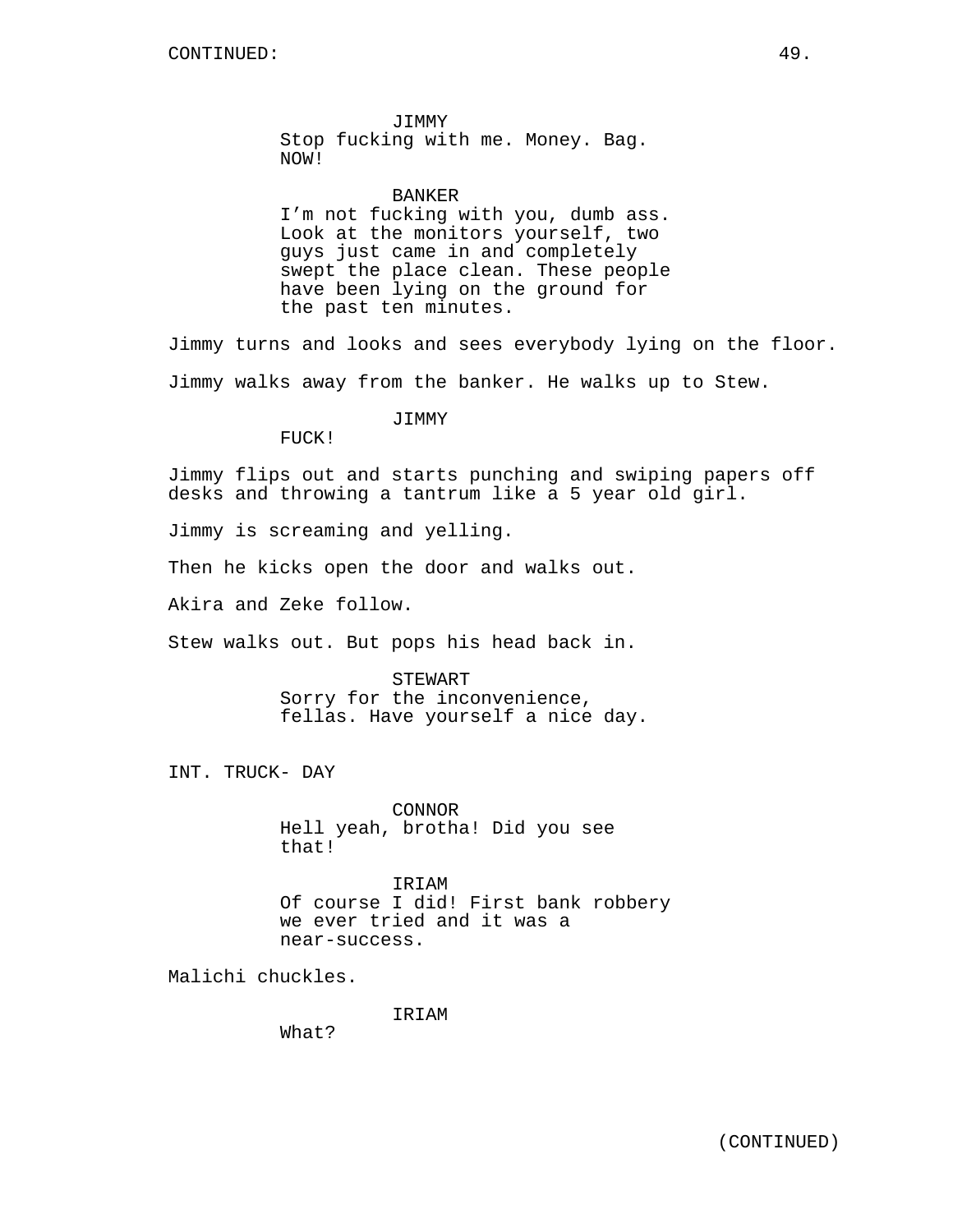## MALICHI

Oh, nothing. Just the fact that you two think your little attempt at a bank robbery was a success.

### CONNOR

What do you mean?

### IRIAM

Hey, we held up the bank, we stole some money. That's a pretty successful bank robbery to me.

### MALICHI

Right. At least you're being optimistic about the whole thing.

#### CONNOR

Well, what's a successful bank robbery to you?

#### MALICHI

Well, for one thing, not getting caught would be a start.

IRIAM What are you talking about?

#### MALICHI

Oh nothing. Just the fact that there were hidden security cameras both inside and outside the bank.

# IRIAM

I didn't see any cameras.

MALICHI Hence the name "Hidden cameras."

Iriam starts to bite his nails.

# CONNOR

There's no way to know for sure that they even caught our faces.

# MALICHI

I love the optimism. I really do. Do you realize you both looked right into them at one point. And lets just scrap the fact that there are cameras for a second. Also... you had about five witnesses who saw you and could testify in court.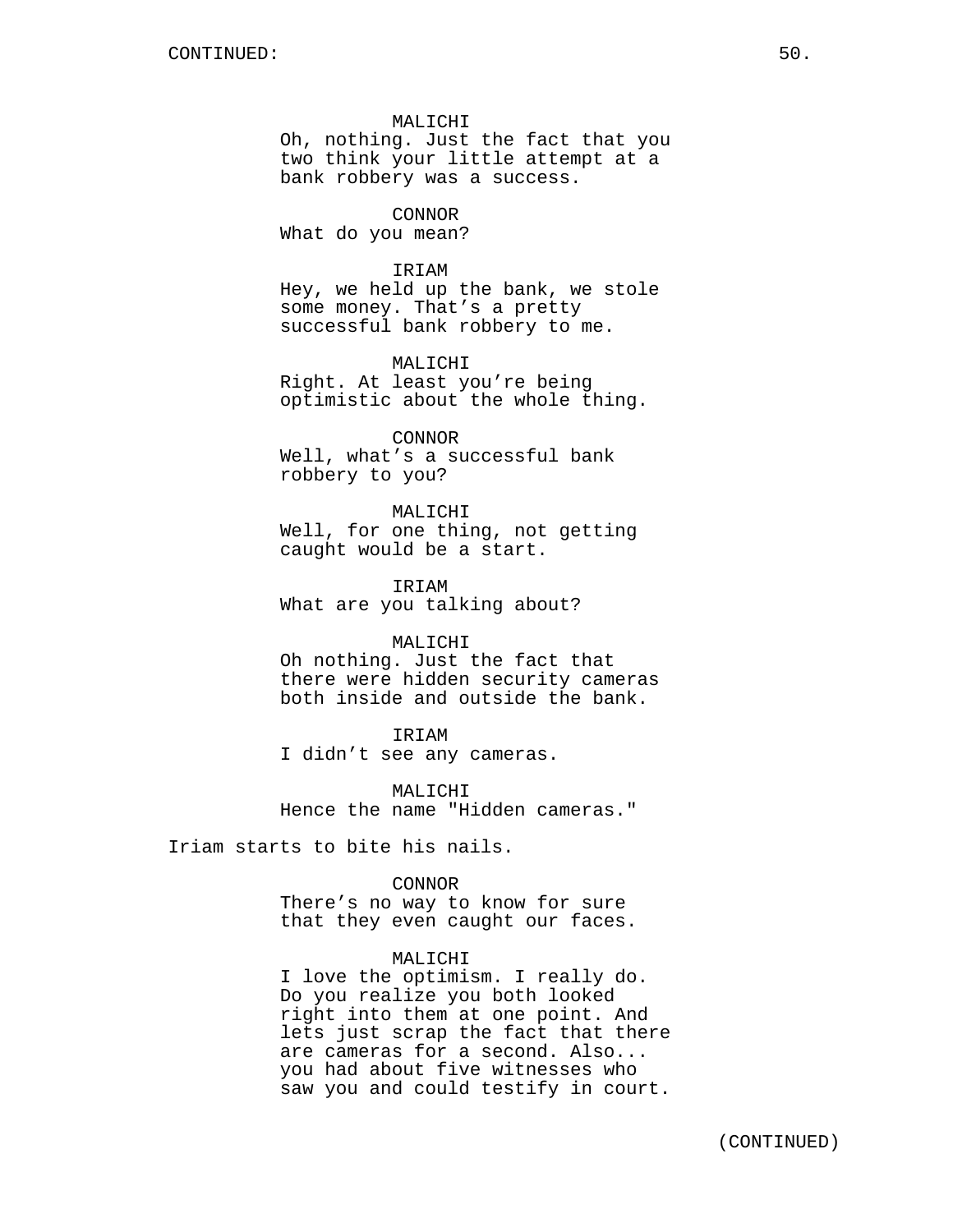Iriam starts fidgeting around and doing a lot of compulsive habits.

### CONNOR

Hey, man. This guy doesn't know what he's talking about. We're miles from that place now. It'll take the cops an hour to get there, then it'll probably take them another hour or two for questioning and investigating. By then we'll be out of the state and untraceable.

IRIAM Are you sure?

### CONNOR

Trust me.

### INT. THE BOSS'S OFFICE- DAY

Jimmy throws papers across his desk.

Stew jumps because he is frightened by the reaction.

STEWART Jim, you have to calm down, ok?

Jim quickly turns and points at Stew.

#### JIMMY

Don't you try to calm me down! I want these guys found! I want them found and I want them captured and I want them brought to me so I can have them DEAD! I want to know who these two clowns are who robbed that fucking bank! Find them!

STEWART Well, what should I do first.

### JIMMY

Well... going to the bank would be a great start. The cops are probably investigating. They probably have video footage of the two assholes who did this.

STEWART So, you want me to go to the bank?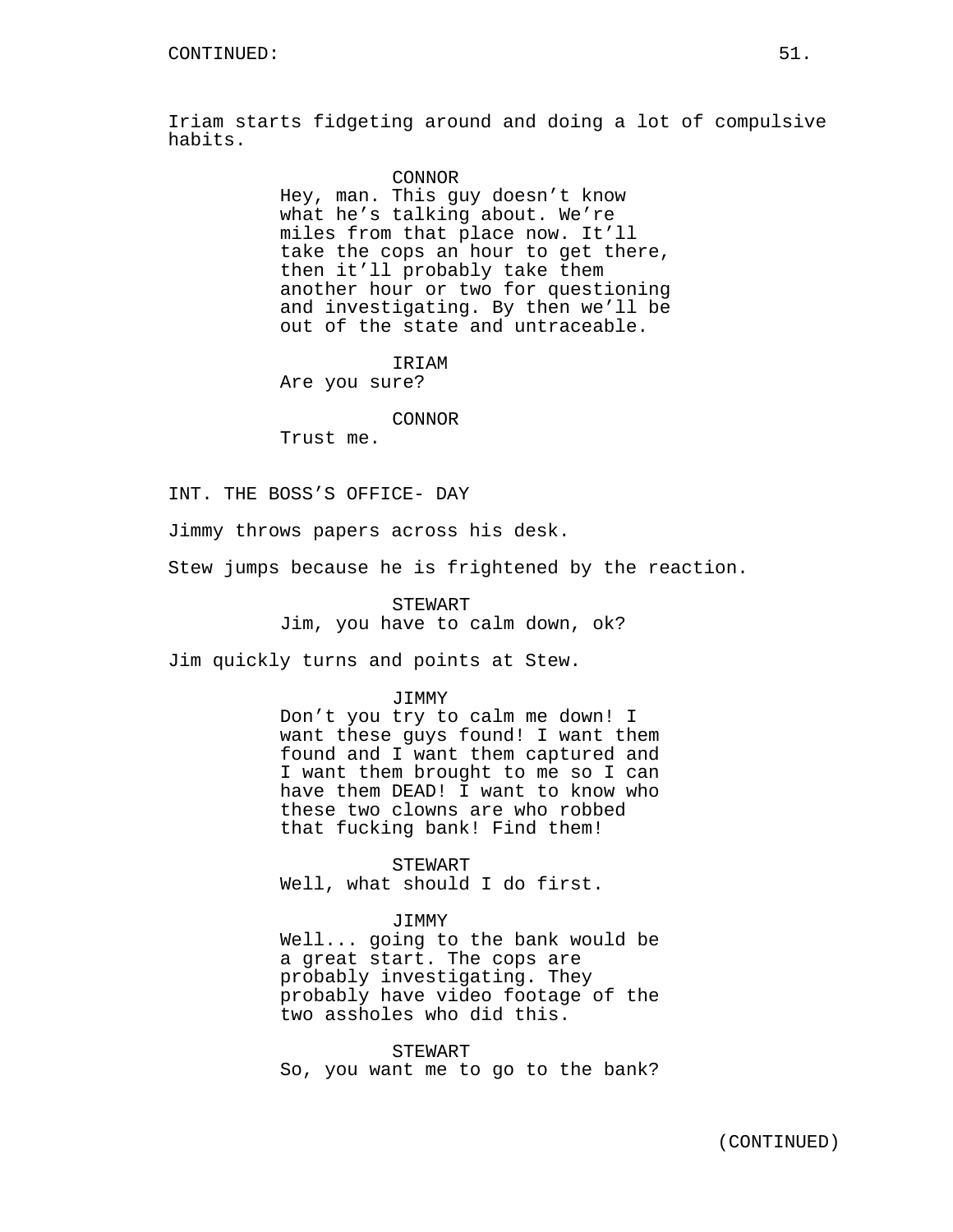JIMMY Yes, Stewie, go to the bank.

Stewart walks out of the office.

Jimmy sits in his seat and starts massaging his head.

JIMMY Fucking amateurs.

EXT. BANK PARKING LOT- DAY

THIS SCENE WILL BE FILMED TO LOOK LIKE SOMETHING YOU WOULD SEE ON LIVE NEWS:

A news reporter stands in fornt of the bank with a microphone.

### NEWS REPORTER

This afternoon, less than an hour ago, the Purchase Line United Bank was held up and robbed at gunpoint. Witnesses say that three men walked into the bank. When they asked for the money, the banker told them the vault was locked and could not be opened. So instead of leaving, they stole twelve thousand dollars from the cash registers. Then walked out of the bank. Three of the witnesses would like to have a few words.

CUT TO:

A woman stands in front of a camera with a mic in her face.

WOMAN WITNESS Yeah so like... two of the guys were bad guys. i think the other one was a hostage. But yeah, they both had guns. So i was like "ahh." And I tried texting Brenda, but they took my phone and beat me over the head with their gun. Then I started crying and the one guy told me if I didn't shut up he would rape me. So I am a little traumatized by this whole thing and I hope they find these guys because I think they are a couple of \*BLEEP\* and deserved to be \*BLEEP\* in the \*BLEEP\* by some big mother \*BLEEP\*.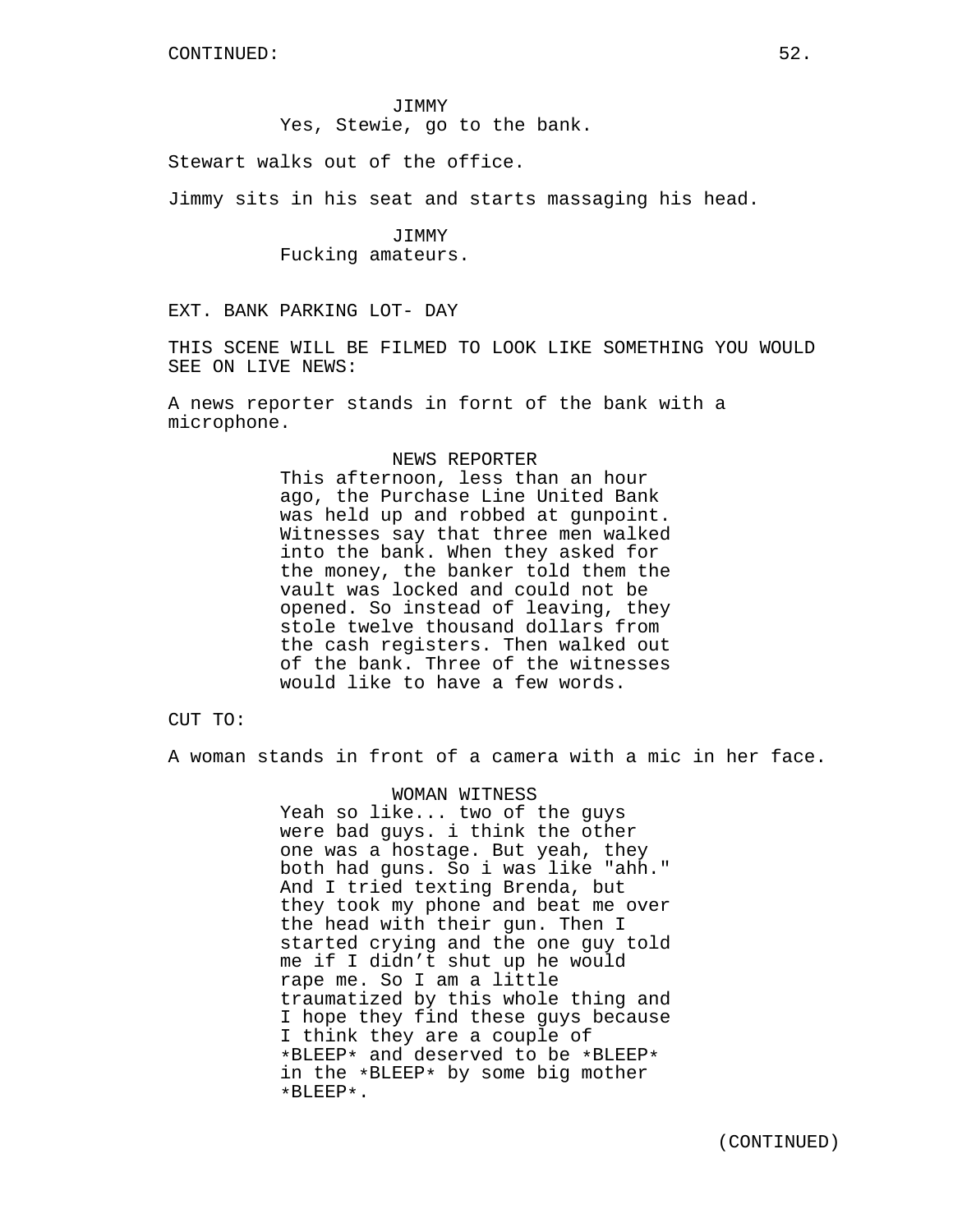A man stands in front of the camera with the mic to his face.

### MAN WITNESS

Yeah so these two \*BLEEP\* started coming into the bank and waved a gun in our faces. Like, I didn't know if they were cops or what. Because cops do stuff like this all the time around here for a laugh. So anyway i walked up to these guys and was like "Yo, man! Why you doin this!" Then the guy started giving me \*BLEEP\* so I was like "no way, I'm not taking this!" and I took the guys gun away from him and shot him in the face.

He looks right into the camera.

### MAN WITNESS

Hey Jill. Bet you're jealous of me now, ain't ya? Being on TV. You wish you were still with me! Admit it. You shouldn't have dumped me! I was good to you! I gave everything to you! And you dumped me and cheated on me for some---

The guy is cut off and we cut to...

THE BANKER standing in front of the camera.

## BANKER

No. Like seriously. These guys were so rude. They walked into the bank and told everybody to remain calm, and they were the ones \*BLEEP\* yelling and waving the guns in their faces. Then they come up to me and I was like "What the \*BLEEP\* do you want?" and they were like "Open the vault!" so I was like "Yo nigg, the vault is locked. So go \*BLEEP\* yourself." So then they really didn't have any other choice, so they waved the gun in my face and shot at me and told me to open the register. So I let them have it. But seriously, man, they were a couple of \*BLEEP\* and I hope they catch them because I want to go to their execution and laugh.

(MORE)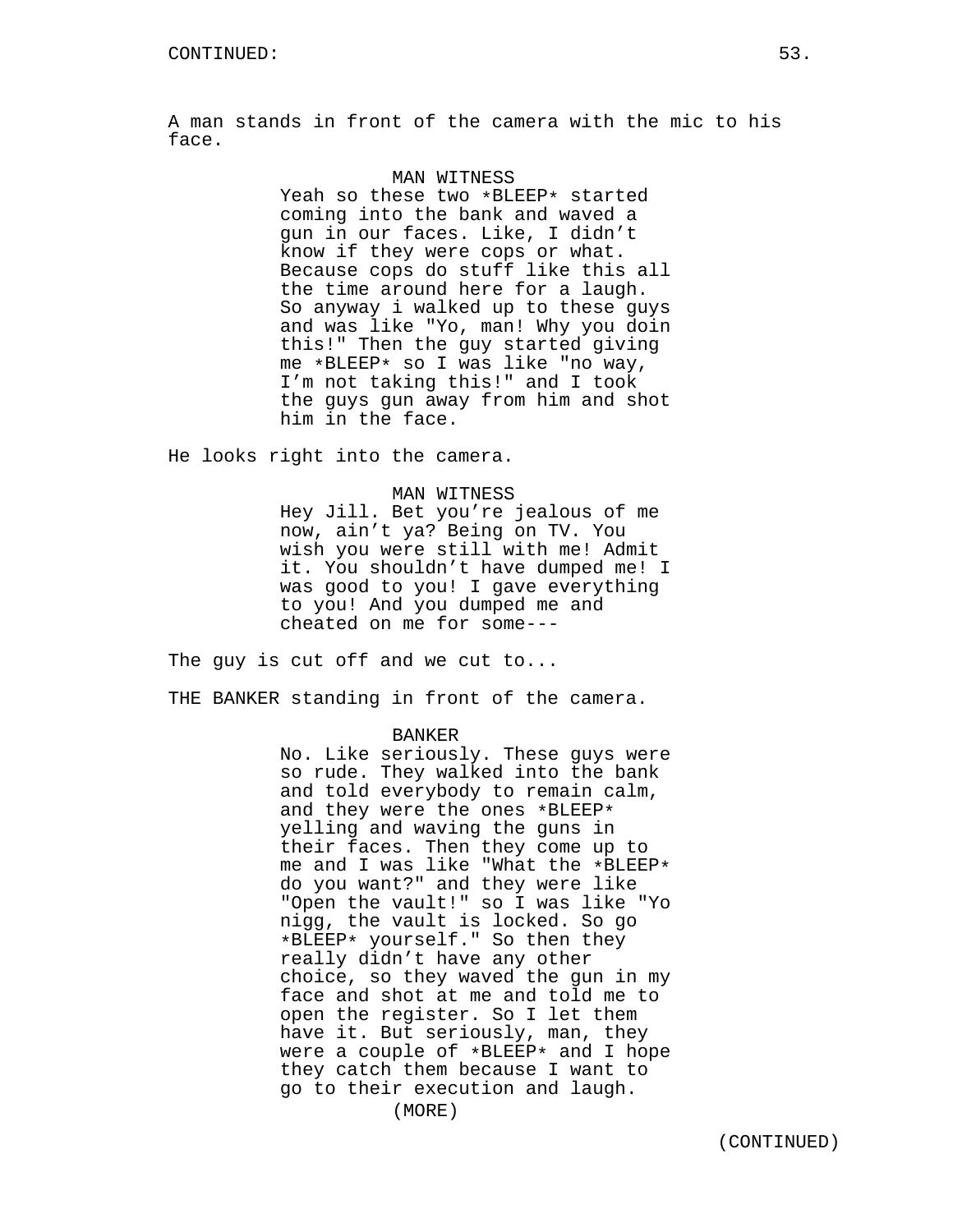BANKER (cont'd) Then I want to go to their funeral and laugh some more. Then spit on their graves. So yeah, these guys can go suck a \*BLEEP.\*

The news caster stands in front of the bank.

NEWS REPORTER This was Dick Dicknson with the news.

EXT. BANK PARKING LOT- DAY

TIRES SQUEEL INTO THE SHOT!

SLOW-MO:

Foot steps out of the car.

Other foot gets out.

WE PAN UP.

We reveal SHERIFF STALIN, wearing his bad ass aviators with his hair slicked back, while chewing on a tooth pick.

He walks through the crime scene, investigating everything.

After scoping the scene for a few minutes and talking to himself... a phone is shoved in his face.

> VOICE It's for you, Sheriff.

The sheriff looks at the man who is off screen.

STALIN Thank you, Karl.

He takes the phone from the man.

STALIN Tell me something good, Marx.

He pauses to listen.

### STALIN

No. I've already spoken to the witnesses, you should have just told me to go talk to the trees, I probably would have gotten a better response out of them.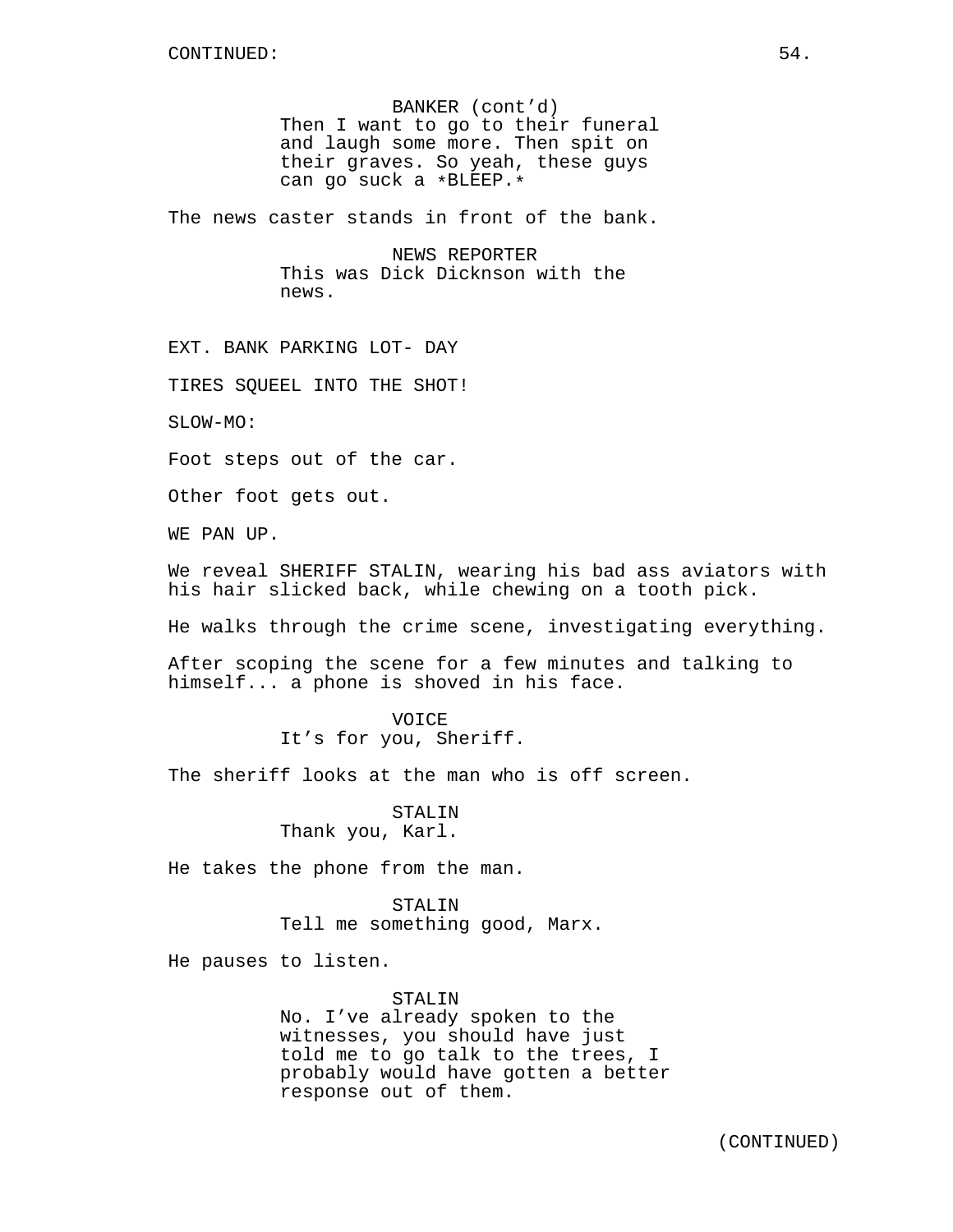He pauses.

STALIN No, Marx. I just arrived. The banker is here, you say? I'll have a word with him. Tell your wife I said I love her.

Stalin quickly hangs up.

The hand reaches into the frame to take the phone from him.

STALIN Fucking asshole.

CUT TO:

Stalin walks over to the banker, who is sitting down on a bench.

> STALIN Steve, right?

BANKER Banker Steve, Sheriff.

STALIN Right, Banker Steve... howdy doo?

BANKER I do well. What's the jig?

STALIN

Well, the jig is, we have reports of three men who robbed a bank, and you did nothing to stop them.

# BANKER

It's in the handbook that we should not try to be a hero... plus I honestly don't give a fuck. It's not my money, so why should I really even care?

Stalin grabs Banker Steve by the collar of his shirt and looks him in the eye.

> STALIN Think about the economy and what the stealing of money will do to it!

The banker looks down at Stalin's hand on his shirt.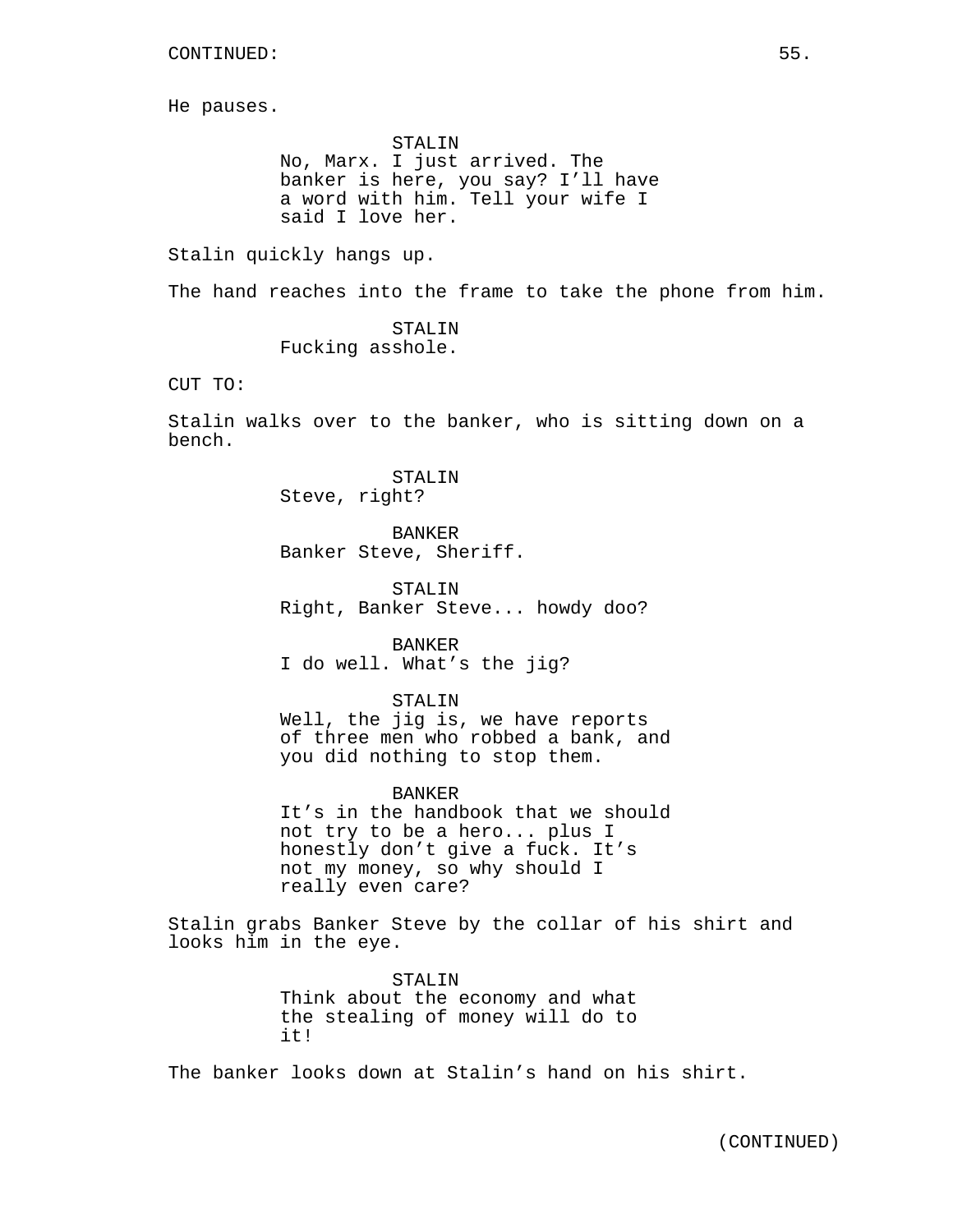# BANKER Police Brutality?

Stalin lets go of Banker Steve's shoulder.

The Banker gets up and walks away.

BANKER Oh, by the way, Sheriff... fuck the economy.

The banker disappears. We do not see him again.

The Sheriff puts his hands over his face, this would most likely be a compulsive habit he has when he is thinking or stressed.

A man off screen comes.

VOICE Sir, we have pictures of the suspects.

CUT TO:

STEW walks into the crime scene, wearing a cowboy hat and a big, heavy coat.

Stew sees pictures lying on a table set up in the parking lot.

He looks around to see if there is anybody around, but everybody is into something.

He walks up, and quickly snatches the pictures off of the table.

He walks away from the crime scene, undetected.

CUT TO:

STALIN is walking to the table.

#### STALIN

Now, where are the damn pictures?

Stalin looks under the table, but sees nothing.

Stalin gets a vengeful look in his eyes.

STALIN

RICK!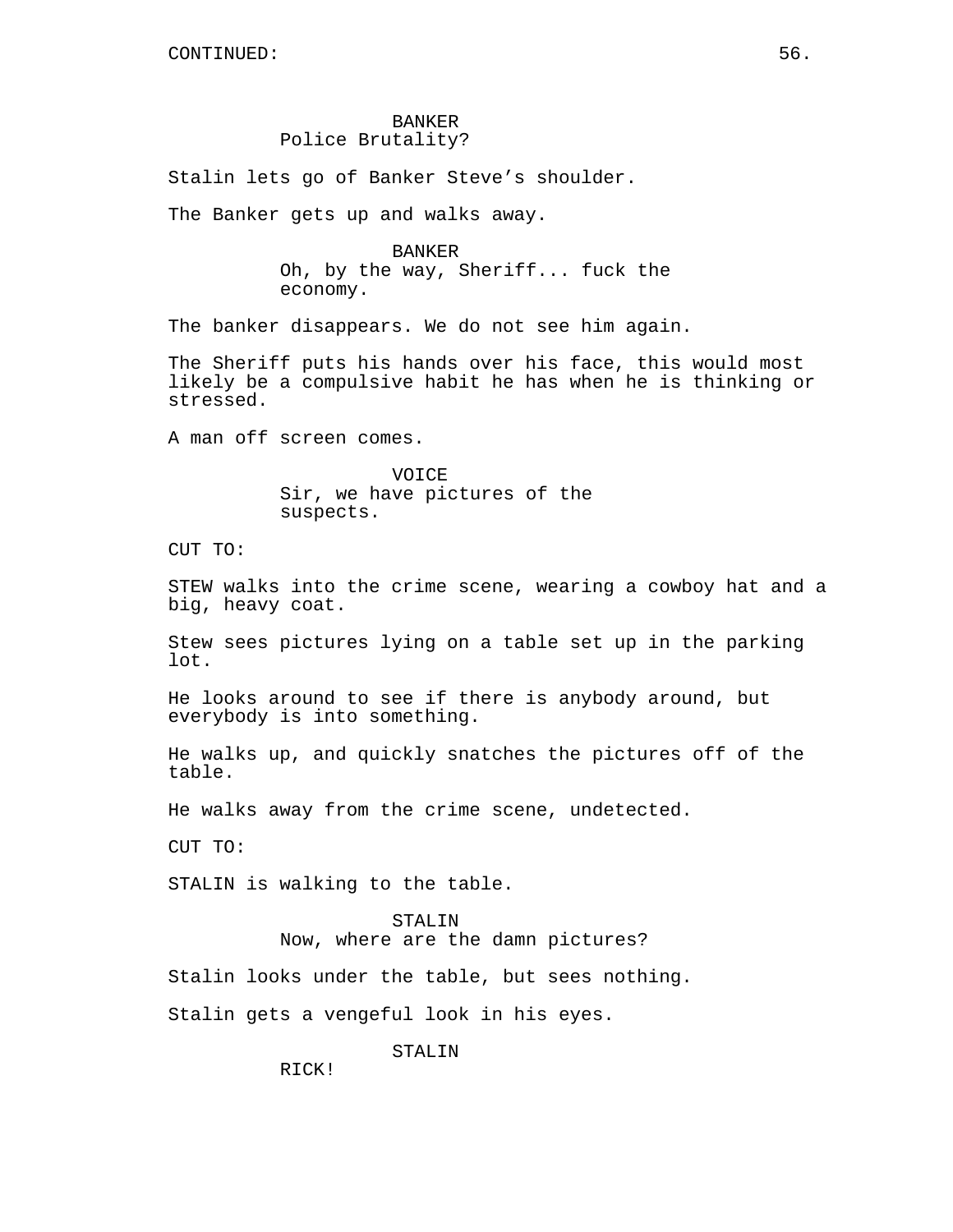PICTURES SLIDE ACROSS DESK.

# JIMMY What the fuck is this?

Stew, Akira, and Zeke stand in front of the table.

STEWART Well, my guess are those are the guys you are after.

Jimmy picks up the picture and looks at it.

JIMMY You expect me to believe that three clowns walked into a bank, stole a fuck load of cash, and just walked out!

STEWART Well, it was either them or the banker.

JIMMY Stewart, do not fuck with me! I am in no mood for the wise cracks today!

Akira turns and looks at Zeke.

The two whisper to eachother.

AKIRA Those are the guys.

ZEKE I know, keep quiet.

Jimmy overhears them.

JIMMY What was that, I heard?

AKIRA

Nothing!

JIMMY Akira! Tell me what you just said, RIGHT NOW!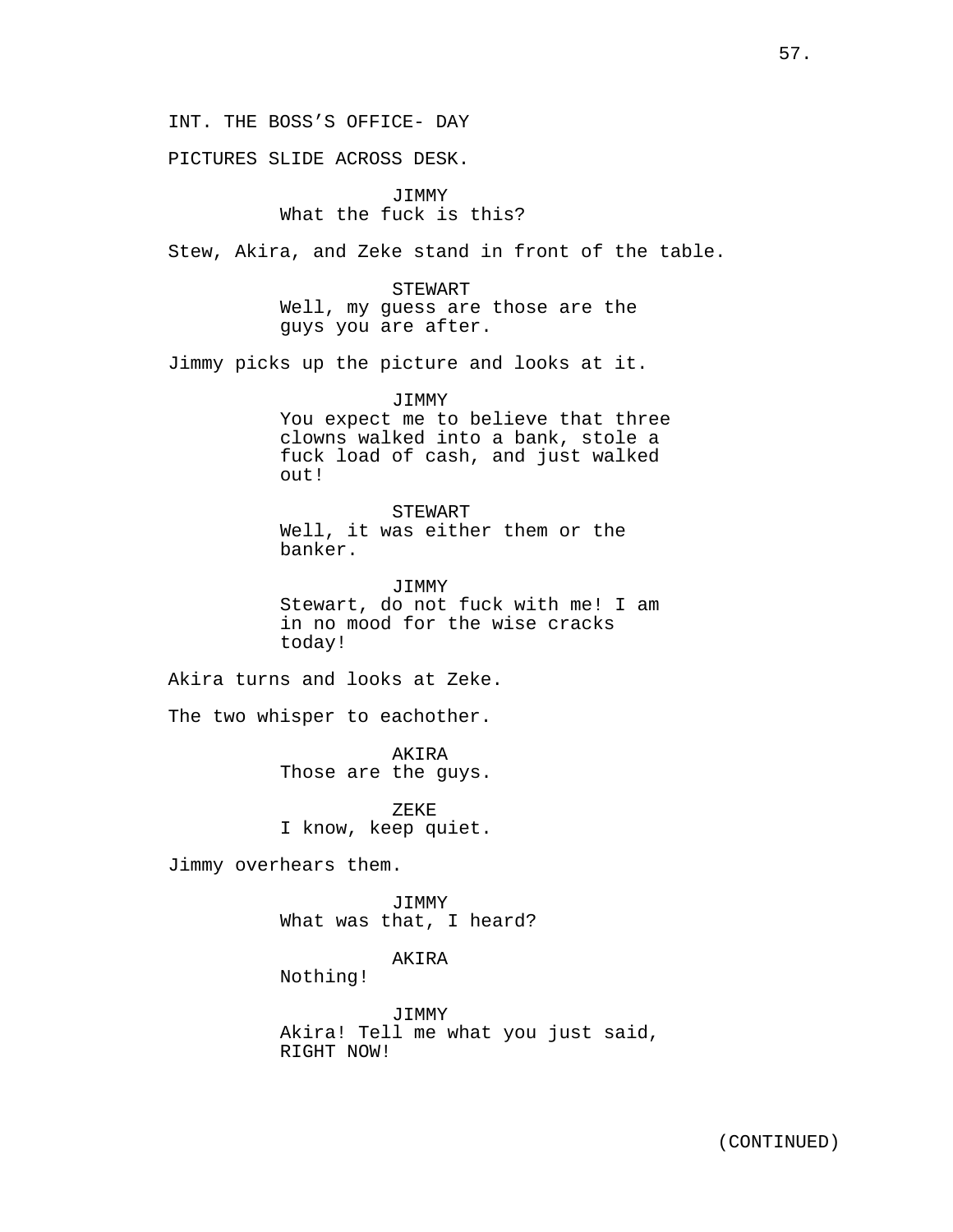AKIRA Those are the guys who took your money!

Jimmy drops the picture in his hand and grinds his teeth.

JIMMY So... what are these guys?! Are they after us?! Who are they working for!

ZEKE

Sir, I think they were just in the wrong place at the wrong time.

JIMMY

So what are you saying, Zeke? You telling me that those two idiots in that picture are playing cowboy? Is that what you are telling me? These two are just out fucking around in MY country?! Two kids think they can just out of the blue decide to rob banks and trains?! NO! That is NOT how it works out here! These guys are a bad influence and an embarrassment to the way things are done out here! We are going to find these guys, and we are going to kill them! I want my money back! And I want their heads mounted on my wall!

Stew opens his mouth and raises his index finger.

STEWART Chances are, they'll probably get arrested or shot by the police before we get to them.

Jimmy glares at Stew as if he was about to kill him.

STEWART I think I'll wait out there.

Stew walks towards the waiting room.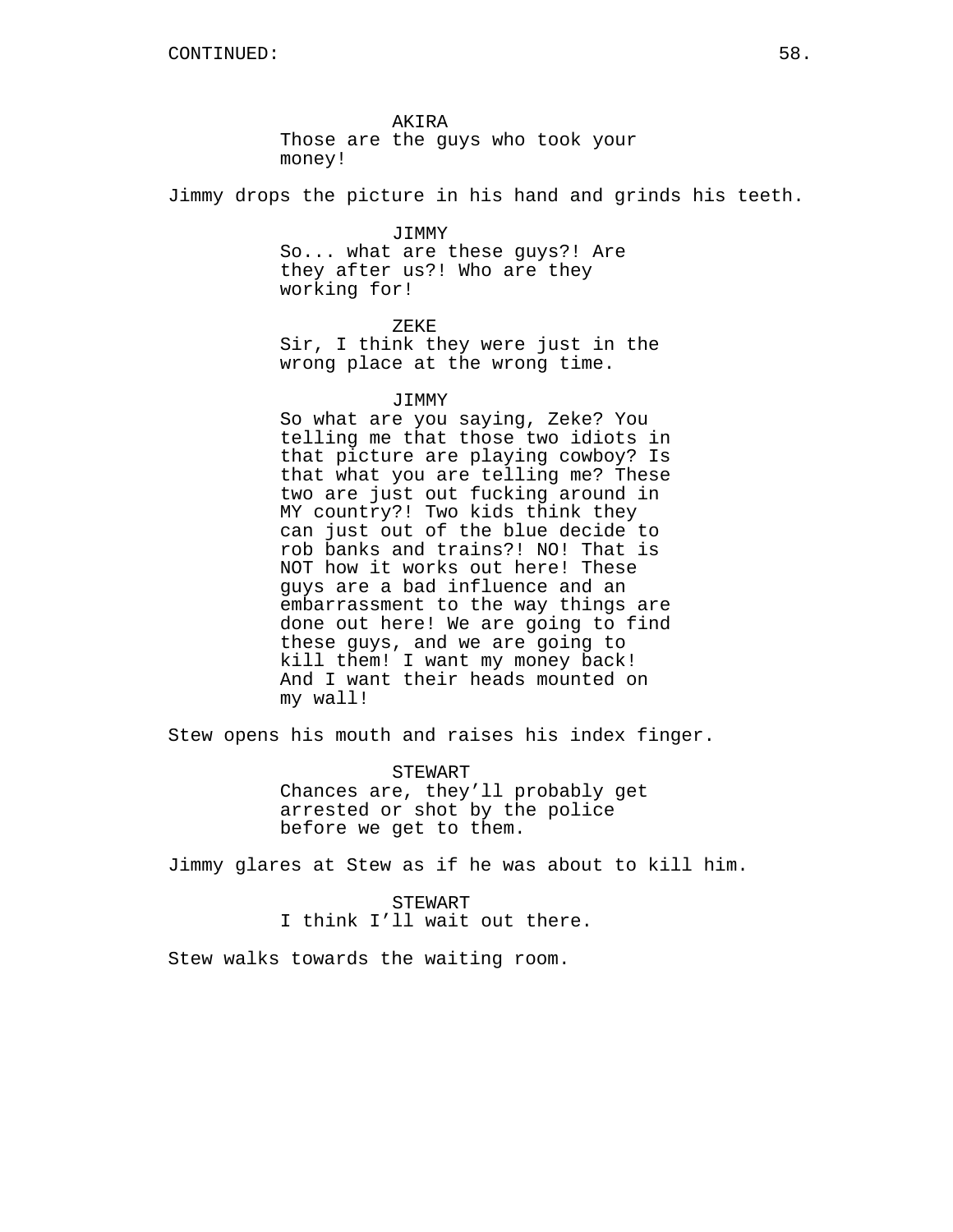IRIAM How does that song go?

Connor starts humming a song.

IRIAM No! That's not how it goes!

CONNOR Okay, mister hum master! How does it go!

Iriam hums a tone.

CONNOR What, you humming the german version?

IRIAM No! That's how it goes.

The two start to fight and argue and talk over eachother and just act childish.

> MALICHI Oh my god! Iriam!

Iriam stops and turns around.

IRIAM Yes, sir. How may I assist you?

MALICHI Could I see your gun?

CONNOR Yeah, right! Why? So you can shoot us and escape?

# MALICHI

No, so I can blow my head off. I can't stand your shit. You two are so annoying. Please, either kill me, let me go, or shut the hell up.

The car is silent.

IRIAM

Annoying?

Iriam looks at Connor.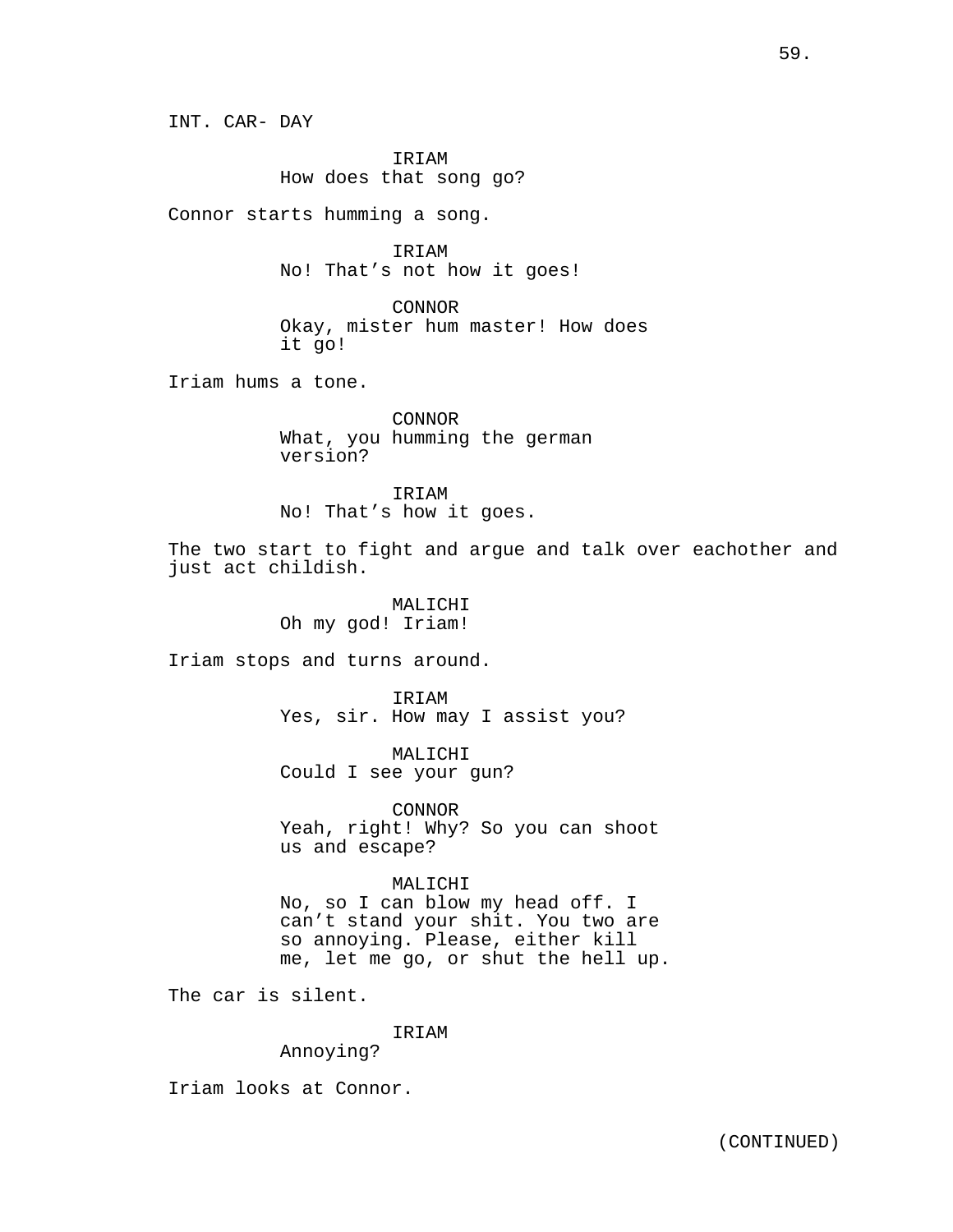WE SEE SHOTS OF THE ROAD FORM INSIDE OF THE CAR.

MONTAGE OF IRIAM AND CONNOR ANNOYING MALICHI!!!!!!!!!!

As Iriam drives, Connor is in the back making sexual motions towards Malichi.

As Connor Drives, Iriam is back there playing with Malichi's ear lobes.

CLOSE UP

on Malichi's slowly aggravated face as he just sits there and takes the abuse.

CUT IN:

EXTREME CLOSE-UP:

Iriam and Connor High five eachother.

INT. SHERIFF'S OFFICE

The sheriff is on the phone.

## STALIN

Yeah, Marx I found out who it was. Apparently, they're a couple of kids. I figure they were watching Unforgivable or some cheesy western movie and decided to go out and play "bad guys." So yeah, It's nothing we really can't take care of.

Stalin pauses.

#### STALIN

Well we contacted these kids homes and the parents haven't seen them in a couple days.

He pauses again.

# STALIN

Well, see we looked into it, and apparently they both have a pretty violent history. The one guy Connor Wright killed two people in some gun show up in Philadelphia. It was an accident but he didn't get in any real trouble so the sheriff up (MORE)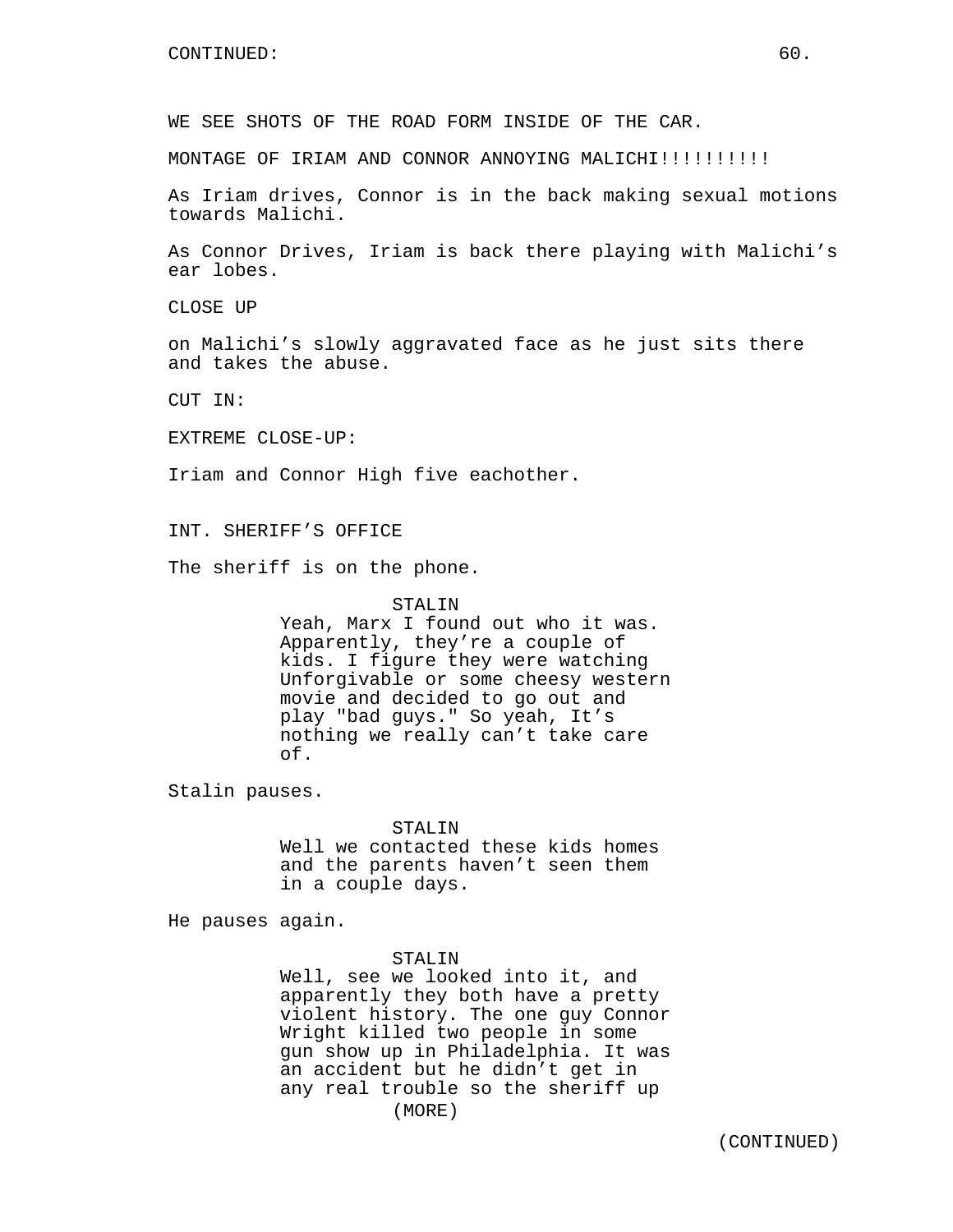STALIN (cont'd) there let him go with a warning never to come back.

He pauses.

STALIN The other guy is Iriam McDowell.

Stalin chuckles.

STALIN

Well, it appearers what happened to him was he shot his kid brother in the back yard. The kid made it look like a suicide and ran away from home.

Stalin pauses.

### STALIN

Well, like I said, it's not a matter of finding out who it is, it's just a matter of finding the wanna be criminals. There are witnesses but nobody really knows anything or where they're going.

Stalin pauses again.

#### STALIN

Marx, they can't be that hard to track down. They're kids who never attempted anything like this in their life. I'll put out a five eighty eight on them and wait for them to be spotted. They're just kids. Kids are stupid.

INT. TRUCK- DAY

Iriam turns to Connor.

IRIAM Connor, you know what I just thought of?

CONNOR

What?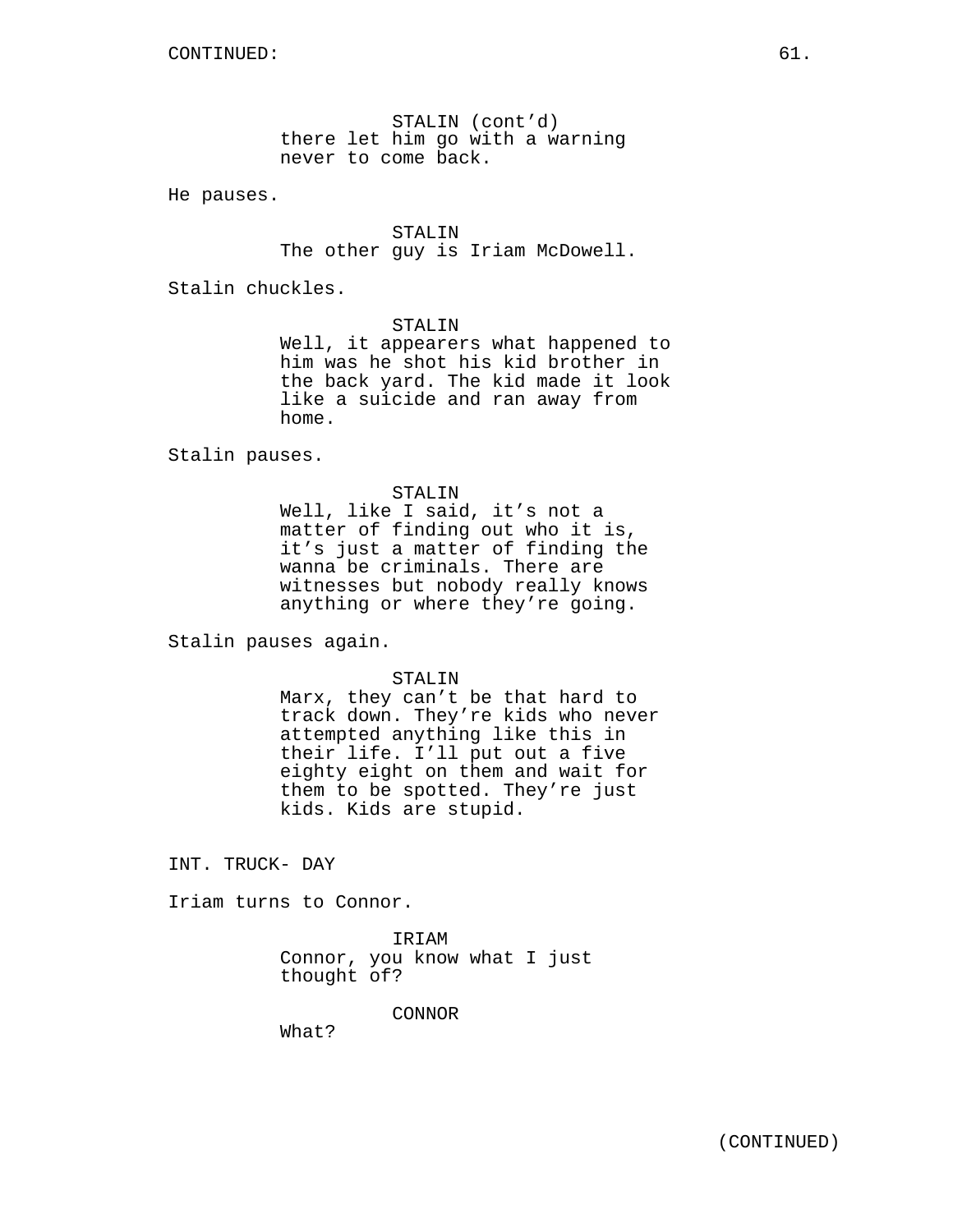IRIAM

You know how the bad guys in the movies always smoke cigarettes. It's kind of like their trademark.

CONNOR

What are you saying?

### IRIAM

Well, maybe we should go out and buy a pack of cigarettes, then every time after we do something bad ass, we can smoke a cigarette. Just light one up and smoke it up.

MALICHI Great, dumbass criminals with throat cancer, just what I need in my life.

CONNOR Shut it. The guy has a point.

IRIAM

Well...?

CONNOR Let's get some.

# INT. GAS STATION- DAY

Iriam and Connor stand at the counter.

CONNOR Can we get some Crayon Blue cigarettes?

ATTENDANT Can I see some ID please?

Connor and Iriam look at eachother.

CONNOR Do you have your ID on you?

Iriam reaches into his back pocket.

IRIAM Shit! I left my wallet at the house.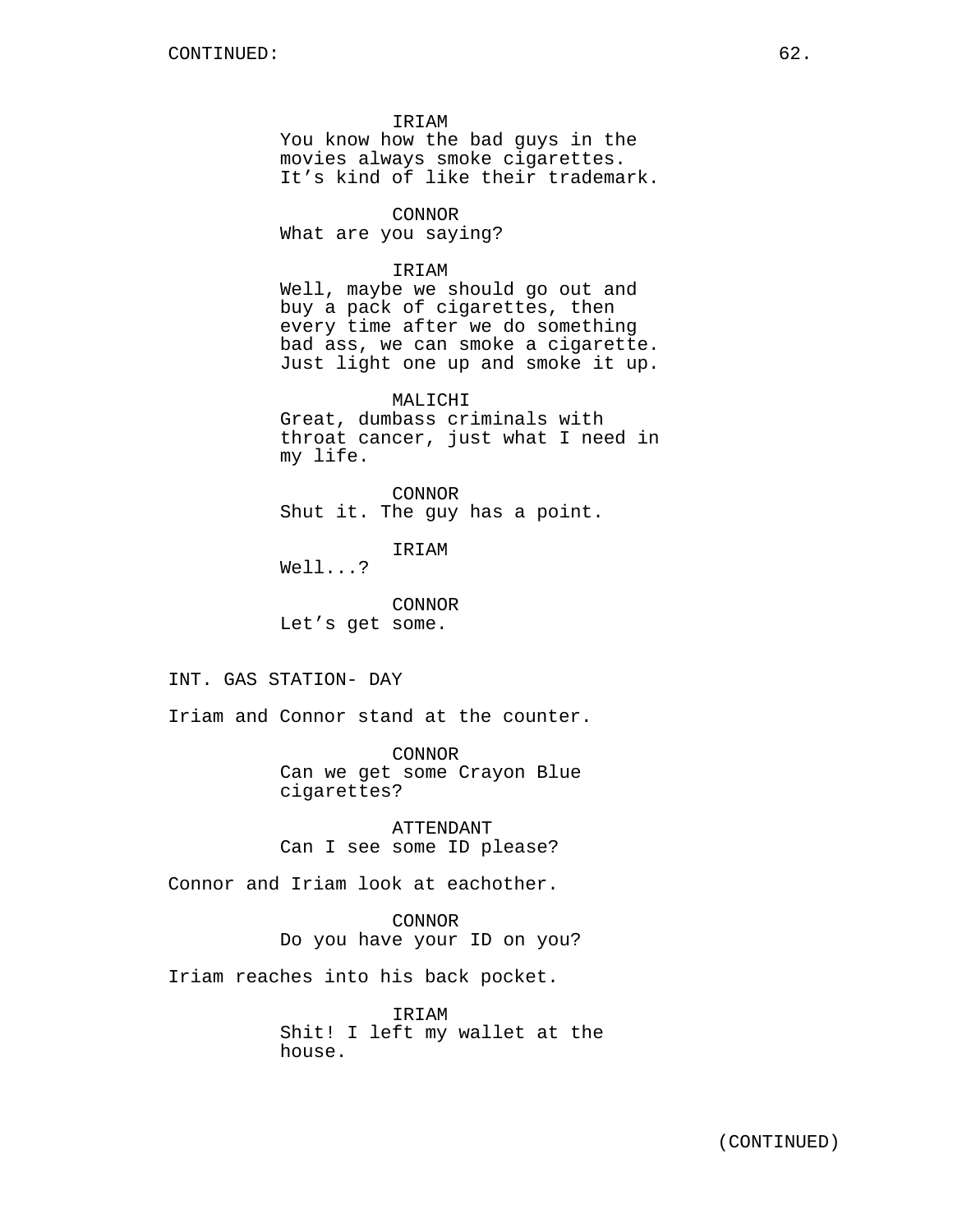CONNOR What the hell?!

### **TRTAM**

Well I'm sorry! Ok? I was running away from home after I just committed murder, alright?! I just packed really quick and left, it's not like I had time to be like "Okay, do I have my wallet? CHECK. Do I have my cell phone? CHECK."

CONNOR You don't have your cell phone either?!

IRIAM No! I left it on the charger by my bed.

CONNOR I was hoping to exchange numbers once we got out of this mess!

IRIAM Relax! I'll go back home and get my phone after we're out of this mess.

#### CONNOR

Yeah right! If Malichi's right about the cameras, the cops scoped us out and have cops all over our houses.

The attendant is just glaring at the two in shock from what he is hearing.

> CONNOR We have guns. Lets use them.

The two pull their guns out of their belts and aim them at the attendant.

> IRIAM Crayon Blue cigarettes, please?

The attendant slides them the box of cigarettes.

ATTENDANT

They're on me.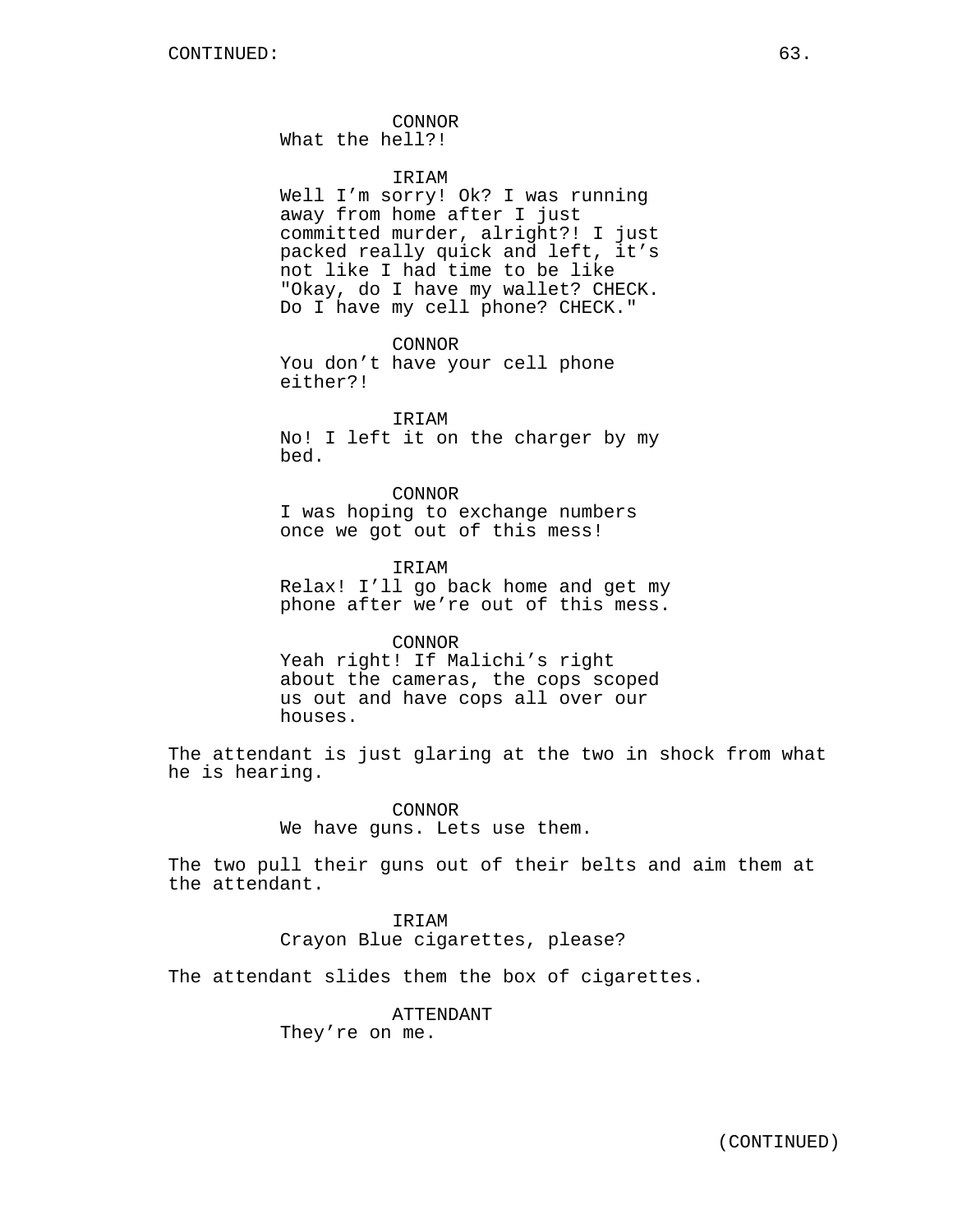CONNOR LIGHTERS TOO, BITCH!

INT. PARKING LOT- DAY

The two walk out of the gas station with their shades on and stop at the front door.

They both take a cigarette out of the box.

They each light it and begin to walk towards the truck.

Iriam starts to cough.

IRIAM You know what... the cigarette thing was a bad idea.

CONNOR

No shit.

The two walk to the truck.

INT. SHERIFF'S OFFICE- DAY

Stalin is sitting at the desk in silence staring at the phone.

IT RINGS!

Stalin quickly picks up the phone.

STALIN It better be good, Marx.

Stalin pauses.

STALIN A witness?! Perfect! Bring them in!

### INT. INTERROGATION ROOM

Stalin is sitting across the table from a woman.

STALIN So, you're the town psychic?

PSYCHIC Yes. And I know exactly where they are going, Sheriff.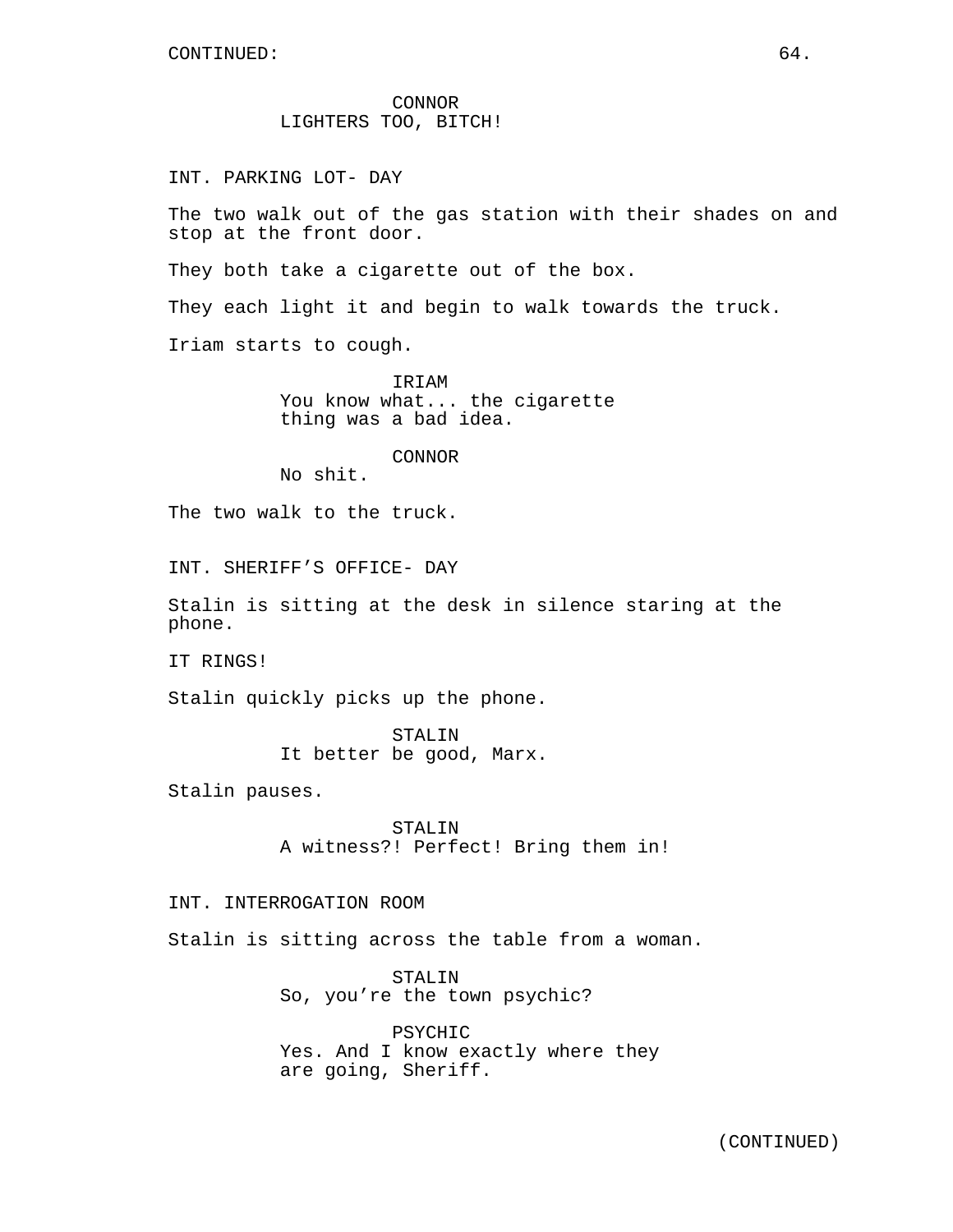STALIN Would you be able to tell me what you can... see?

Stalin chuckles.

PSYCHIC Yes, let me get in contact.

They psychic pulls a Ouija board out of her bag and sets it on the table.

STALIN

A Ouija board?

Stalin rolls his eyes.

PSYCHIC Spirits, please enter my soul and show me the way.

Stalin is staring at the woman as if she were crazy.

PSYCHIC Please come through to give me guidance.

STALIN For christ sakes, lady. I thought you were a witness and saw---

The psychic shushes him.

PSYCHIC The spirits see... a red room.

STALIN

Red room?

PSYCHIC With a giant heart on the wall.

STALIN

What?

PSYCHIC Hush! There are black figures walking towards the heart.

STALIN I'm not going to sit here and listen to this bullshit.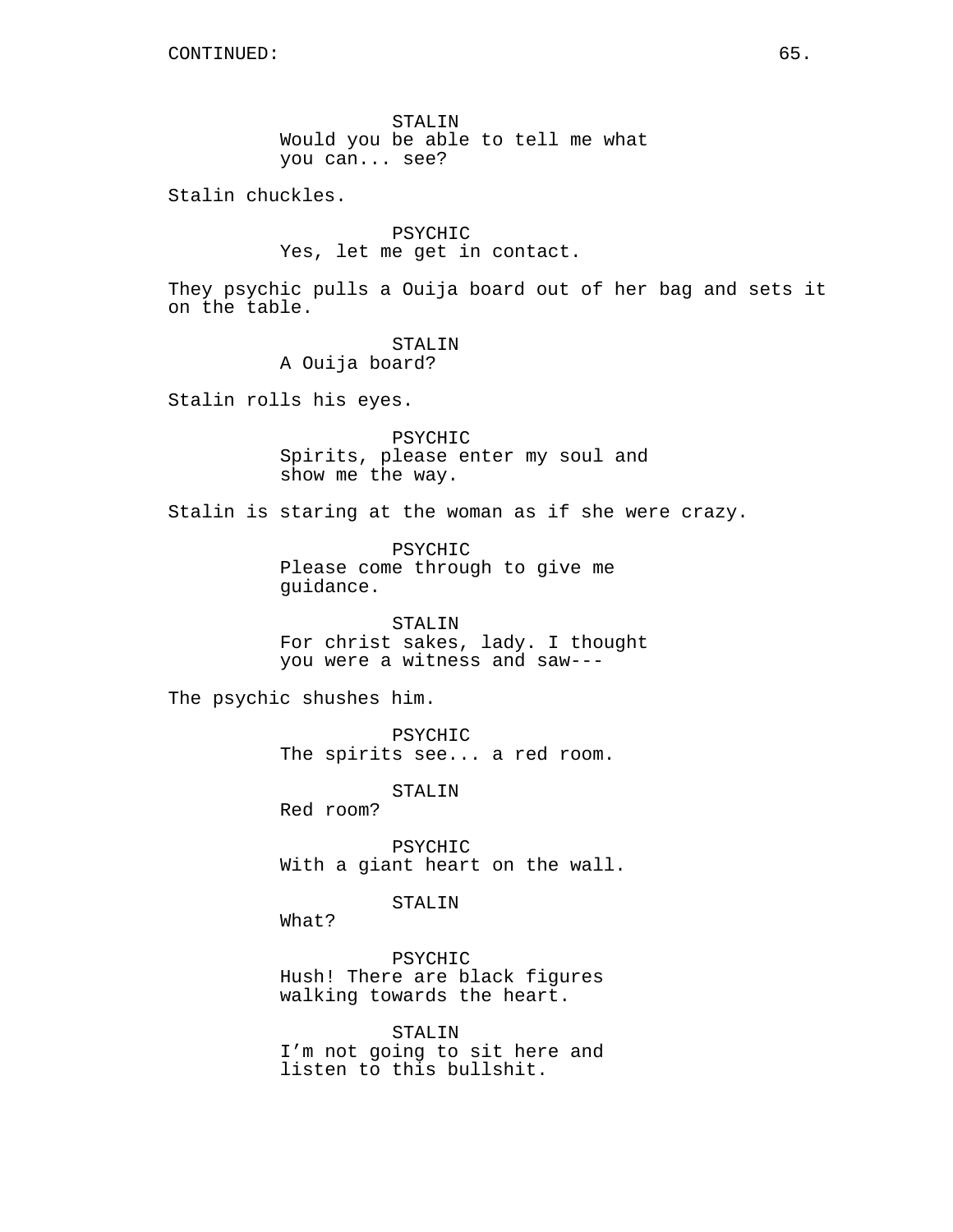Stalin stands up and knocks the womans Ouija board off the table and walks out of the room.

INT. SHERIFF'S OFFICE- DAY

Stalin is on the phone.

#### STALIN

A psychic?! Are you fucking with me Marx! I don't have time right now to be fucked! I am up to my balls in papers on these clowns and their idiot hostage! i don't have the time for con-artist psychics!

Pauses.

#### STALIN

Logical?! Red rooms with hearts?! Marx, I understand you're a pagan, but don't try to bring your bullshit superstition into my work again! I need to find leads and the last thing I need are dead end freak shows like your so called psychic! Good bye!

Stalin slams the phone on the hook.

### STALIN

Fuck!

The room is silent for a moment.

The phone rings again.

Stalin answers it.

STALIN I'm sorry, Marx, please don't fire me.

EXT. ROAD- DAY

Iriam and Connor are standing outside the truck looking at the tires.

Malichi is in the back seat mumbeling to himself.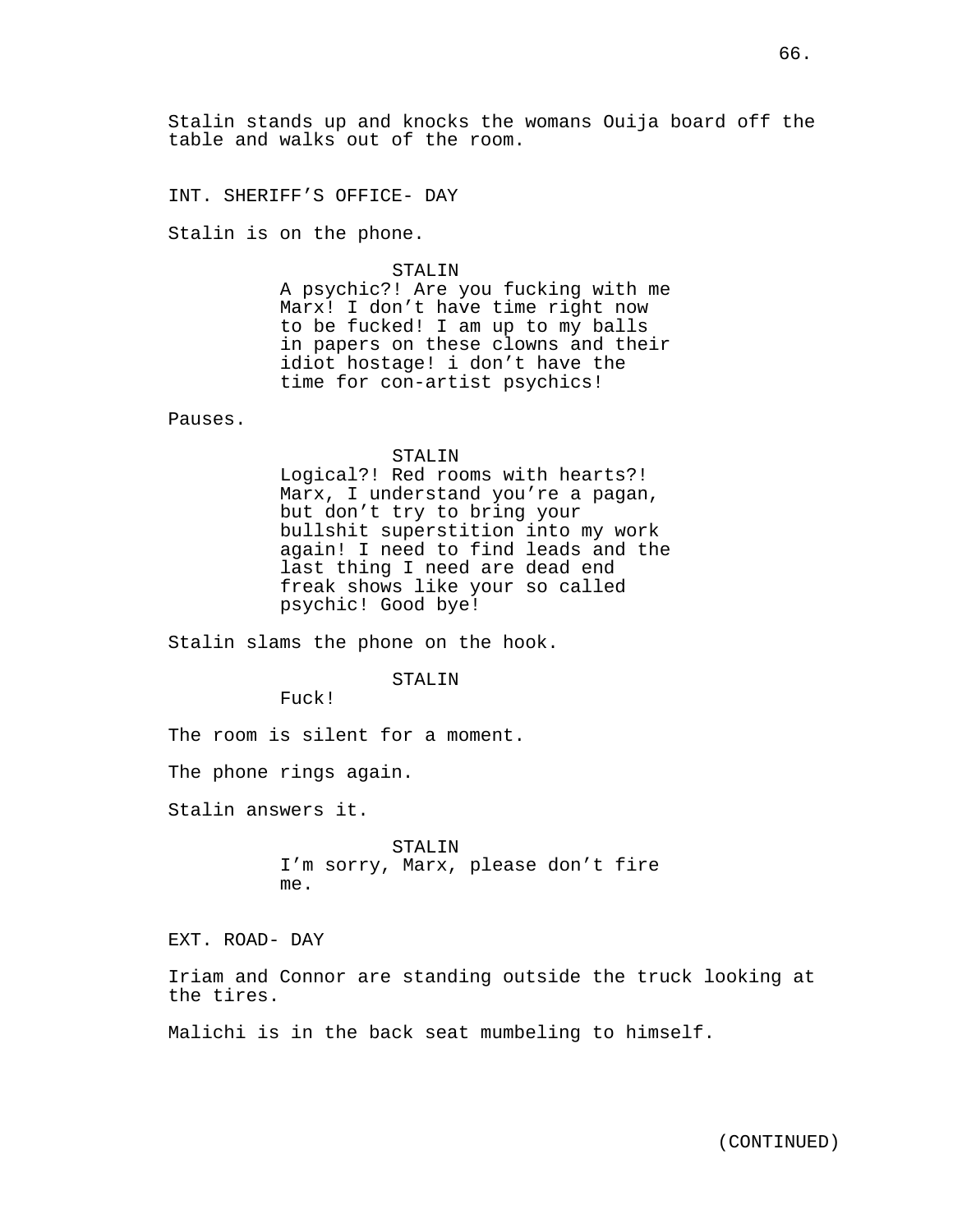IRIAM I told you playing "running over the glass bottles" was a stupid game.

CONNOR Like I was supposed to know the tires would go flat!

IRIAM Of course! Why wouldn't they! They're sharp pieces of glass!

CONNOR I didn't think they'd blow out the tire! Look at that! That's some thick rubber right there!

IRIAM Not thick enough, apparently!

CONNOR Oh, look who's an expert at tires all of a sudden!

IRIAM You don't need to be an expert to know that glass shards would flatten a tire!

Everything gets quiet.

IRIAM Sorry I yelled at you. I didn't mean it.

CONNOR Naw. You're right. Running over the glass bottles was a stupid idea.

The two stare at the wheel.

IRIAM Well... do you know how to fix a tire.

CONNOR Nope. Do you?

IRIAM

Nope.

The two stand in silence.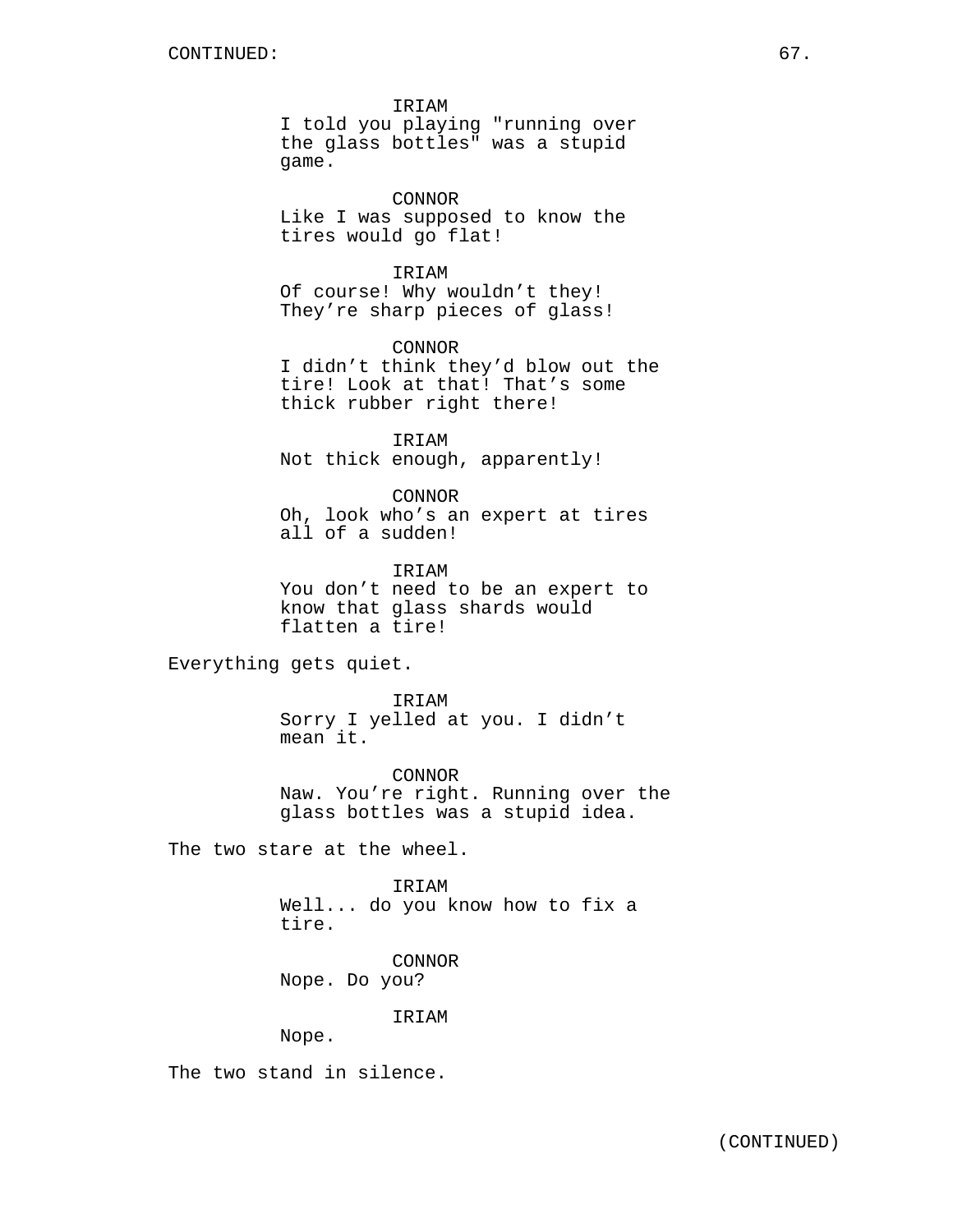IRIAM Well, I guess we're walking.

Connor walks and opens the side door and looks at Malichi.

CONNOR

Get out.

### MALICHI

What?

IRIAM We're walking.

MALICHI

What?!

The two high five.

CONNOR He is pretty def, isn't he?

MALICHI We're going to walk in the scorching heat in the middle of the desert!

IRIAM Oh, come on. It won't be THAT bad. We'll have some fun.

Connor grabs Malichi by his shirt. The three begin walking in the desert. MONTAGE OF ANNOYING MALICHI IN THE DESERT!!! The two dry hump Malichi at the same time. SLOW-MO: They are walking through the desert. Iriam trips Malichi. The two laugh. MORE DRY HUMPING! More walking. CONNOR GIVES HIM A WET WILLIE.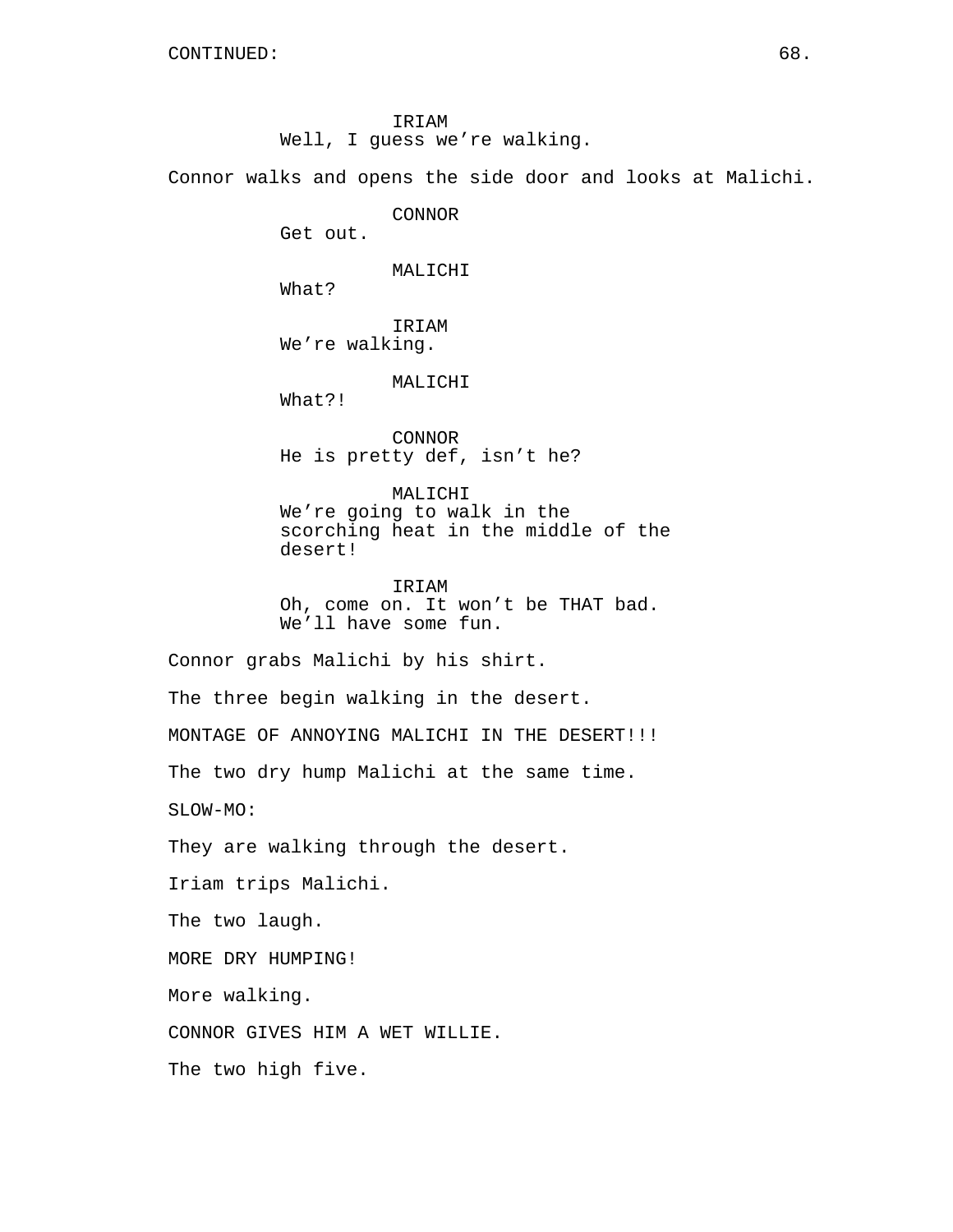## INT. CAR- DAY

Jimmy and his gang are in the car.

#### STEWART

You know, Jimmy... it's not really that big of a deal. I mean, there are plenty of other banks out there to rob, I mean... it's one bank. I actually think you passed one a few miles back. We could just... you know... forget about these guys and go take the money from there, then everything will be like sugar and cheerios again.

#### JIMMY

Stew, you are missing the point. I'm not spending my precious time looking for these guys because they stole from us... twice. I am looking for these hoodlums so I can find them and stop them before they go on and cause more ruckus! That's the last thing a guy like me needs! i spent years getting to where I am! Do you realize that, Stew?! Do you?

#### STEWART

Of course.

# JIMMY

Good! How about you two knuckle heads!

#### BOTH

Yes, sir.

#### JIMMY

Good! Now do you see what I'm saying! These guys think they can go out and try to be the best and act all cocky because they saw some guy on TV do it! No! That's not how it works! These little fuckers need to be found and killed! I want them dead! I don't care what it fucking takes! I want these fuckers dead! I don't care what the fuck you guy's view point on the subject is! i want them dead! I want them dead and that's that!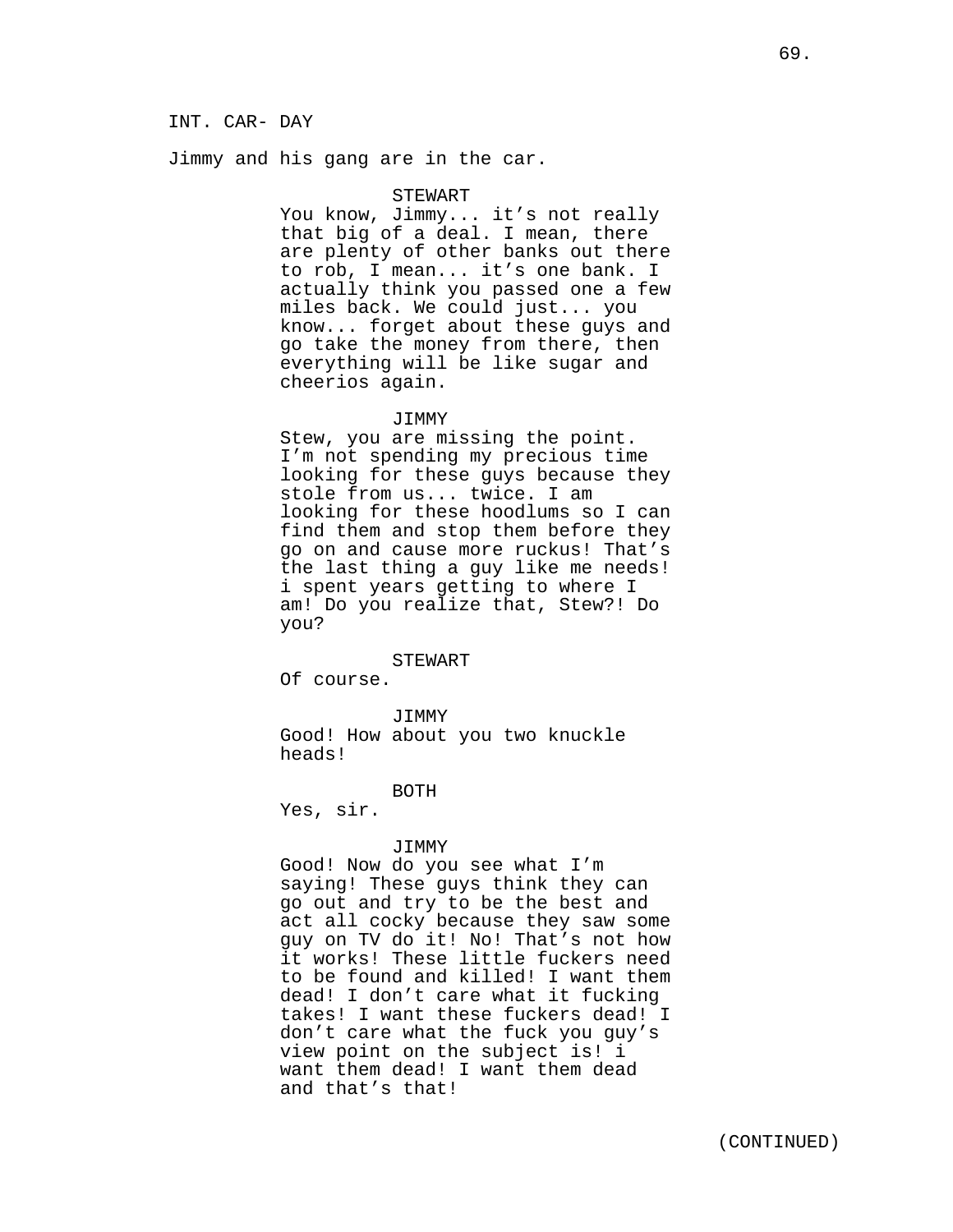The car is silent for a moment.

STEWART Alright, man. I'm sorry. Just... lighten up.

Akira and Zeke look at Stew with a "shut the hell up!" look. Jimmy slams on the breaks.

> JIMMY Lighten up?!

EXT. ROAD- DAY

The car drives off.

Stewart is left on the side of the road.

Stew glares at the car.

STEWART Oh, for pete's sake!

Stewart begins to walk through the desert.

EXT. DESERT- AFTERNOON

The three arrive in the yard of a big fancy looking house that has a lot of cars parked out front.

> IRIAM How convenient...

MALICHI What do you guys plan on doing now?

CONNOR I actually don't know yet.

# IRIAM

I do.

CUT TO:

CLOSE-UP:

HANDS GETTING HANDCUFFED TO THE BACK OF A CAR.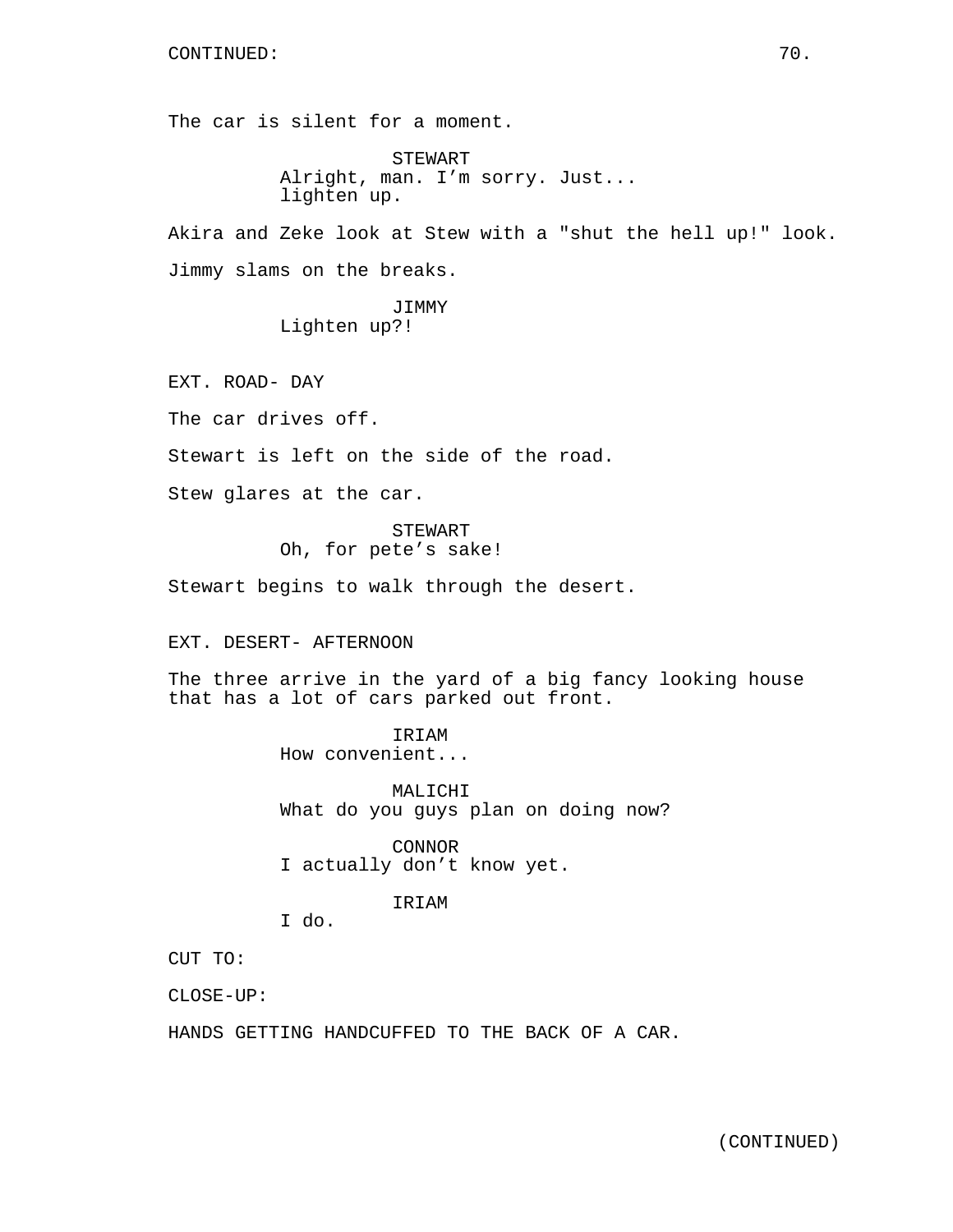MALICHI What the hell?! Can't I go in!

**TRTAM** Don't go anywhere. We'll be back.

MALICHI You're funny.

INT. PARTY- AFTERNOON

The two enter a big house. There are several people dancing around.

PAN:

Backwards through the party.

CUT IN:

IRIAM You know the plan?

CONNOR

Yep.

Iriam walks through the party as Connor lingers back by the door.

Iriam is scoping out people as he walks through the crowd.

Iriam sees stairs that look over the entire party.

He walks onto the stairs and looks down at the people socializing.

> IRIAM May I have your attention for a moment! Please! The person with the Red Plymouth out front... your lights are on.

Iriam looks through the crowd.

Connor looks through the crowd.

A woman walks towards the door.

WOMAN Sorry. That must be my car.

The woman walks past Connor and smiles.

(CONTINUED)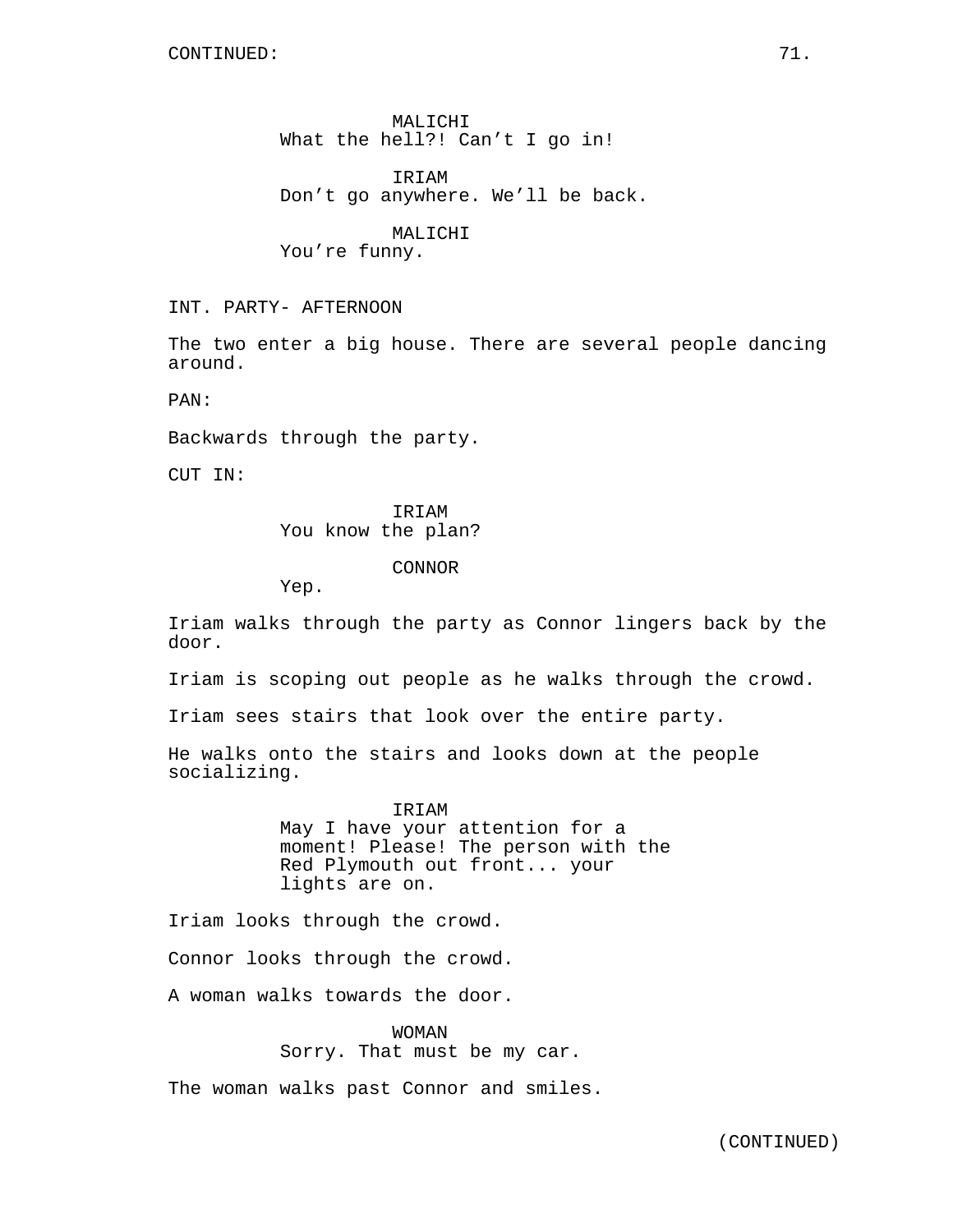Connor looks up at Iriam.

Iriam looks down at Connor and nods his head.

Connor turns around and follows her outside.

EXT. PARTY- AFTERNOON

The woman walks outside, Connor follows.

The woman turns around an is startled by Connor.

WOMAN Jesus! You scared me!

CONNOR Sorry, I didn't mean to. And my name is Connor, not Jesus.

## WOMAN

Sorry.

The woman laughs. Connor smiles.

CONNOR So, you're the woman who left her lights on, aren't ya?

WOMAN Yeah, clumsy me.

The woman turns around and looks at her car.

WOMAN They don't look like they're on.

CONNOR Oh, I'm pretty sure they're on.

WOMAN How can you tell from here?

CONNOR How can you?

The two laugh.

CONNOR I'll tell you what, why don't you give me your keys and I'll go check on your car.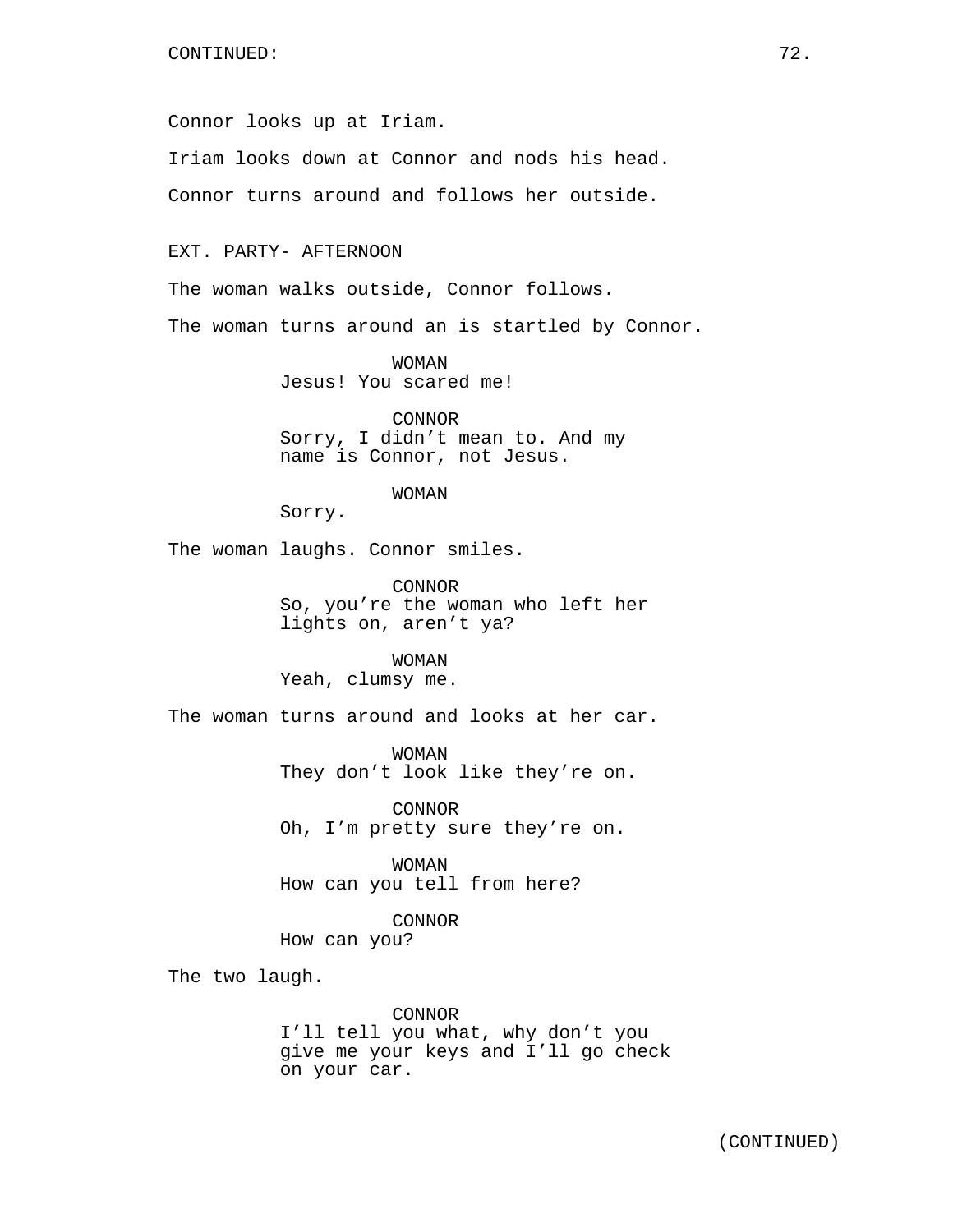WOMAN You're too kind. But I don't see them on, so I think I'll get headed back inside. CONNOR Still... I think you should just give me the keys. WOMAN Why would I give you my keys? The two laugh. CONNOR So I can steal your car. The two laugh even harder. WOMAN Let me guess! Are you going to kidnap me, too! The two laugh even harder! CONNOR No! We don't need you, we already have a hostage! The woman's laugh starts to die. WOMAN Where is he? CONNOR Where's who? WOMAN Your hostage. CONNOR I said hostage? WOMAN Yeah. You said "we already have a hostage." CONNOR Shit. Connor stares at the woman for a second. Connor PUNCHES HER!!!!!!!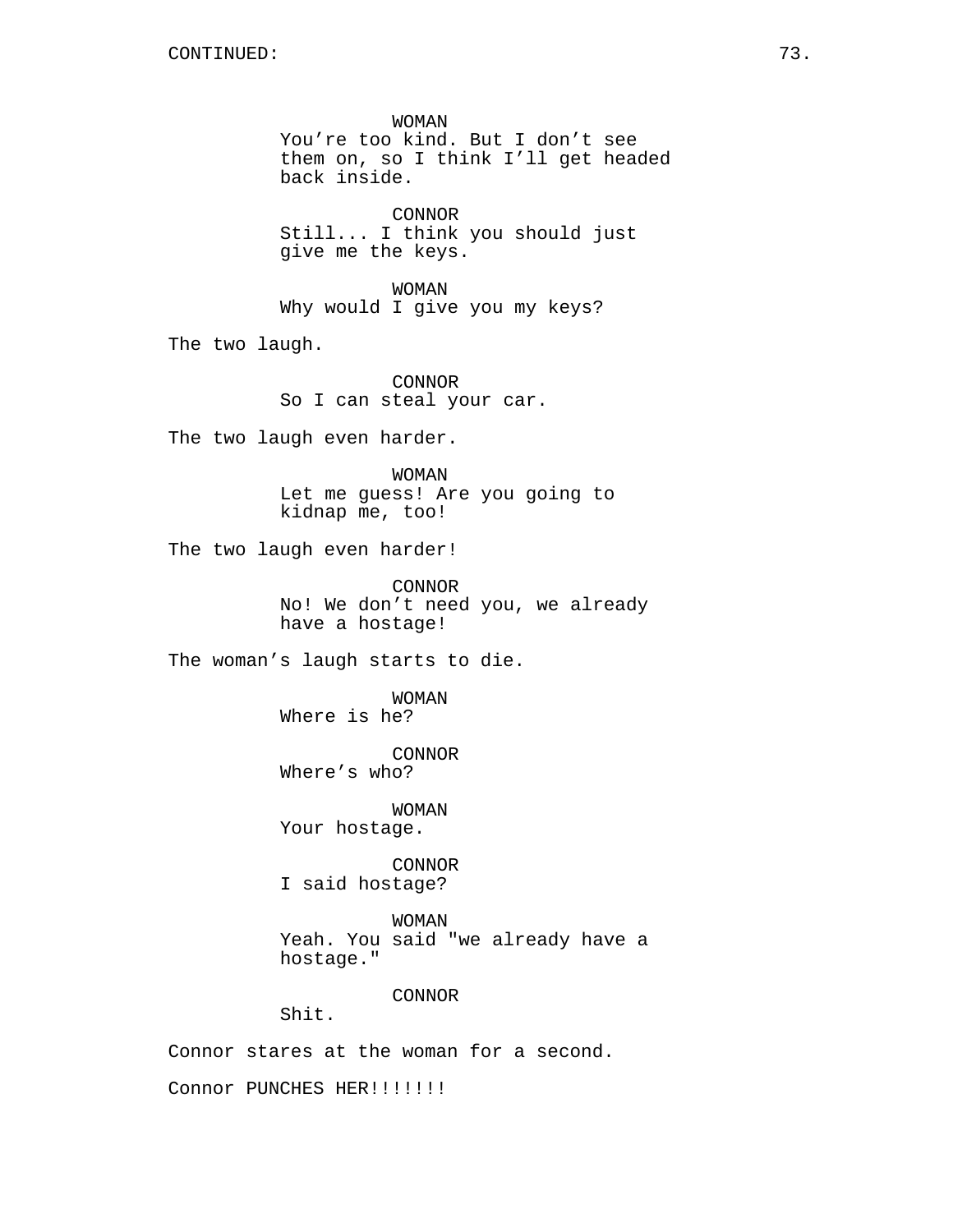#### INT. PARTY- AFTERNOON

Iriam walks forward and a woman bumps into him by accident spilling her drink all over his shirt. This girl is MHAIRI.

MHAIRI

I am so sorry!

IRIAM

Naw, it's ok. I'm used to this kind of thing.

MHAIRI

You get drinks spilled all over you often.

IRIAM Yeah, totally. It's what I like to do at parties for a laugh. It gets them chanting "Iriam! Iriam!"

The two laugh.

MHAIRI

So, your name is Iriam. That's a pretty name.

IRIAM Thank you Mizz Mystery Woman. I'm sure your name is a very pretty name as well.

MHAIRI I'm Mhairi. Mhairi Patrick.

**TRTAM** Mhairi. What a wonderful name. It's a lovely name. I love it.

MHAIRI Now come on, there's a bathroom upstairs, let me get you cleaned

The two start to walk upstairs.

up.

**TRTAM** Oh, cleaned up, eh? Maybe I like being dirty.

MHAIRI Who doesn't like being dirty once in a while. But this is a nice shirt, I'd hate to see it ruined.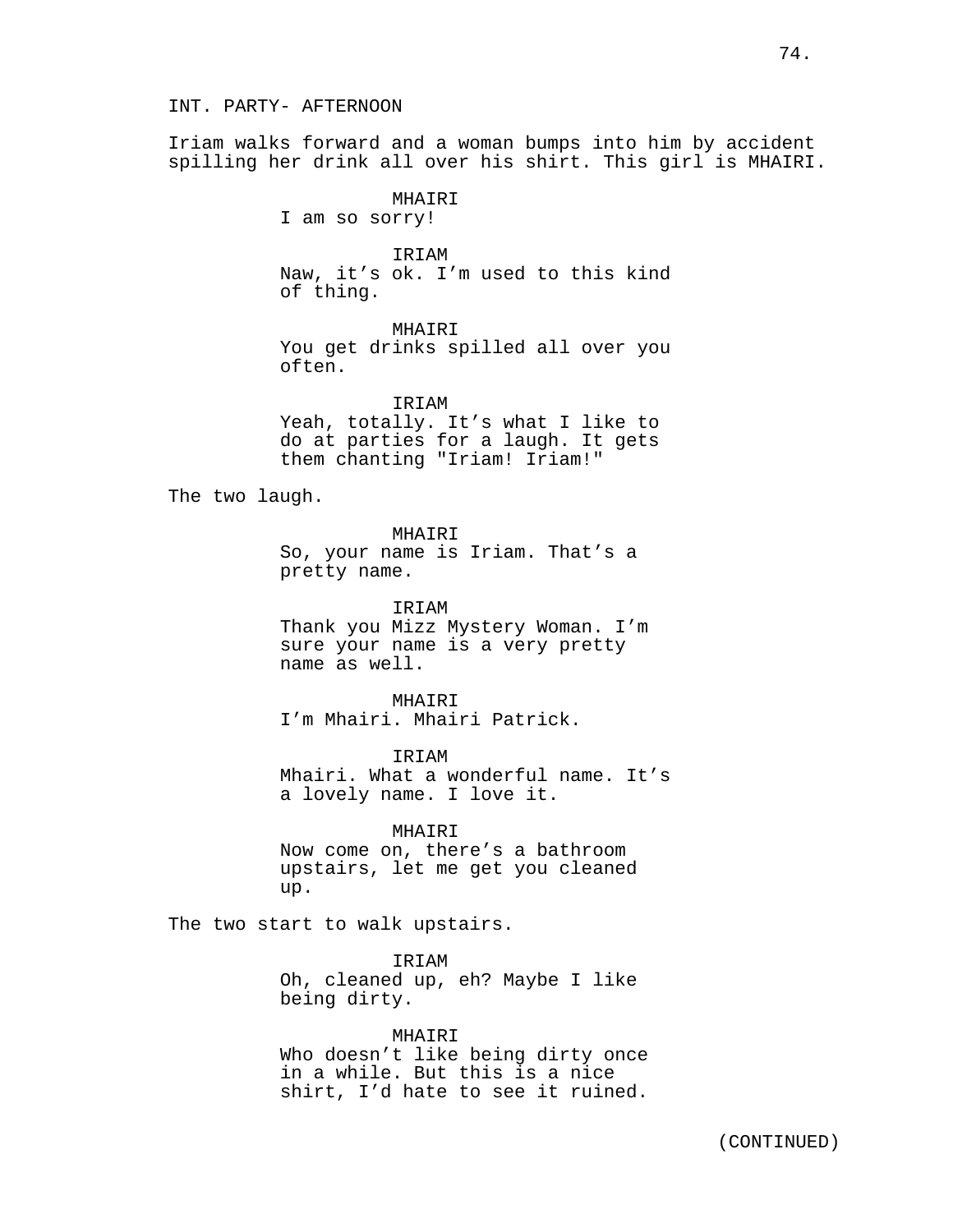IRIAM

Me too.

INT. BATHROOM- AFTERNOON

The two walk into the bathroom. Mhairi shuts the door.

IRIAM So... you want me to... take my shirt off?

MHAIRI Well yeah, unless you want me to clean it while you're wearing it.

IRIAM

I prefer the ladder. I don't think you want to see my chest. I'm as pale as a white horse and I can eat all the crust from every loaf of bread all day and not get one hair to grow on my chest.

Mhairi laughs.

MHAIRI Oh, come on, it can't be that bad.

IRIAM Alright, I warned ya, girl.

Iriam takes off his shirt.

IRIAM

Ta-da.

MHAIRI You're not THAT pale.

IRIAM

Thank you.

MHAIRI

So... uhm... my boyfriend and I just broke up last night.

Iriam backs off.

IRIAM Aww, that's sad.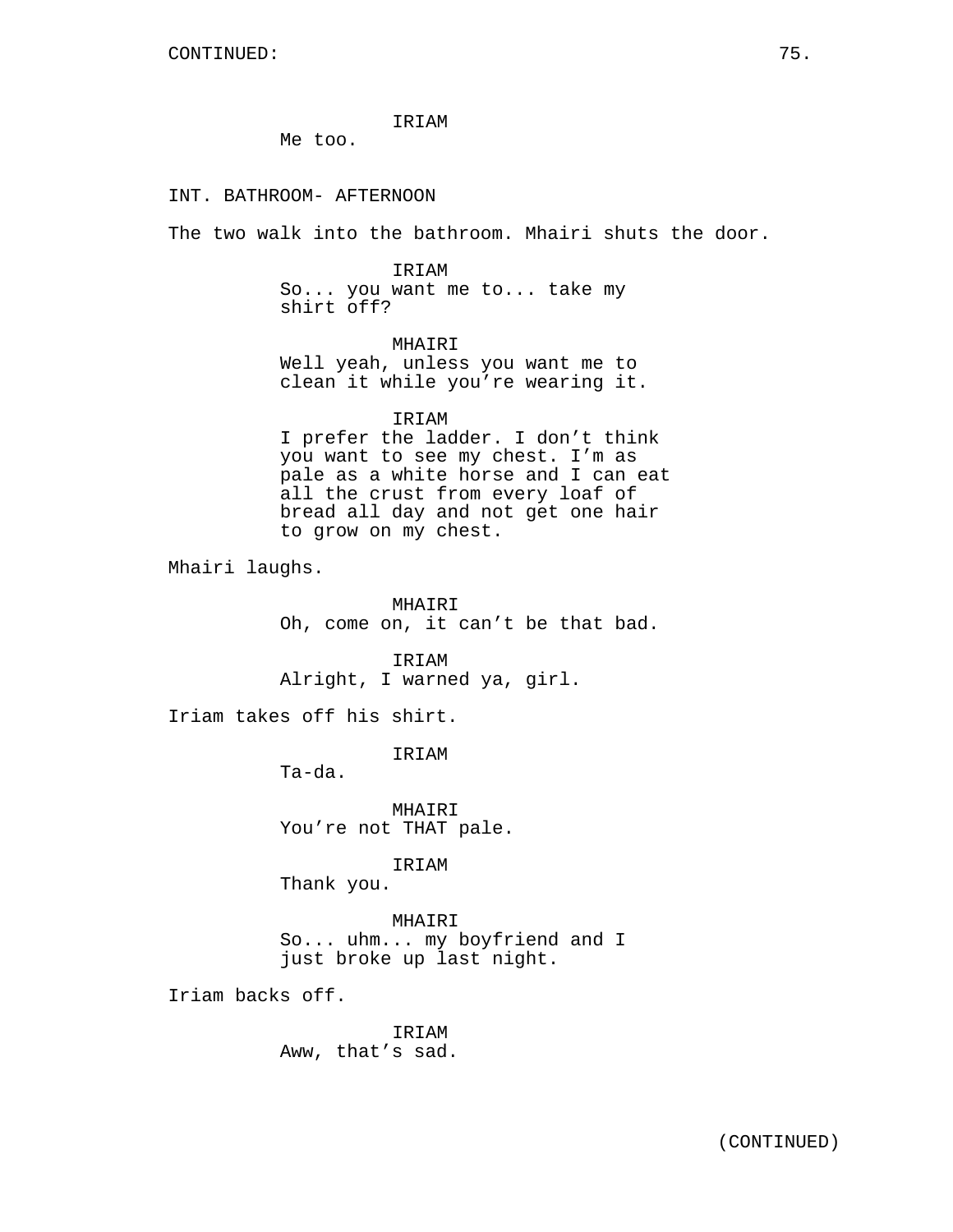MHAIRI It's ok. I'm getting over it.

IRIAM Well that's good. Break ups are hard to get over. What happened with your last Bee Eff.

MHAIRI He was cheating on me.

IRIAM Oh! That sucks! You want me to shoot him!

Mhairi laughs.

MHAIRI If it'll make you feel better.

IRIAM

No, I'm serious! I have a gun! I'll go shoot the prick right now, where the hell is this bastard? Is he here tonight.

MHAIRI It's ok! Relax!

Mhair laughs.

MHAIRI Or I'll just have to help you relax.

IRIAM And how do you recon you'll do that?

MHAIRI I can think of a few things.

## IRIAM

Really?

The two stare into eachothers eyes...

FADE OUT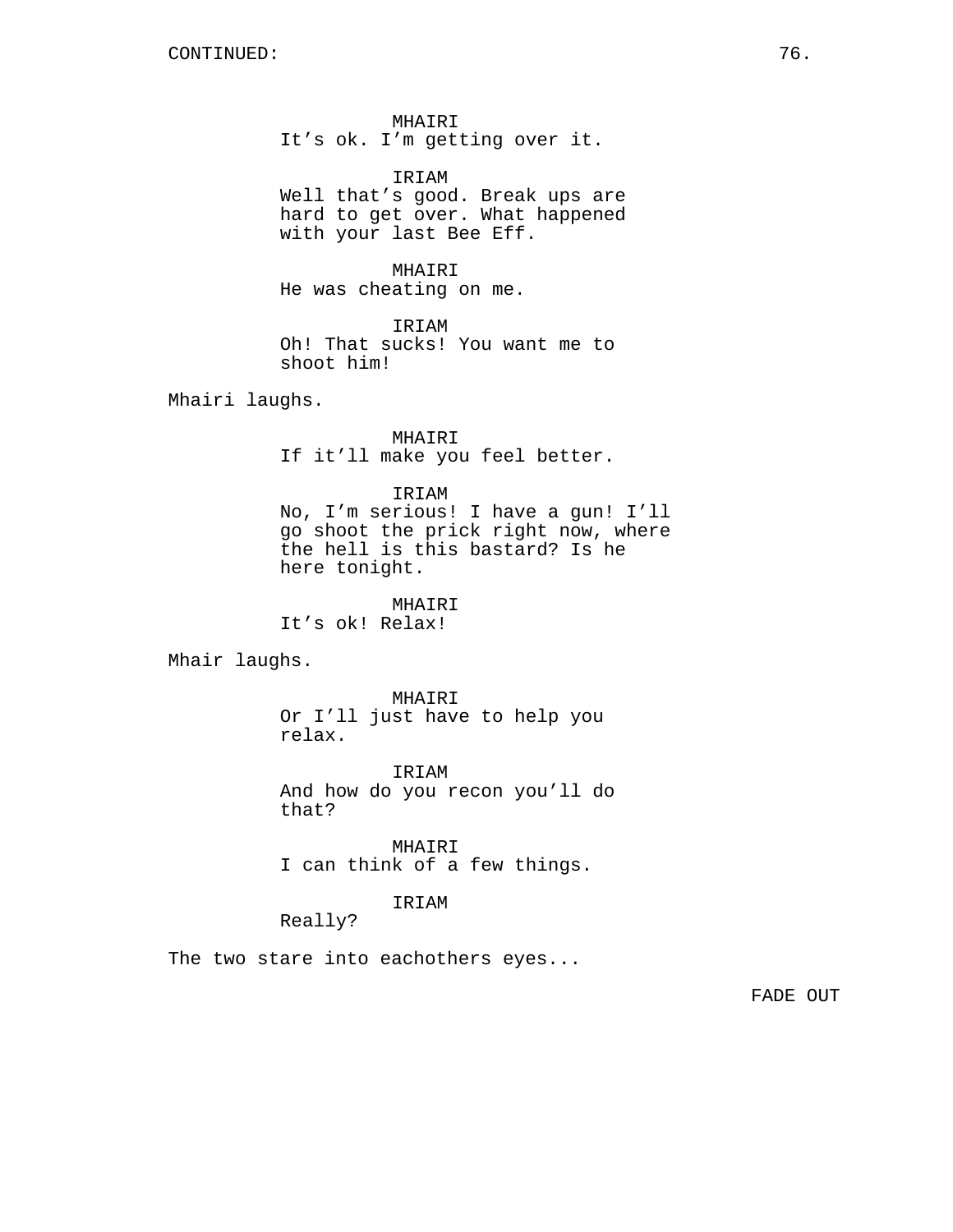INT. PARTY- AFTERNOON

Iriam is running down the stairs.

Connor runs up the stairs.

ZOOM-IN:

CONNOR Where were you we've got---

IRIAM Connor, I met this girl! She's upstairs, she's---

CONNOR Forget the girl! I think those people over there are watching us!

IRIAM

Where?

Connor points.

CONNOR Over there!

ZOOM IN:

On the two people standing holding a drink.

IRIAM Man, you're just paranoid, they arent...

ZOOM IN:

On the two guys.

On Iriam and Connor.

On the guys:

THEY TURN THEIR HEAD and look at Iriam and Connor.

Iriam instantly reacts by walking down the stairs.

IRIAM Alright, they're watching us, lets get the hell out of here.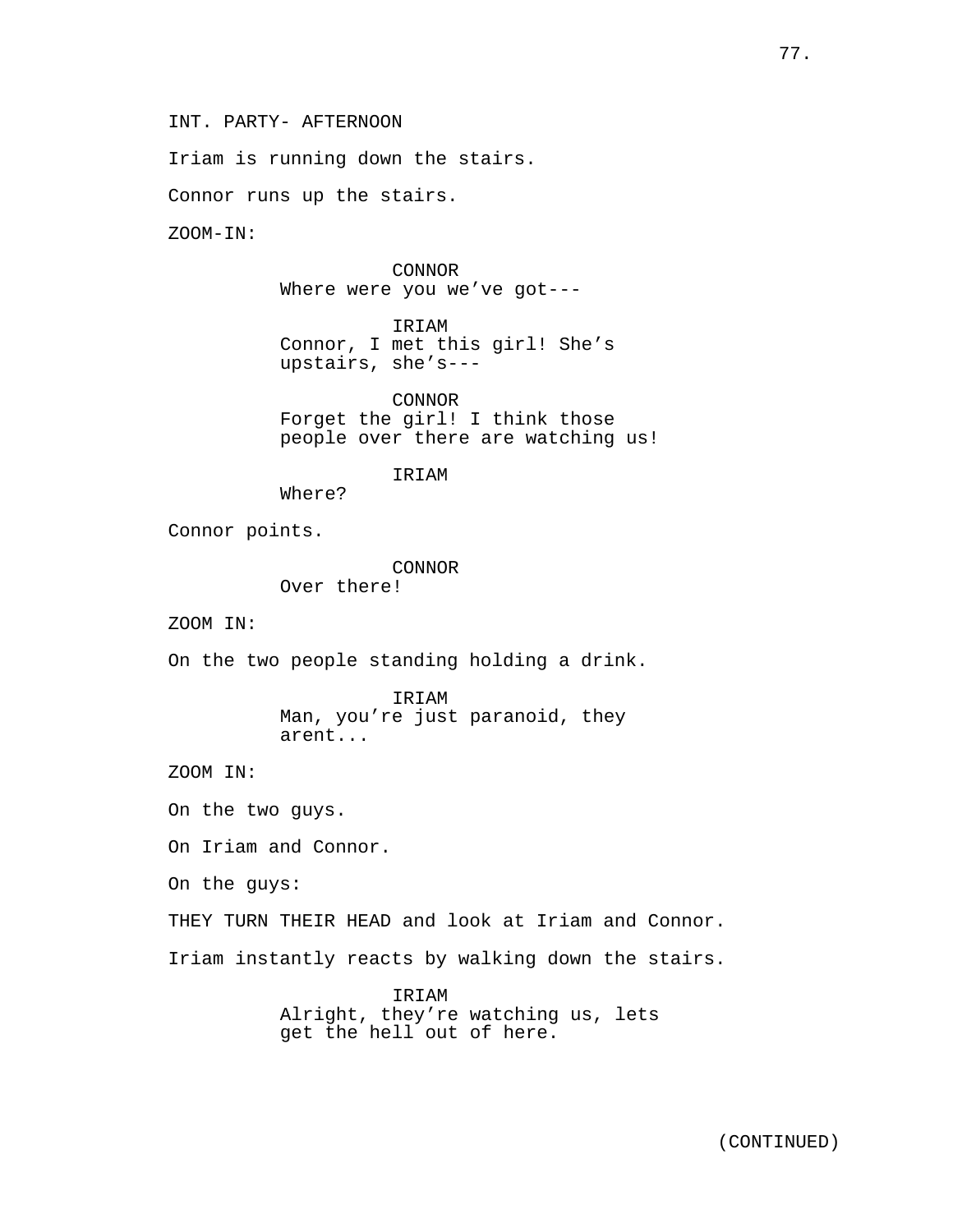CONTINUED: 78.

CONNOR So what's the plan?

IRIAM

We leave.

The two get to the bottom of the stairs and the door slams open.

The woman stands there with a black eye, staring at Iriam and Connor.

She points to Iriam.

WOMAN That man beat me up and stole my keys!

Everybody at the party looks over at the two.

Connor laughs.

CONNOR Oh, come on! She's drunk! She doesn't know what she's saying.

One of the guys pulls his gun out and shoots at the two.

CONNOR What the fuck!

The two run out of the building.

The one guy chases after them.

EXT. PARTY- AFTERNOON

Iriam and Connor run towards the car.

Connor quickly uncuffs Malichi then throws him in the back.

Connor jumps in the car and backs away.

The man runs towards them and shoots at the car.

# MALICHI

Holy hell!

Connor backs the car up and drives away.

The man with the gun stares at the car as it drives away.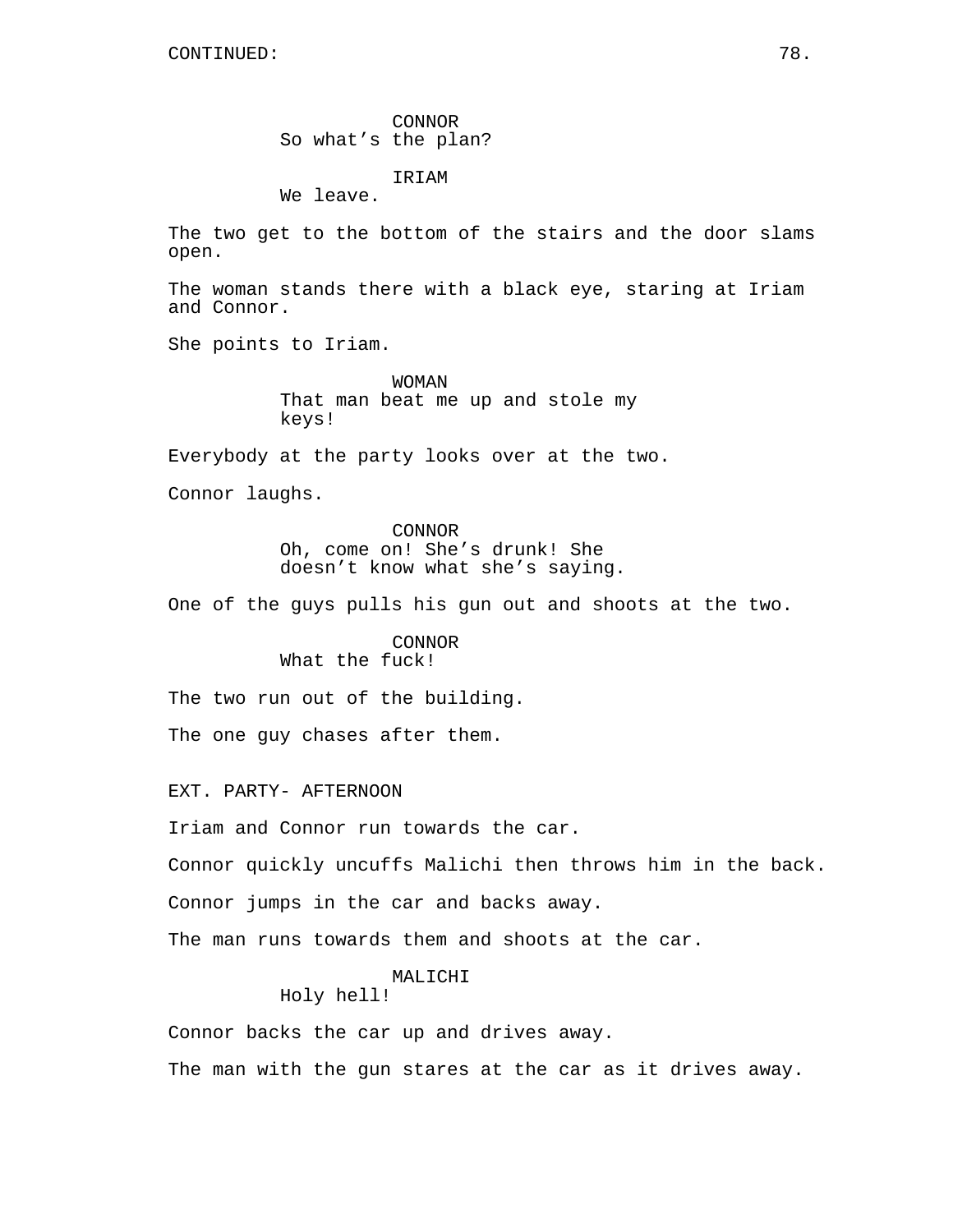INT. CAR- AFTERNOON

The car is silent. Everybody's hearts are beating.

Iriam turns to Connor.

IRIAM You punched a girl?

CONNOR I didn't mean to! i didn't know what to do!

IRIAM All you had to do was to grab the keys!

CONNOR I got the keys! I was looking for you! Where the hell were you!

IRIAM I was with a girl!

CONNOR Really? You were with a girl at a time like that?! We are wanted for robbery and all you can think of is banging some broad!

IRIAM Oh, relax! We got out of there, didn't we?!

CONNOR

Barely!

IRIAM You're missing the point... we made it out!

MALICHI Will you two both just shut the fuck up!

The car is silent for a moment.

The Iriam turns around.

IRIAM

Wait... you're the hostage! You can't tell me what to do! So shut your hole, wang chung.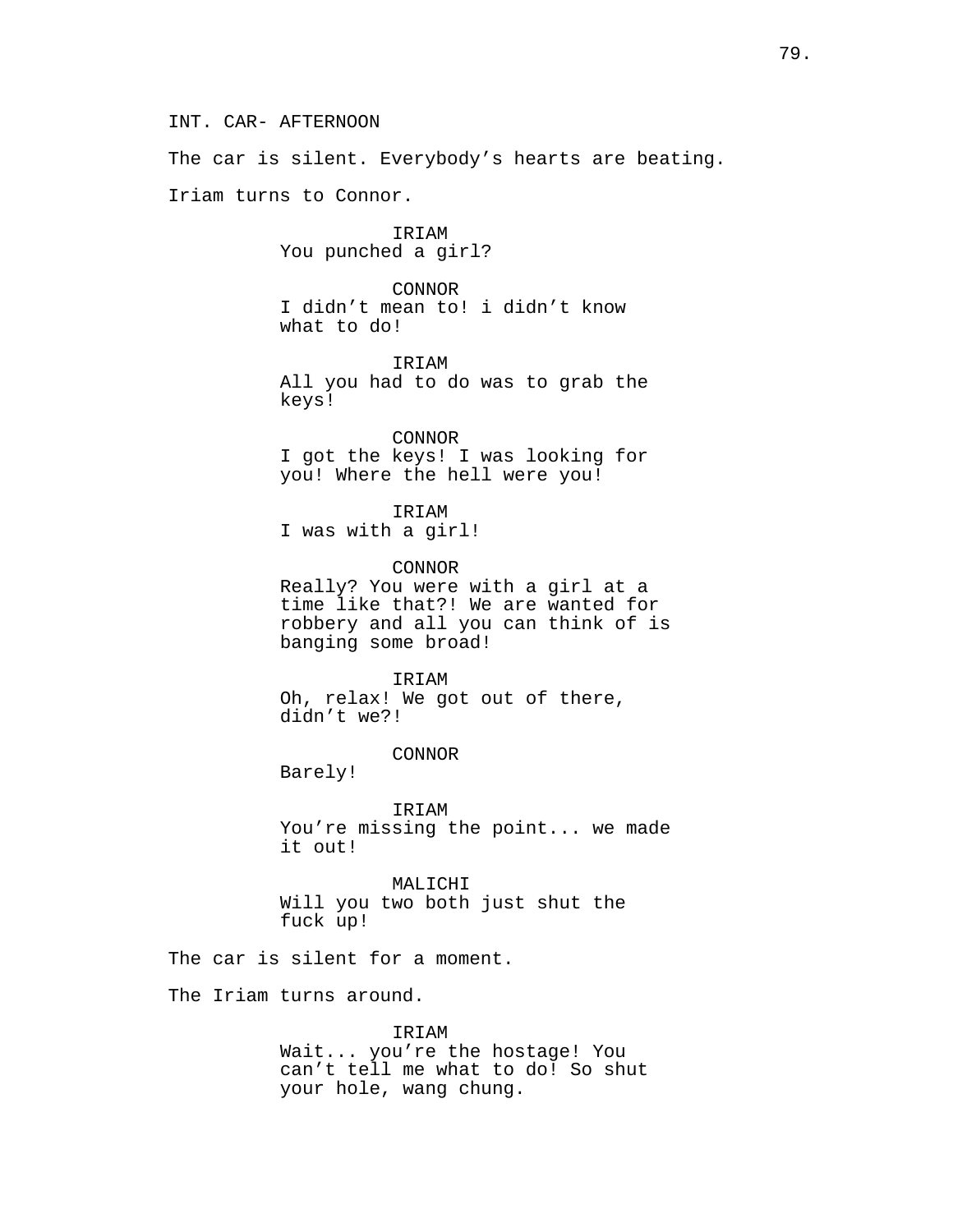Stalin is sitting in silence at his desk. His eyes are closed. It seems as if he was meditating and trying to solve the case with his mind.

## STALIN

Where are they? Where could they be? They're just a couple of kids, they can't be that hard to find.

Stalin starts to pace and mumble to himself.

Then finally he shoves the lamp off the desk, breaking it and screaming.

He walks out of his office.

INT. CAR- AFTERNOON

Jimmy is still driving.

Akira and Zeke are sleeping on eachothers shoulders in the back seat.

Jimmy's cell phone rings.

Jimmy answers it.

JIMMY Hello? Really... Alright.

Jimmy hangs up the phone.

JIMMY Wake up, love birds. We have a lead.

Akira and Zeke wake up.

AKIRA

A Lead?

ZEKE We're cops now?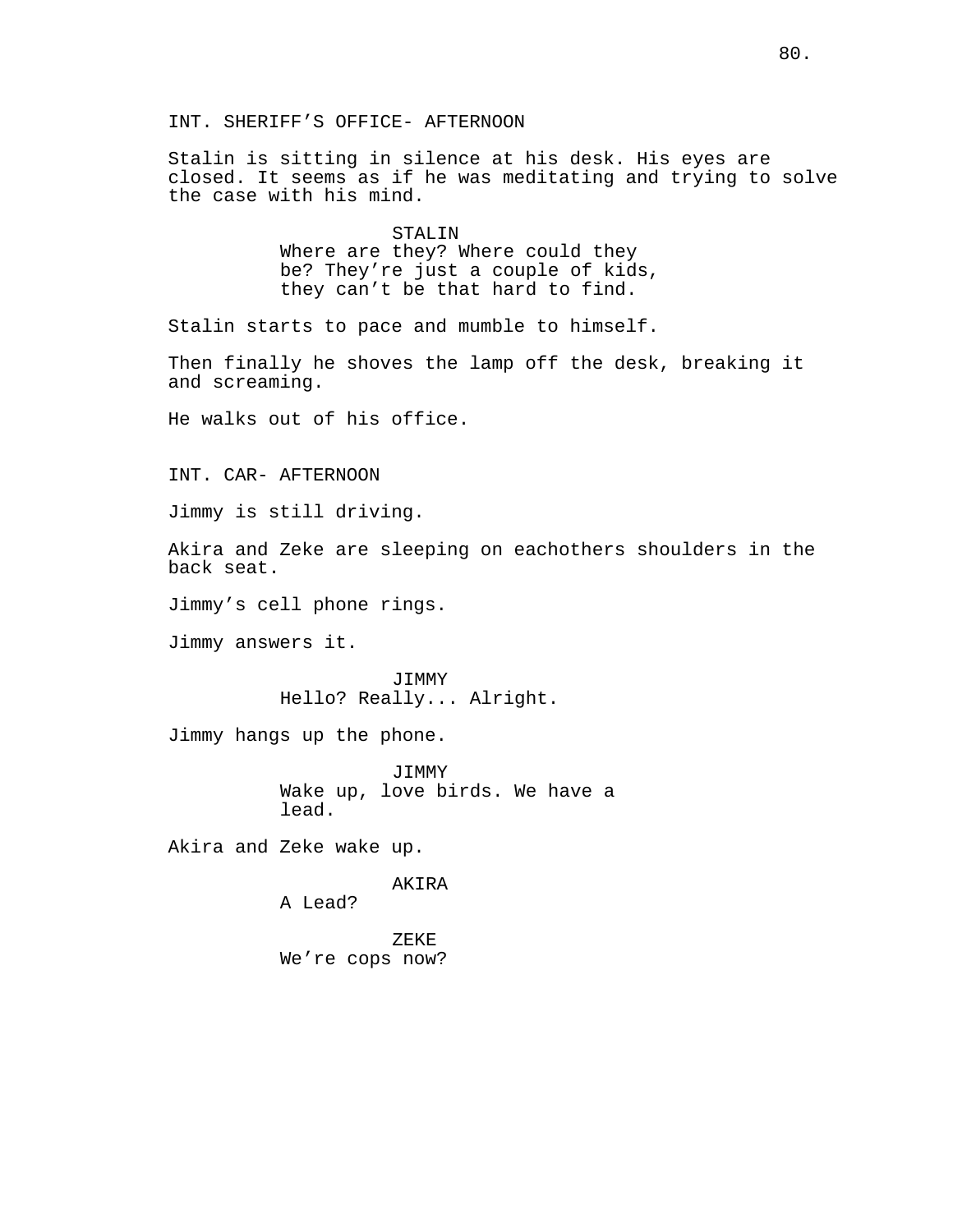#### INT. CAR- AFTERNOON

CONNOR So, tell me about this girl you met.

IRIAM Oh my god. She was beautiful!

## CONNOR

So she was hot?

**TRTAM** 

Extremely! She had curly dark blond hair, glasses, and was just amazing.

CONNOR Did you two bang?

IRIAM Of course! It was amazing.

CONNOR I was gonna say, you were gone a good twenty five minutes.

IRIAM Yeah, it was a goodn'.

CONNOR How did you two meet?

## IRIAM

I was looking for where you went, then this girl spilt her drink all over my shirt. So I was like "bitch! Get your ass upstairs and help me clean this shit off." So we went upstairs and she ripped my shirt off and started making out with me and it just got better from there, I mean... it was intense.

CONNOR Epic! What was her name.

IRIAM Well it started with an "M" and it was like "Marry" but it was spelled with an "H" so it was spelled like "M-H-A-I-R-I."

Malichi lifts his head and stares at Iriam.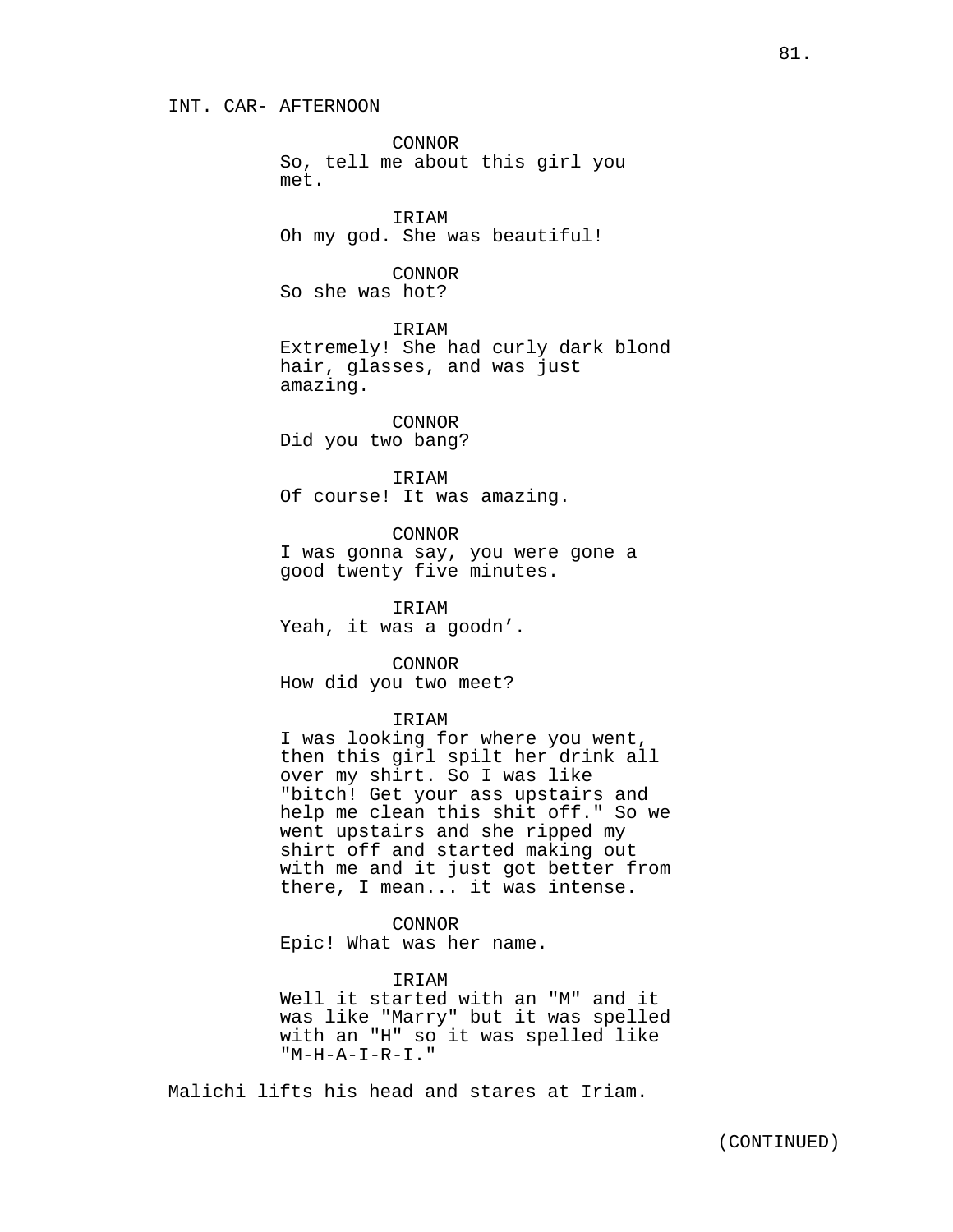CONNOR Mhairi, eh? Sounds like a hot name to me.

MALICHI What was her last name?

CONNOR Oh! Look who decided to join the conversation all of a sudden!

IRIAM Why are you so interested in this topic, hostage-man?

MALICHI Just tell me, what was her last name.

IRIAM I believe it was Patrick. Mhairi Patrick.

EXTREME CLOSE-UP:

Malichi's eyes get an extremely evil glare.

CUT-AWAY:

MALICHI You... fucked... my sister!?!

IRIAM

What?!

## CONNOR

What?!

MALICHI Mhairi Patrick is my sister!

CONNOR

Oh... shit.

IRIAM Shit! She is!

## MALICHI

I was on my way to go see her before you guys kidnapped me! Then you go and you fuck my sister! I"m going to fucking kill you, Iriam! I am going to fucking kill you!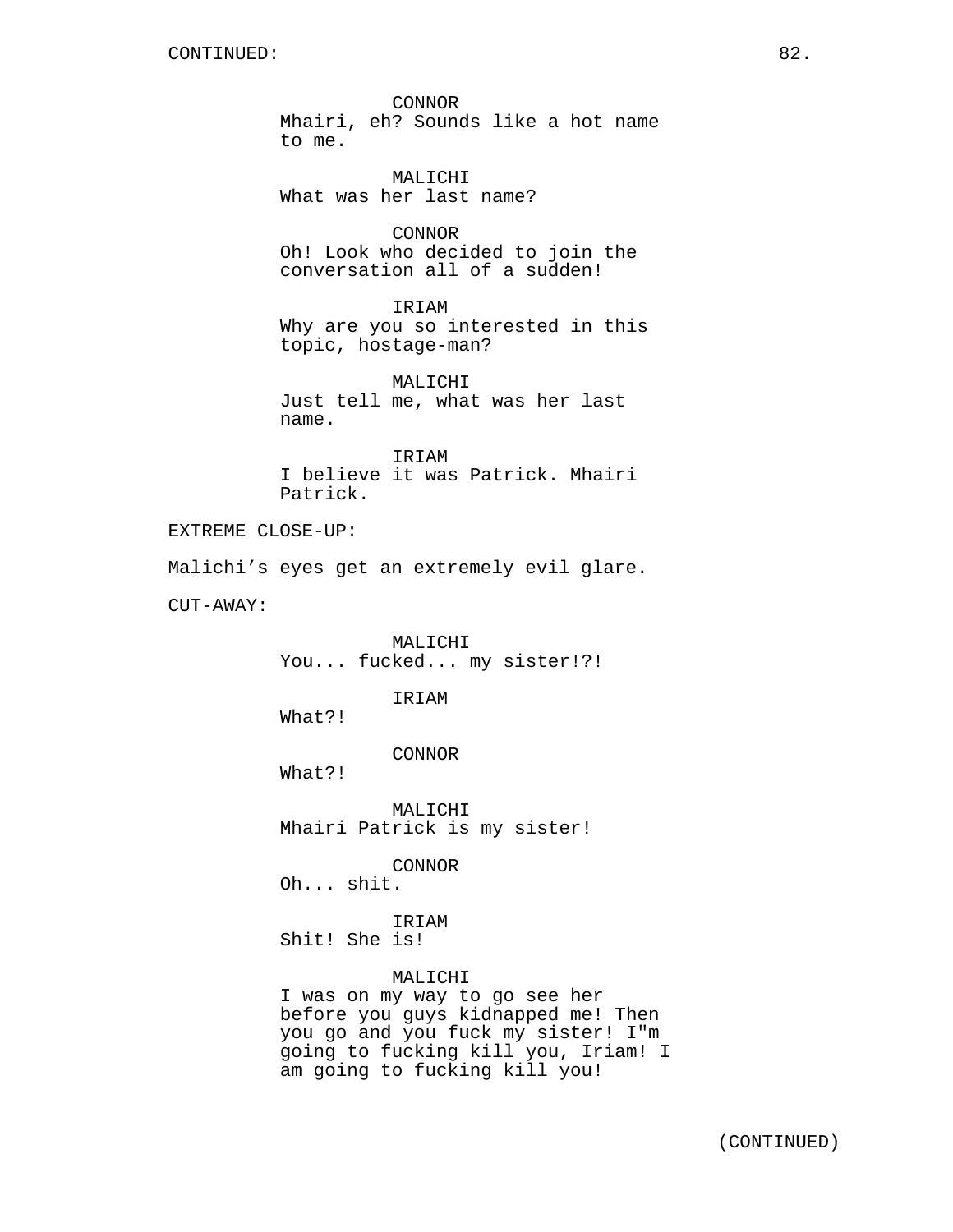CONNOR Malichi, please, relax! He didn't know!

MALICHI That isn't going to change the fact that he fucked her!

IRIAM Malichi, If I would have known...

MALICHI Shut up! Just shut up! i don't want to hear it! Let me out right now!

CONNOR You know we can't do that.

MALICHI Let me the hell out!

IRIAM Just shut the fuck up!

The car is silent for a few moments.

IRIAM Connor, the ass on this woman was amazing! She had perfect tits and fucked like nobody I ever fucked before!

CONNOR Sweet tits!

IRIAM They were sweet!

The two laugh, knowing they are annoying Malichi, trying to piss him off to fuck with him.

> MALICHI Yeah, well at least i didn't shoot my baby brother.

Iriam stops laughing, but Connor laughs even harder. Malichi begins to howl as well.

> CONNOR Oh my god! This is priceless! Are you going to take that shit from him, man!?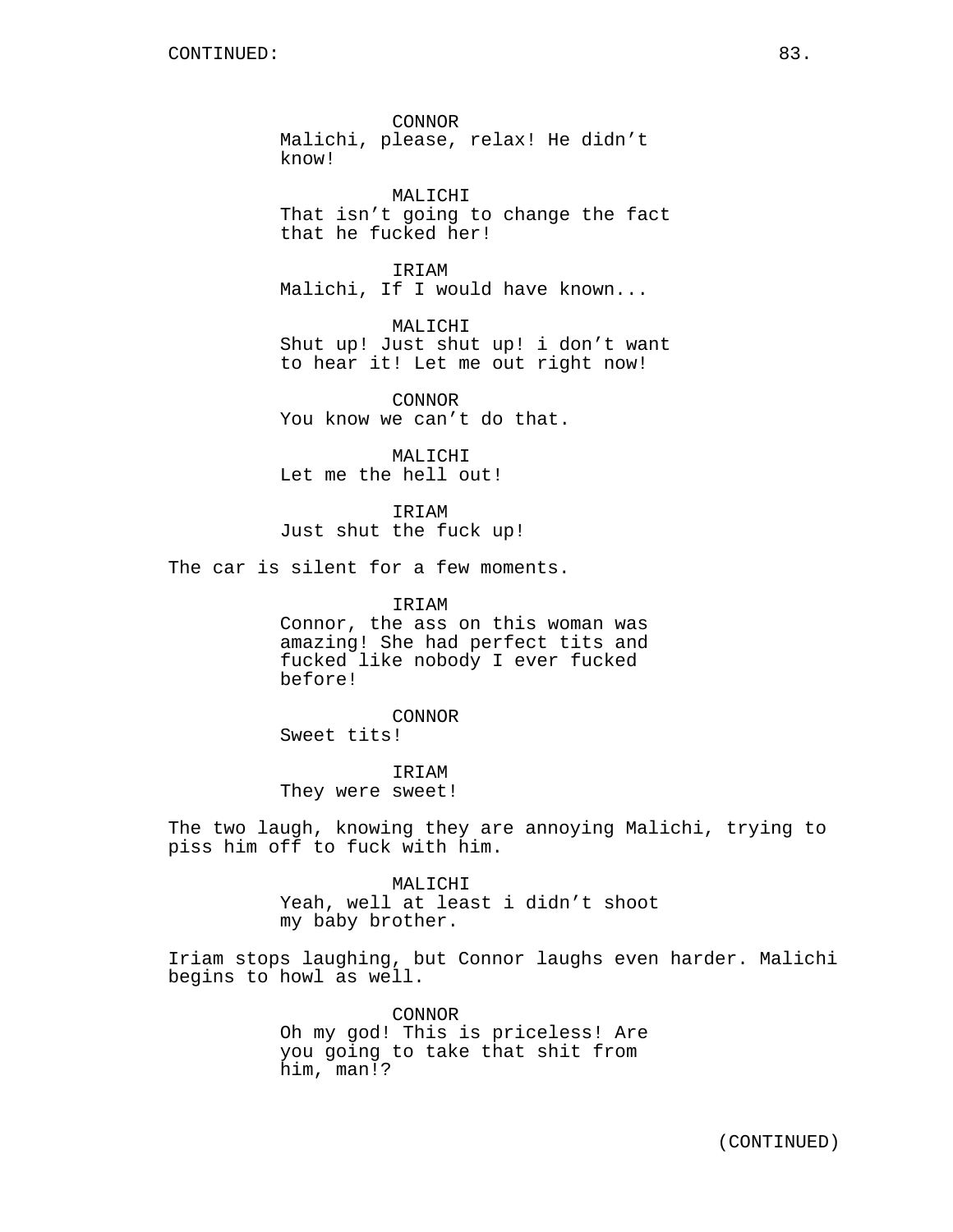Iriam turns around and jumps in the back seat and starts whaling on Malichi. Malichi starts to scream in pain.

Connor is still laughing his ass off.

CUT TO:

EXT. DESERT- AFTERNOON

POV:

Iriam and Connor are looking down at something. We do not know what yet.

Connor turns and looks at Iriam.

CONNOR You weren't supposed to shoot the fucking hostage, dumb ass.

IRIAM I'm sorry. I just... lost my temper.

Connor looks around.

CONNOR What do we do with the body?

IRIAM We can just leave it here. Lets just get out of here before anybody sees us.

The two turn around to get back in the car.

The lights on the car shut off.

THE BATTERY IS DEAD... and they both know it.

CONNOR You down for a walk?

IRIAM

Not really.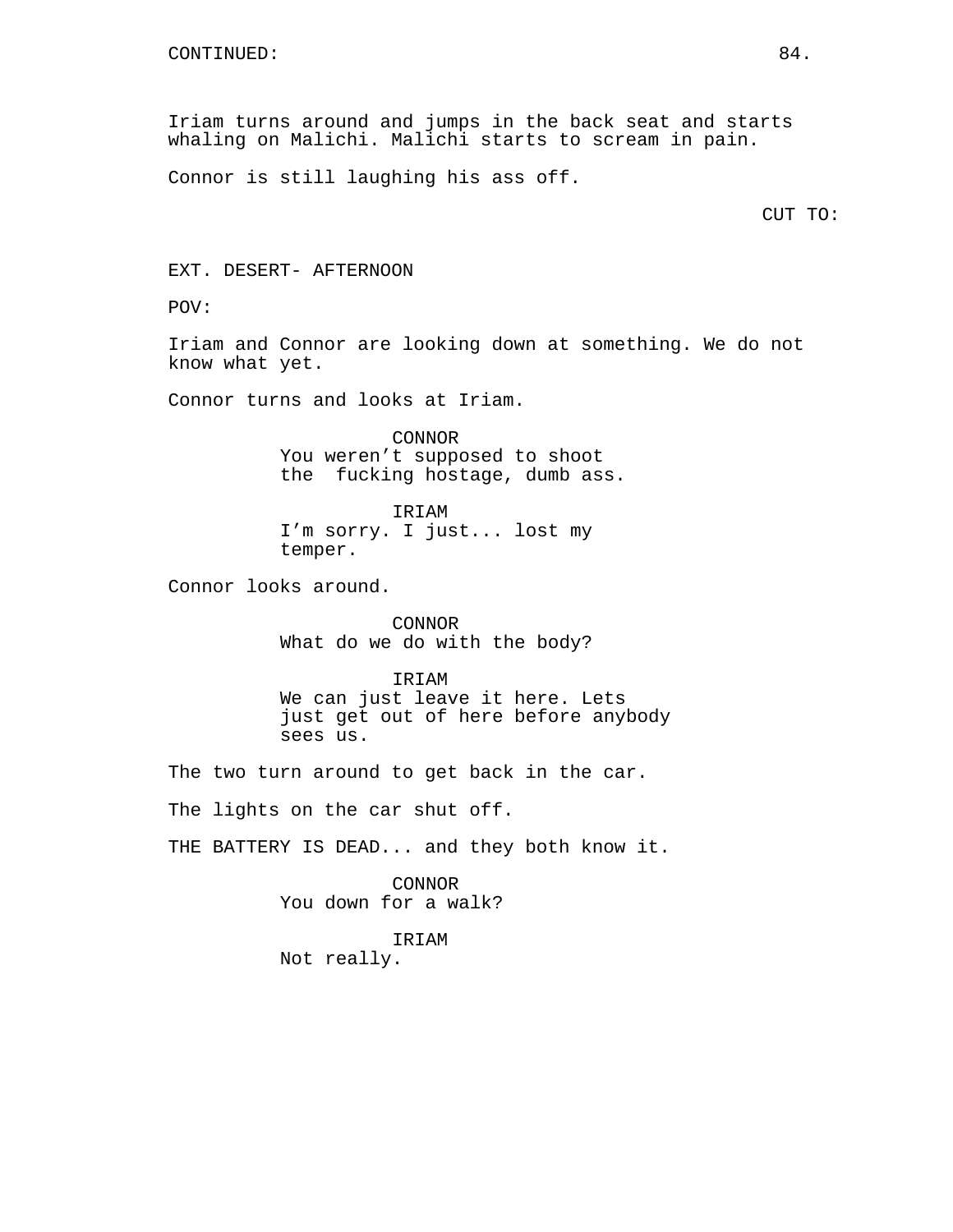INT. PARTY- AFTERNOON

As the party continues as if Iriam and Connor were never there, JIMMY, AKIRA, and ZEKE walk in, unnoticed by anybody. Nobody even pays attention to the fact that they're even there.

JIMMY scopes the party out for the two idiots.

Akira and Zeke just linger in the background.

Jimmy turns to the two.

JIMMY Just fall back, but stay by the door and keep your eyes open.

AKIRA

Yes boss.

JIMMY

And you?

ZEKE

Yes sir.

JIMMY

Good.

The two spread out as Jimmy stands put and scopes some more. CUT IN:

EXTREME CLOSE-UP:

ON JIMMY'S EYES.

 $C$ UT-AWAY:

Jimmy scopes around the party some more.

Jimmy looks at a tall staircase.

Jimmy starts walking towards them with an enraged look in his eyes, looking focused on nothing but finding these guys. JIMMY gets to the top of the stairs to overlook the party. He realizes that there are quite a few people there. Jimmy pulls his gun out and fires it into the air. The party stops!

(CONTINUED)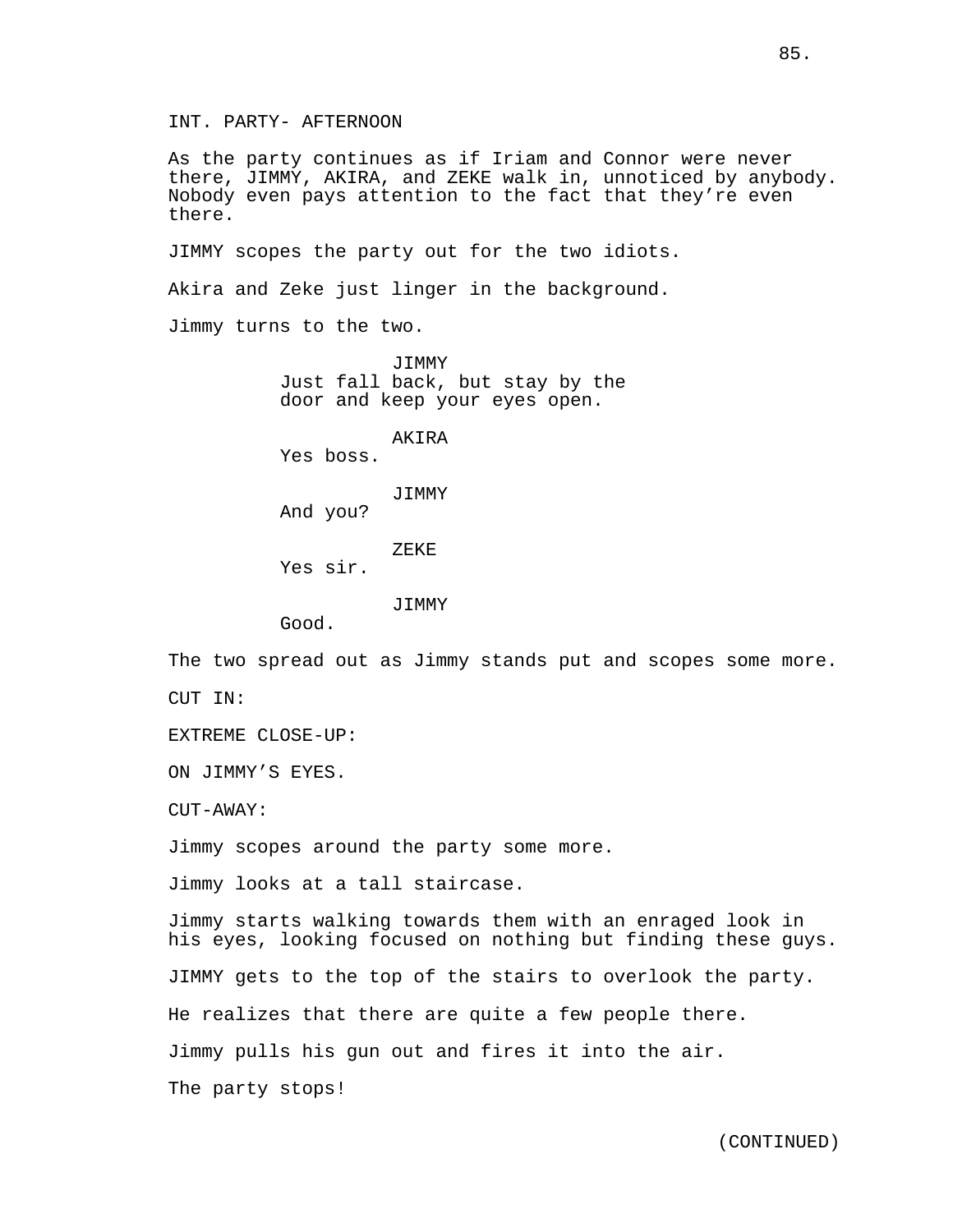EVERYBODY looks up at Jimmy.

#### JIMMY

I need your attention for just one moment. I am looking for a couple of guys who were in here earlier. One is short with black hair. The other is tall, he has blond hair. We are working with the police, we are not the police, but we are working with them as of this moment forward. These two are involved in a series of heavy crimes within the county.

Jimmy raises the picture of the two.

#### JIMMY

These are the men I am looking for. If anybody has seen them, please come forward and tell me.

A woman steps forward.

#### WOMAN

I got a good look at the blond one. He beat me and stole my keys.

## MHAIRI

I saw them.

Jimmy turns around and sees Mhairi at the top of the stairs.

JIMMY

Did you now?

MHAIRI Yes, I was with one of them tonight.

JIMMY Did he tell you anything about where they might be going?

## MHAIRI

All I know is that I was stood up. All men are the same. They use you and throw you away.

JIMMY That's very informative, but I am informing you, if you do not tell me what I want to hear, I will take (MORE)

(CONTINUED)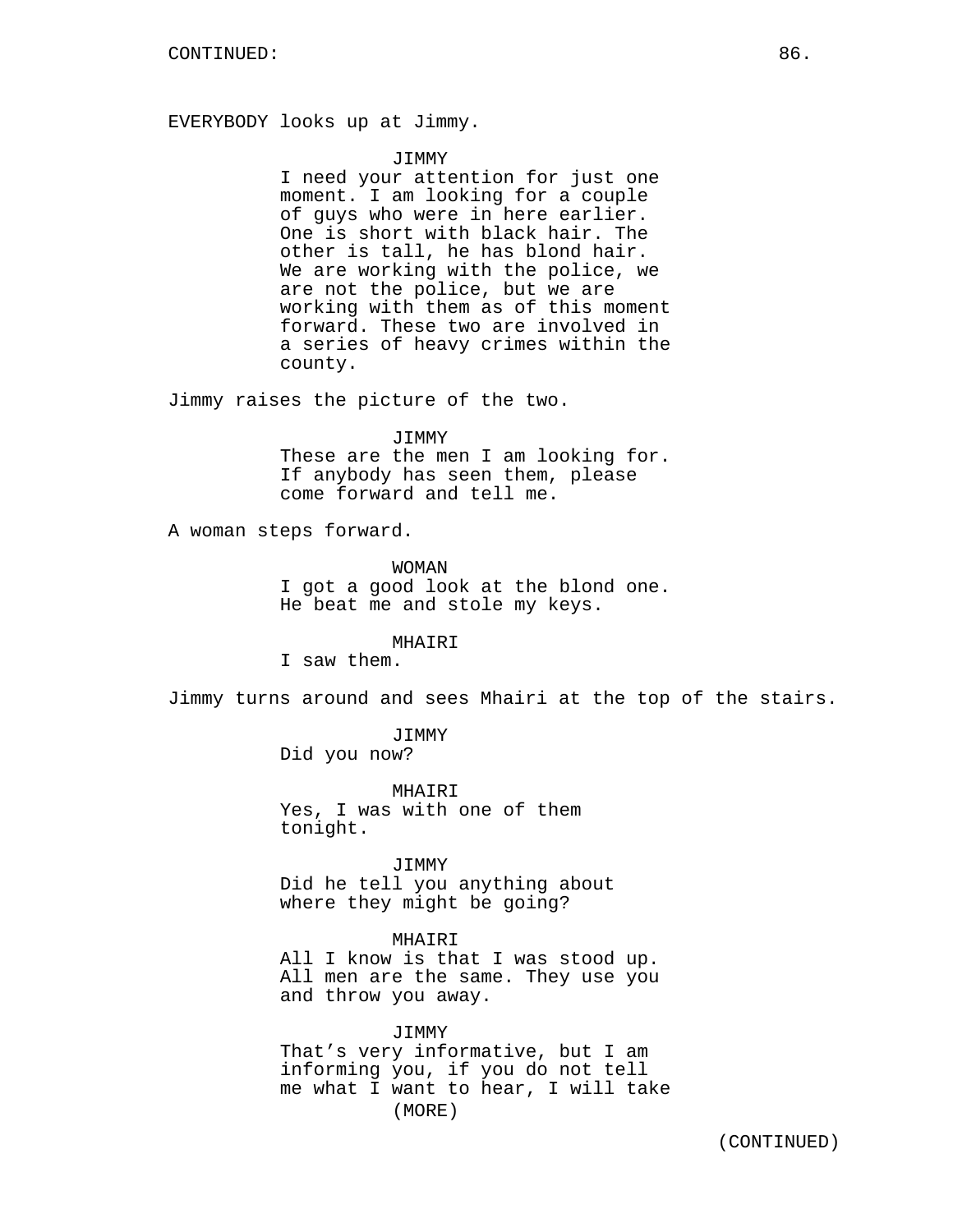JIMMY (cont'd) great pleasure in beating you just like the young lady down there.

Mhairi glares at Jimmy.

MHAIRI I did hear him say something about going to a place called "Red's Flaming Dragon."

JIMMY

The pub?

MHAIRI If you can even call it that.

JIMMY Fantastic. Miss, I'm afraid you have to come with us.

Mhairi backs away.

MHAIRI I'm not going anywhere with you.

JIMMY Well I'm sorry to disappoint you!

Jimmy grabs Mhairi by the arm and drags her down the stairs.

JIMMY And you know what I hate more than a couple of poser out-laws? I fucking hate feminists!

INT. RED'S FLAMING DRAGON- EVENING

Iriam and Connor walk into RED'S FLAMING DRAGON.

The pub is completely empty... except for the bar tender AND a lonely shape sitting at the table.

Iriam and Connor scope out the place.

CONNOR I've gotta take a piss.

IRIAM Go right ahead, I'll be at the bar.

Connor walks away.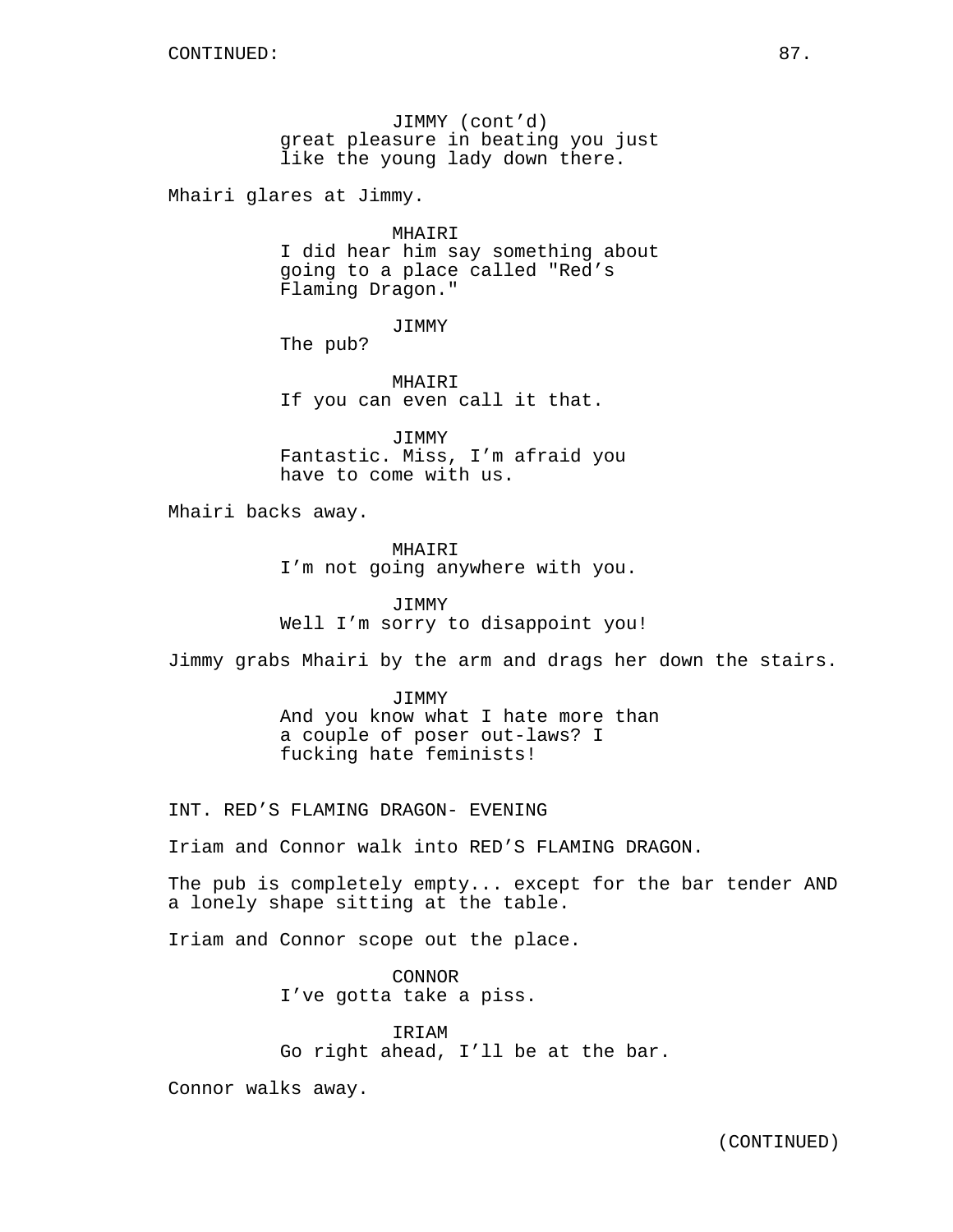Iriam turns his head to the bar. He sees a pretty woman bartender behind the bar. Iriam stares at her for a moment. SLOW ZOOM: On the bar. SLOW ZOOM: On Iriam. Iriam starts to slowly walk towards the bar, staring at the woman. The woman is standing there reading a book facing the SHAPE. Iriam is still walking... The woman is still reading... PAN: To the shape. CUT-OUT: Iriam sits down at the bar. **TRTAM** Can I get a glass of orange juice, please? BARTENDER Yes sir. The bartender walks away. THE SHAPE turns and looks at Iriam... the shape is STEW. Stew's Eyes widen. STEWART You're one of them, aren't you? Iriam gives Stew a look. Iriam turns his head to see if Stew is talking to him. IRIAM Were you speaking to me?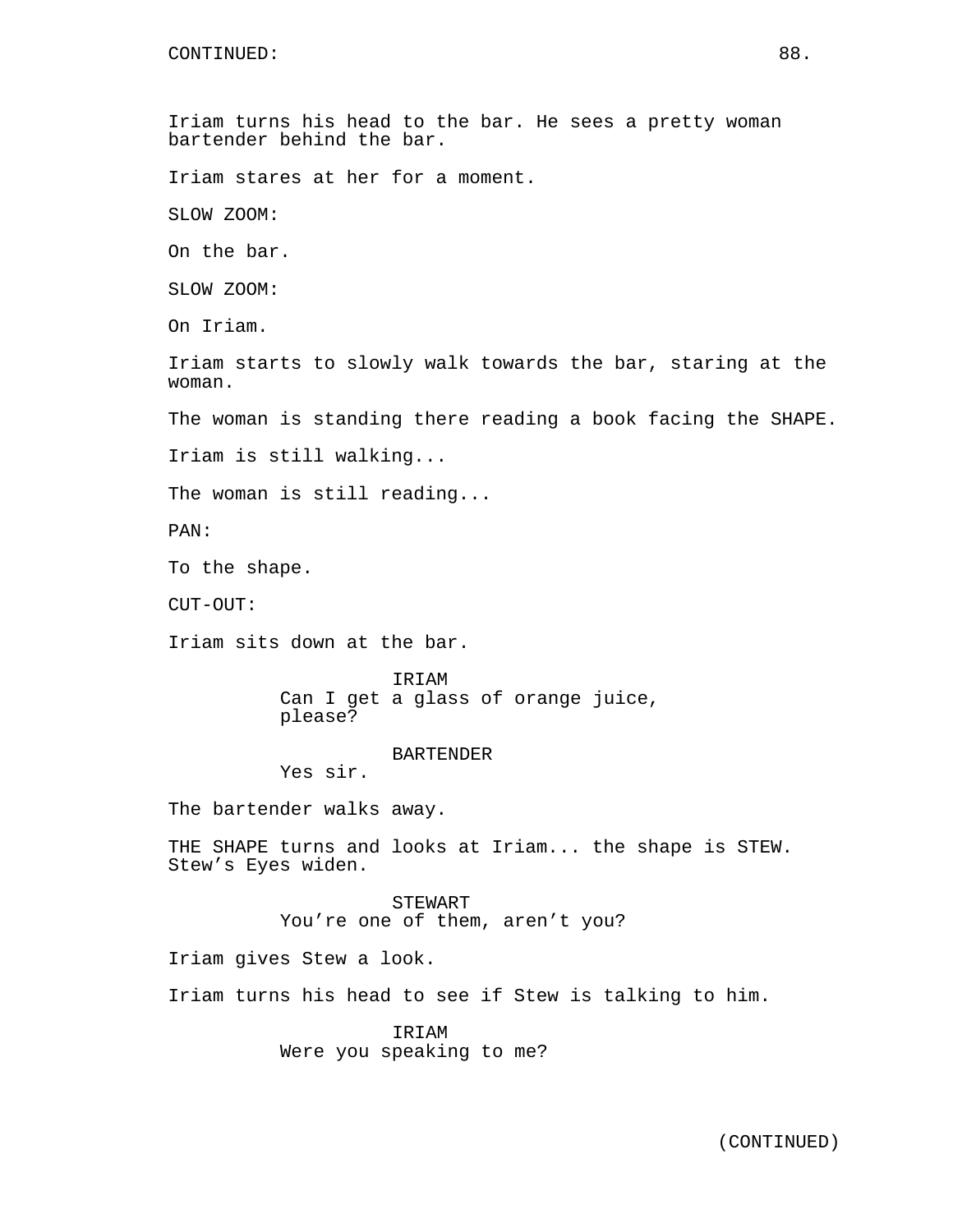STEWART You are! IRIAM One of what? STEWART Do you realize how much trouble you're in? IRIAM Me? STEWART YES! YOU! Do you know who I am?! IRIAM Nope. STEWART Well do you know who Jimmy Orwell is? IRIAM Nope. STEWART You don't!? I would think a fanatic of western culture would surely

know who Jimmy Orwell is! Anyway! That's besides the point. You are being hunted by the most notorious outlaw in this county.

## IRIAM

Really?

## STEWART

Yeah, really! You robbed him not only once, but twice! And he is doing everything in his power to find you! And when he finds you, he is probably going to kill you more than likely.

# IRIAM

That's... awesome!

Stewart tilts his head and gives Iriam a look.

IRIAM Wait... who are you, then?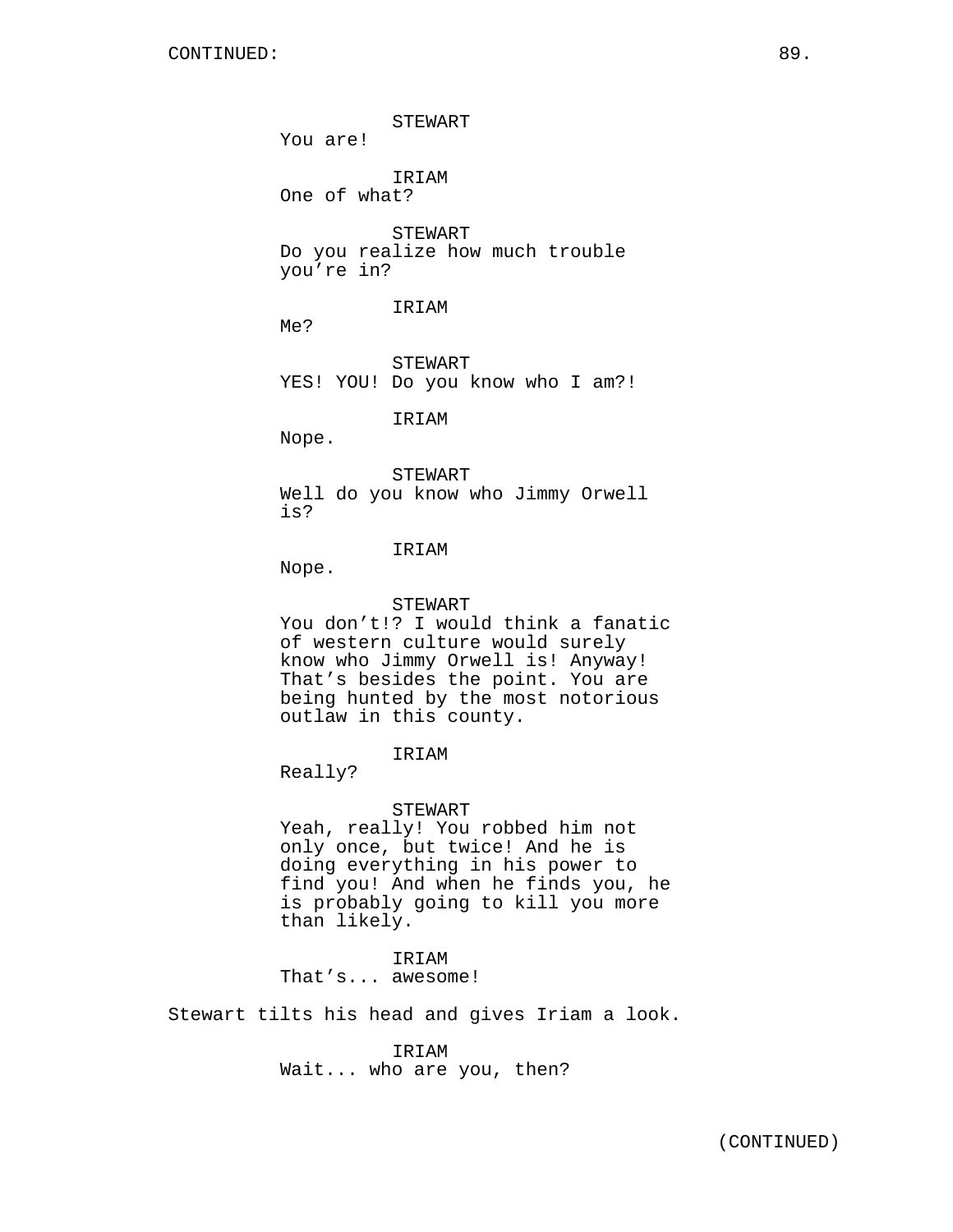STEWART Well... I am in Jimmy's crew.

IRIAM

What?!

Iriam stands up and pulls out a gun and aims it at Stew's head.

> STEWART I was! I'm not anymore!

> > IRIAM

Why not!?

STEWART Because he literally kicked me out of his car and left me for dead in the desert, that's why.

Iriam lowers his gun.

IRIAM

Well that's a pretty good reason to quit, isn't it?

STEWART Well, I thought so.

Iriam sits down.

IRIAM Wait, how did we rob from him twice? We only robbed a bank.

STEWART Apparently, according to two of his

henchmen, you stole from them in a game of pool.

IRIAM And the second time?

STEWART

Well, when you stole his twelve G's, he decided to go rob a bank to get his quota back...

IRIAM Let me guess... we robbed it before he did.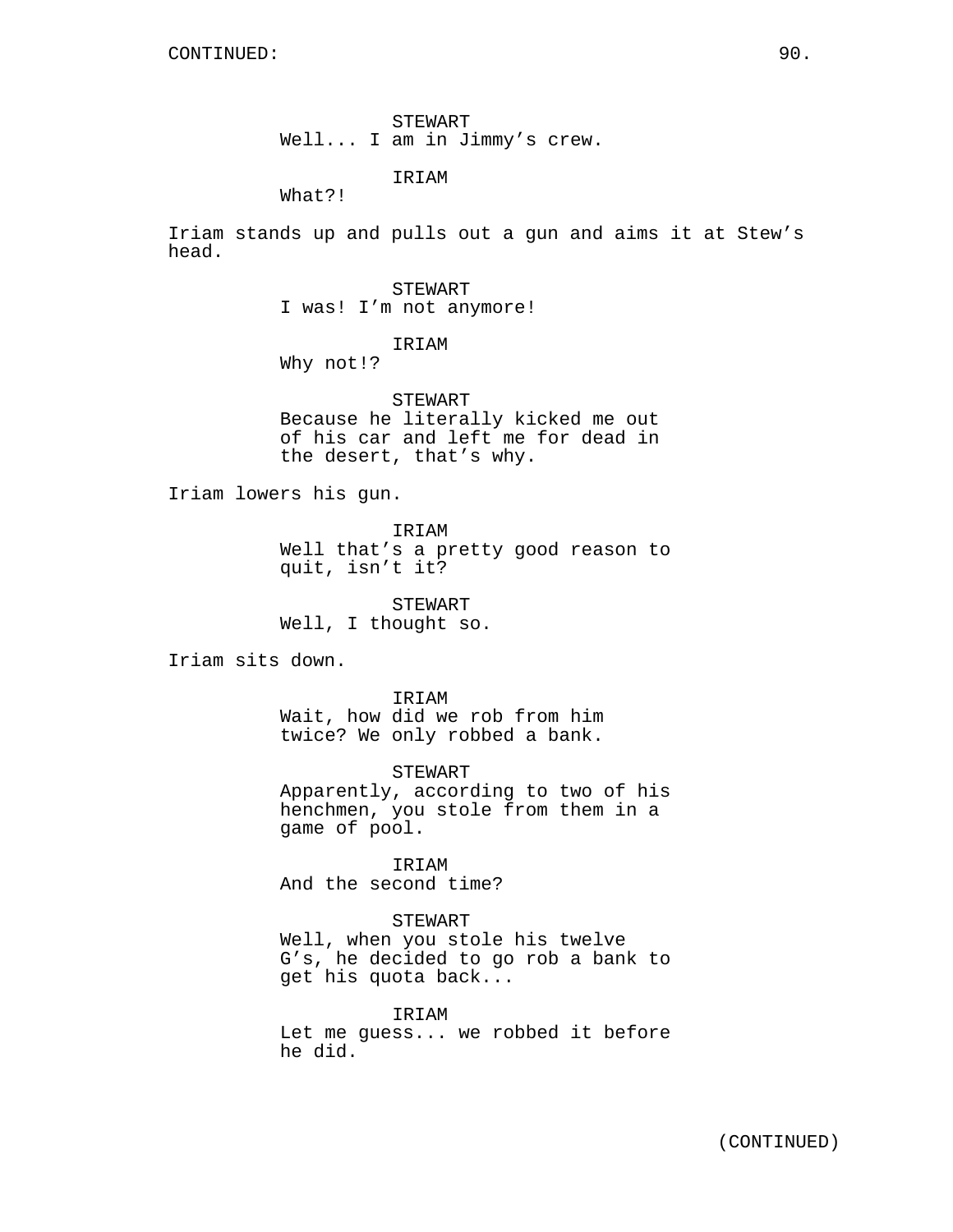STEWART

Bingo.

IRIAM

How fun.

Connor walks over to the bar.

CONNOR

Making friends already? Jesus we're popular. One bank robbery and we're famous.

STEWART Infamous is more of the word I was looking for.

CONNOR Hey, Iriam, who is this guy, anyway?

IRIAM I don't really know.

STEWART Stew's the name.

CONNOR Well, howdy-doo Stew?

STEWART

I do, man. I do.

CONNOR

So whats up?

IRIAM

Oh, Uhm, we stole from the wrong guys twice and now they're out to get us.

CONNOR Really, that's awesome.

IRIAM

I know, right?

CONNOR

Right.

Stew looks at the two.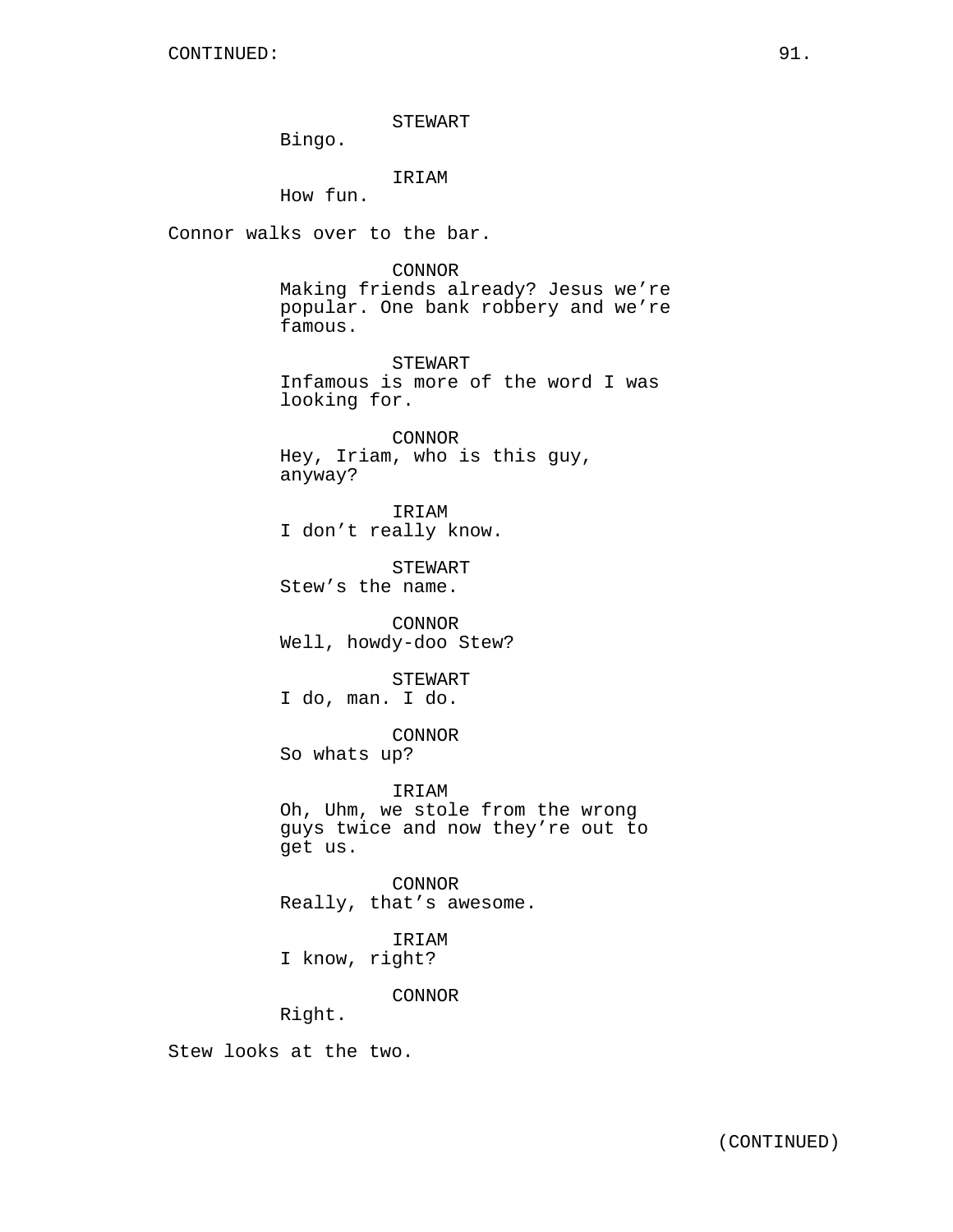STEWART Did you two suffer any mental illness as children.

IRIAM I don't think so

CONNOR Wait, Stew, who are you?

IRIAM He's Stew.

CONNOR No, I mean what's his deal.

IRIAM Oh, he was part of Jimmy's gang  $and---$ 

Connor stands up and aims his gun at Stew's head.

CONNOR Then why are we talking to him! They're trying to kill us!

STEWART

But I quit!

CONNOR

Why!?

STEWART They kicked me out of the car and left me for dead in the desert.

Connor puts his gun away.

CONNOR Oh. Good enough reason to quit.

STEWART

I thought so.

The bartender walks up and hands Iriam his drink.

BARTENDER There you go, sir.

IRIAM Thank you, madam.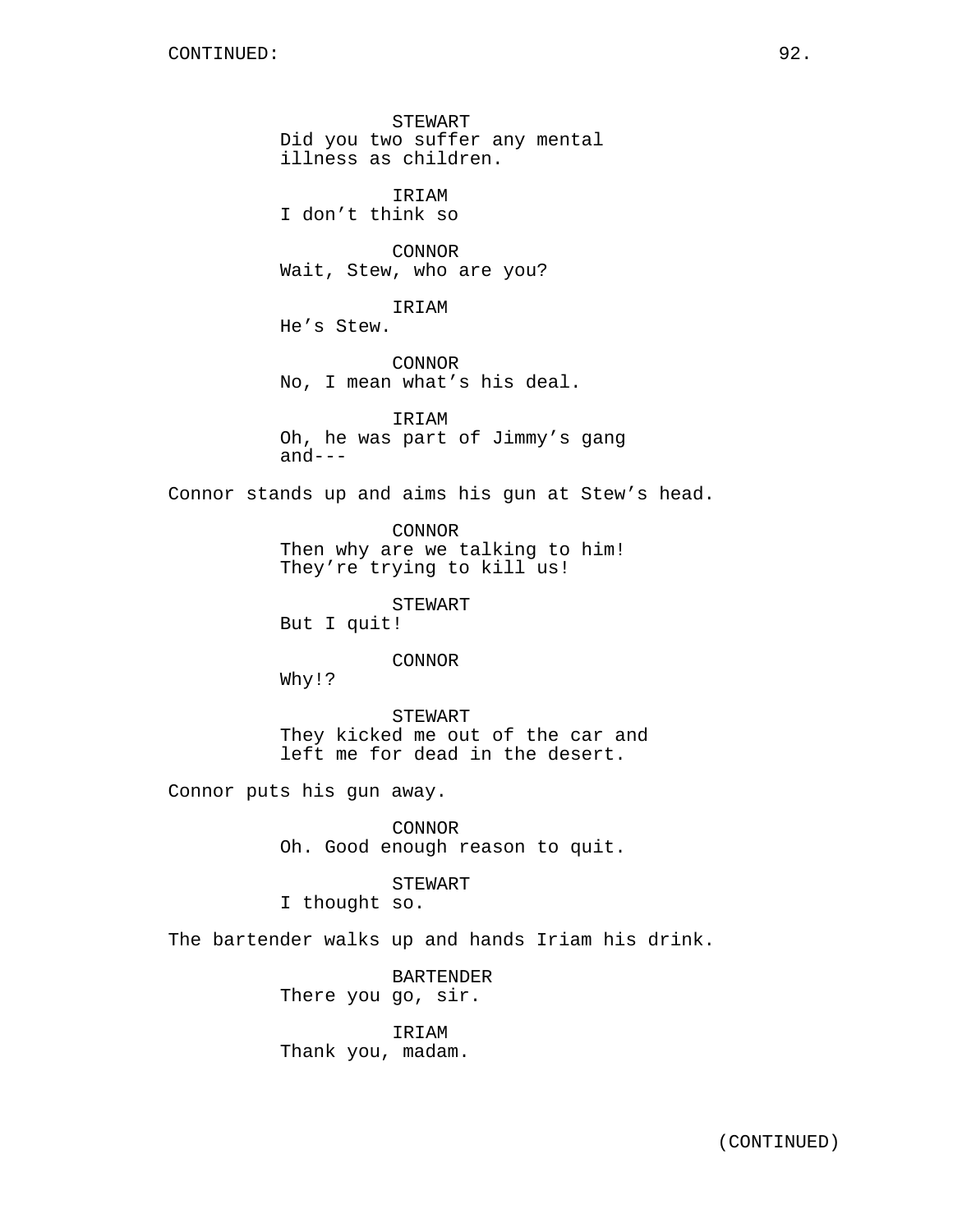BARTENDER So, you guys are a couple of criminals, then, eh?

CONNOR Yeah, we hustled two guys in a game of pool and took their money.

IRIAM Then we robbed a bank.

BARTENDER Now that's some cool stuff right there.

CONNOR We thought so.

Stew's phone rings.

Stew looks to see who it is.

STEWART Guys, it's Jimmy! Hush!

CONNOR Who's Jimmy?

IRIAM The gangster who's after us.

CONNOR

Sweet tits!

Stew shushs the two.

STEWART

Hello?

JIMMY (voice) Stew, meet up with us at Red's Flaming Dragon. That's where these two pricks are at. We're going to take them. Be there, and don't fuck this up.

Jimmy hangs up.

Stew puts his phone away.

Iriam, Connor, and the Bartender stare at Stew.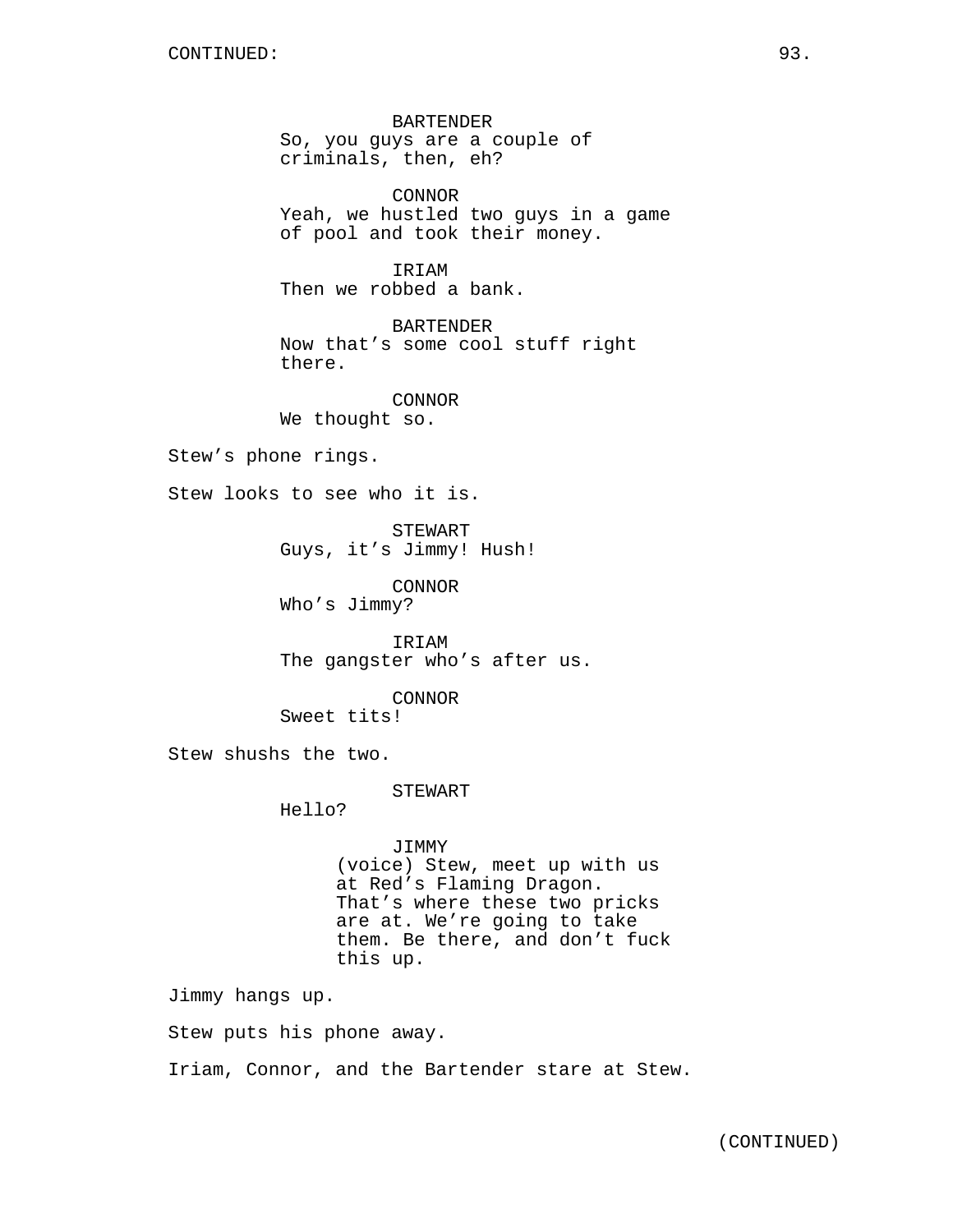CONNOR

Yes?

STEWART We have to get you guys out of here, and fast.

IRIAM

Why?!

STEWART Somehow they found you. We have to get you guys out of here.

Stew turns to the bartender.

STEWART Is there a back way out of here?

BARTENDER In the back.

STEWART

Thanks.

The three run towards the back.

EXT. THE BACK- EVENING

Connor opens the door and runs to be

SLAMMED IN THE FACE BY A FIST.

Connor falls to the ground.

Akira turns around and points a gun at Iriam and Stew.

AKIRA

Trader.

STEWART

Who, me?!

AKIRA Yeah! You're with the bad guys now?

STEWART You kicked me out of the car! Therefore, making YOU the bad guys.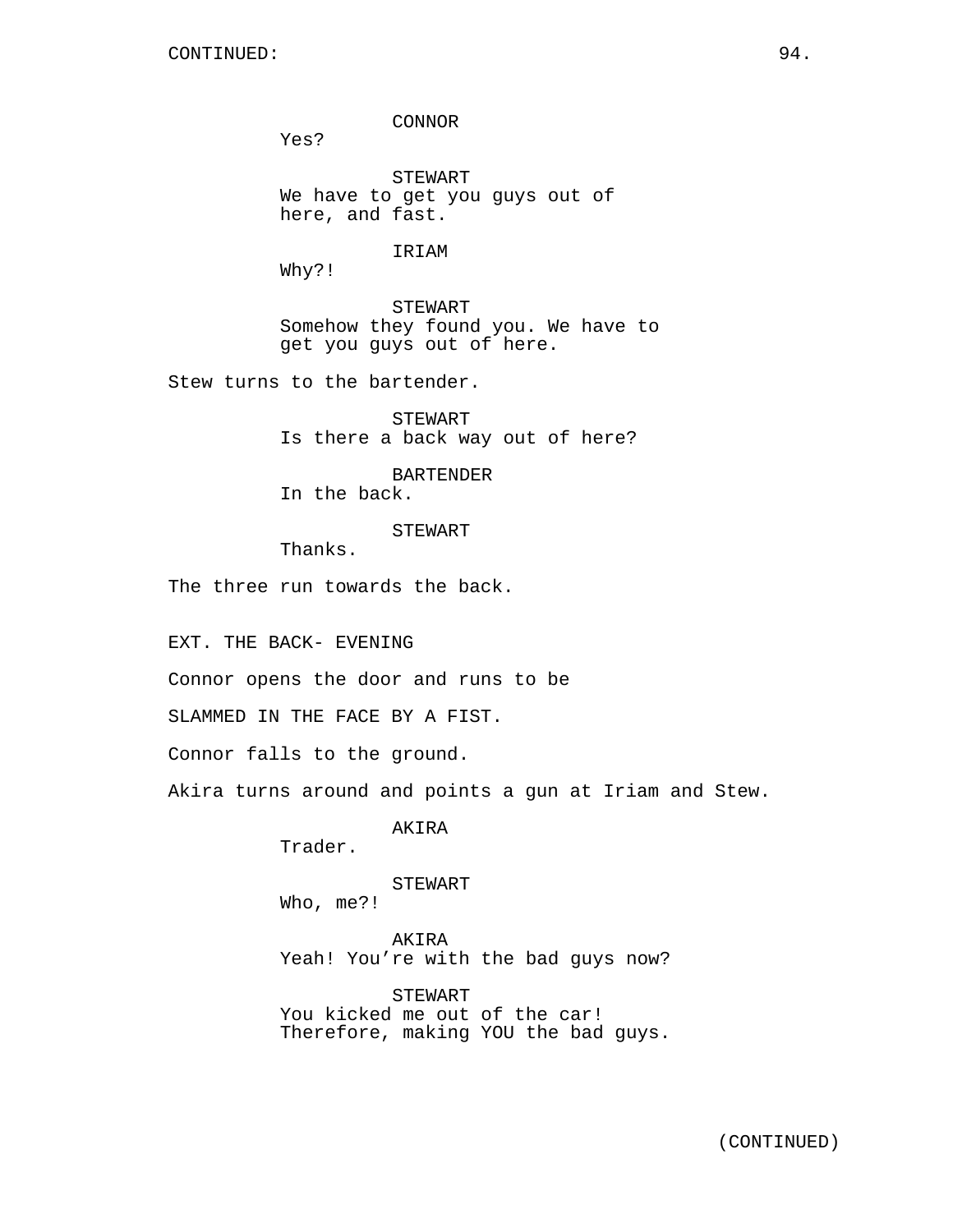AKIRA You make me sick.

STEWART You make ME sick.

Stew and Iriam stand against the wall.

Connor gets up.

CONNOR You hit me in the face!

ZEKE You earned it.

Akira walks up to Iriam.

AKIRA So... you do realize this is all your fault?

ZEKE Akira, shut it. I'm callin' Jim.

Zeke holds the phone up to his ear.

ZEKE Jim, we have them. They're in the back.

> JIMMY (voice)Good, I'll be there in a minute.

Zeke hangs up.

CONNOR Why aren't you with your boyfriend?

ZEKE

A. He's not my boyfriend. And B. He is in the front changing his shoes so he doesn't get blood all over them.

CONNOR Well why would he get blood all over his shoes, he's not going to kill us.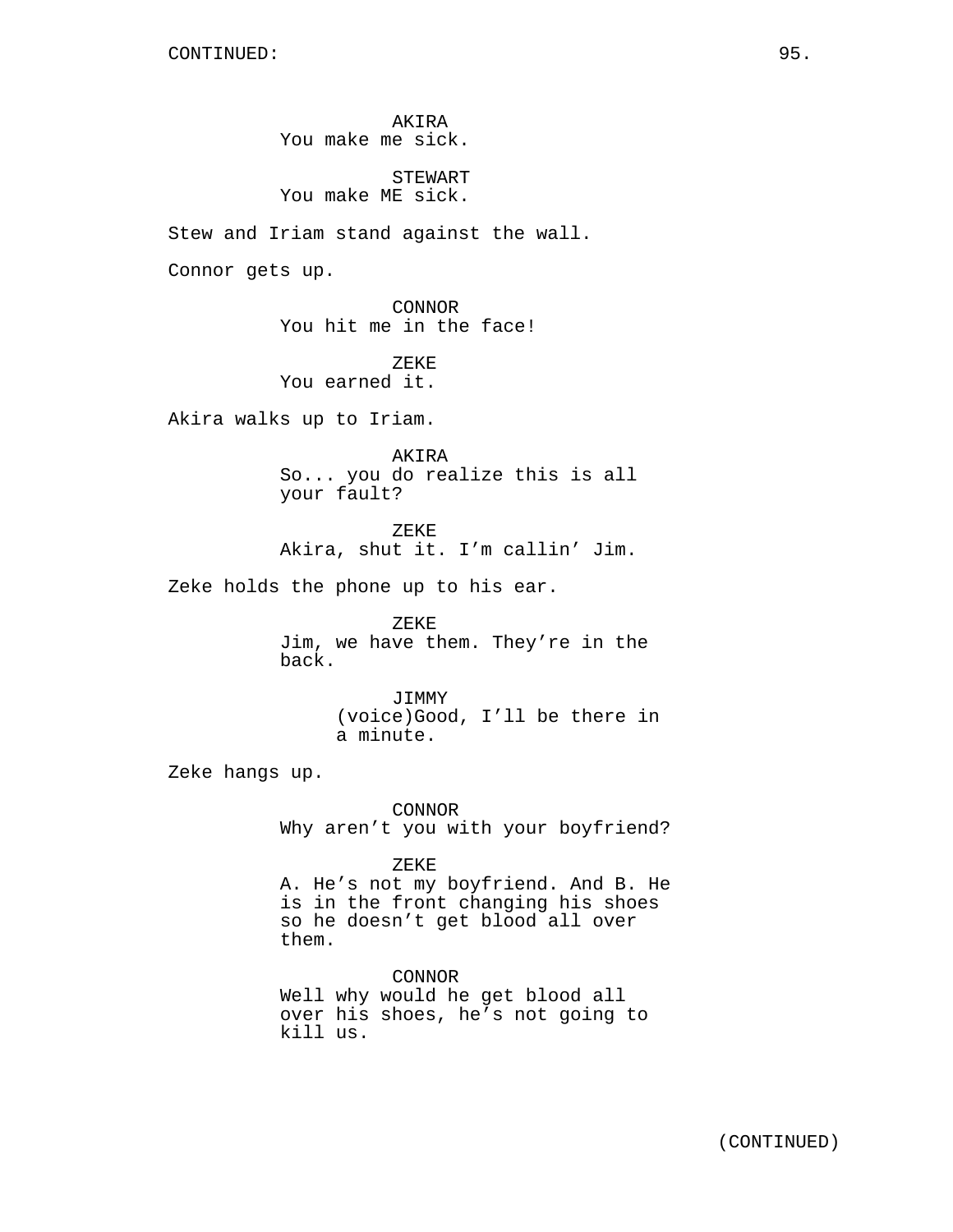ZEKE Yes he is.

CONNOR Why would he do such a thing?

ZEKE You know why.

CONNOR No... i don't.

Iriam turns to Akira.

IRIAM

Anyway, how is this all my fault, Akira? I believe you're the one who insulted me first.

AKIRA You said you couldn't play pool!

IRIAM

I couldn't!

AKIRA You were doing a pretty good job this morning!

ZEKE Plus the big bald guy said you play pool there all the time.

IRIAM

Damn, Herman!

AKIRA So way to go, Iriam... you just signed your own death warrant.

IRIAM You're a moron.

AKIRA

You wish.

IRIAM Akira's a girls name.

Akira's eyes widen.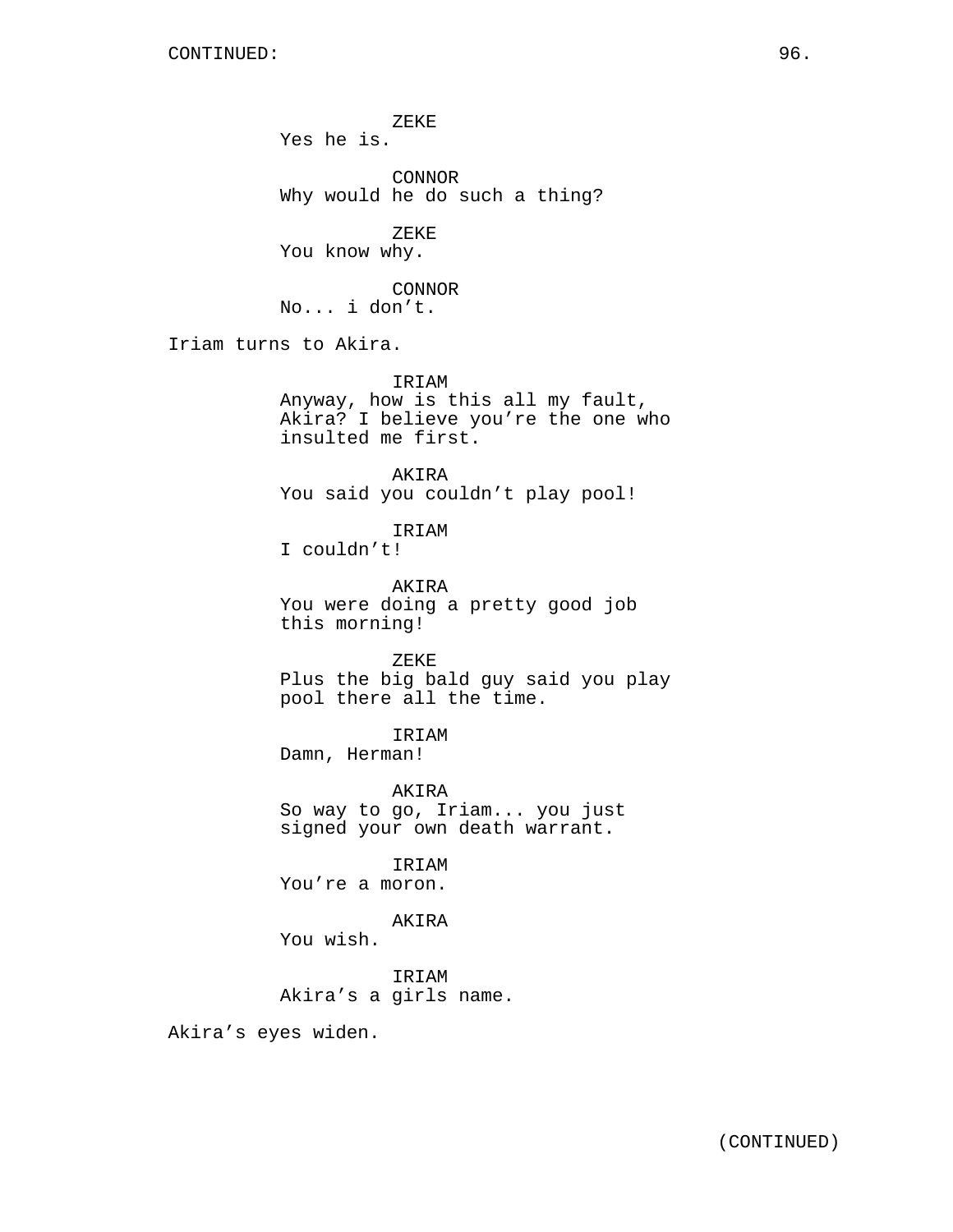AKIRA What?! IRIAM Akira... is... a girls... na--- BANG! Iriam screams. Akira shoots him in the foot. IRIAM What the hell! AKIRA It's a guys name too! IRIAM You shot me! AKIRA You deserved it! Iriam turns to Stew. IRIAM He shot me! Iriam looks over at Connor. IRIAM I've been shot! CONNOR Sweet! How does it feel? IRIAM It hurts like a cocksucker! Connor turns and kicks Zeke in the crotch. Stew quickly jumps on Akira and punches him in the face. Stew and Connor help Iriam limp away. They limp to the already turned on SUV that Akira and Zeke were in. They drive off. Akira and Zeke stand up and watch the SUV drive away.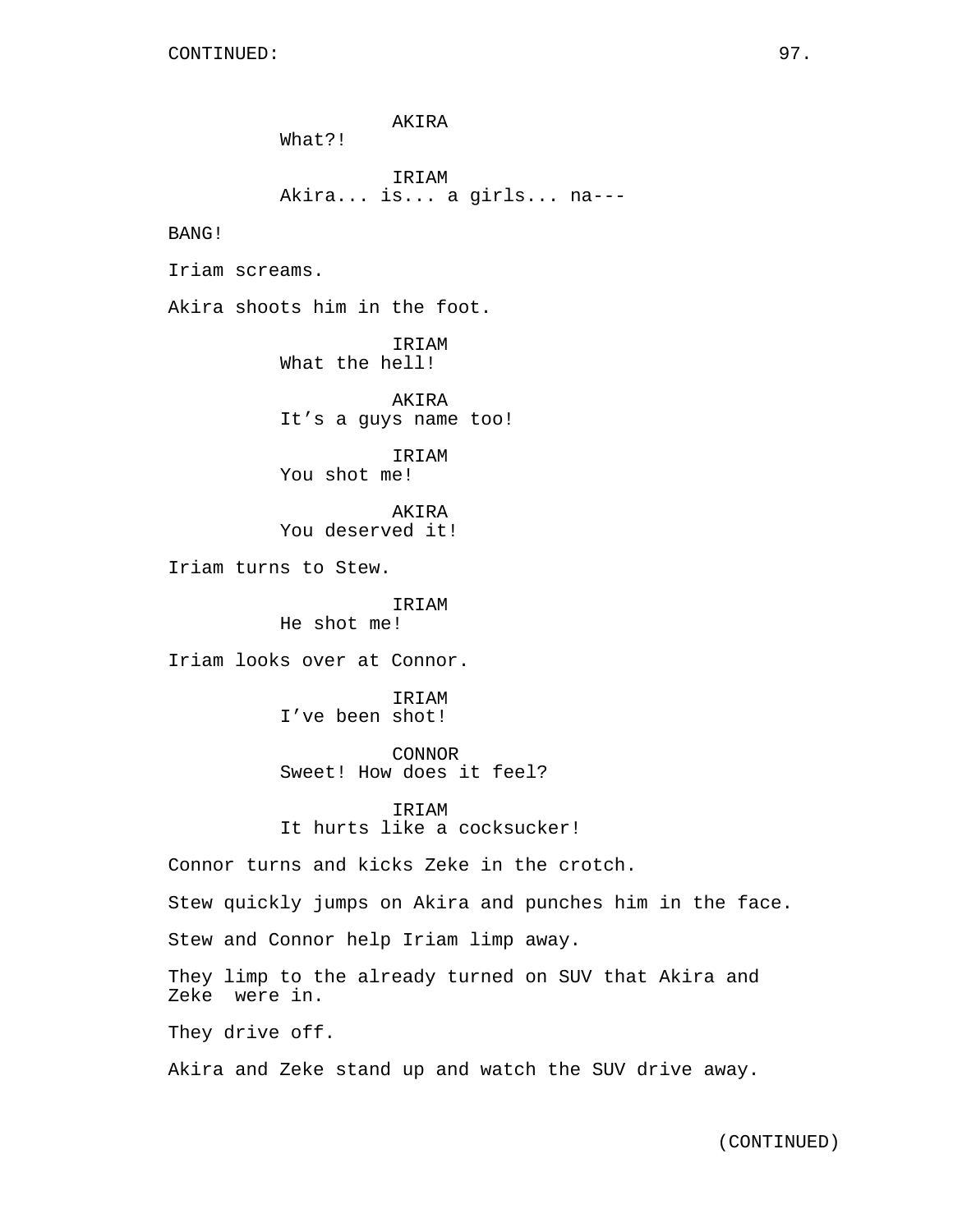ZEKE You let them get away!

AKIRA Yeah... but at least I shot Iriam in the foot!

Akira holds his hand up for a HIGH FIVE.

AKIRA Nailed... it?

Zeke nods his head and walks back into the bar.

AKIRA Hey, you left the keys in the car. So it's half your fault too.

INT. RED'S FLAMING DRAGON- EVENING

Jimmy marches up to Akira and Zeke while holding Mhairi.

JIMMY Where the hell are they?

AKIRA

They...

ZEKE They got away.

JIMMY How the FUCK did they do that!

AKIRA Stew is with them, Jimmy. He's on their side now.

JIMMY Great, just what we need.

Clicking is heard.

BARTENDER Get out of my bar, right now.

JIMMY Lady, don't tempt me. I'm not one to be tempted right now.

(CONTINUED)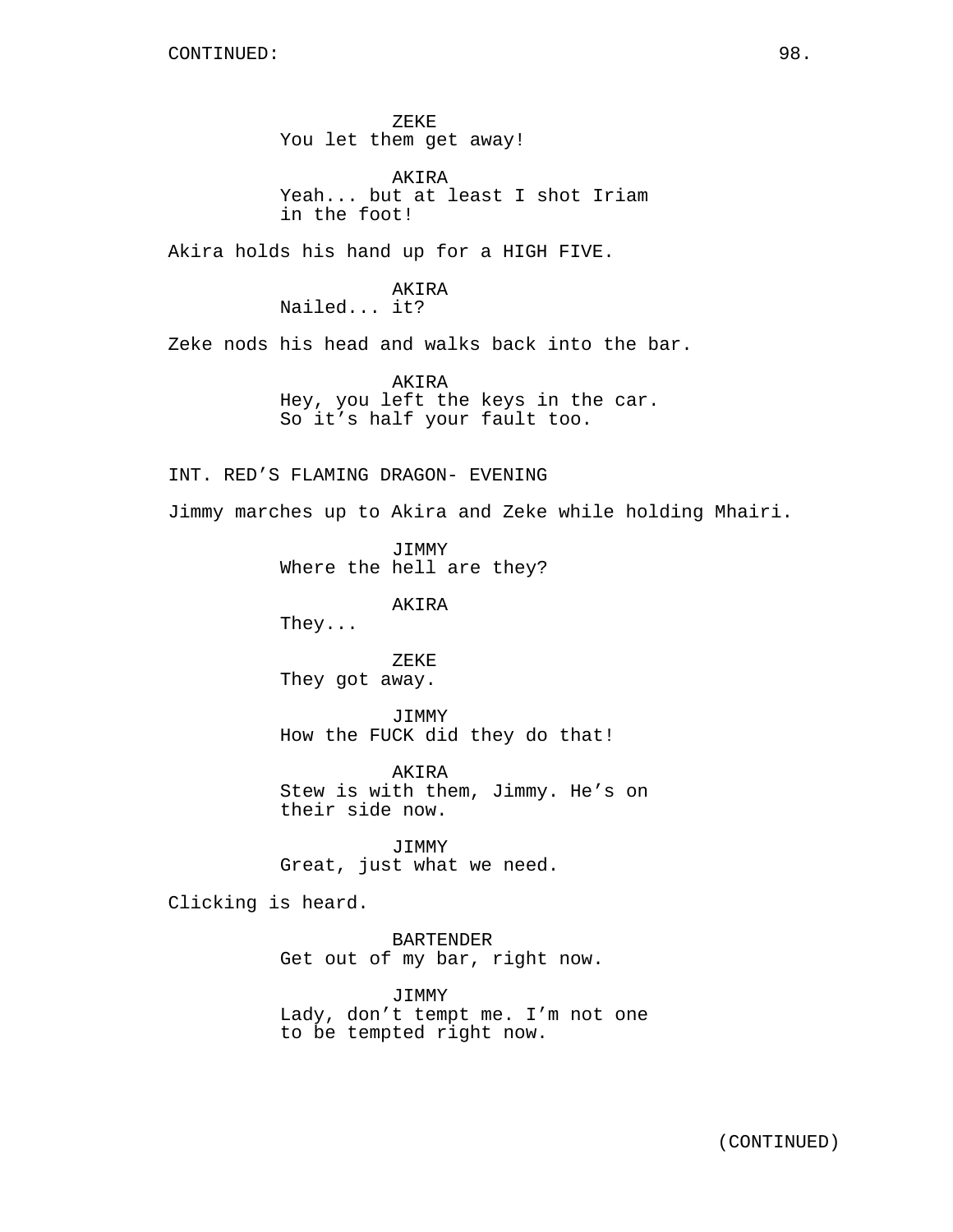MHAIRI Please shoot him!

#### BARTENDER

Honey, don't worry, everything will be alright. These guys are going to let you go and walk away, right?

MHAIRI Please, help me!

#### JIMMY

Ma'am.... I'm not one to shoot a lady, but if you do not put down that gun I will put bullets through your fucking teeth. So I'll tell you one more time, woman. Put that fucking gun down, walk away, and let us be.

BARTENDER You men, you're all the same. We;; I'm sick of it! You---

BANG! BANG! BANG!

The bartender falls down dead.

EXTREME CLOSE-UP:

on the barrels of the gun.

Cut-AWAY:

Jimmy lowers his gun.

JIMMY Fucking feminists.

INT. SUV- EVENING

Iriam is holding his foot watching it bleed.

IRIAM This hurts like a bitch!

CONNOR Just relax! We're getting you away from Jimmy and we're going to get you help.

Stew's cell rings.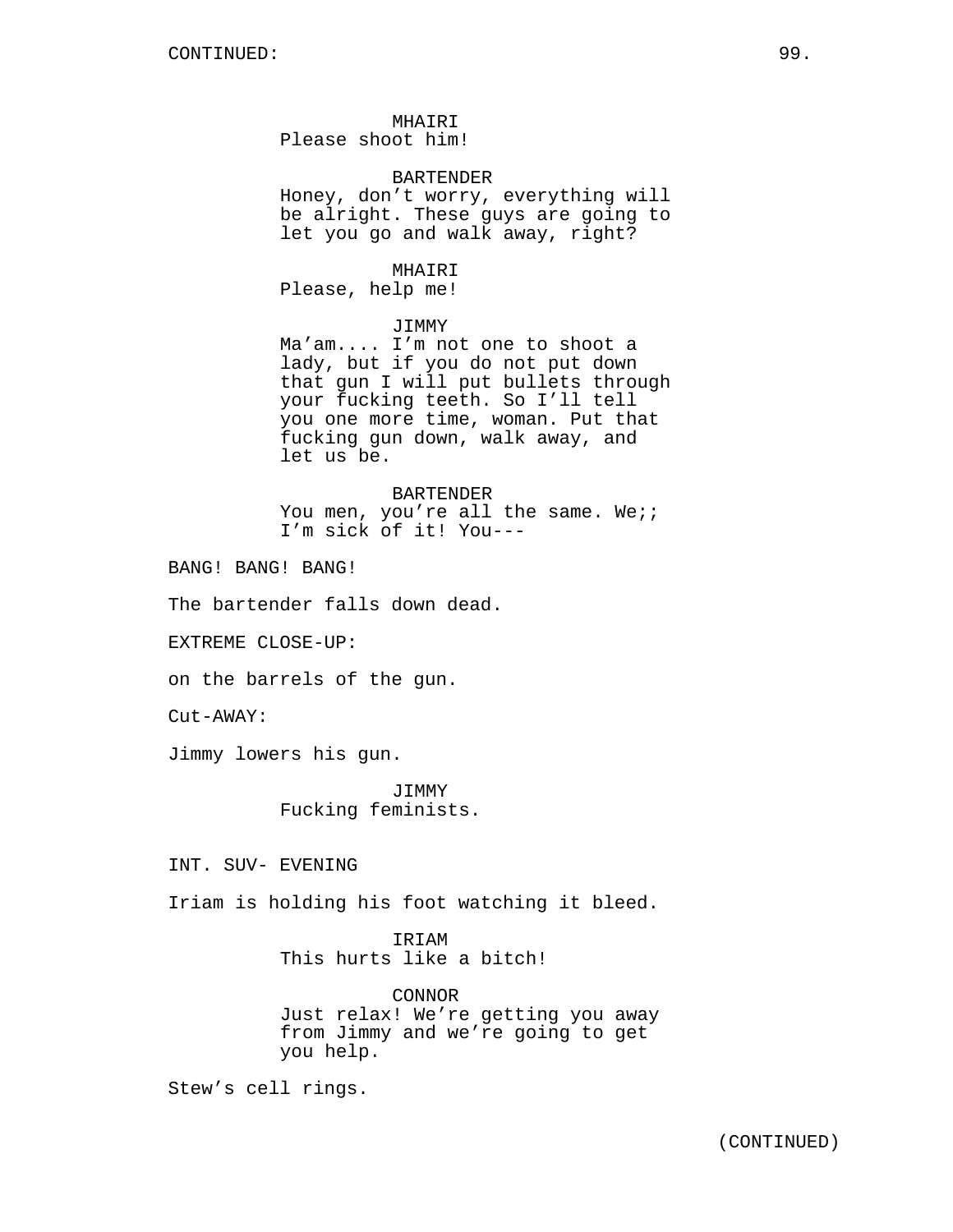Stew looks.

STEWART Oh god... it's Jimmy.

CONNOR Let it go to voicemail.

STEWART

I can't.

Stew answers.

### STEWART

Hello?

### JIMMY

(VOICE) Well, now that you're with the bad guys, you can expect to be dead soon, and I mean VERY soon.)

STEWART

Well maybe you shouldn't have kicked me out of the car!

JIMMY

(voice) Well, at least now I'll be able to be proud of my work killing the Three Stooges.)

### STEWART

Yeah? Look who's talking? Akira and Zeke are with you. You're all a bunch of amateur outlaws without me. I planned everything! Without me, you'd be nothing!

JIMMY (voice)Aw, how sweet. Is there an Iriam McDowell there?

Stew looks at Iriam.

IRIAM

What?

STEWART He mentioned your name.

IRIAM

Why?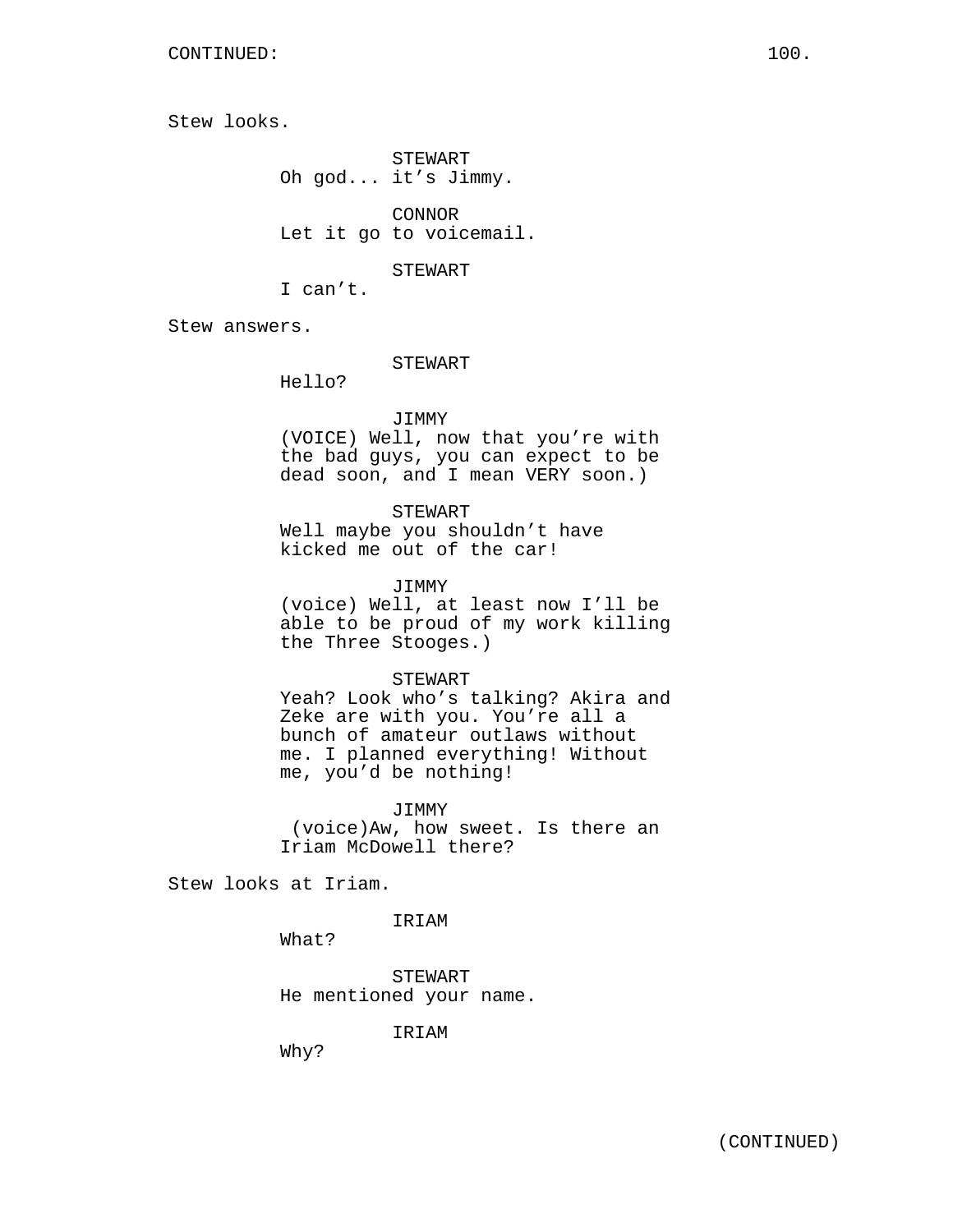STEWART Yes, yes Mr. McDowell is here.

CONNOR What's going on?

JIMMY (voice) May I speak with him?

Stew hands the phone to Iriam.

### IRIAM

Jimmy Orwell, I presume?

### JIMMY

(voice) Iriam McDowell, the infamous brother killer and bank robber. I would just like to say howdy to you and think it is an honor to speak with you over the phone. However, i don't think that is as big of an honor talking with you as this may be.

MHAIRI (voice) Iriam?

IRIAM

M--- Mhairi???

## MHAIRI

(voice) Iriam, what the hell is going on?

IRIAM Mhairi, I didn't mean to leave you! Please don't be mad. There were guys, and they had guns.

## MHAIRI

(voice) Please help me. I'm scared and they have guns.

Mhairi screams.

JIMMY (voice) Now do you understand your situation.

IRIAM What do you want?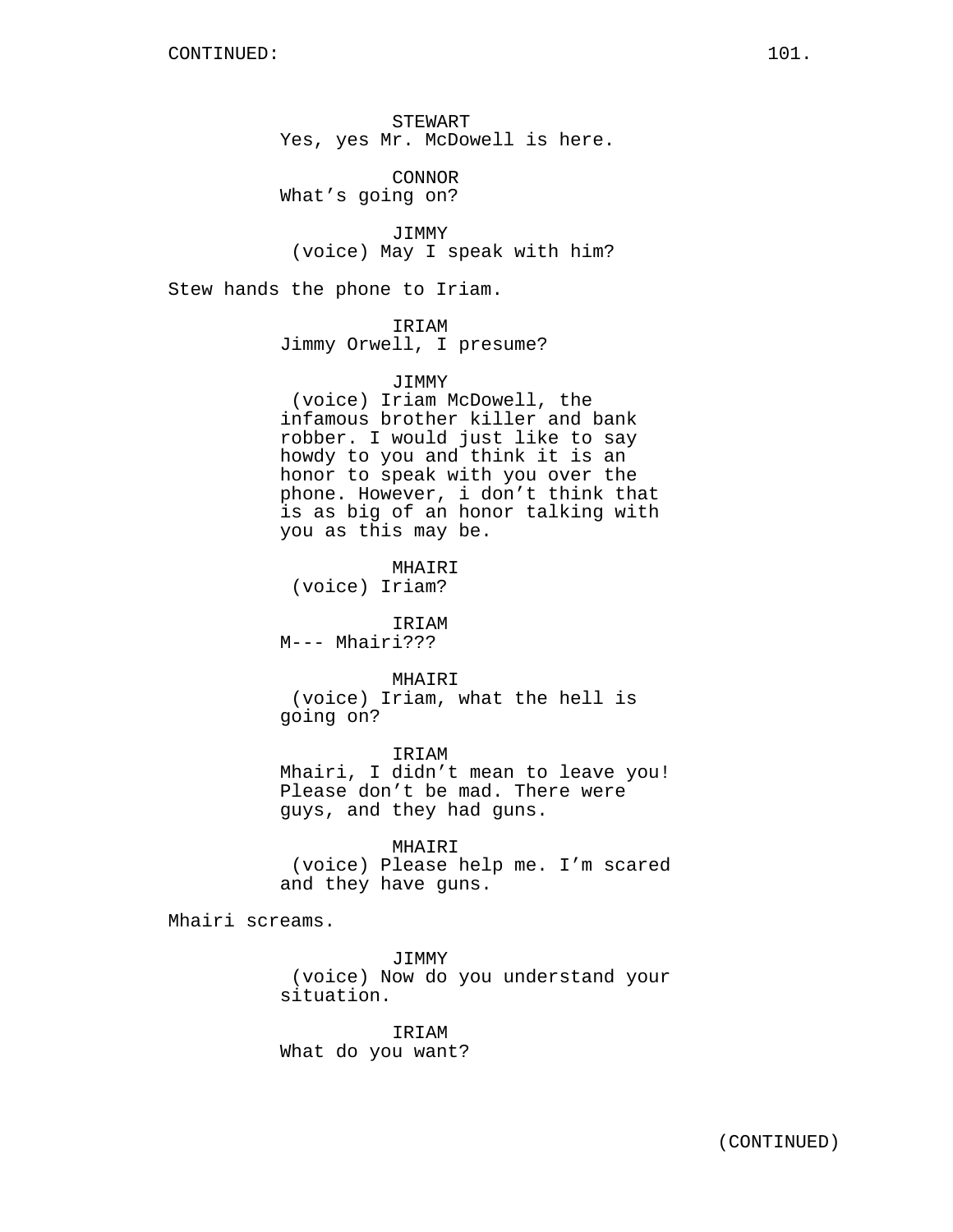#### JIMMY

(voice) Meet me at Boyer's Country Club. That's two hours away from the Flaming Dragon. Be there at eight PM or your little Baby Bear dies, and you can live the rest of your short pathetic life dealing with the guilt of both your dead brother and dead girlfriend. Goodbye.

Jimmy hangs up.

Iriam throws the phone.

CONNOR What's wrong?!

STEWART You broke my phone.

Iriam bites his nails as he stares off into space, trying ot make a decision.

There is a moment of silence.

IRIAM We have to go to Boyer's Country club.

STEWART That's eighty miles away!

IRIAM We HAVE to go!

CONNOR What's at Boyer's?

IRIAM They have Mhairi.

Stew and Connor look at eachother.

IRIAM

So we have to go. We have to stop him. We have to be there by eight.

STEWART Alright... we'll save your girl.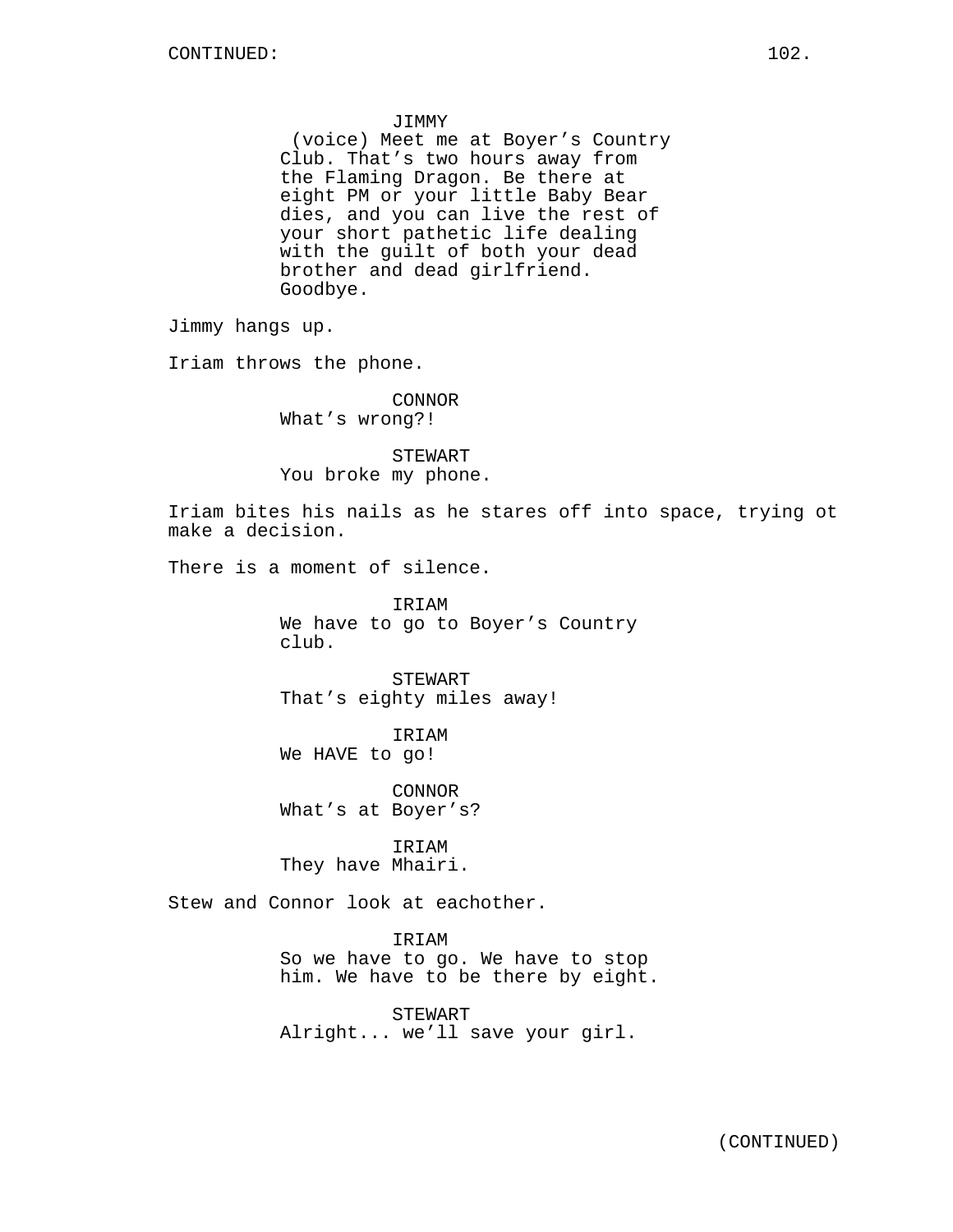IRIAM

No, he'll probably end up killing us. But If I just go, I can save Mhairi. You guys don't have to go, just drop me off and I'll see if I can make a deal, i don't know. i can't let her die, though.

There is a moment of silence.

CONNOR Hell no. We'll kill all those motherfuckers, save your girl, and walk away in the beautiful sunset.

STEWART Yeah right! Jimmy's---

CONNOR We... can... do it!

Connor gives Stew a "Give the kid hope" look.

Stew looks at Connor, then back at Iriam.

STEWART

Actually!

Stew searches around the car for a cell phone.

**TRTAM** 

What?

CONNOR What's your deal, dog?

STEWART i might know a couple of people who can help us.

FLASHBACK

INT. OFFICE- DAY

A man and a woman kick a door in.

They are both wearing shades.

STEWART (Voice) Jessie and Bette! These guys are the guys to call. They are the baddest of the bad. These two (MORE)

(CONTINUED)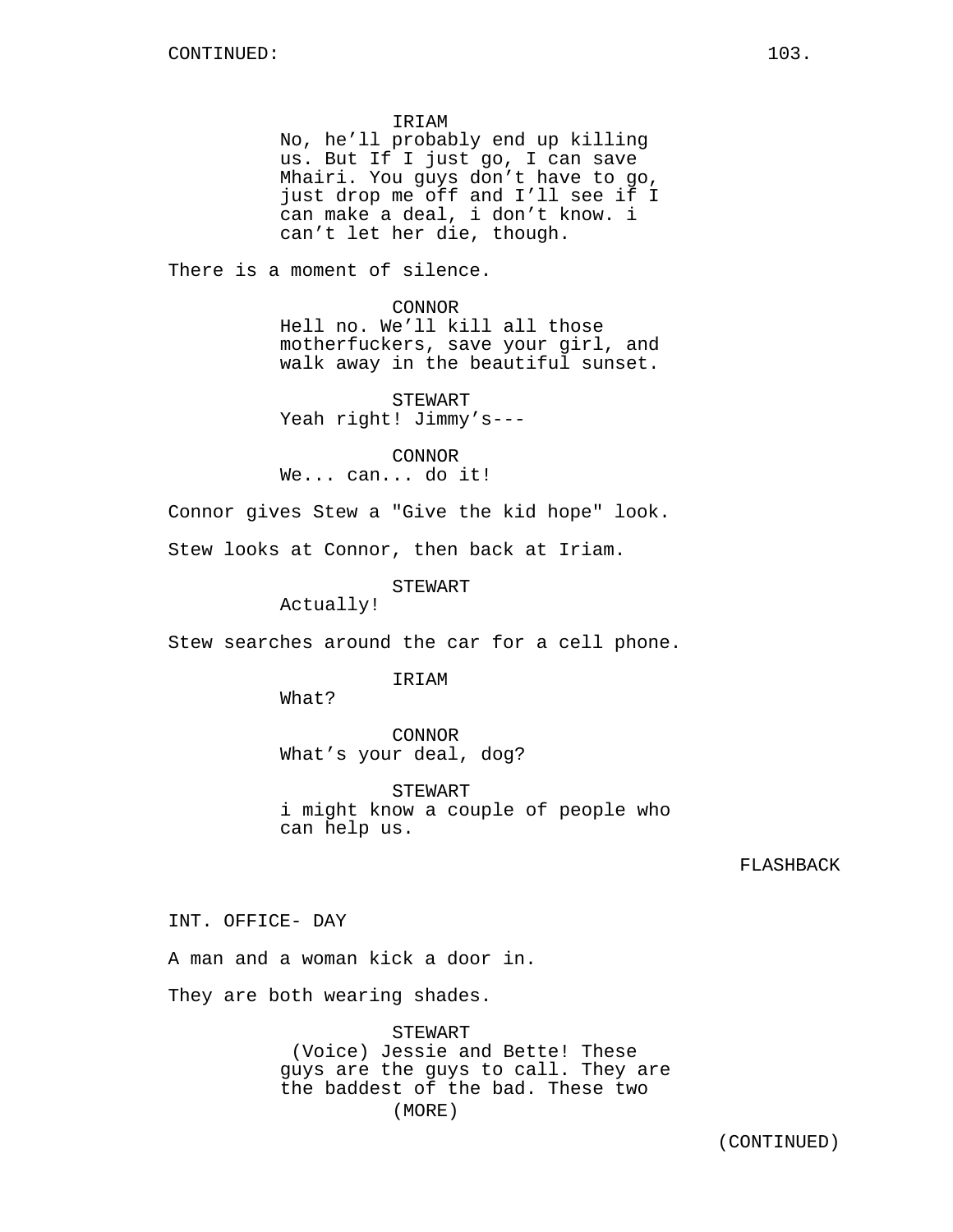STEWART (cont'd) have been in the business for a long time and have not once been caught or shot.

The two start firing randomly towards the camera.

#### STEWART

(voice) One time they were on an assignment to kill an entire crew in a room. We're talking about thirty men with guns. These two kick the door open and burst in there blastin' killing EVERYTHING that moved. The only people who walked out alive were them. Not a scratch, not a bruise, nothing.

## EXT. ROAD- DAY

The two drive down the road with toothpicks in their mouth and with their shades on.

#### STEWART

(voice) Trust me, these guys are the guys we need to call. Plus, they're my friends and not Jim's. They hate Jim. In fact, the only reason they haven't killed him is because I work for him. Believe me, fellas, we want these guys on our side. If they can take out thirty people with four twelve shooters in ten seconds, they can surely kill the Three Stooges in a matter of two seconds.

## END FLASHBACK

INT. SUV- EVENING

The three all look at eachother.

ZOOM:

On Connor.

ZOOM:

On Iriam.

Zoom: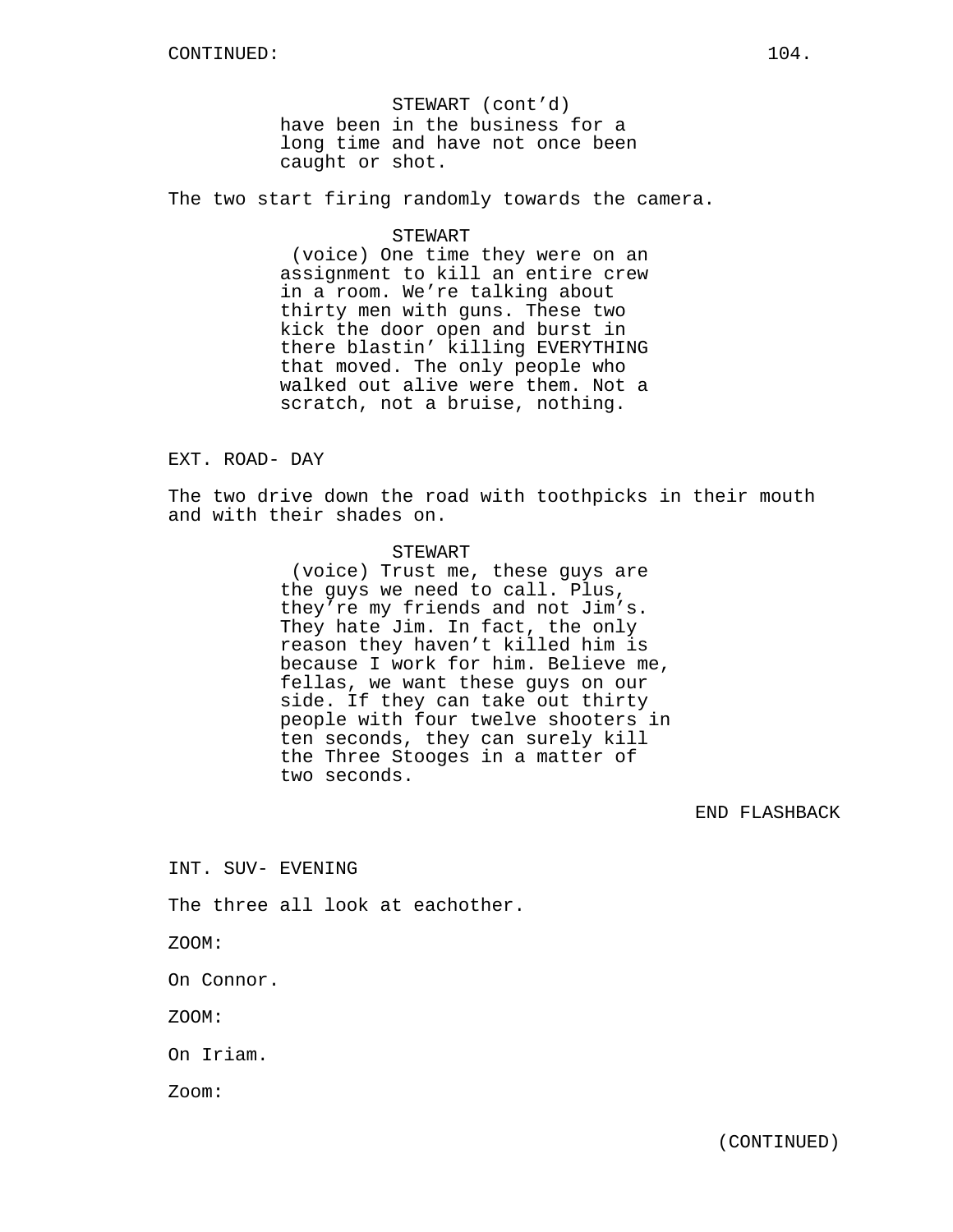On Stew.

CONNOR Let's go for it.

INT. HOUSE- EVENING

A man and a woman are standing in the kitchen.

The man is JESSIE.

The woman is BETTE.

JESSIE Doing anything tonight?

BETTE Nope. Why do you ask?

JESSIE Just wondering. I figured we could go see the guys later.

BETTE Well you can go. I think I'll just stay here and chill.

JESSIE You're no fun.

Jessie walks over to the fridge.

BETTE Hey, you can go out. I have to clean. We've gotta move tomorrow.

JESSIE Ah! Shit! I forgot.

BETTE Too much crack, bro.

JESSIE I laid off the crack pipe three years ago, hoe.

BETTE Then what's this?

Bette pulls out an inhaler.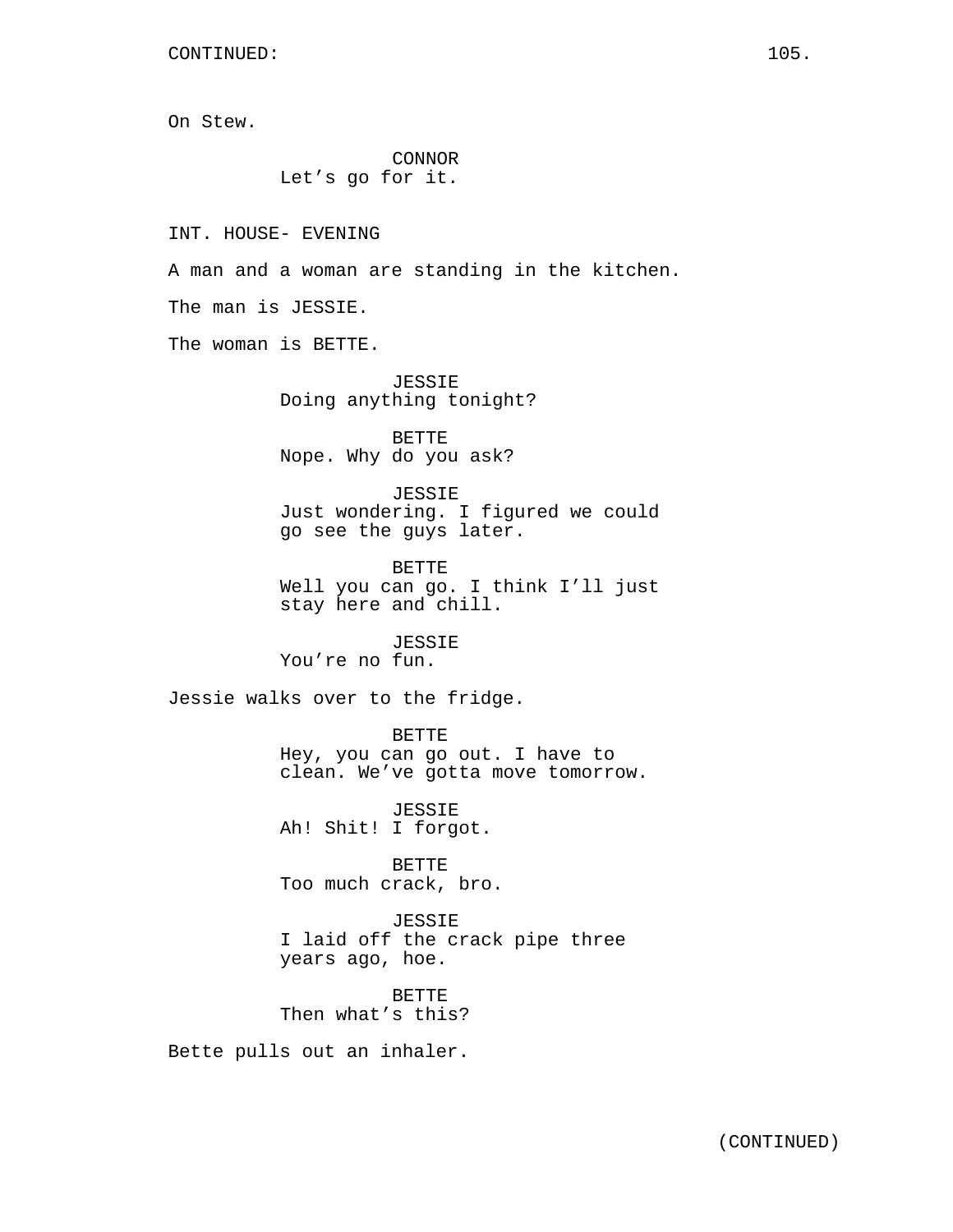JESSIE My inhaler. BETTE What's this? Bette opens it and there is "crack" inside. JESSIE Hey, that ain't mine. The phone rings. BETTE Yeah right. The two laugh. JESSIE It isn't! I'm telling you. Jessie picks up the phone. JESSIE Y-allo. STEWART (voice) Hey! Jessie! It's stew. JESSIE Ah! Stew. How are you. STEWART (voice) I've been better. Bette walks up to Jessie. BETTE Who is it. JESSIE It's Stew. BETTE HI STEW! STEWART (voice) Hi, Bette. Listen, you guys need to help us. We're in a tight spot.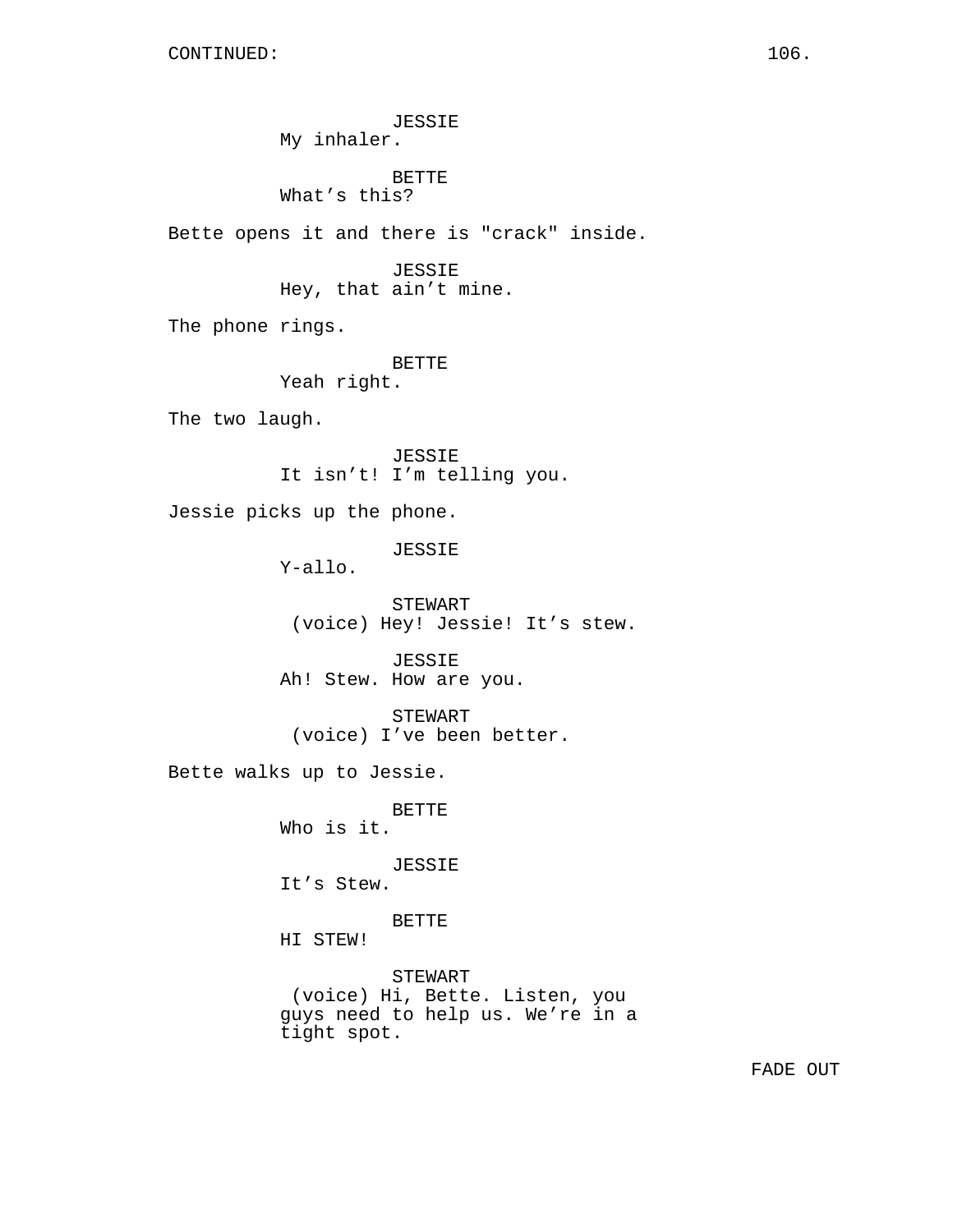INT. SHERIFF'S OFFICE- NIGHT

Stalin is sitting there with his hands over his head.

THE PHONE RINGS.

STALIN picks up.

#### STALIN

Yeah!

Pause.

STALIN Boyer's Country Club?! Now!? I'll be there. Don't tell anybody else about this! I'll go up there... alone.

FADE OUT

MONTAGE!

JESS AND BETTE WALKING DOWN A HALLWAY.

STEW, IRIAM, and CONNOR DRIVING DOWN THE ROAD.

FEET SHOT OF J&B WALKING.

JIMMY, AKIRA,AND ZEKE STAND IN THE BAR WITH MHAIRI TIED TO A SEAT CRYING.

J&B GRABBING GUNS.

IRIAM WRAPPING UP HIS FOOT.

STALIN DRIVING.

J&B GEARING UP. (ZOOMS & FOCUS)

JESSIE Father would be proud of us.

BETTE

Indeed.

JESSIE

Ready?

BETTE Let's kick some cowboy ass.

J& B WALK TO THE CAR WITH GUNS.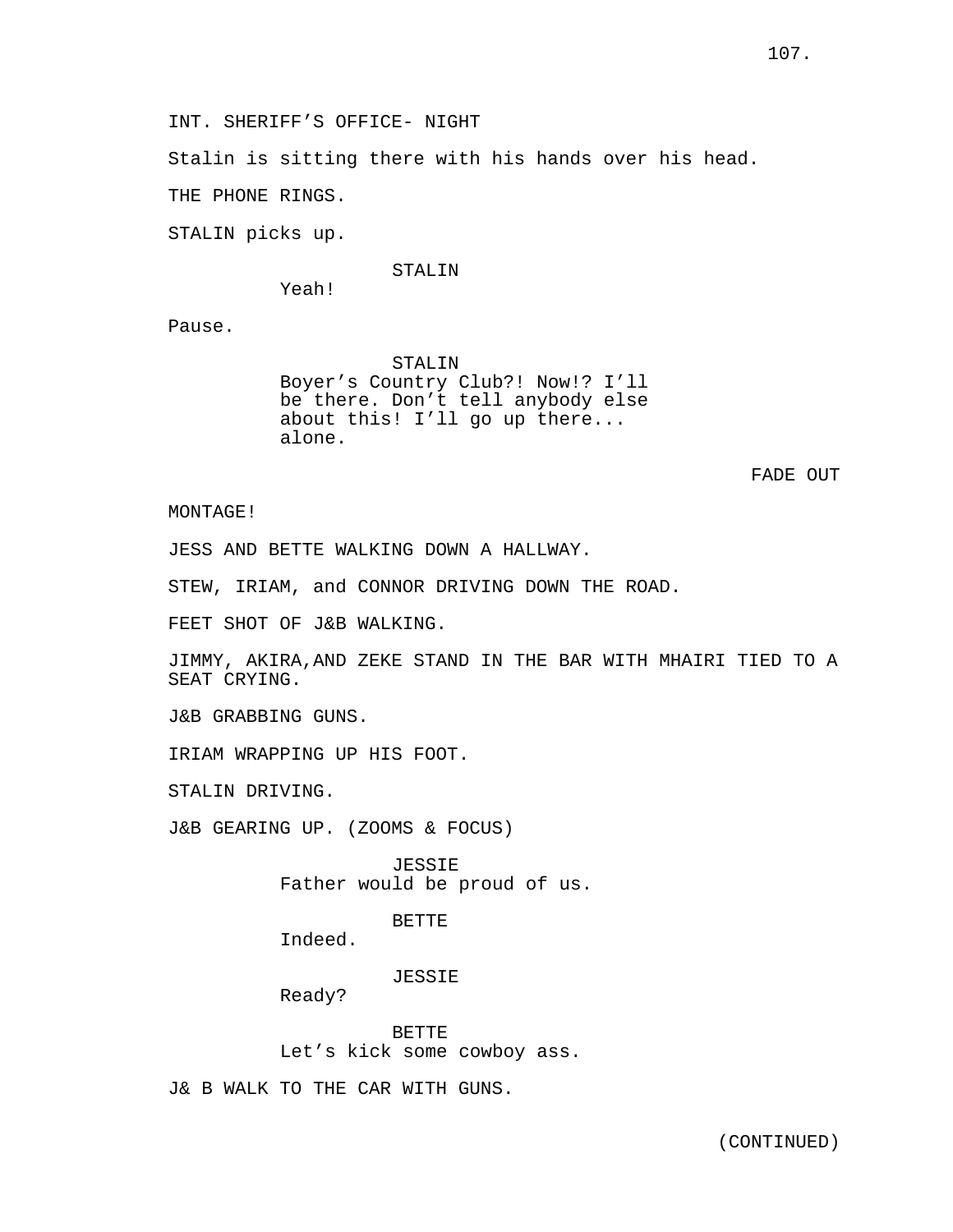JIMMY STARING AT THE DOOR.

ZEKE & AKIRA HIGH-FIVING.

MHAIRI CRYING.

EVERYBODY IN THE CAR IS HEADBANGING.

J&B ARE DRIVING TO BOYER'S.

STALIN IS DRIVING.

THE GANG IS INSIDE WAITING.

EXTERIOR OF BOYER'S.

CUT TO

EXT. BOYER'S COUNTRY CLUB- NIGHT

The place is fairly lit. Nobody will get within one hundred feet of there without being seen.

Akira and Zeke guard the door from the outside.

INT. BOYER'S COUNTRY CLUB- NIGHT

Jimmy sits across from Mhairi.

He is staring at her.

#### JIMMY

You are very pretty, do you know that? Extremely attractive. I'm surprised a moron like Iriam has good taste in woman. You would think he's be the kind of guy who goes for fat women... which disgust me beyond anything you can ever imagine. Do you know that if there were any fat people at this Country Club right now, then their five hundred pound fat-ass would be all over the floor, sprawled out---

MHAIRI Just shut up, will you?

Jimmy's eye twitches.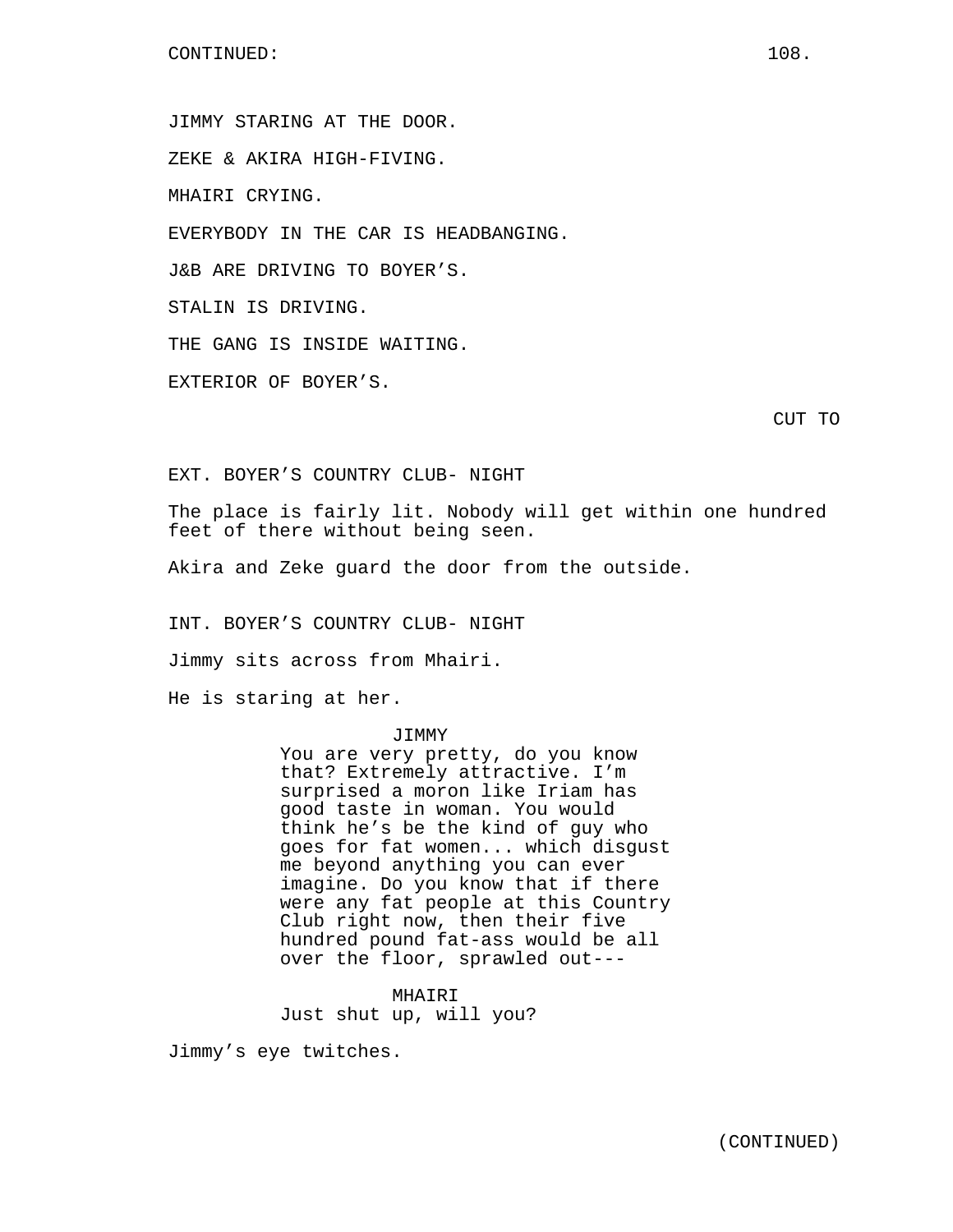JIMMY What did you just say to me?

MHAIRI

Shut... up.

Jimmy stares at her for a moment. Then stands up and walks away.

EXT. BOYER'S COUNTRY CLUB- NIGHT

Stew, Connor, & Iriam walk out of the bushes and look ahead. They see Akira and Zeke guarding the door.

> CONNOR Alright, now what?

> > STEWART

We wait.

IRIAM For what?! They're going to kill Mhairi!

STEWART We're going to wait for---

The bushes crunch and everybody ghasps and turns around.

Bette and Jessie walk out.

JESSIE Waiting for us, I assume.

STEWART Hey! What's up, man!

BETTE Kill now. Chit-chat later. Where are these ass clowns.

Iriam turns to Connor.

IRIAM I haven't heard the insult "ass clown" since today.

Connor shrugs his shoulders.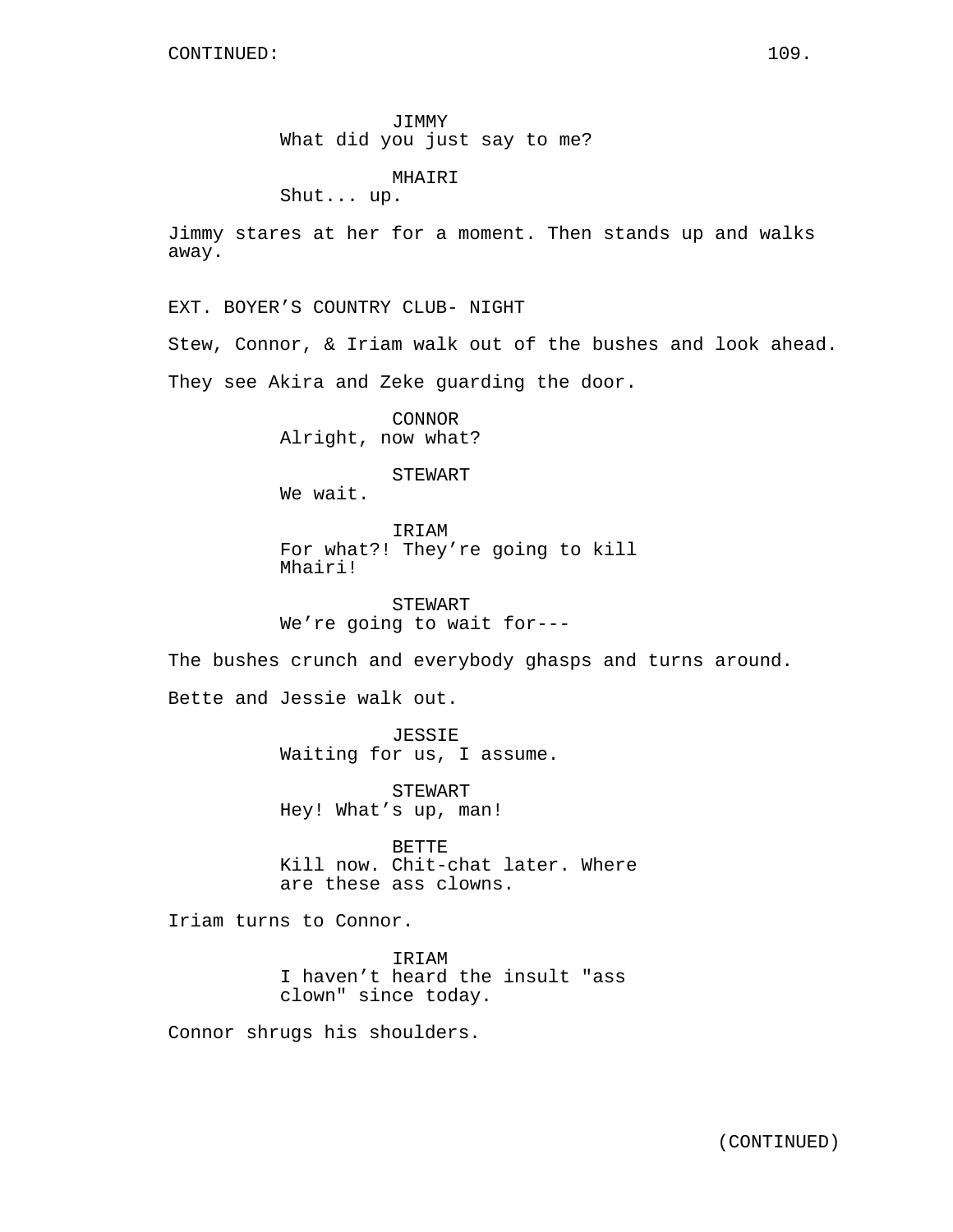JESSIE Alright, here's the plan. We'll go in through the ,back. The second we open that door, you three burst in there blastin. Got it?

BETTE Let's do this. Don't do anything till you hear the signal.

CONNOR Don't worry. We'll be right here.

Jessie and Bette run behind the Country Club.

CONNOR That was depressing.

STEWART

What?

### CONNOR

I don't know... I just thought... from what you told me... I don't know. i thought they'd be scarier.

IRIAM They have a shitload of guns! How much scarier can they be?!

CONNOR

Yeah but...

STEWART

Hush now!

CUT TO:

Jessie & Bette are leaning against the back door.

JESSIE You ready, sis?

BETTE Just like old times, bro.

Jessie stands up and...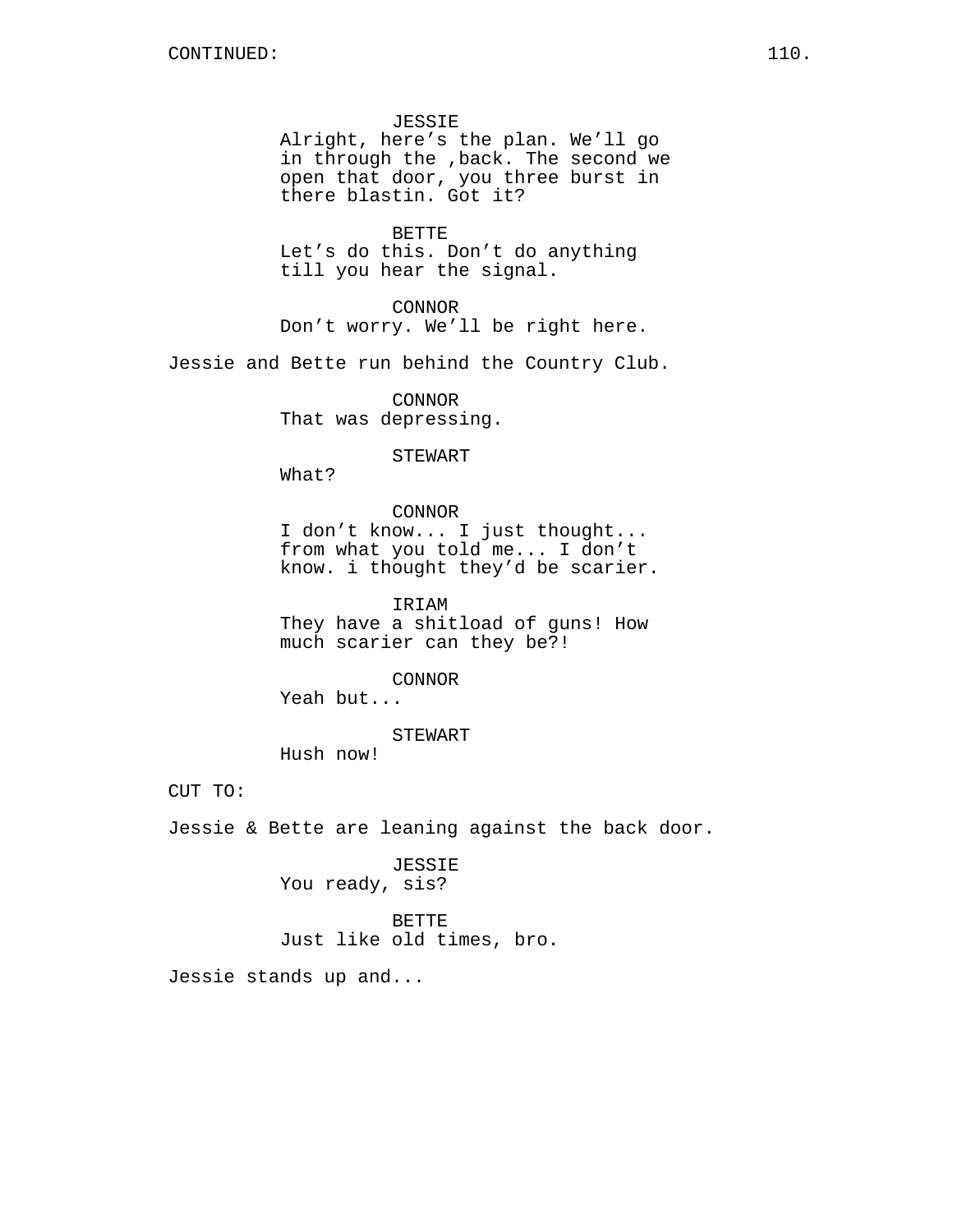INT. BOYER'S COUNTRY CLUB- NIGHT

... Kicks open the door and

BLAM BLAM!!!

They fall to the ground.

QUICK-ZOOM:

ON TWO BARRELS OF TWO GUNS!

CUT-AWAY:

Jimmy is standing there at the door, looking down at ghasping Jessie and Bette.

He steps over their bodies.

JIMMY

Jessie and Bette. The Siblings From Hell. How terrifying you two are. Look at you two... absolutely pathetic. You call yourselves hitmen?

JESSIE Fuck you, Jimmy.

JIMMY

Fuck me?

Jimmy stomps on Jessie's stomach wound.

JIMMY

I know about your legendary stories. You two aren't fooling anybody. Tell me, Jess... you never killed those men in that office, did you? There weren't really thirty guys either, were there? Just tell me... how many were there?

JESSIE

Three.

JIMMY That's what I thought. And what really happened, Bette?

Bette spits blood on Jimmy's shoes.

Jimmy looks at his shoes and sees blood on them.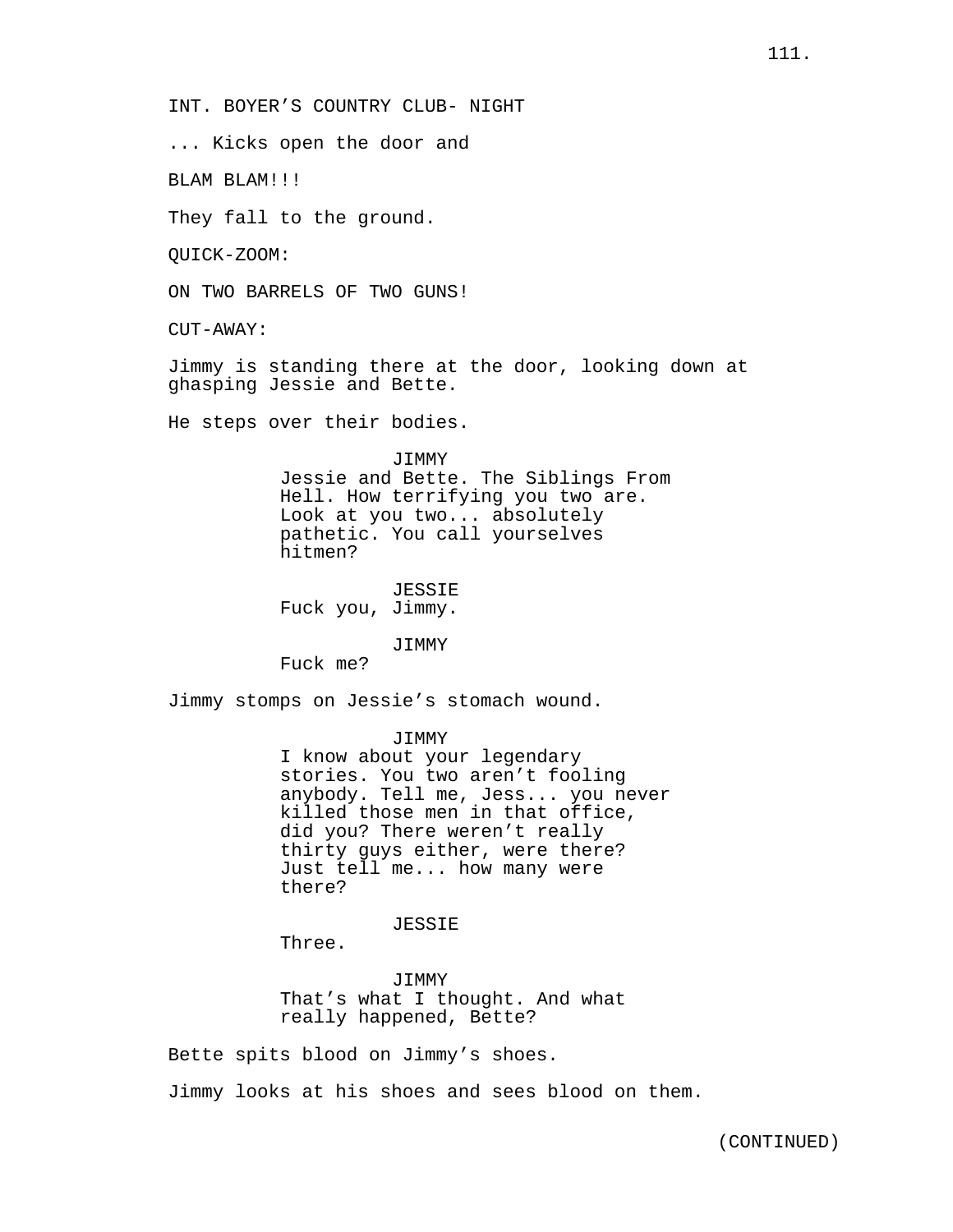JIMMY

You need me to refresh your memory? How about the fact that you hired somebody to kill them for you. Do you really think guilt would have set in that badly, you two? Do you think I feel guilty every time I kill pieces of shit like you... every single day? No... no i do not. See, there's a difference between people like you and people like me. Would you like to break this down into an allusion? How about let's get biblical for a moment: Let's say that I am god, for one moment. And you two are, lets say... Kane and Able. You both do something very bad... lets play with history and say you killed your mommy and daddy instead of Kane killing Able. God knew from the beginning that those two were killers. He knew that the two were going to grow up with the blood of a killer in each of them. He could have stopped them, but he chose to let them live. Until one day... Kane finally does decide to kill Able. This is when God has had enough of Kane. So God strikes lightning down upon Kane, killing him. Now... if god knows everything that will ever happen... why didn't he kill Kane back when he was a child? He wanted to watch him grow. He wanted to laugh at the illusion that Kane brought upon himself, thinking he was a cold blooded killer. Maybe god wanted a challenge, maybe he was busy. Either way, Kane grew up to be one of the greatest killers of his time, and god kills him with the snap of his fingers. He kills as he wishes, just like me. So let's say that I am God for a moment... and lets say that this is the lightning.

Jimmy shoots them both in the head at the same time with two guns.

Jimmy walks away.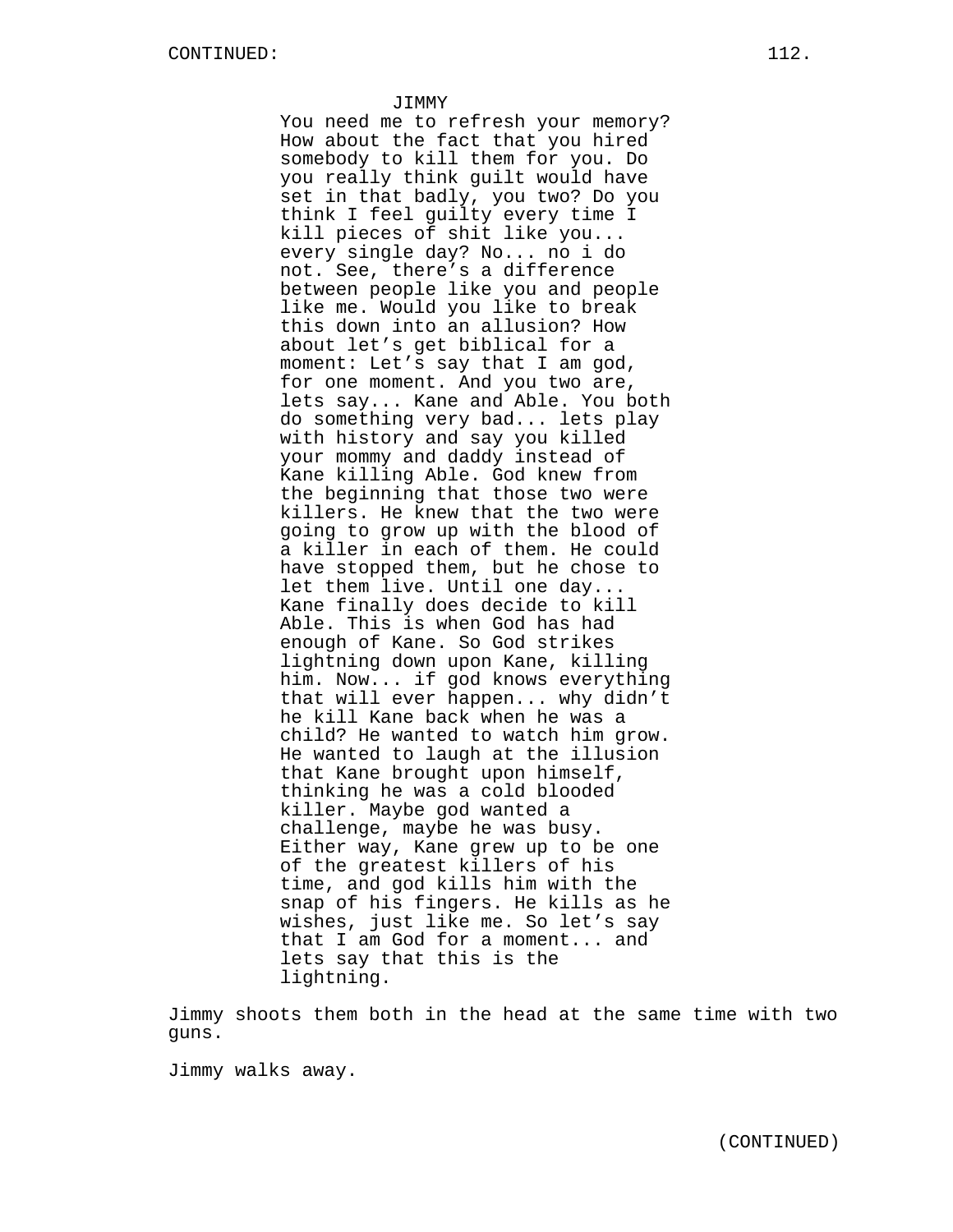JIMMY Fucking amateurs.

EXT. BOYER'S COUNTRY CLUB- NIGHT

Stew stops after hearing the gunshots. He quickly runs back towards Connor and Iriam.

Stew stares at Connor and Iriam.

CONNOR

Well?

STEWART They're dead.

CONNOR Is there a plan B?

STEWART

 $N_{\Omega}$ .

CONNOR So we're fucked?

STEWART

Yea...

IRIAM Guys... there's always a plan B.

STEWART

Yeah, there is always run in like a bunch of maniacs and get shot and die. That always seems to work.

IRIAM I have a better plan B.

CONNOR Oh, look who's James Bond all of a sudden!

IRIAM

What are you talking about?! I have a plan and I want you to acknowledge it!

CONNOR Your stupid ass plan can be no better than going in there and getting shot up!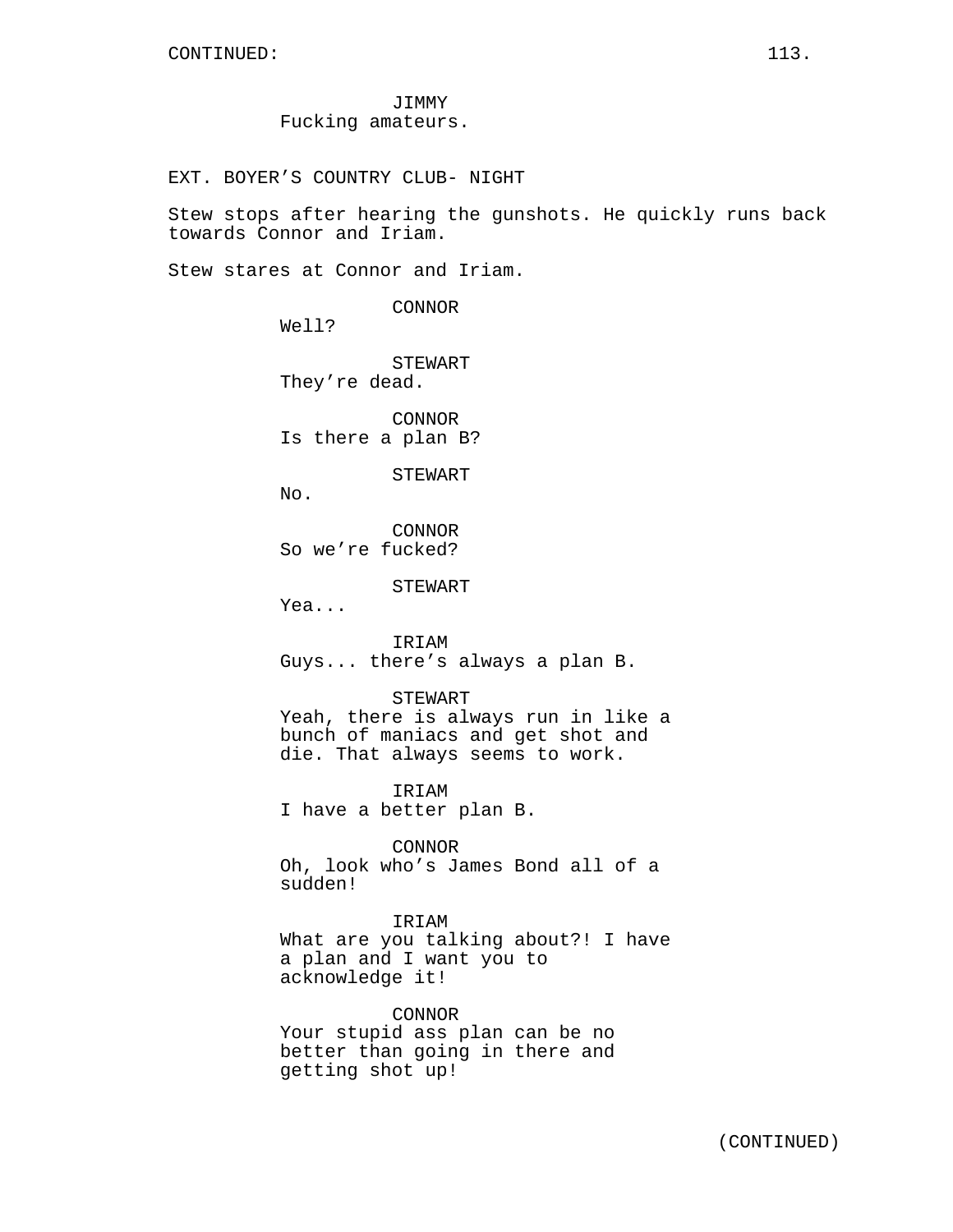IRIAM

No! Guys... listen. i have a plan. We sneak in there with disguises, snatch Mhairi, and get out of dodge before they see us and BAM! We're back in business!

There is a moment of silence.

STEWART That's a stupid plan.

CONNOR Yeah, that's a horrible plan.

Iriam does his "sad lip" thing.

STEWART Well, we're screwed now that Jessie and Bette are dead.

CONNOR Come on, Stewie... have faith in us... we're not THAT unexperienced.

Connor points up to a window with a ladder leading up to it, and there is a light on.

INT. BOYER'S COUNTRY CLUB- NIGHT

Jimmy is sitting across from Mhairi.

JIMMY I thought I should tell you now, you better hope your pals come, because if they don't... you're a dead bitch.

#### MHAIRI

Well then you better kill me now because he doesn't love me. It was a one night stand. You can sit there all night, but I promise you they will NOT walk through that door.

JIMMY One night stand, eh? How much do you cost?

Mhairi stares at Jimmi.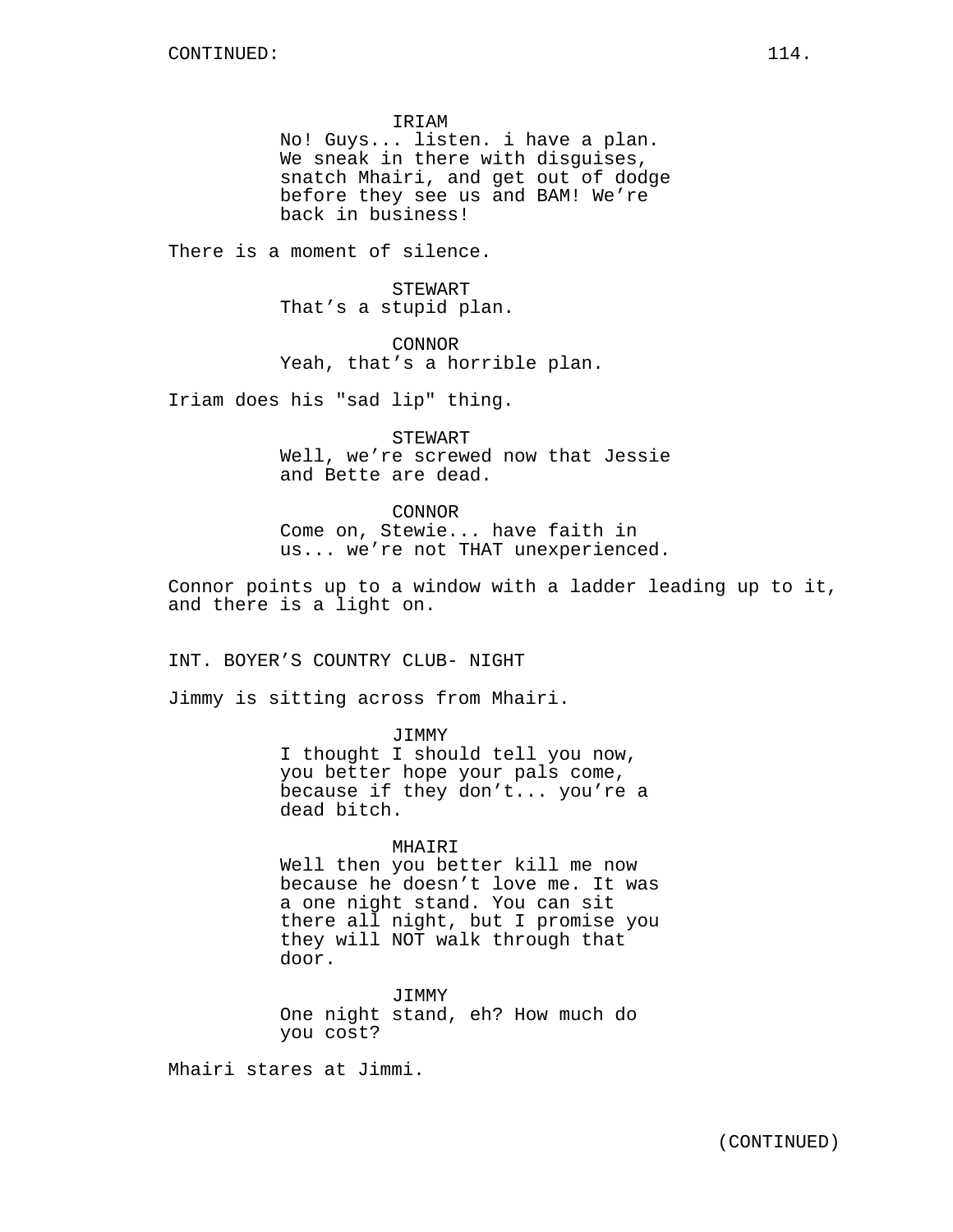CONTINUED: 115.

# MHAIRI Go to hell.

Mhairi spits on Jimmy.

Jimmy wipes the spit off of his face, then SLAPS Mhairi.

INT. COSTUME ROOM- NIGHT

Everybody turns their heads in the same direction hearing Mhairi scream.

Iriam pulls out his gun.

IRIAM LETS KILL!

Iriam steps forward.

Stew holds him back.

**STEWART** Just wait a minute!

IRIAM Wait a minute?! They could be.... you know-ing her down there!

#### STEWART

That may be, but we can't just run down there and start pulling triggers! We have to think this through.

IRIAM I thought this through, let's kill the ass clowns!

Connor backs into a closet.

The door opens.

Connor turns around and looks inside the closet.

STEWART We don't know a dang thing! Jimmy is short tempered and has a very itchy trigger finger, right now, he's so mad I guarantee you he will kill anything that moves!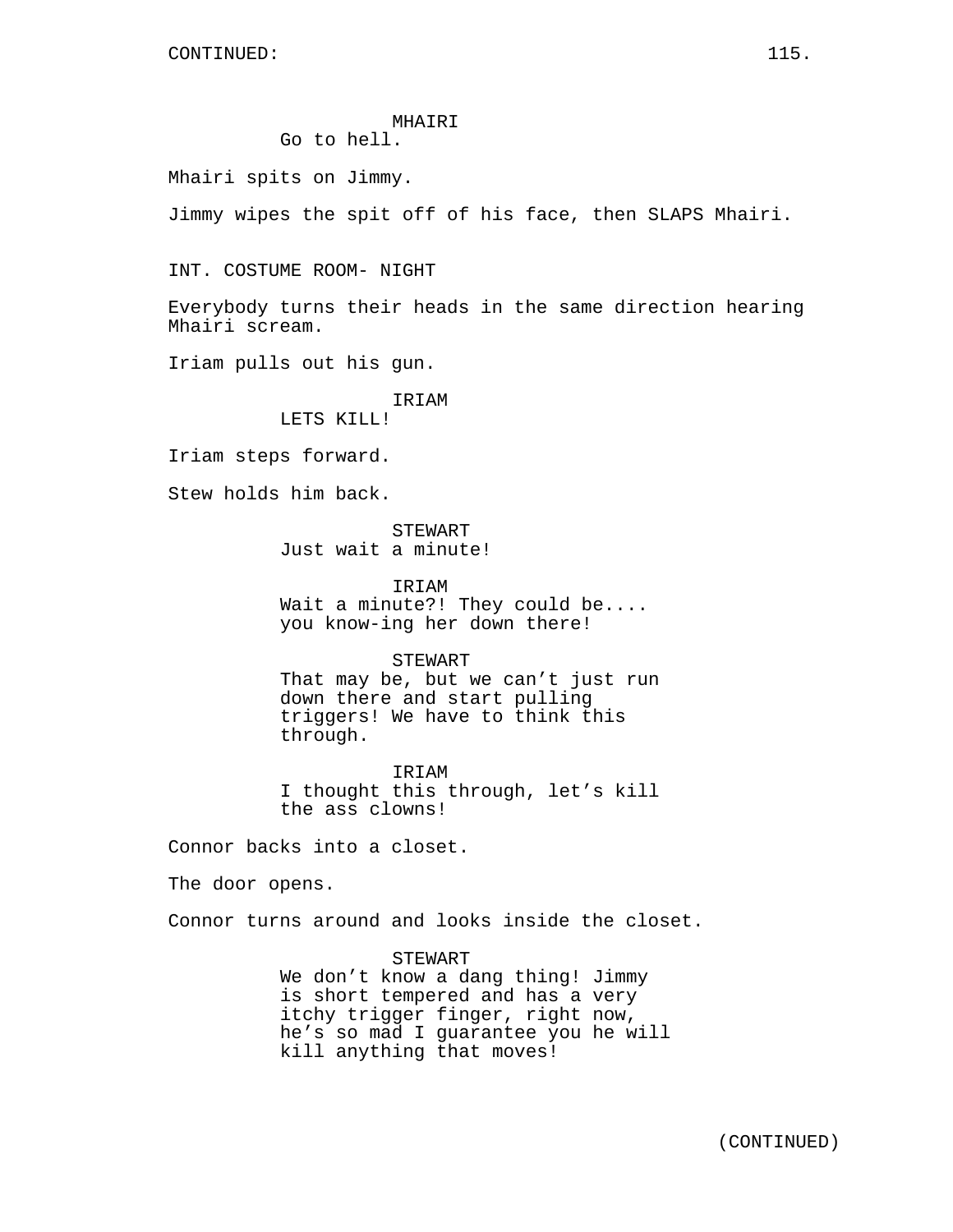INT. BOYER'S COUNTRY CLUB- NIGHT

MONTAGE!!!

Slow-Mo:

The three come out of the costume room.

They are dressed as Indian belly dancers. They have cloth hiding their faces, just their eyes are showing, and they are staring into the eyes of the devil.

PAN:

Across from Iriam to Stew.

They begin to walk down the stairs.

JIMMY staring outside the door, waiting for the three to march in, expecting a western stand-off.

MHAIRI sitting there with a red mark on her face where Jimmy slapped her.

IRIAM staring at Jimmy.

CONNOR staring at Jimmy.

STEW staring at Jimmy.

MHAIRI stares at the three "women" coming down the stairs and rolls her eyes.

PAN: to Jimmy as he turns around, seeing the girls, and standing straight up, amazed at how beautiful they look.

CLOSE-UP:

ON THE THREE.

WIDE:

THE THREE WALKING DOWN THE STAIRS.

CLOSE UP:

ON IRIAM

CLOSE UP: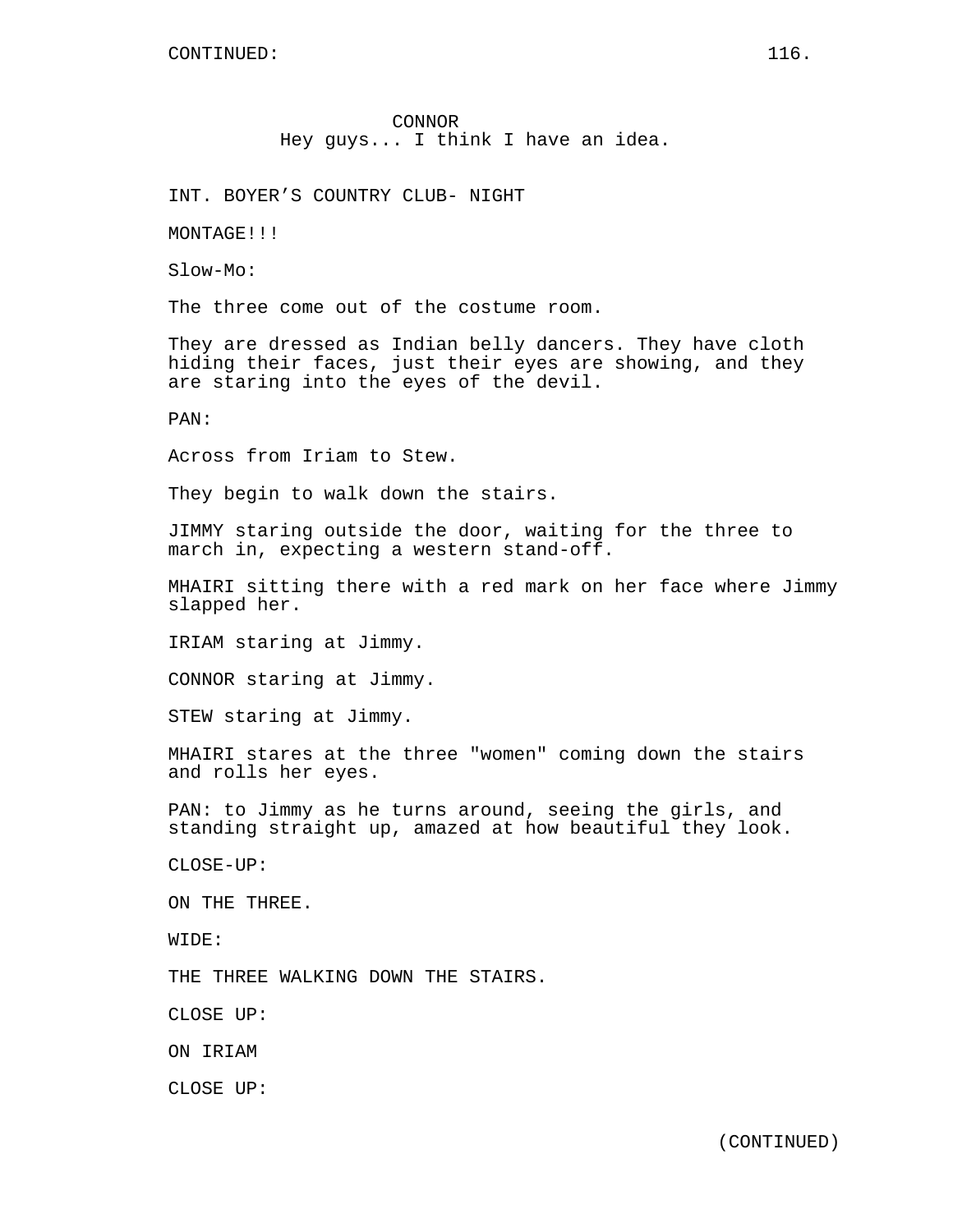ON CONNOR

CLOSE UP:

ON STEW

CLOSE UP:

ON JIMMY

CLOSE UP:

ON MHAIRI.

EXTREME WIDE:

OF EVERYBODY INSIDE.

EXTREME CLOSE-UP:

IRIAM'S ENRAGED EYES.

CONNOR'S BLUE EYES.

STEW'S FEARFUL EYES.

EXT. BOYER'S COUNTRY CLUB- NIGHT

Stalin is up against the wall of the outside of BCC with his gun out and ready for battle.

AKIRA is standing there outside the door keeping guard.

ZEKE is standing out there too.

Stalin turns a corner, sees them, and then goes back around the corner.

INT. BOYER'S COUNTRY CLUB- NIGHT

The three are at the bottom of the stairs and making their way to Jimmy and Mhairi.

CLOSE UP:

Of the three walking towards Jimmy.

CLOSE UP:

On Jimmy and Mhairi.

WIDE: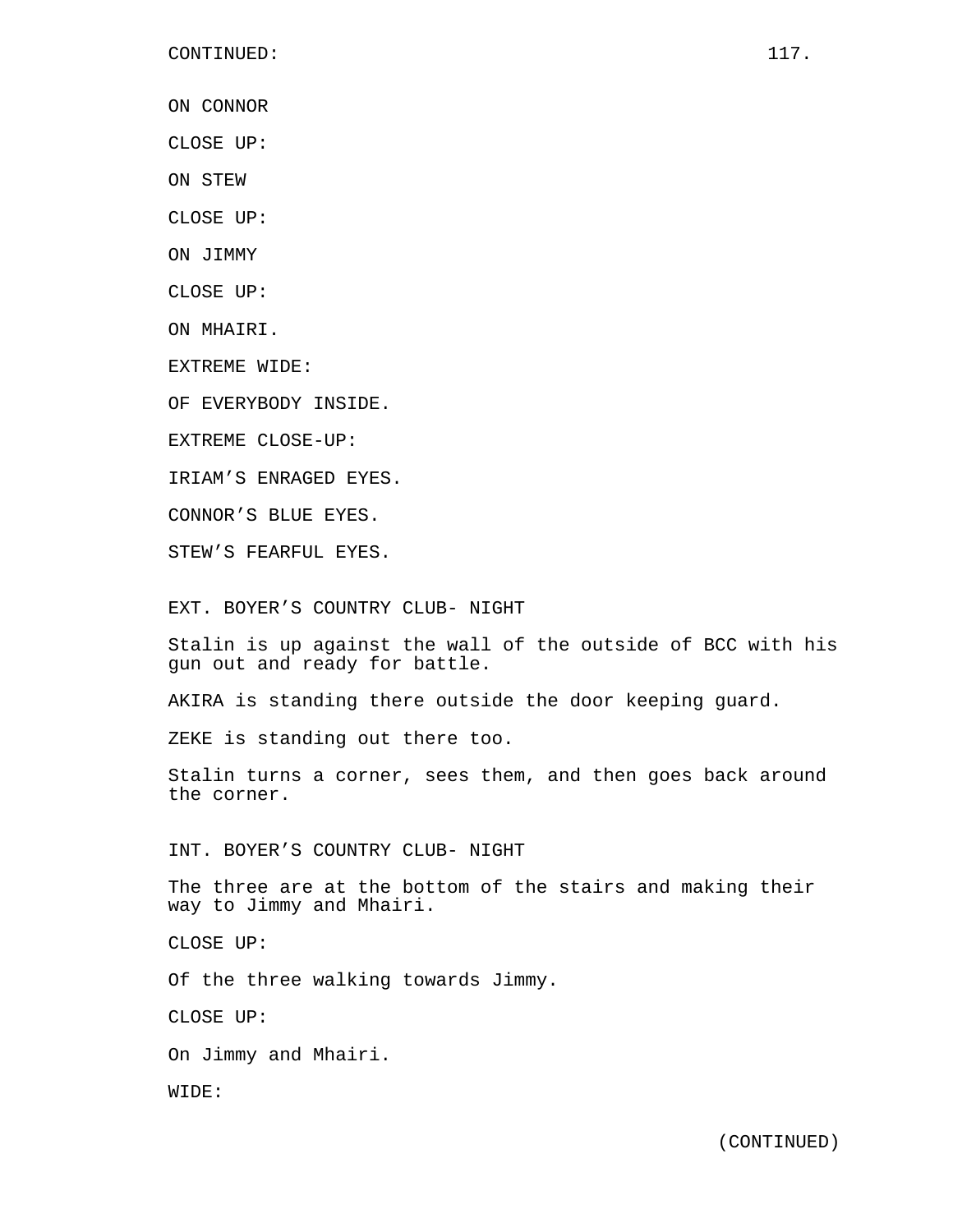OF EVERYBODY.

Iriam gets right up to Jimmy and stares him in the eyes, full of rage.

EXTREME CLOSE-UP:

OF IRIAM'S EYES.

EXTREME CLOSE-UP:

Of Jimmy licking his lips.

CLOSE-UP:

Of Mhairi rolling her eyes and looking away from the sluts.

CLOSE UP:

JIMMY.

IRIAM.

CONNOR.

STEW.

AKIRA.

ZEKE.

STALIN.

EXTERIOR SHOT OF BOYER'S COUNTRY CLUB.

MONTAGE ENDS!!!

Jimmy grabs Iriam's hips and presses his hips against them.

JIMMY Normally I don't fool around with girls when I'm on duty... but I think for you three, I'll make an exception...

Jimmy lets go of Iriam.

Iriam backs off, being the homophobic that he is.

JIMMY So... you three... dance.

Their eyes widen.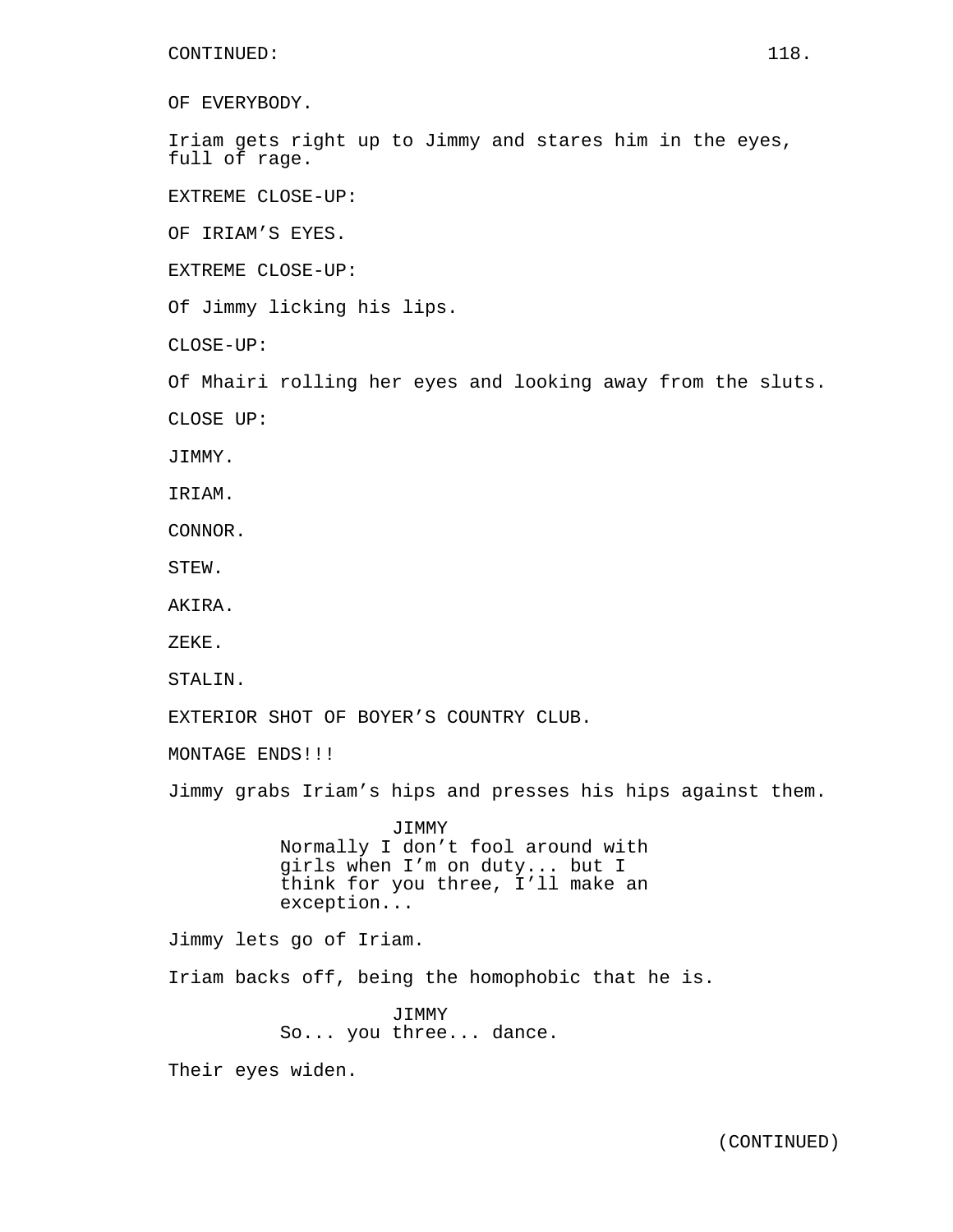CONNOR (high pitched) Dance?

JIMMY You ARE dancers, right? Dance for me.

Jimmy sits down and watches the three.

The three look at each other.

JIMMY Hey, Akira! Zeke! Come on in here! Looks like the owner of this dump brought us some fun.

Akira and Zeke walk into the building.

AKIRA

Woo hoo!

ZEKE Get-R-Done!

The two HIGH FIVE!

BOTH NAILED IT!

JIMMY Boys, less talking, more watching.

The three stand there, not knowing what to do.

JIMMY Come on, don't keep a drooling crowd waiting.

Mhairi looks at Iriam.

Iriam looks back at her.

He winks at her.

Her eyes widen.

IRIAM (high pitched) come on, boys...

Stew's & Connor's eyes widen at him saying "boys"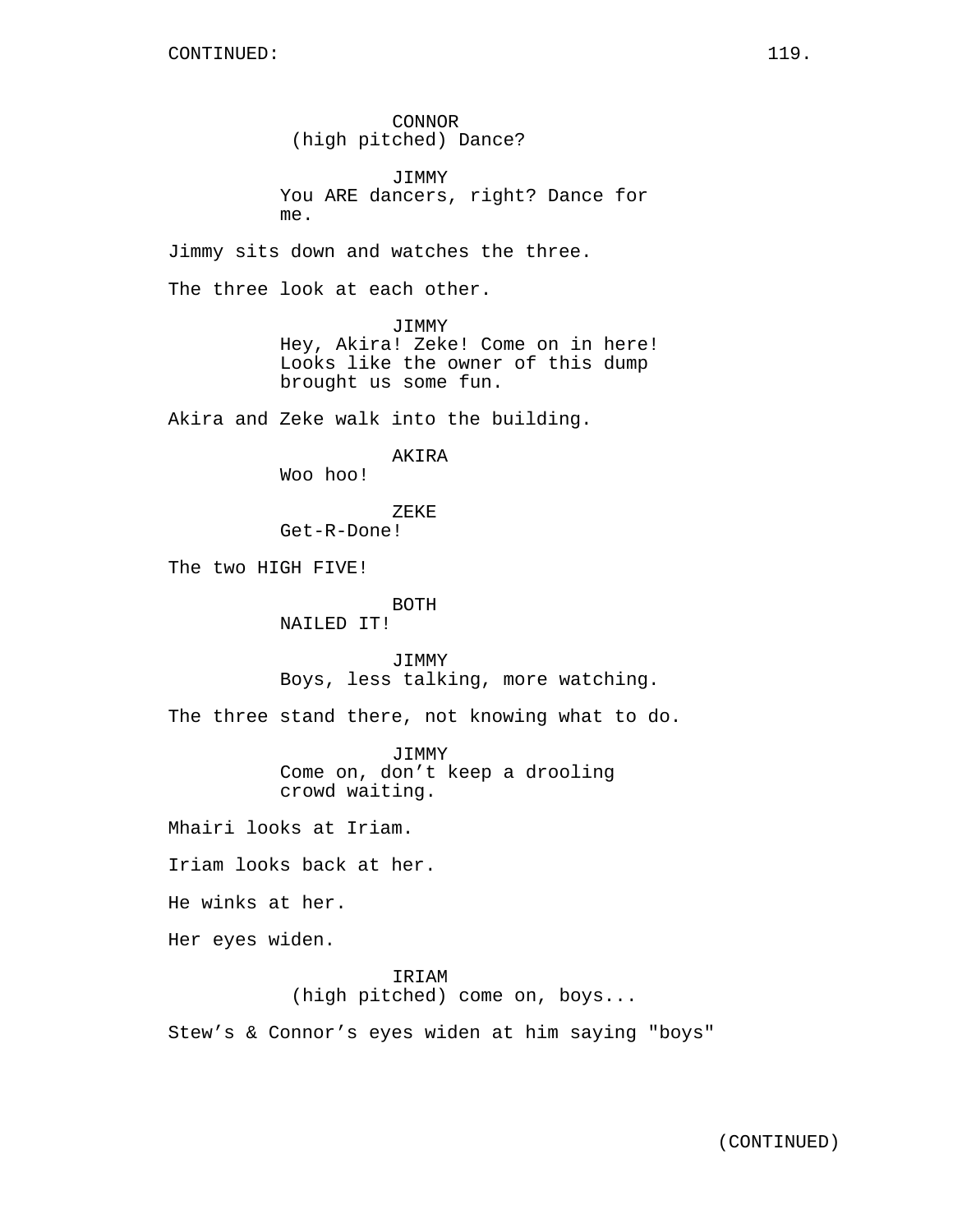IRIAM (high pitched) Boystona and... Akira.

Zeke looks at Akira and laughs.

ZEKE Akira really is a girl's name.

AKIRA Shut it, Zeke.

ZEKE

Sorry.

Zeke giggles.

The "girls" begin to dance.

They dance the worst dance anybody has seen danced.

But the boys seem to like it.

ZEKE Take it off!

AKIRA Show us your tits!

BOTH Nailed it!

They HIGH FIVE!

Connor's head cloth falls off.

Connor looks down at it.

Iriam looks at Connor.

Stew Looks at Iriam.

Jimmy, Zeke, and Akira's jaws are dropped.

CONNOR

Uh oh.

### JIMMY What the fuck!

Jimmy draws his guns. He points one at Connor, and one at Iriam.

Akira grabs Stew and drags him away.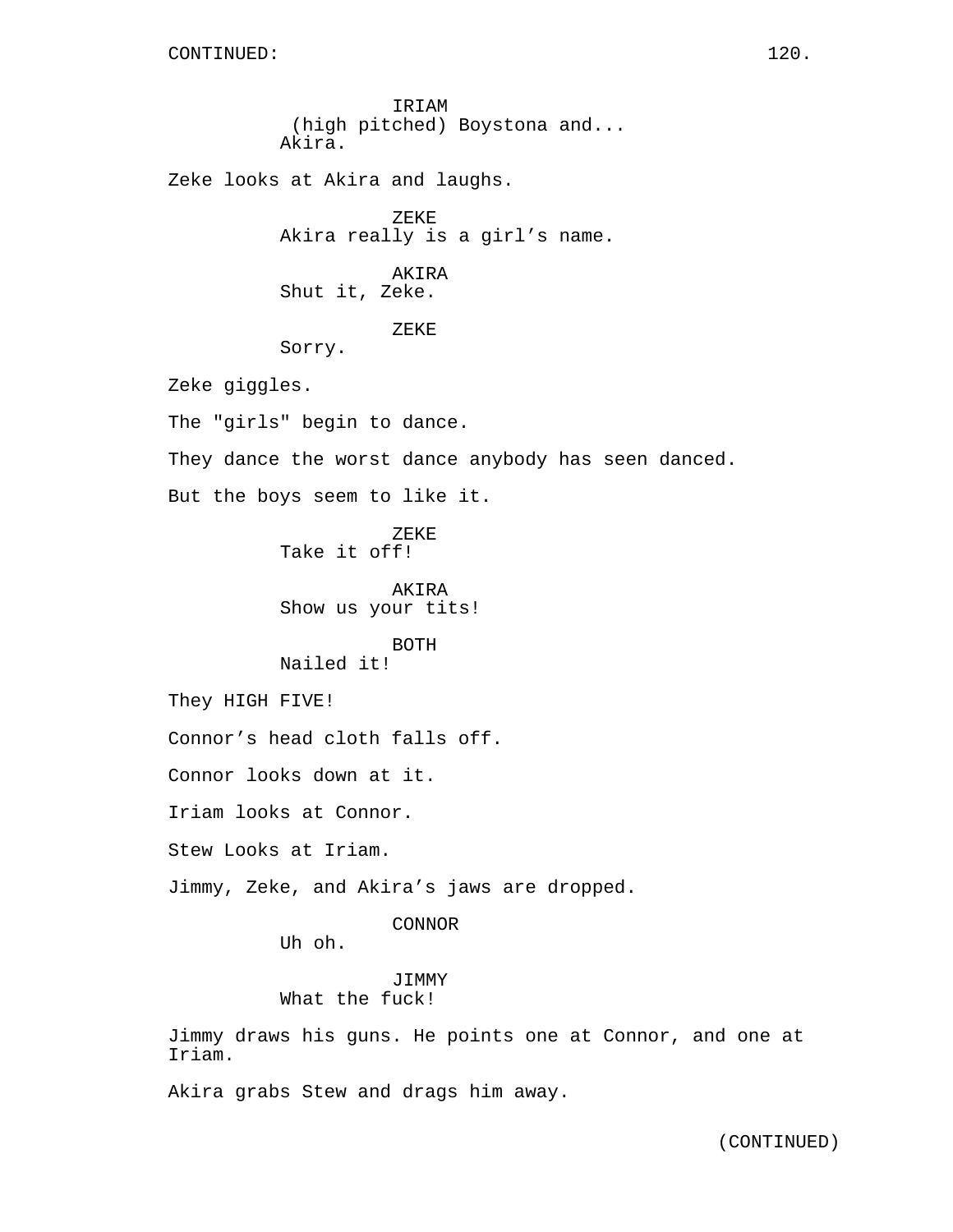JIMMY So, we finally meet.

IRIAM Jimmy Orwell.

JIMMY Ass Clown.

IRIAM That's Iriam to you.

JIMMY Well, at least you kept your word.

IRIAM Well, there's a first for everything.

JIMMY Unfortunately for you, It's going to be your last.

Stalin runs in and fires at Jimmy.

Jimmy rolls out of the way and takes cover behind a desk.

Akira and Zeke jump behind the bar and start firing at Stalin.

Stalin runs into a room to reload.

# AKIRA

Who is that?

Jimmy comes out form behind the desk.

Stalin comes out from the room and fires some more.

Iriam Draws his gun and fires two shots at Jimmy, but then gets shot at by Akira, so he jumps behind a table.

Connor runs into the back room.

Stew is lying on the floor, playing dead, praying that a bullet doesn't hit him.

Akira and Zeke stop to reload.

Stew quickly gets up, grabs a wooden chair leg, jumps over the bar, and hits Akira and Zeke over the head with it.

Jimmy and Stalin come out to the floor.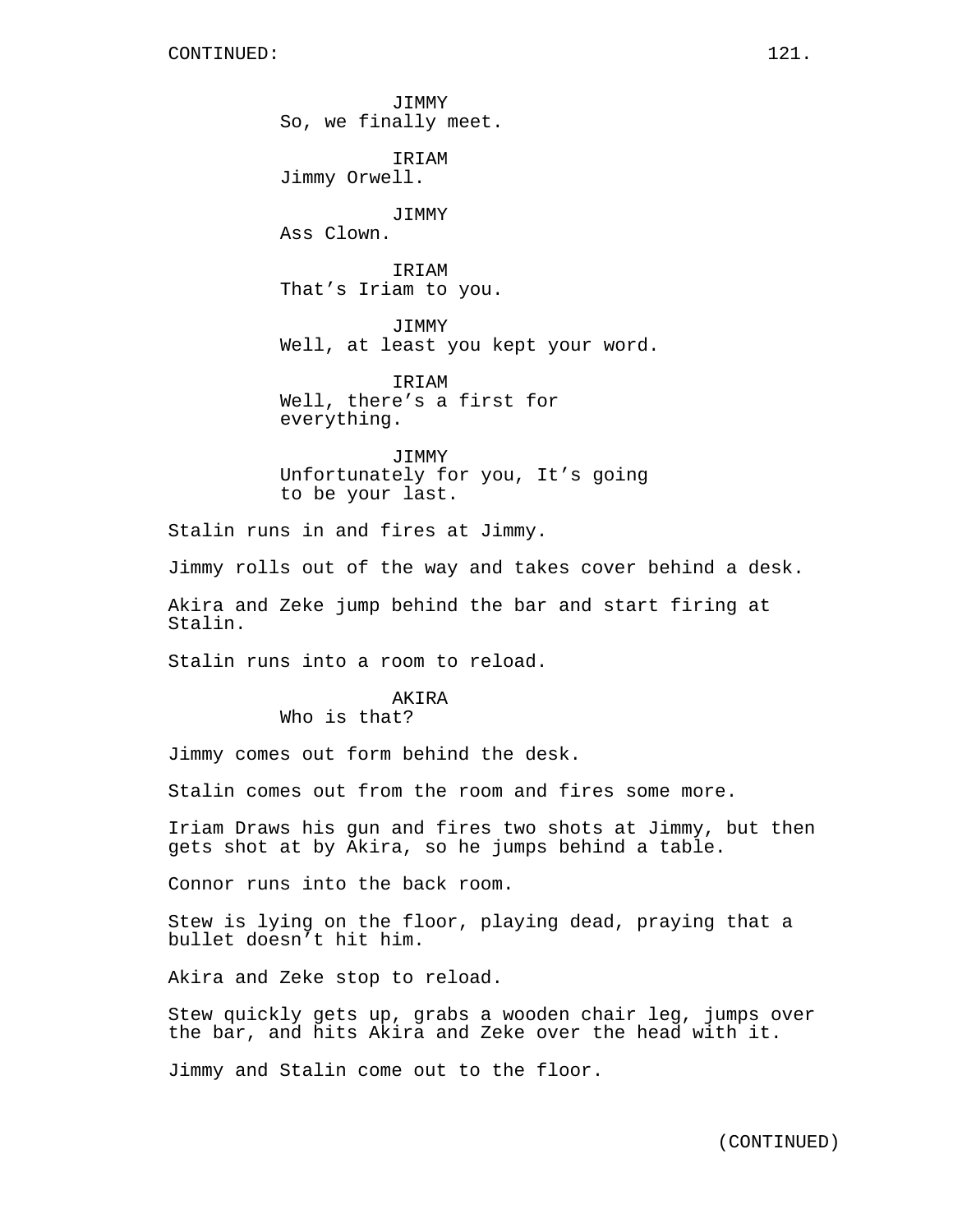JIMMY Sheriff Stalin. Nice to meet you.

STALIN Jimmy Orwell... pfft.

JIMMY Took you a few years to find me, didn't it?

STALIN I had bigger fish to fry.

JIMMY

Right.

CLICK!

IRIAM stands behind Jimmy with a gun aimed at his head.

Stalin takes his gun and points it at Iriam.

STALIN

Ah, you must be Iriam. The idiot who robbed the bank earlier today.

IRIAM

Yeah. What makes you so happy. You have a gun pointed at you.

## STALIN

Because no matter how this turns out, both of the bad guys end up dying. Jimmy-boy, here decides to shoot me, reflexes will make me pull my trigger, killing your stupid ass, and you will do the same when you are shot. So no matter what happens to me... I win.

STEWART You're half right, Sheriff Stalin.

Stew has his gun drawn on Jimmy.

STEWART Except I'll be the one putting this bullet in Mr. Orwell's head.

STALIN How fascinating.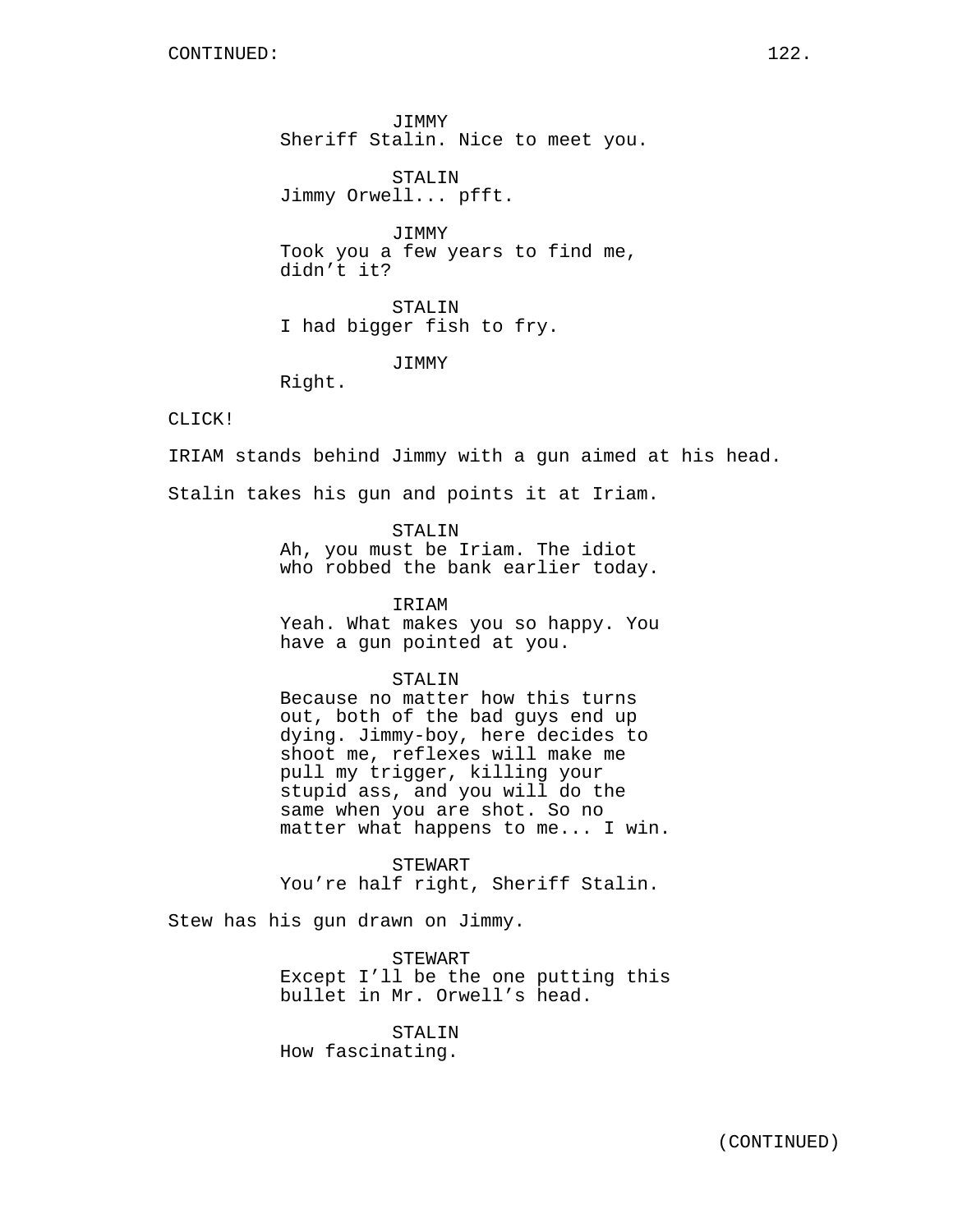JIMMY Only one little problem with your plans... you two need to be alive for your plans to work.

Jimmy quickly draws a second gun from his side.

BLAM! Shoots Stalin.

BLAM! Shoots Stew.

Jimmy turns around.

Iriam points his gun at Jimmy.

Jimmy looks down the barrel of the gun.

CLICK! No bullets.

Iriam drops his gun and puts his hands in the air.

JIMMY Iriam... can I give you a little word of advice? You need bullets in your gun if you want to kill somebody.

IRIAM Thank you for that pleasant reminder.

AKIRA and ZEKE stand up, holding their heads.

Jimmy aims his gun at Iriam.

JIMMY Boys! On the count of three, we blast his cowboy John Wayne lovin' ass into the next world.

AKIRA AIMS HIS GUN AT IRIAM.

JIMMY

ONE...

ZEKE AIMS HIS GUN AT IRIAM.

MHAIRI STARES AT IRIAM.

JIMMY

TWO...

IRIAM CLOSES HIS EYES, FOR HE IS READY TO DIE.

(CONTINUED)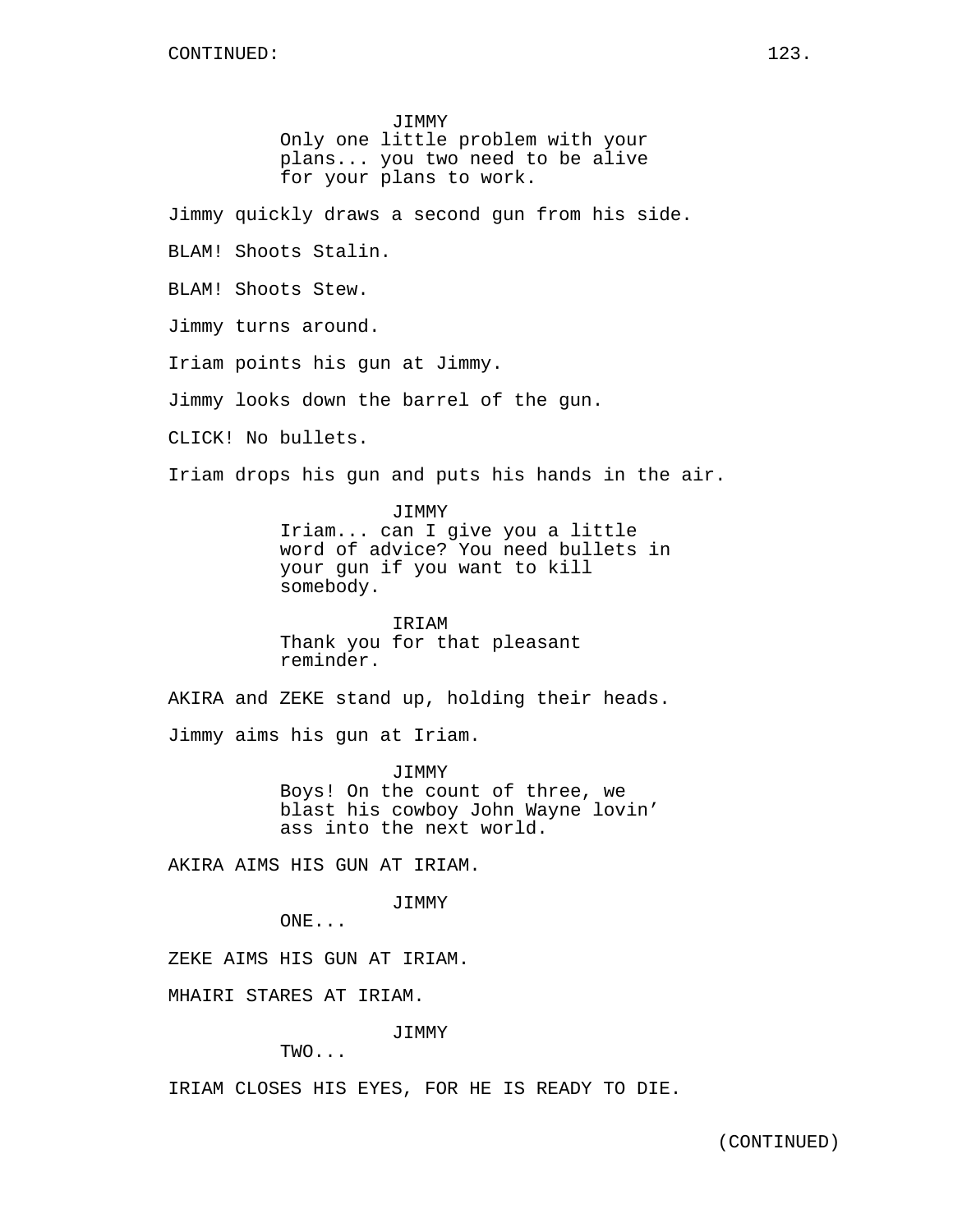MHAIRI SHEDS A TEAR.

[SLOW-MO] CONNOR KICKS THE BACK DOOR OPEN. HE DRAWS TWO GUNS AND RUNS TOWARDS JIMMY.

# CONNOR YEE-HAW, BITCHES!

CONNOR AIMS THE TWO GUNS AT JIMMY.

JIMMY TURNS AND FACES CONNOR.

JIMMY CLOSES HIS EYES.

IRIAM OPENS HIS.

CONNOR FIRES.

AKIRIA AND ZEKE (WHO ARE BEHIND HIM) FALL TO THE GROUND DEAD.

Iriam grabs both of Jimmy's guns.

Jimmy turns and looks at Iriam.

IRIAM Lower your gun, Connor.

Iriam takes out all of the bullets in each gun. He only puts one in each gun.

> IRIAM Lets settle this the right way.

Iriam hands Jimmy a gun.

Iriam backs to the one end of the room.

JIMMY walks to the other end.

CLOSE UP:

IRIAM'S FACE.

CLOSE-UP:

JIMMY'S FACE.

CLOSE UP:

CONNOR'S FACE.

CLOSE UP: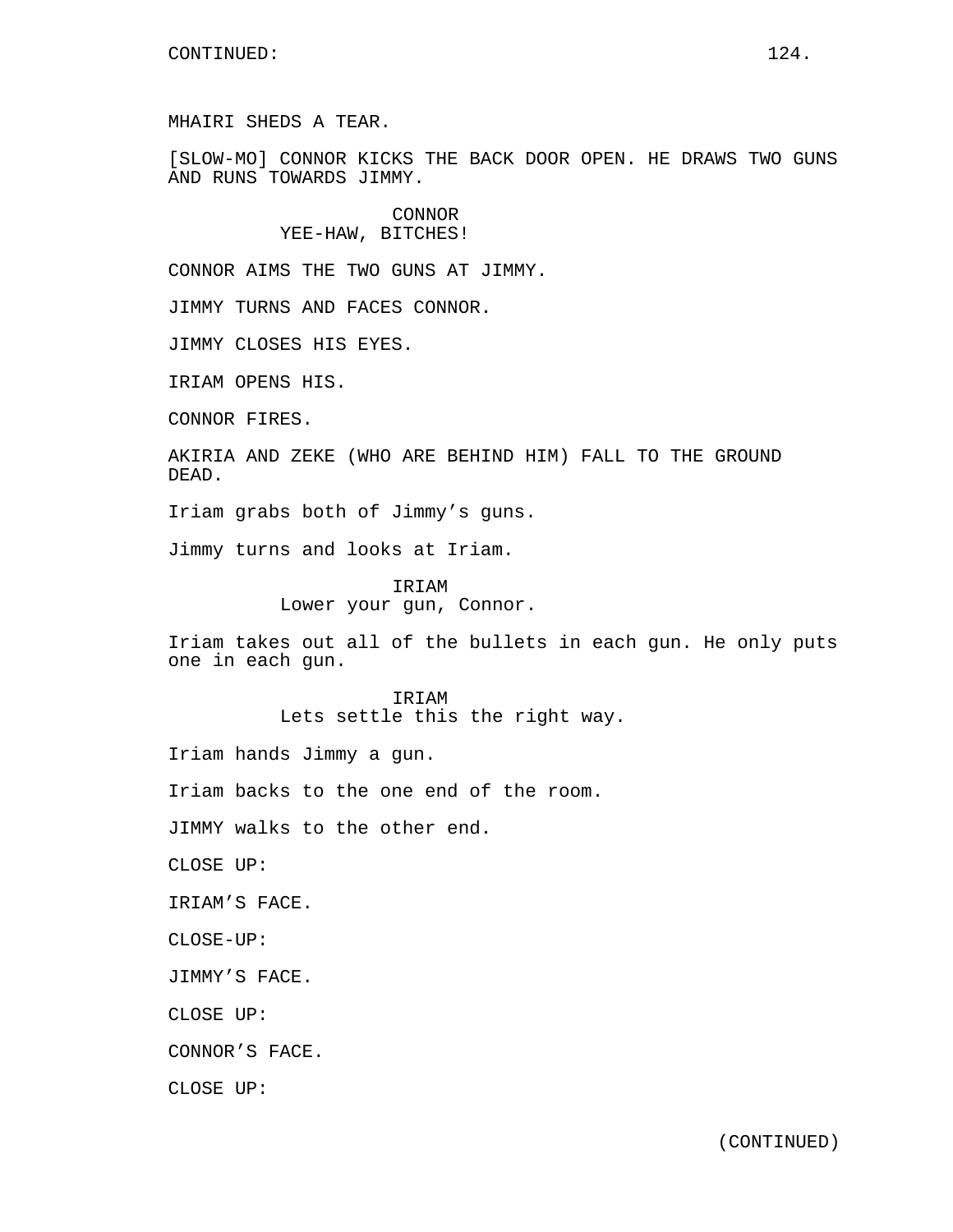MHAIRI'S FACE.

EXTREME CLOSE UP:

IRIAM.

JIMMY.

GUNS.

CLOCK.

EYES.

LIPS.

FLOOR SHOT:

FACING JIMMY.

FACING IRIAM.

FLASHBACK SHOTS MATCHING SHOTS TAKEN NOW.

Iriam is looking at this as a rematch to the time he killed his brother. Exactly the same situation, except he knows they're both real guns.

FLASHBACK SHOTS.

WIDE. EYES. GROUND. FACE.

NOW SHOTS MATCHING.

THE CLOCK STRIKES 8:00 PM!

THE BELL DINGS.

BLAM!

JIMMY FIRES FIRST.

BUT IRIAM SPAN OUT OF THE WAY AND TURNED AROUND AND:

BLAM!!!!!!!!

RIGHT THROUGH JIMMY'S HEAD!

Jimmy flies back into the wall from the force of the bullet.

Iriam stands and stares at Jimmy's body in amazement.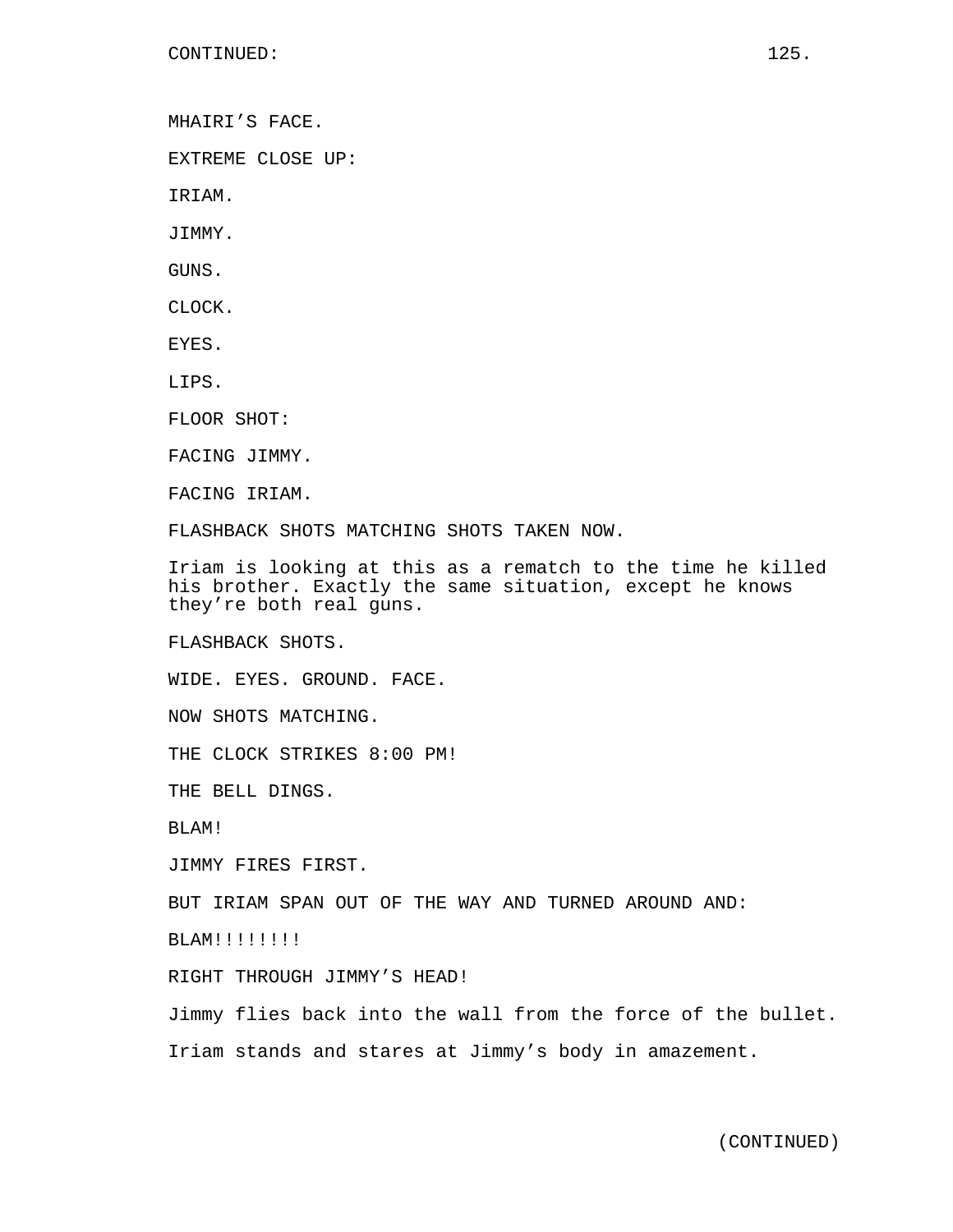IRIAM Who's the best gun in the West?! This man is!

Iriam points to himself.

Iriam sees Mhairi.

They look into eachother's eyes.

Iriam runs over and unties her from the chair.

She stands up and we PAN AROUND THEM as they hug. She then kisses him passionately.

> IRIAM Wow, I think I've died and gone to western heaven.

Connor hears moans.

He looks down and sees Stalin trying to get up.

CONNOR Mr. Stalin! You're alive!

STALIN That's Sheriff Stalin to you.

CONNOR Well sorry.

STALIN Would you try telling me what the fuck happened?

IRIAM and MHAIRI are still kissing eachother... so happy to see eachother.

> IRIAM I'm so happy to see you!

MHAIRI Me too. I thought I'd never see you again. I thought you stood me up and used me.

IRIAM I'm not that kind of guy, I'm a Libra.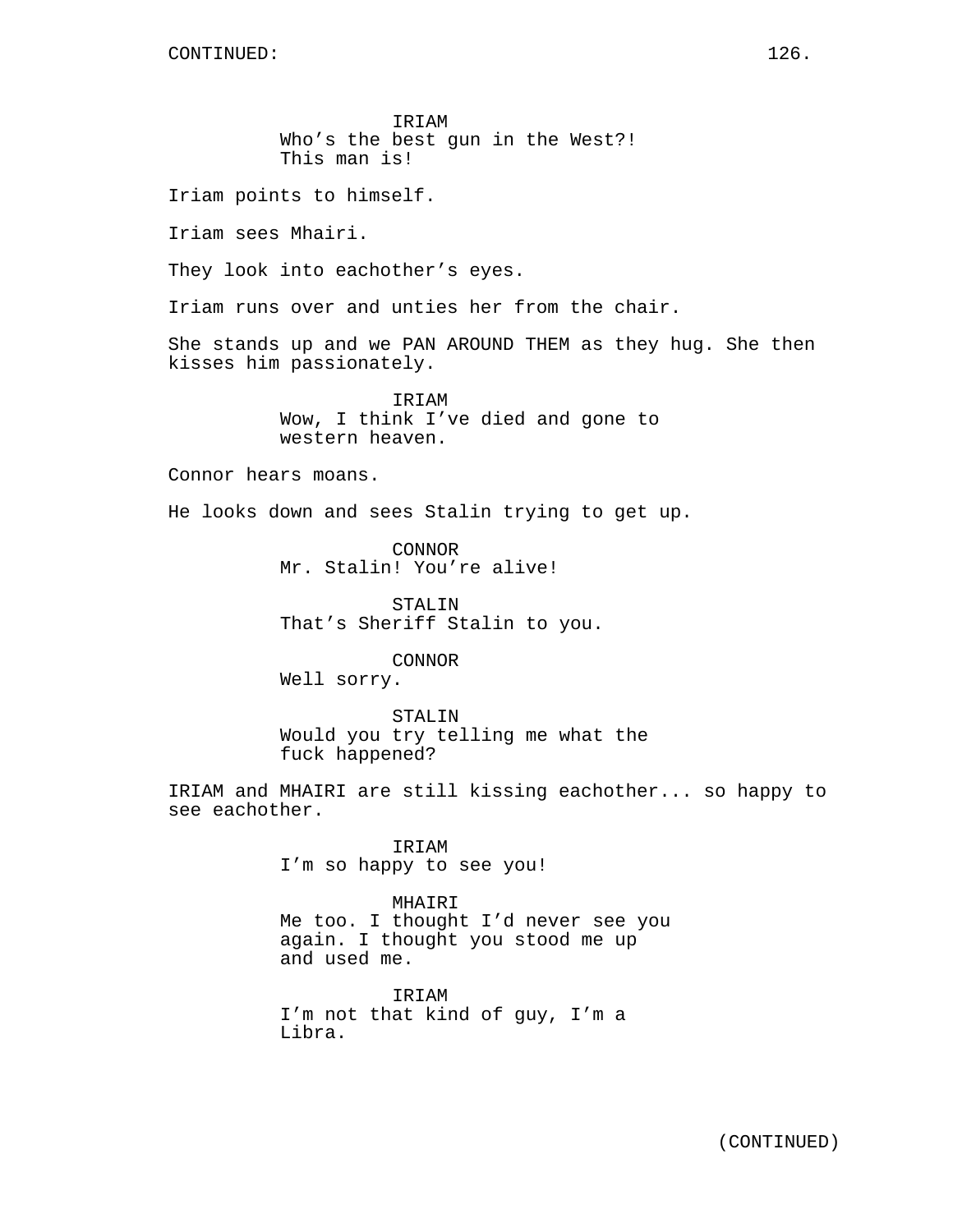MHAIRI Yay! I can't wait for you to meet my brother! Iriam's eyes widen. IRIAM Your brother? MHAIRI Yeah! You'll love Malichi. Iriam's face goes white. Then he smiled. IRIAM Yeah... I'm sure I'll love him too. The two laugh. Connor walks over carrying Stalin on his shoulder. CONNOR Hey, Iriam. We don't have to worry about going ot jail! STALIN This situation is so fucked up that I've decided to blame the bank robbery, the killings, and the hostages all on Jimmy and his gang. MHAIRI Hostages? CONNOR Yeah like Ma--- IRIAM Oh! Like Mhairi, who is Malichi's sister! Iriam looks at Connor and Stalin wide eyed like "Shut the hell up about Malichi!" CONNOR Oh! Yes! Nice to meet you!

> MHAIRI Nice to meet you too, Mr. Wright.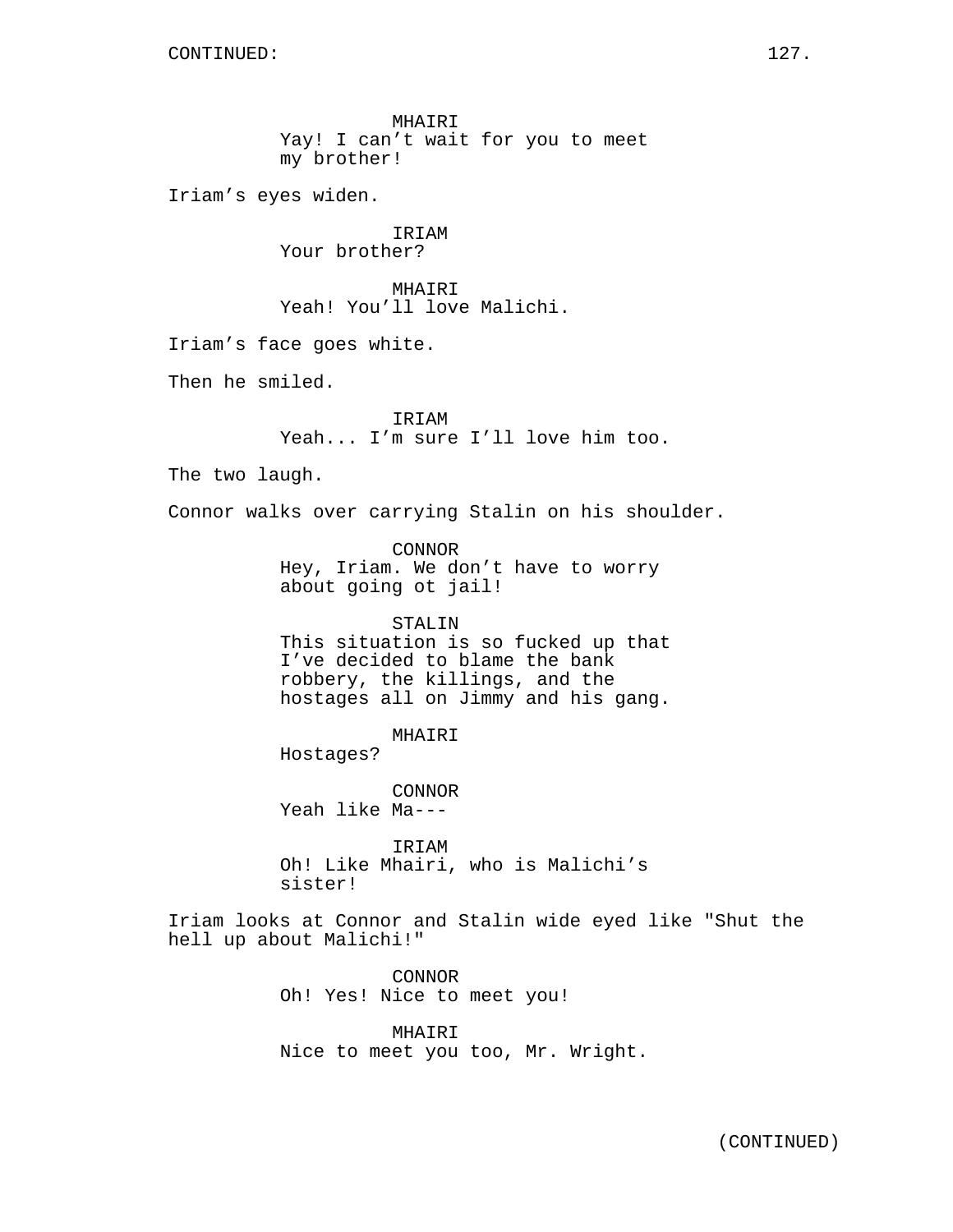CONNOR I'm sure it is. Everybody looks at everybody. STALIN Well, let's get out of here before the cops show up. Iriam, Mhairi, and Connor all laugh. STALIN No, I mean it, let's get the fuck out of here right now. CUT TO: BEHIND SHOT: Connor carrying Stalin. Iriam holding Mhairi. They walk out of Boyer's Country Club and into the night.

CUT TO BLACK

You have been watching

MODERN WESTERN

CUT

INT. BOYER'S COUNTRY CLUB- NIGHT

Stew stands up, with a bullet wound in his side.

#### STEWART

So much for my friends. You know what, screw this! If this is the way of the outlaw, then no! No! No! I'm out! Getting kicked out of cars! Chased by my ex boss. Stuck with two idiots! Getting shot by my ex boss! Being left for dead in a smelly Country Club ALONE is NOT a day at the beach! Screw this! I'm done! Bye Bye Connor, By Bye Iriam. By Sheriff, Jim, Akira, Zeke, Girlfriend, brutal legends! I'm out! That's it! Yee haw my butt! I QUIT!

(CONTINUED)